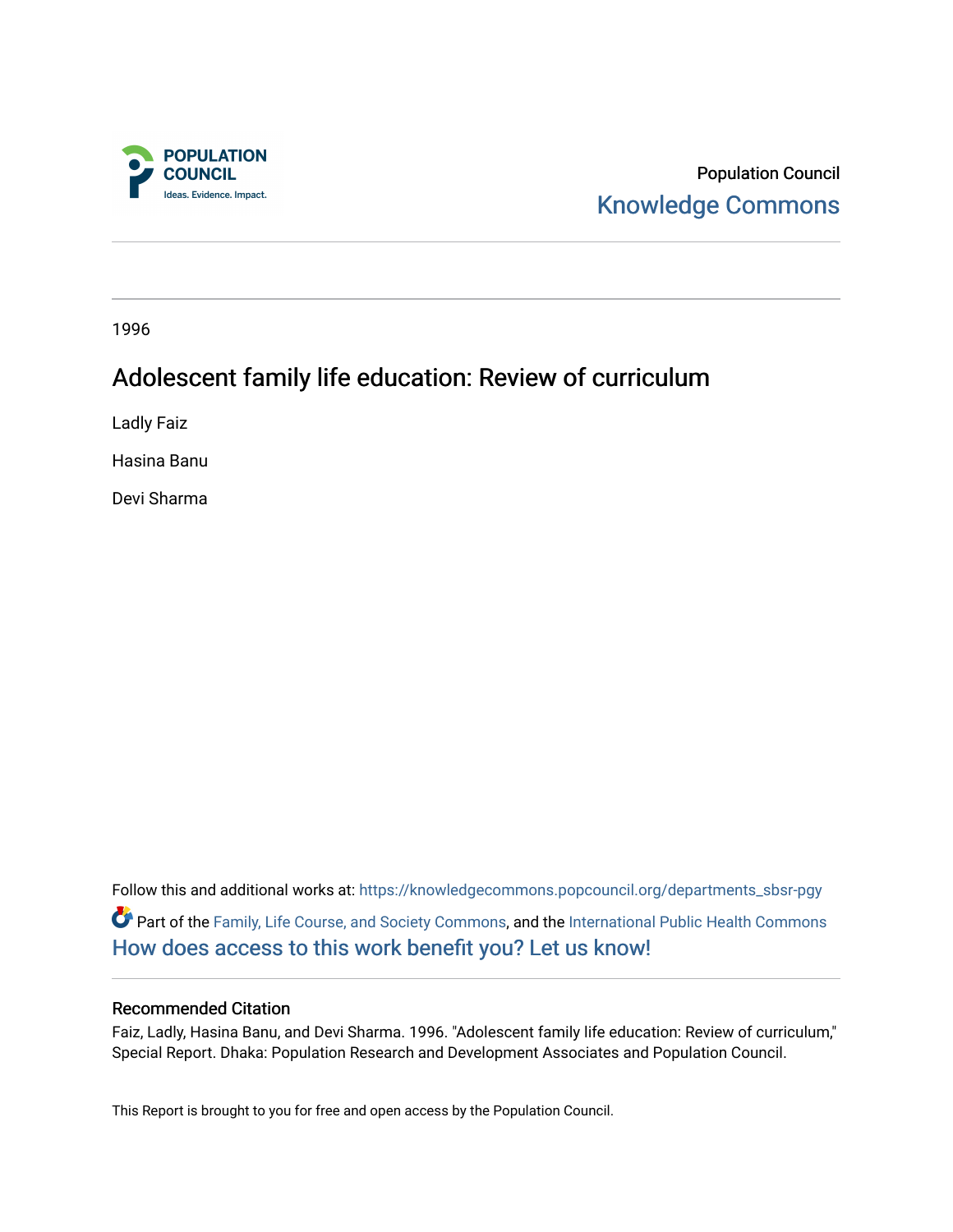# **ADOLESCENT FAMILY LIFE EDUCATION: REVIEW OF CURRICULUM**

# **Final Report**

Ladly Faiz, Ph.D Hasina Banu, M.S Devi Sharma, Ph.D

# **Population Research and Development Associates (PRDA)**

**&**

**The Population Council**

# **Asia and the Near East Operations Research and Technical Assistance Project**

*This project was supported by the Population Council's Asia and the Near East Operations Research and Technical Assistance (ANE OR/TA) Project. The ANE OR/TA Project is funded by the US Agency for International Development, Office of Population, under Contract No.DPE-3030-C00-0022-00, Strategies for Improving Family Planning Service Delivery.*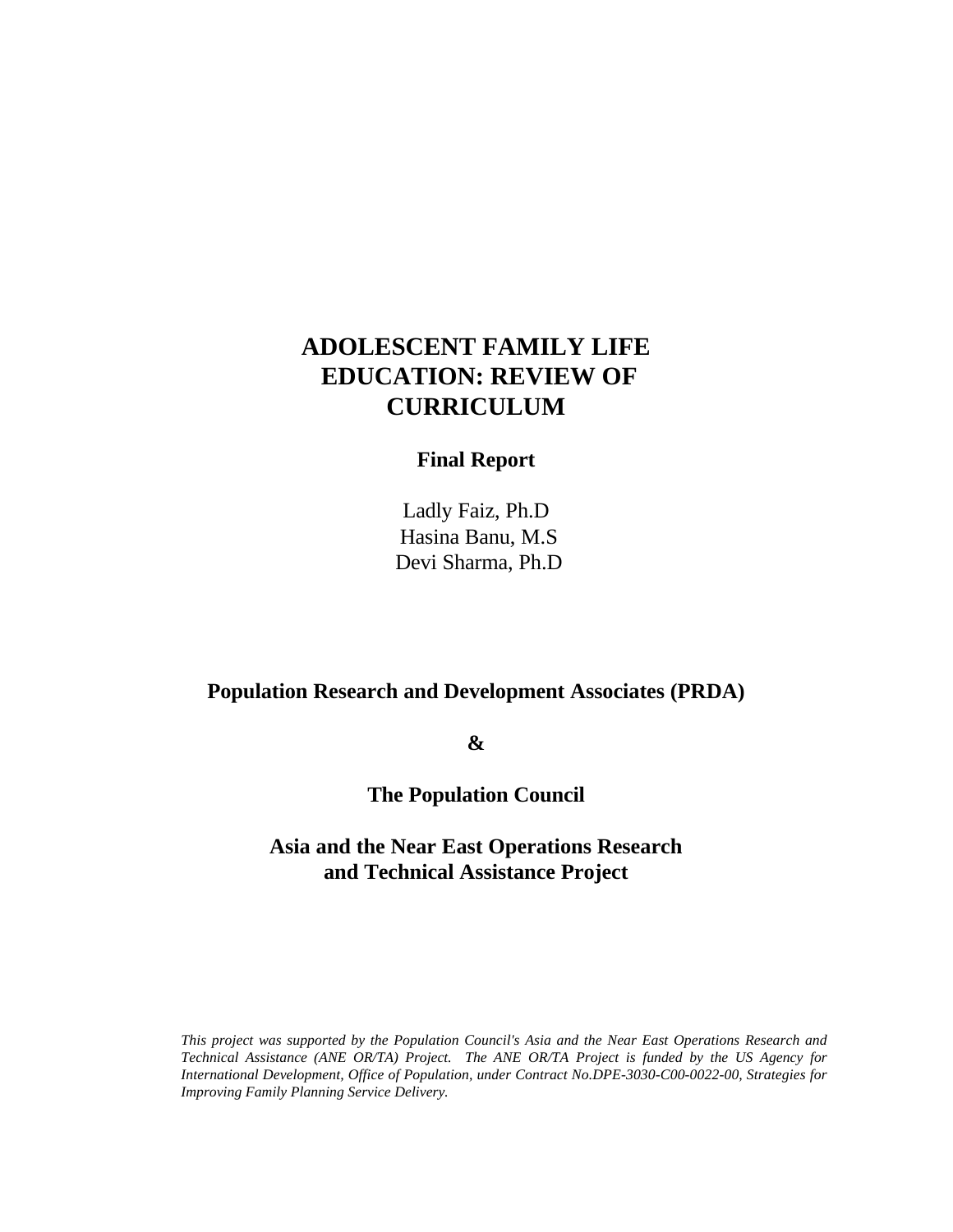# **PREFACE**

Population Council requested Population Research and Development Associates to review the present status of Adolescent Family Life Education program and curricula of government and non-government organizations in Bangladesh. The main objective of this report was to collect information on `Adolescent Family Life Education' program and curricula status in Bangladesh. For this purpose different government and non-government organizations were visited and the officers directly related with the AFLE program were interviewed. Afterwards a report was prepared based on this evaluation.

# **TABLE OF CONTENTS**

#### **Page No.**

| <b>Preface</b> |                                                                        | $\mathbf{i}$   |
|----------------|------------------------------------------------------------------------|----------------|
| 1.             | <b>Chapter one: Adolescent Family Life Education (AFLE)</b><br>Program | $1 - 3$        |
|                |                                                                        | $\mathbf{1}$   |
| $1_{-}$        | Introduction                                                           | $1 - 2$        |
|                | 1.1 Background                                                         | $\overline{2}$ |
|                | 1.2 Objective of Evaluation                                            | $2 - 3$        |
|                | 1.3 Methodology Explanation                                            |                |
|                |                                                                        | $4 - 15$       |
| 2.             | <b>Chapter two: Role of Government, Non-government and</b>             |                |
|                | Donor Agencies in Implementation of Adolescent Family Life             |                |
|                | <b>Education Program</b>                                               |                |
|                |                                                                        | $\overline{4}$ |
|                | 2.0 Introduction                                                       | $5 - 6$        |
|                | 2.1 Integrated Non-formal Education Expansion Program(INFEP)           | $6 - 12$       |
|                | 2.2 Voluntary Health Services Society (VHSS)                           | $13 - 14$      |
|                | 2.3 Bangladesh Population and Health Consortium (BPHC)                 | $14 - 15$      |
|                | 2.4 The Ford Foundation (FF)                                           |                |
| 3.             | <b>Chapter three: Condition of AFLE Programs and Curricula</b>         | $16 - 52$      |
|                | 3.0 Description of Programs of Different Organizations                 | $16-17$        |
|                | 3.1 Family Planning Association of Bangladesh (FPAB)                   | $17 - 21$      |
|                | 3.2 Family Planning Services and Training Center(FPSTC)                | $21 - 23$      |
|                | 3.3 Center for Development Services(CDS)                               | 24-29          |
|                | 3.4 Family Development Services and Research (FDSR)                    | 29-33          |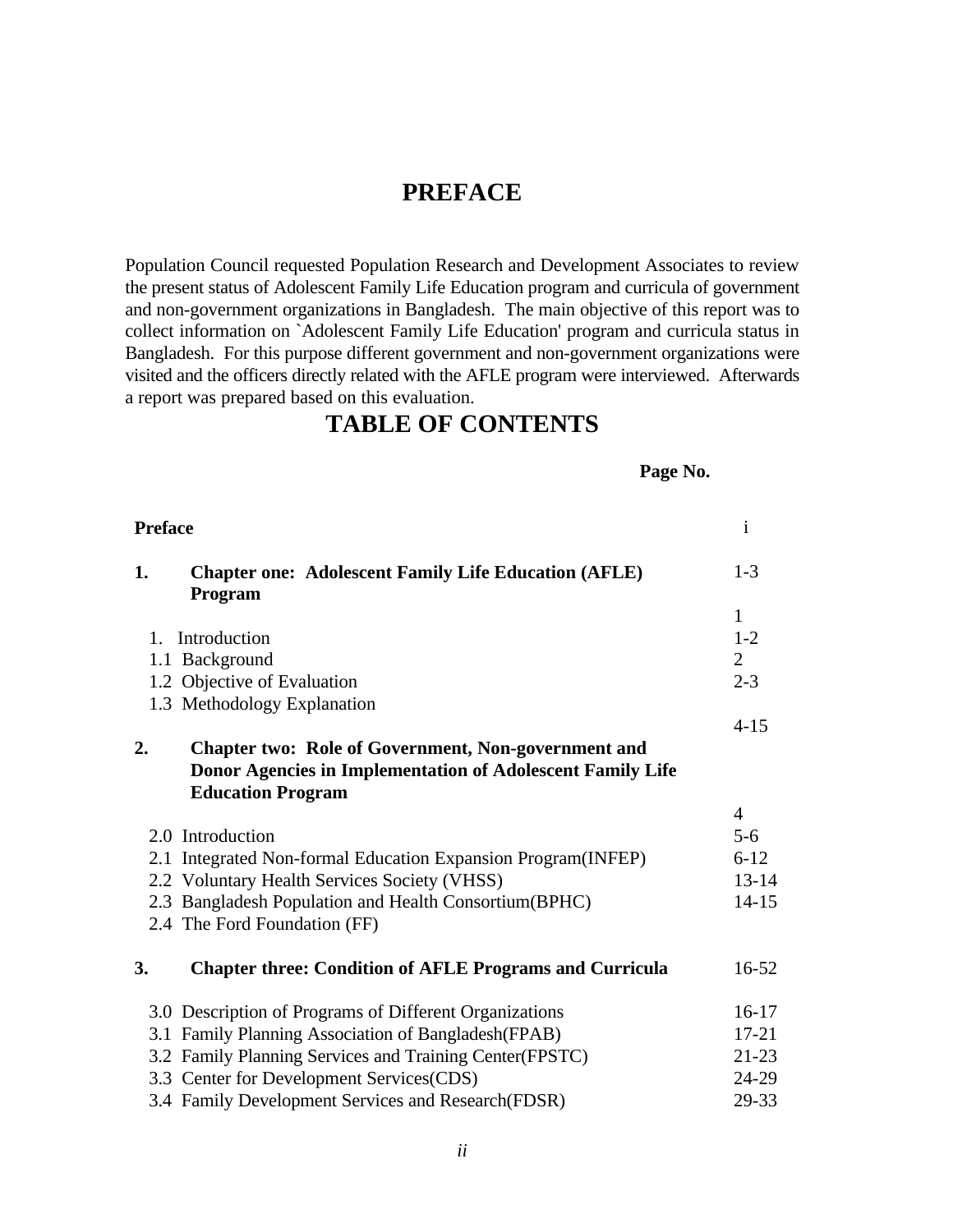| 3.5 International Center for Diarrhoeal Research (ICDDR, B)                                        | $33 - 35$ |  |
|----------------------------------------------------------------------------------------------------|-----------|--|
| 3.6 Under Privileged Children's Education                                                          | $35-39$   |  |
| Program (UCEP), Bangladesh                                                                         |           |  |
| 3.7 Center for Mass Education (CMES)                                                               | $39-42$   |  |
| 3.8 Bangladesh Rural Advancement Committee(BRAC)                                                   | $42 - 45$ |  |
| 3.9 Dhaka Ahsania Mission(DAM)                                                                     | 46-47     |  |
| 3.10 World Vision(WV), Bangladesh                                                                  | $47 - 51$ |  |
| 3.11 Concerned Women for Family Planning (CWFP)                                                    | $51 - 52$ |  |
| 4.<br><b>Chapter four: Evaluation of AFLE Curriculum Used by</b><br><b>Different Organizations</b> | $53 - 65$ |  |
| 5.<br><b>Chapter five: Conclusion</b>                                                              | 66-69     |  |
| 6. Book-list                                                                                       | 70-74     |  |
| 7. Appendix: 1, 2, 3, 4, 5.                                                                        |           |  |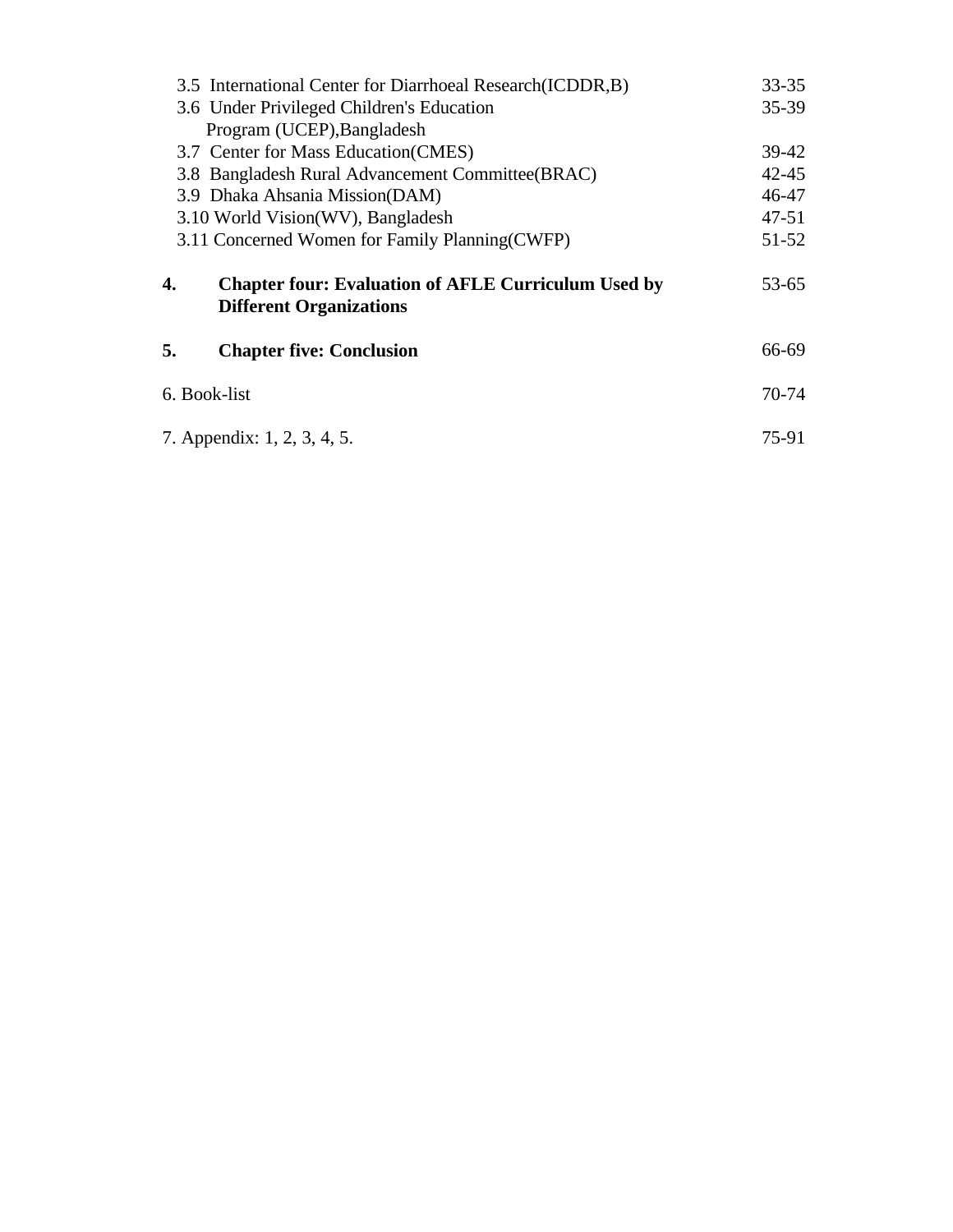### **Chapter One**

## **ADOLESCENT FAMILY LIFE EDUCATION PROGRAM**

#### **1. Introduction**

Adolescents are about 23 percent of the total population of Bangladesh. They are entitled to grow up as healthy and responsible members of the society. In our country, Adolescent Life Education program has been started in order to ensure the rights of this large section of population and to develop them as healthy and responsible members of the family and society.

Adolescent Life Education (ALE) is internationally known as family life education. This is a relatively new concept and its incorporation in the education sphere of Bangladesh is a very recent phenomenon. Adolescents in all society learn their responsibilities towards their family and elderly by observing and following the behavior of others. Due to rapid social change all over the world, the young generation is presently facing an enormous problem in coping with the erosion of traditional family, social life, and values. Under this environment adolescent family life education can help the adolescents especially in the transition from childhood to youth.

This report evaluates the present condition of the Adolescent Family Life Education program and curricula of government and non-government organizations working in Bangladesh. The primary objective of this report was to develop an Adolescent Family Life Education curriculum for USAID funded NGOs on the basis of evaluation results so that in future they can use the same type of curricula for implementation of the program.

## **1.1 Background**

The education that provides knowledge on physical, mental, social, moral, behavioral, and mentality changes and developments during puberty is generally called Adolescent Family Life Education. It teaches the adolescents about the role of boys and girls in family and society, responsibility and attitude of boys and girls towards one another etc. within our social context.

#### **Objectives of Adolescent Life Education**

Adolescents will learn through this education-

- $\blacksquare$  To be mentally, physically, and socially confident in attaining self-sufficiency.
- **To cope with the physical as well as mental changes that take place during puberty.**
- To be aware of the STDs. Many may become victims of STDs in the adolescent stage due to ignorance. This can create severe personal health problems and may eventually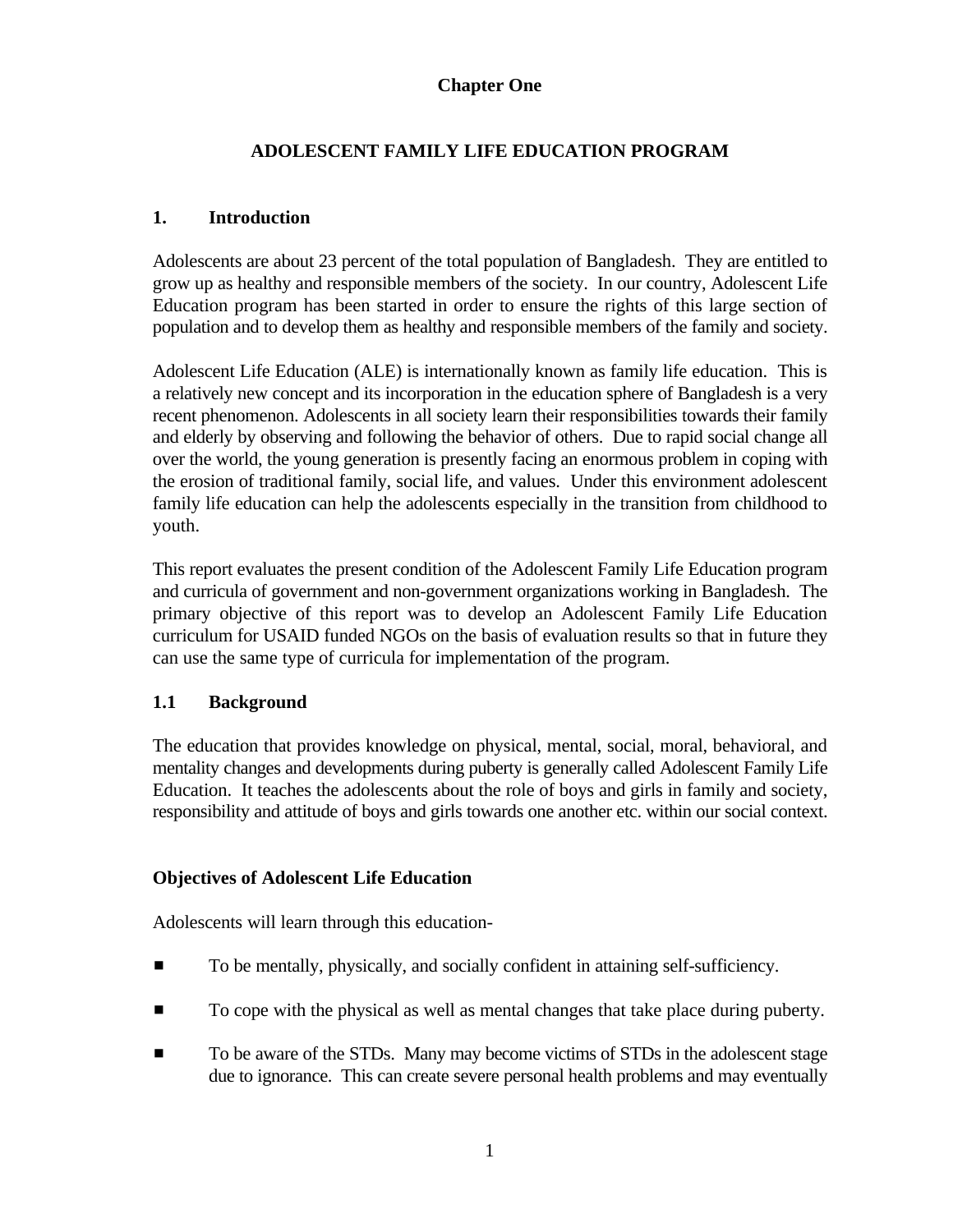lead to grave social hazards. Moreover, one will learn to safe-guard one-self and the society from its curse.

- $\blacksquare$  To behave responsibly with the members of the family and be conscious about the social, individual, and personal rights and well-being.
- $\blacksquare$  To establish healthy human relations in the sphere of family, society and work-arena.
- $\blacksquare$  To develop new points of view concerning life and to use values for directing the codes of law.
- $\blacksquare$  To take correct and logical decisions regarding the family, self and social life in terms of values.

Adolescents are very curious by nature, can easily adapt new ideas, learn quickly, and also apply their knowledge. So the appropriate time of learning about adolescent life is the adolescent stage itself.

## **1.2 Objective of evaluation**

The primary objective of this report is to investigate, collect and review the written materials in the form of books, reports, journals on ALE by visiting different organizations and in this context observe the status of the present `Adolescent Life Education' program and curricula status in Bangladesh.

## **Specific objectives:**

- 1. Identification of the organizations connected with the Adolescent Family Life Education program in Bangladesh.
- 2. Description of the type, background and activities of AFLE program of different organizations.
- 3. Description of the present status of the AFLE program in Bangladesh.
- 4. Application and the state of Adolescent Family Life Education curricula.
- 5. Description and identification of the central issues addressed by Adolescent Life Education curricula and program.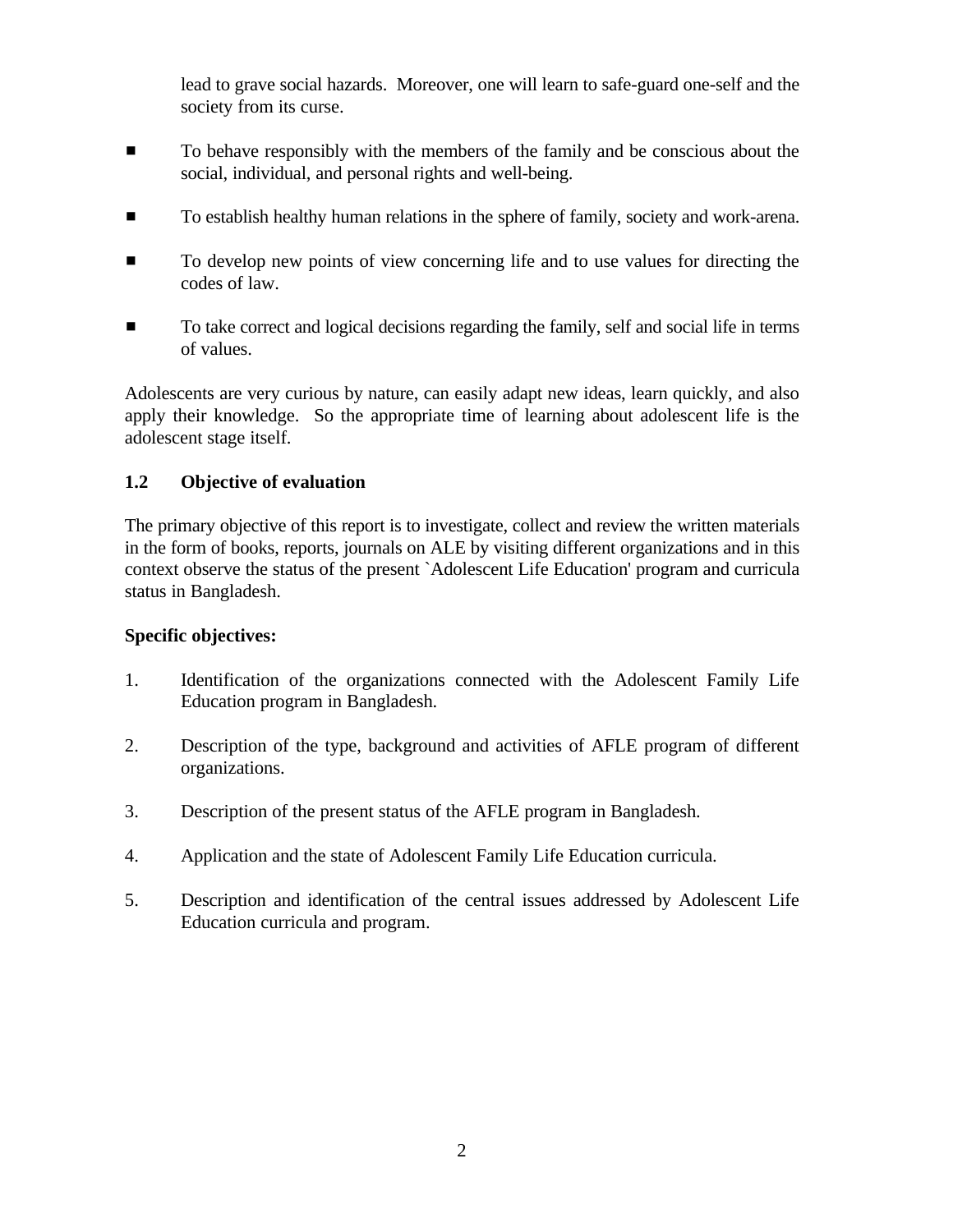## **1.3 Methodological explanation:**

To fulfil the objectives, the evaluation team visited a total of 24 organizations. Among them, 4 were government and 20 were non-government organizations. At the time of the inspection, separate discussions on this subject were held with officers of the organizations and the personnel directly involved with the AFLE program. Names of the officers and the organizations are enclosed in the appendix (appendix no. 2). Among the inspected organizations 13 had prepared their own curriculum (10 NGOs, 1 government and 1 AFLE forum/VHSS and 1 donor agency) for the program.

The evaluating team collected information from all the inspected organizations during 1st August-30th August, 1995 and used a questionnaire to elicit the necessary information. This is enclosed at the appendix (appendix no. 5).

The evaluating team after evaluating the collected information discussed the present status of the `Adolescent Life Education' program and its curricula in Bangladesh. For review purpose the team collected and compiled books, reports etc. of different countries on `AFLE' program and curricula. This has been attached in the appendix under the heading of booklists (appendix no. 3).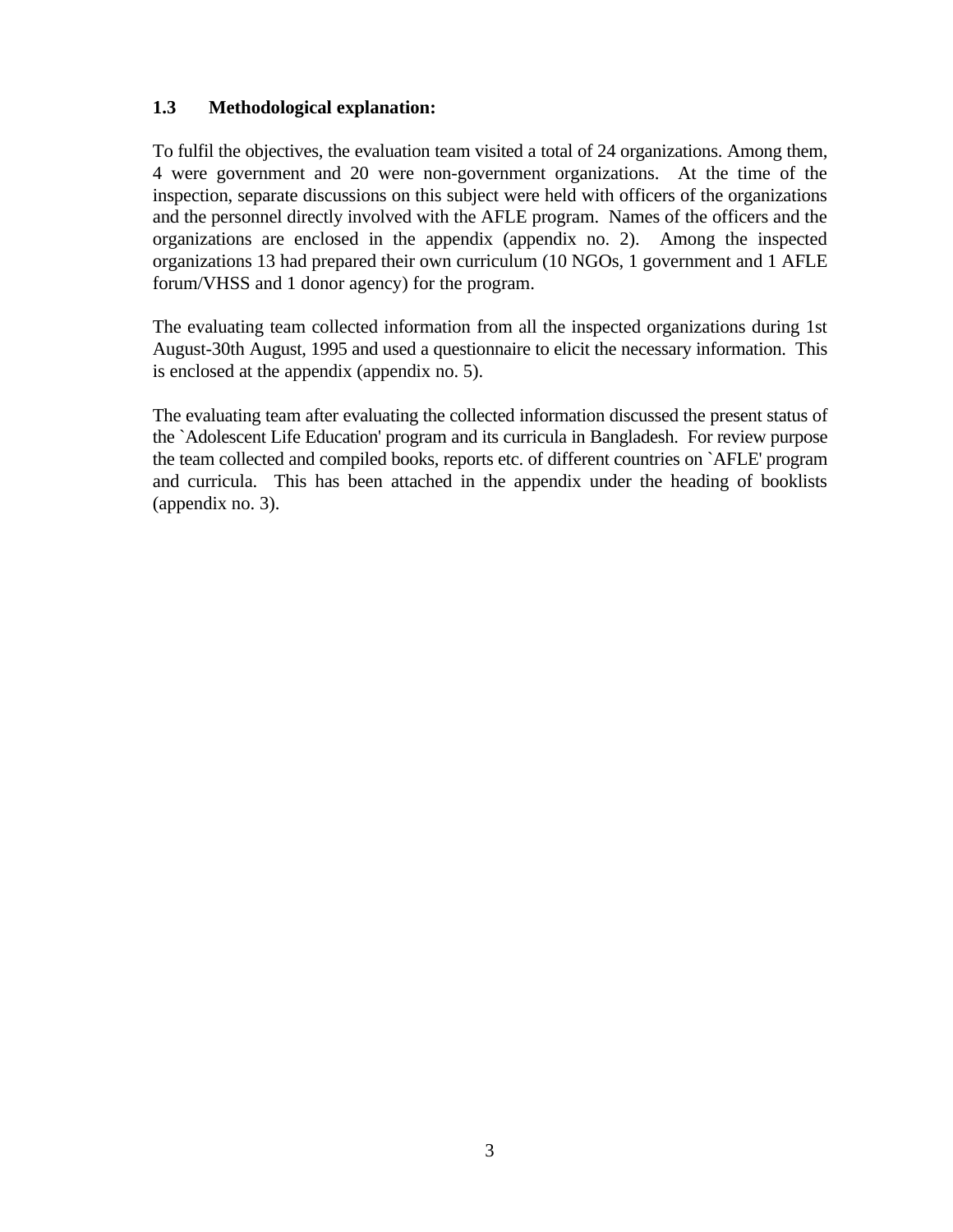### **Chapter Two**

## **ROLES OF GOVERNMENT, NON-GOVERNMENT, AND DONOR AGENCIES IN THE IMPLEMENTATION OF THE AFLE PROGRAM**

## **2.0 Introduction:**

At present many organization are working with the AFLE program in Bangladesh. Only a few years ago, people hesitated to talk openly about AFLE program. The beginning of nineties marked a new phase for the AFLE program in Bangladesh as the government, nongovernment and donor agencies at that time began to give special emphasis on this education program and started working with it along with their other programs.

This chapter discusses the program and curricula of four organizations. These organizations provided grants and technical assistance to other organizations to integrate AFLE program with their main programs.

This report the describes the programs of each organization along with their own/or adopted curricula that they followed for ALE program so that the emphasis laid by them on different subjects in the curricula can be easily observed.

In this chapter we will discuss about the following four organizations:

- 1. Integrated Non-formal Education Expansion Program (INFEP)
- 2. Voluntary Health Services Society (VHSS)
- 3. Bangladesh Population and Health Services (BPHC)
- 4. The Ford Foundation (FF)

Information about programs of these four organizations are listed below in Table-1.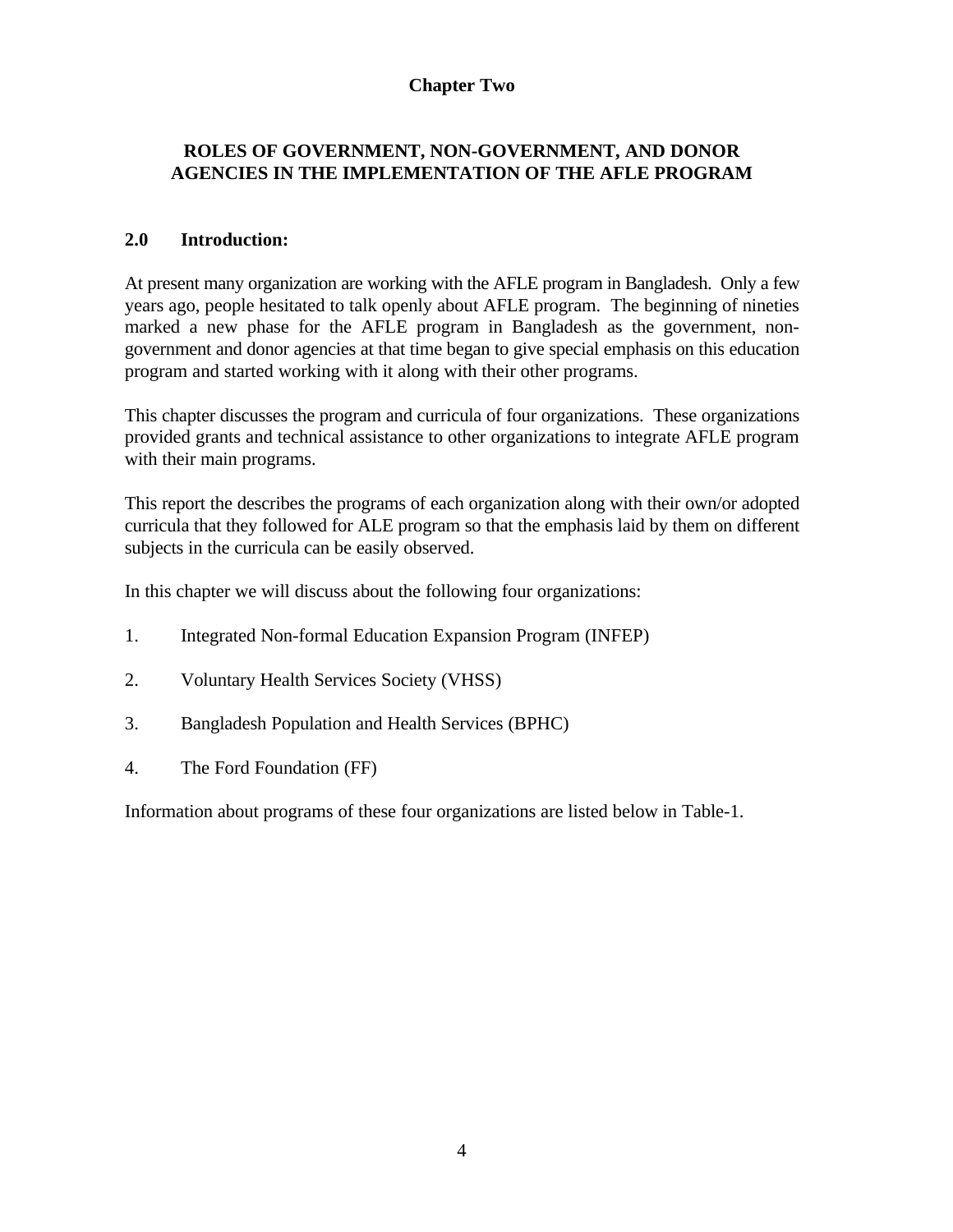## **Table 1**

#### **Summary of Program Activities**

| Name of<br>Organization                                                      | <b>Main Program</b>                                                                                                                                                           | <b>Beginning</b><br>of AFLE<br>program | Boys/<br><b>Girls</b> | Age<br>range/<br>level | <b>Curriculum</b><br>prepared by |
|------------------------------------------------------------------------------|-------------------------------------------------------------------------------------------------------------------------------------------------------------------------------|----------------------------------------|-----------------------|------------------------|----------------------------------|
| 1. Integrated Non-<br>formal Education<br>Expansion<br>Program (INFEP)       | Endowment of basic literacy<br>(`shakharata') through non-<br>formal instruction system.                                                                                      | 1993                                   | <b>Both</b>           | $11 - 14$              | Self                             |
| 2. Voluntary<br><b>Services</b><br>Health<br>Society (VHSS)                  | Coordinating agency,<br>providing technical assistance<br>for coordination between local,<br>regional and national level<br>NGOs working in health<br>related activities.     | 1991                                   | Girls                 | $9 - 19$               | Self                             |
| 3.<br>Bangladesh<br>Population<br>and<br>Health<br><b>Services</b><br>(BPHC) | financial<br>Providing<br>and<br>technical assistance to small<br>medium<br>NGOs<br>for<br>and<br>maternal and child health<br>related activities.                            | 1989                                   | Girls                 | $12 - 16$              | Self                             |
| 4. Ford<br>Foundation (FF)                                                   | Providing<br>financial<br>and<br>technical assistance for social<br>development,<br>constructive<br>change, reproductive health,<br>human development and in<br>other fields. | 1991                                   | Girls                 | $9 - 18$               | $\ast$                           |

**\* FF provided grants to VHSS and CMES to develop a curriculum in 1991.**

## **2.1 Integrated Non-formal Education Expansion Program (INFEP) Primary Mass Education Section, Dhaka.**

The primary objective of the main program of this organization is to inspire the illiterate adolescents- to become literate and to provide basic literacy (`shakharata') through non-formal instruction system. In 1993, INFEP developed a new curriculum by incorporating some key issues that are related to the lives of the adolescents.

The objectives of the new curriculum are: to attain basic literacy and apply it in daily life, to acquire necessary knowledge and skill for future profession selection, to know the role and condition of adolescents in family and society, and development of values, and to acquire necessary knowledge and skill for qualitative improvement of life.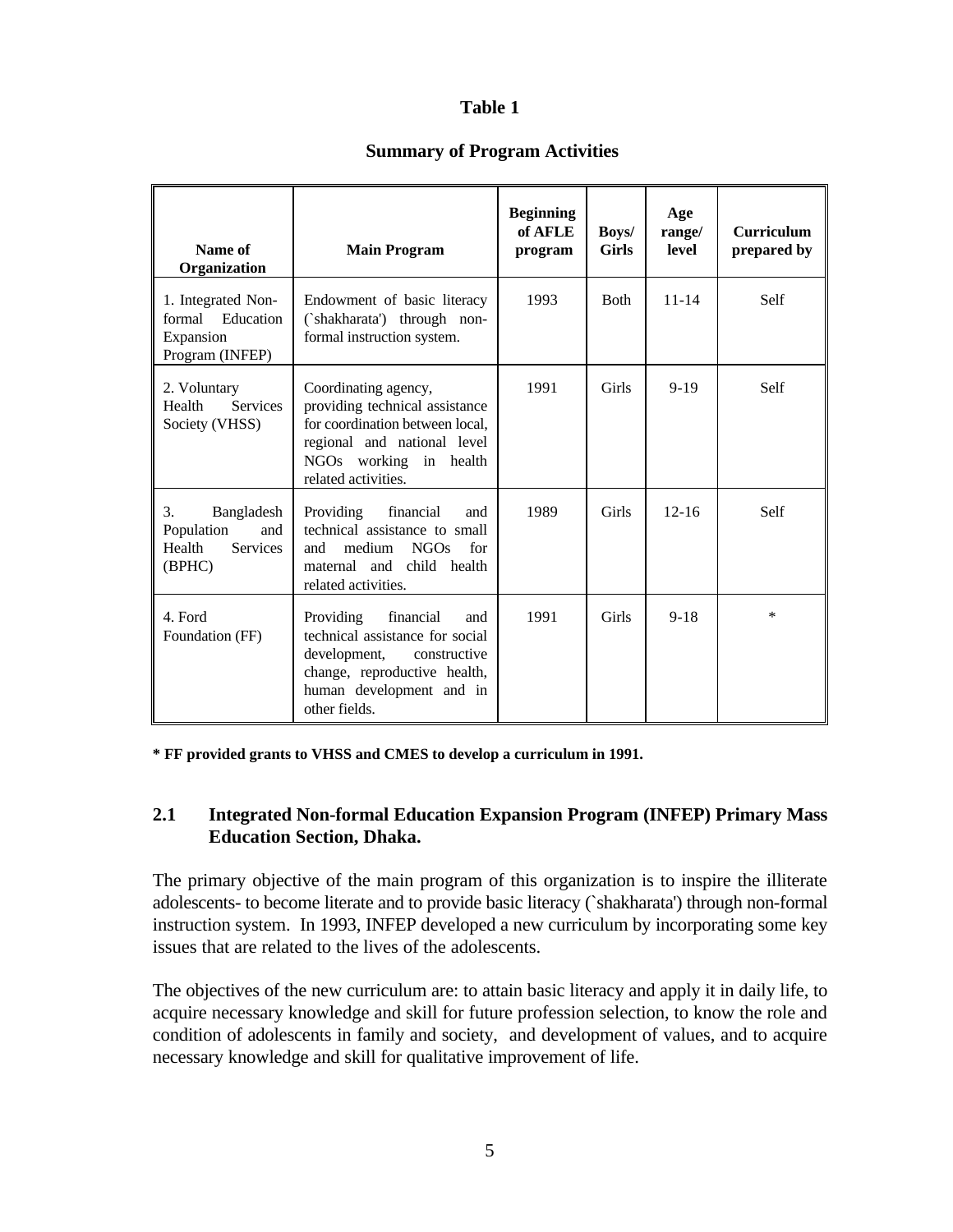Initially an integrated non-formal education program was started in 69 thanas under this organization for adolescents of 11-14 years. The duration of this education expansion program was two years.

#### *Description of Curriculum*

Non-formal education program can play a very important role in inspiring the adolescents of 11-14 years to attain literacy and encourage them to participate in social and economic activities. So far, different curricula have been used to implement the ALE program. These are: (1) adolescent study (part 1, 2, & 3): teacher's guide; and (2) adolescent study (part 1, 2, & 3). The crucial issues relating to adolescent life such as society, life, mental and physical changes during puberty, future activities and certain environmental issues are presented also. The discussed topics are consistent with the age and acceptance abilities of the students and are portrayed through beautiful illustrations and stories. The description of the main topics discussed under these five subjects are given below:

| Economics:                            | Work and income; farming methods; easy income earning ways; small<br>business; fish farming; handicrafts; poultry farming; fruit<br>plantation; formation of capital and its use; project planning<br>and management; letter writing; application and filling up<br>forms; preservation of food grains; account of family income-<br>expenditure. |
|---------------------------------------|---------------------------------------------------------------------------------------------------------------------------------------------------------------------------------------------------------------------------------------------------------------------------------------------------------------------------------------------------|
| Society, country<br>and culture:      | Family; neighbor; society; responsibilities and duties;<br>family environment; account of the country; honor and dignity<br>of women in the society; male-female relation; organization<br>and co-operative.                                                                                                                                      |
| Behavior of<br>adolescents:           | Characteristics of adolescents; games and physical<br>exercises; mental and physical changes of adolescents; team<br>work.                                                                                                                                                                                                                        |
| Health and<br>Environment:            | Cleanliness; safe water; maintenance of family health;<br>diseases; superstitions; types and elements of environment; care of<br>environment; improved hearth; first-aid treatment; mother and<br>child; vaccination and prevention of diseases; population and<br>planned family.                                                                |
| Laws, rights and<br>responsibilities: | Rights; relationship between responsibility and law; family<br>and social rights of the adolescents; wage and share-cropping<br>law; child-labor; law enforcing institutions; family law; human<br>rights; female rights; social laws.                                                                                                            |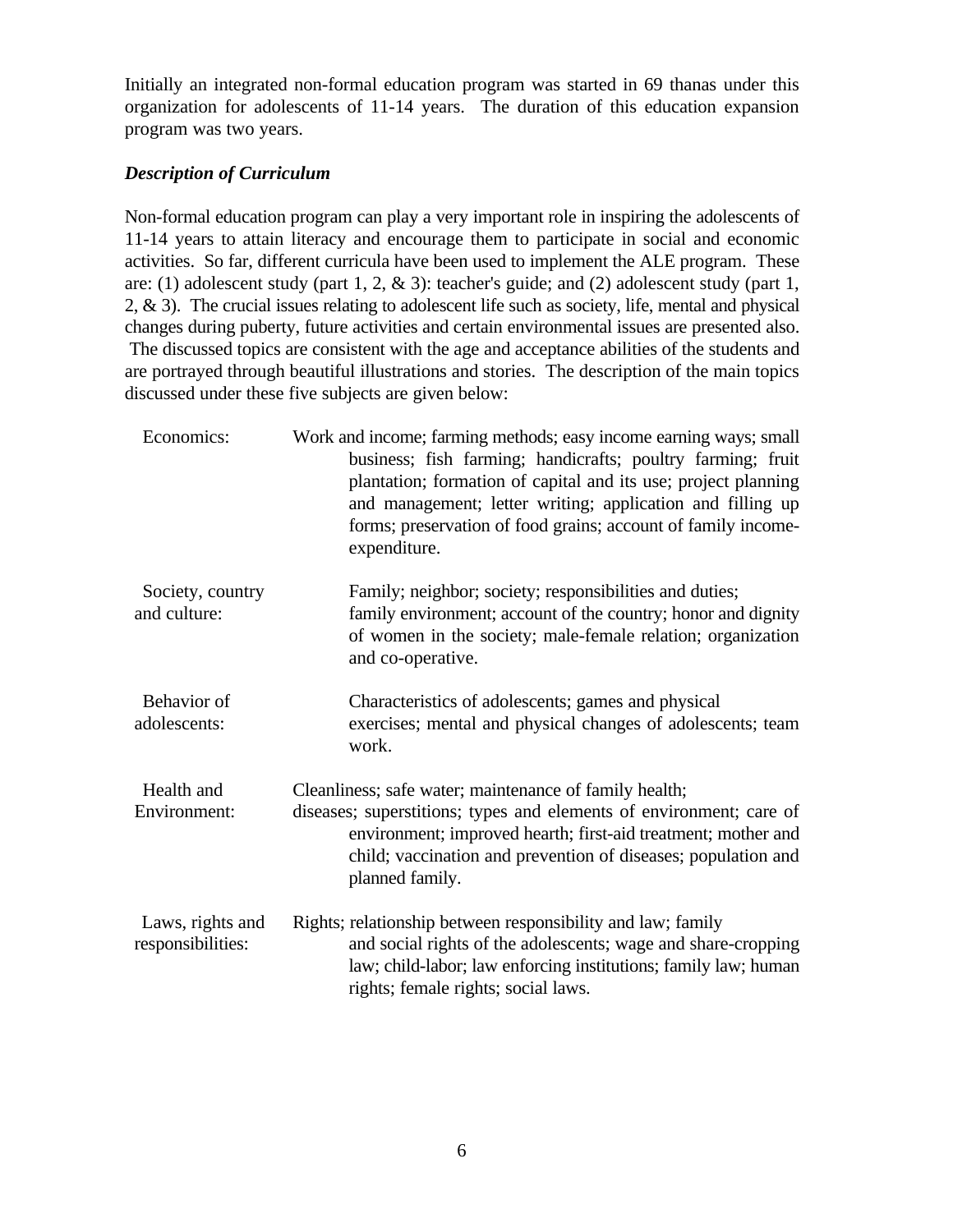## **2.2 Voluntary Health Services Society (VHSS)**

This organization co-ordinates and assists NGOs operating in health related activities at the local, regional, and national level of the country.

In order to fulfil the requirements of the adolescents, VHSS and BPHC together created a new forum called AFLE in 1991. From the inception of the forum VHSS worked as its secretariat. The main task of this secretariat is to spread AFLE throughout the country and to co-ordinate the AFLE related programs of different organizations.

Various organizations participated actively in AFLE forum, which include Bangladesh Rural Advancement Committee (BRAC), Bangladesh Population and Health Consortium (BPHC), Bangladesh Women's Health Coalition (BPHC), Concerned Women for Family Planning (CWFP), *Jatiya Tarun Sangha* (JTS), Family Development Services and Research (FDSR), Family Child Development Institute (FCDI), *Sechchasebi Bohumukhi Mohila Samaj Kalyan Sangstha* (SBMSS), Center for Mass Education (CMES), The Asia Foundation (TAF), Concerned Women's forum/*Naripakha*. Later on, many organizations joined the program of the AFLE forum. At present, the forum has 61 members. Table 2 provides detailed description of its members.

| <b>Division</b> | <b>Number of members</b> | Name of organization                                                                                                                                                                                 |
|-----------------|--------------------------|------------------------------------------------------------------------------------------------------------------------------------------------------------------------------------------------------|
| <b>Dhaka</b>    | 31                       | OMI, VIWF, BSSBG, FDSR, DMSS,<br>FPAB, ASOD, CDS, MJSS, CWFP,<br>AEEB, TAF, AIDB, JTS, TDHS, NM,<br>BWHC, MCI, CMES, AAF, NUS, FCHD,<br>PRODIPON, PRDA, BPHC, UTPS,<br>MSBO, RDRS, STC, AESA, FPSTC. |
| Khulna          | 11                       | VIDA, BSKS, JC, JJS, GUD, AWC, SNS,<br>MSS, SEDAB, AIESDEUP, GJSKS.                                                                                                                                  |
| Chittagong      | $\mathcal{D}$            | CDC, FCDI.                                                                                                                                                                                           |
| Rajshahi        | 12                       | BS, BJ, TVWO, TMSS, UDP, GUA, CW,<br>FP Rajshahi, SBMSS, JKS, BPS, SU.                                                                                                                               |
| <b>Barisal</b>  |                          | PPC, RDS, DAB.                                                                                                                                                                                       |

**Table 2 Membership situation of AFLE forum across different divisions**

**\* Full name of the organizations are given in appendix 1.**

AFLE forum started working through 5 sub-committees, namely

(i) education and communication committee,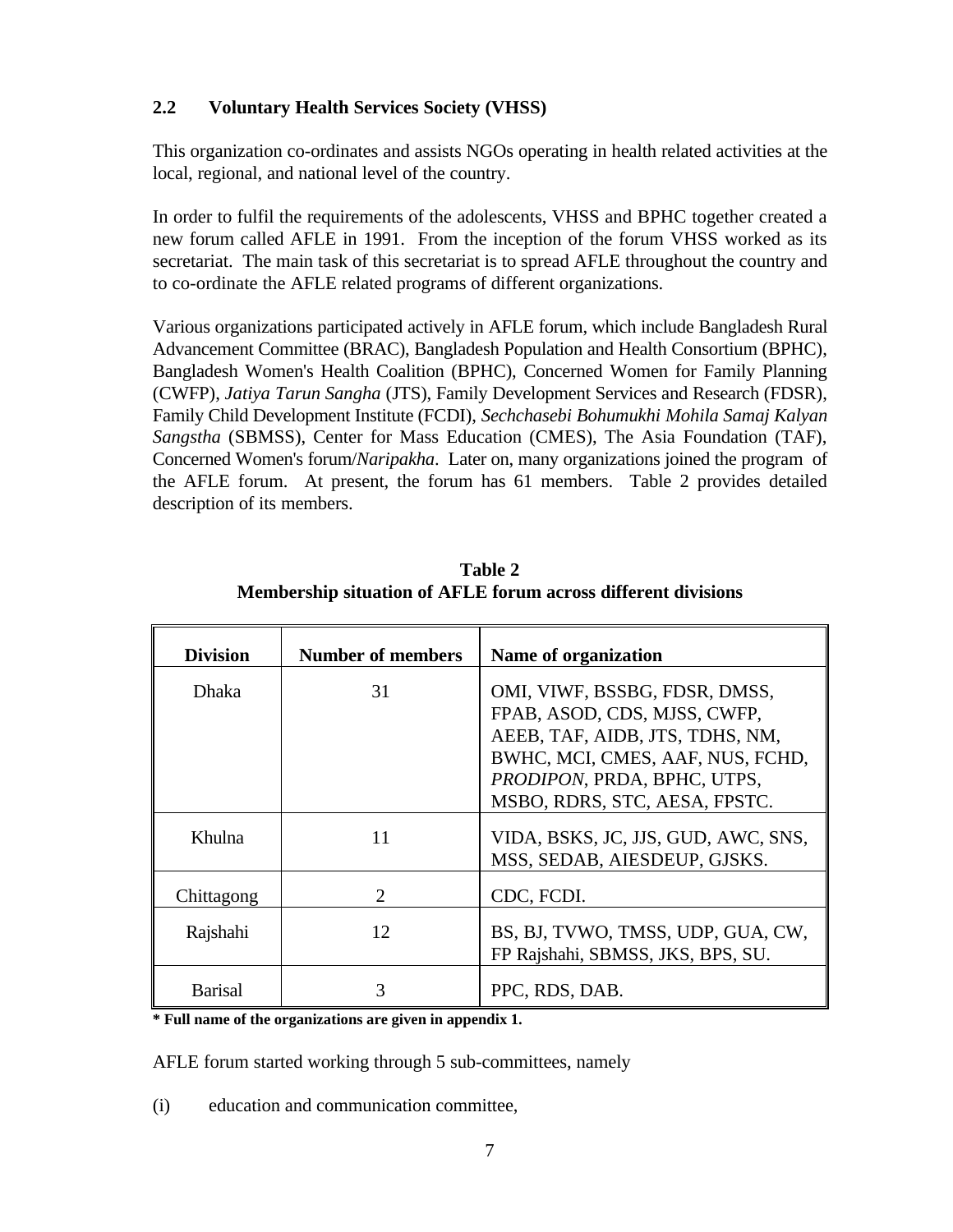- (ii) curriculum committee,
- (iii) information committee,
- (iv) field and research committee, and
- (v) advisory committee.

The Information, education and communication sub-committee at the beginning of the forum conducted an investigation on materials used by different organizations and schools to promote AFLE and prepared a list of those. The Curriculum sub-committee on the other hand, realized the need for producing a necessary and suitable education curriculum for the adolescents in the context of Bangladesh. The advisory sub-committee through a survey analyzed the knowledge of adolescents about diarrhoea, family planning, complex physical changes and related problems during adolescent stage. The Field and research sub-committee collected information on AFLE programs of different organizations in Bangladesh. On the basis of all this information, a two-day workshop was held for the first time in June 1992, with the assistance from BPHC, the Asia Foundation, and Unicef. BPHC provided the first financial grant for implementation of this program.

The specific objectives of the first workshop were: age determination of the adolescents (9-19 years), deciding on ALE curriculum, future plan, and holding of seminars at the national level.

With the financial grants from BPHC, a national level seminar was held in July 1993. The objectives of the seminar were: to create consciousness among the general public about the importance of AFLE concept and program, discuss and review the AFLE curricula, and to share experiences of the VHSS AFLE forum with other organizations.

To make the AFLE program effective among the interested voluntary institutions, VHSS, in 1994 conducted 4 regional and 1 national discussion meetings. The regional meetings were held in Barisal, Chittagong, Jessore and Rajshahi. A national workshop was held in Dhaka where Miss. Indu Kapoor (Executive Director, Chetona, Ellahabad, Gujrat) from India was present as special guest. The objectives of this workshop were to: present the AFLE program to government and NGOs; present recommendations of the 4 regional meetings; exchange AFLE experience of other nations; present an AFLE curriculum and encourage other organizations to use it.

In the national workshop, group discussions were held on four issues. These are:

- (1) plan of Adolescent Family Planning program;
- (2) method of popularizing Adolescent Family Life Education program;
- (3) assistance in the implementation of the Adolescent Family Life Education program;
- (4) constraints in the way of implementation of Adolescent Family Life Education program.

The specific decisions regarding future AFLE program that were undertaken in the national workshop are:

(1) AFLE is needed to be integrated with programs of other organizations;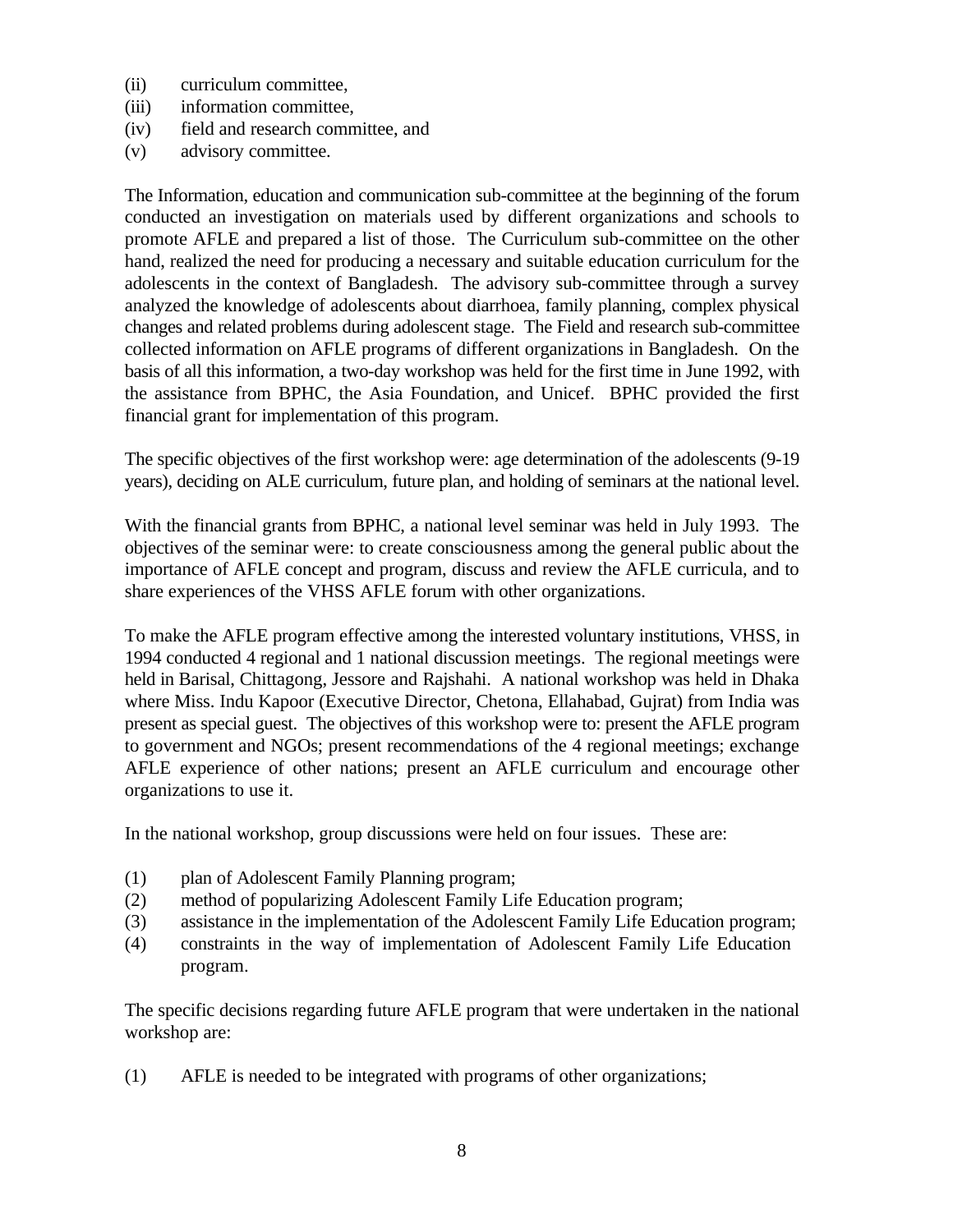- (2) VHSS will provide the necessary assistance to those organizations who are interested to implement the AFLE program;
- (3) AFLE program has to be consistent with culture, values etc. of the country;
- (4) VHSS as AFLE forum member-secretary, will coordinate and assist the government, voluntary organizations and donor agencies.

In October 1994, a survey titled `Assessment of Adolescent Family Life Education programs in Bangladesh' was conducted with assistance from VHSS. The primary objective of the survey was to identify the organizations presently working on AFLE and to encourage other organizations to integrate this program with their existing programs. The first phase of the AFLE program ended in December 1994. An internal evaluation was done in 1995. The main objective of the evaluation was to test the extent of the first phase AFLE program of the forum and take decisions regarding its future program plan. The assistance from Human Resource Development division enabled VHSS to make arrangements for training 24 trainers of 23 organizations. A separate curriculum was developed for this training purpose.

Arrangements were made through the forum for conducting study tours in India in 1994. The places visited were : Child in new institute, Calcutta; family service center, New Delhi; and Chetona, Elahabad, Gujrat.

## *Description of curriculum*

The curriculum was developed by the combined efforts of AFLE forum members and VHSS. At present, many organizations are using this curriculum besides their own program. Many have selected different issues from this curriculum according to their own program needs and over 50 members are interested to use it.

The family life education curriculum for adolescents has been divided into two chapters. The first chapter is used to train the trainers and the second one contains three modules which are:

- (a) social consciousness;
- (b) reproductive health and population education; and
- (c) primary health-care.

Thirty topics are discussed in these three modules. The highest emphasis is placed on social consciousness which consists of fourteen subjects. Each of the other two modules contains 8 topics. The following section discusses in details the subjects of the above mentioned curriculum.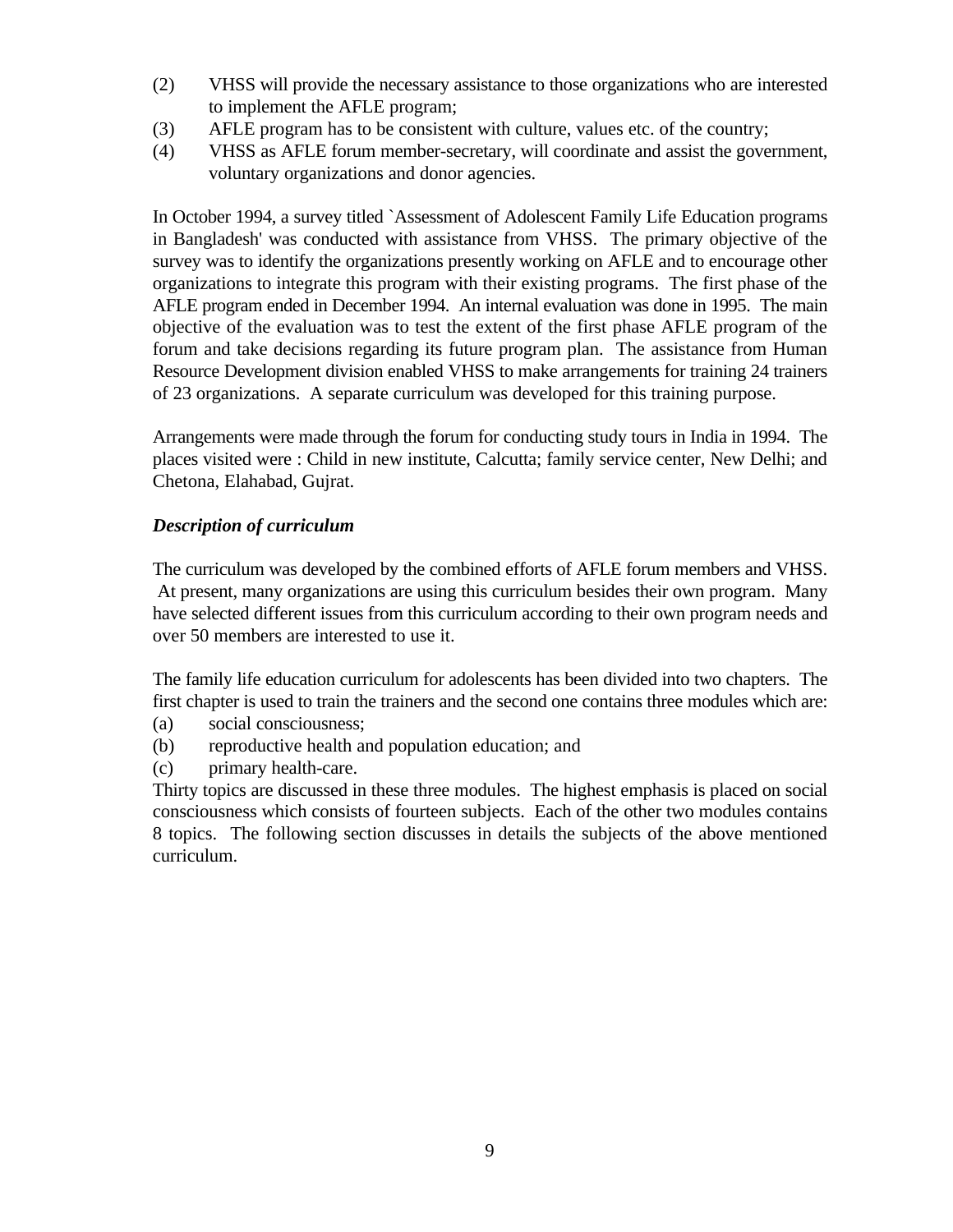#### 1. `Family Life Education Curriculum for Adolescents'

## Part 1:

Manual for trainers:

- (a) what is family life education and why is it necessary;
- (b) why adolescents need to be trained;
- (c) rules for forming groups by adolescents;
- (d) some tips for the trainers;
- (e) methods of providing training;
- (f) necessary training methods;
- (g) rules for adolescent life education session.

## **Part 2:**

3 Modules-

## **Module 1:**

Social Consciousness

- (a) Patriotism and civic responsibilities;
- (b) responsibilities towards parents;
- (c) values and character formation;
- (d) friendly relations among boys and girls;
- (e) mutual dependency;
- (f) household management;
- (g) behavioral discrimination towards boys and girls;
- (h) mental health and emotional problems;
- (i) honor and dignity of women;
- (j) dowry;
- (k) child marriage;
- (l) polygamy;
- (m) divorce and marriage separation;
- (n) female oppression.

# **Module-2:**

Reproductive Health and Population Education

- (a) Changes of boys and girls during puberty;
- (b) female-male reproductive system;
- (c) menustration and mystery of birth;
- (d) role of mother and father in sex determination of the child;
- (e) sexually transmitted diseases;
- (f) sexual harassment;
- (g) population education;
- (h) family planning and its necessity.

## **Module 3:**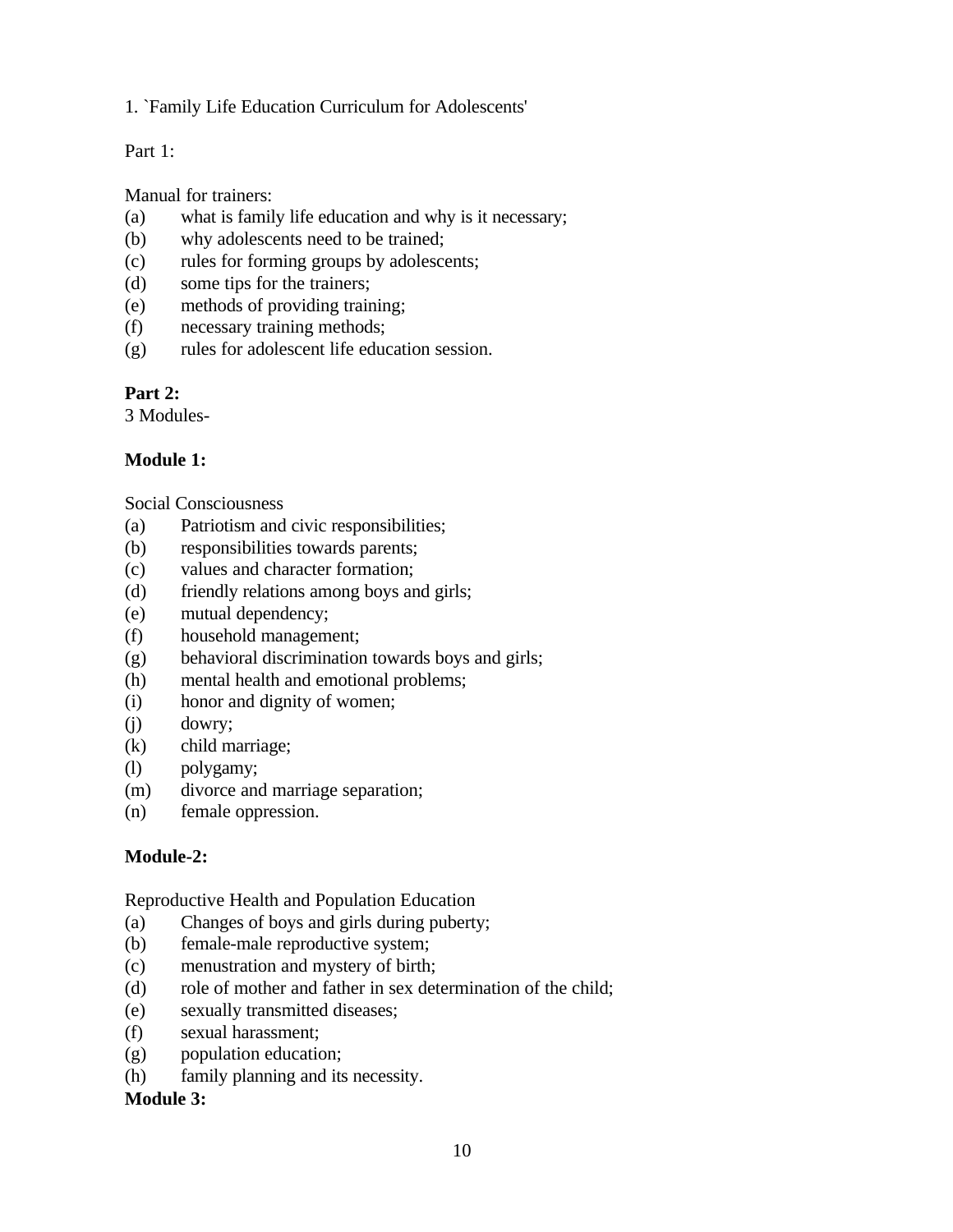Primary Health-Care

- (a) Diarrhoea;
- (b) vaccination;
- (c) intestinal worms;
- (d) personal cleanliness and healthy habits;
- (e) breast milk for baby;
- (f) blindness due to malnutrition;
- (g) nutrition for adolescents;
- (h) problems of iodine deficiency.
- 2. Illustrated Report on Adolescent Life Education (Issues discussed below are presented through illustrations)
- (a) Changes of boys and girls during puberty;
- (b) female-male reproductive system;
- (c) menustration and mystery of birth;
- (d) role of mother and father in sex determination of the child;
- (e) sexually transmitted diseases/HIV;
- (f) education on population;
- (g) what is family planning and why is it required;
- (h) diarrhoea;
- (i) vaccination;
- (j) intestinal worms;
- (k) cleanliness and healthy habits;
- (l) breast milk for baby;
- (m) blindness due to malnutrition;
- (n) nutrition for adolescents;
- (o) problems of iodine deficiency.
- 3. Guide for Adolescent Life Education- Training of trainers

Training is provided through six modules.

## **Module 1:**

- (a) Inaugural session;
- (b) adolescent life education.

## **Module 2:**

- (a) Procedure of training and idea about training;
- (b) training and education;
- (c) determination of training requirements.

## **Module 3:**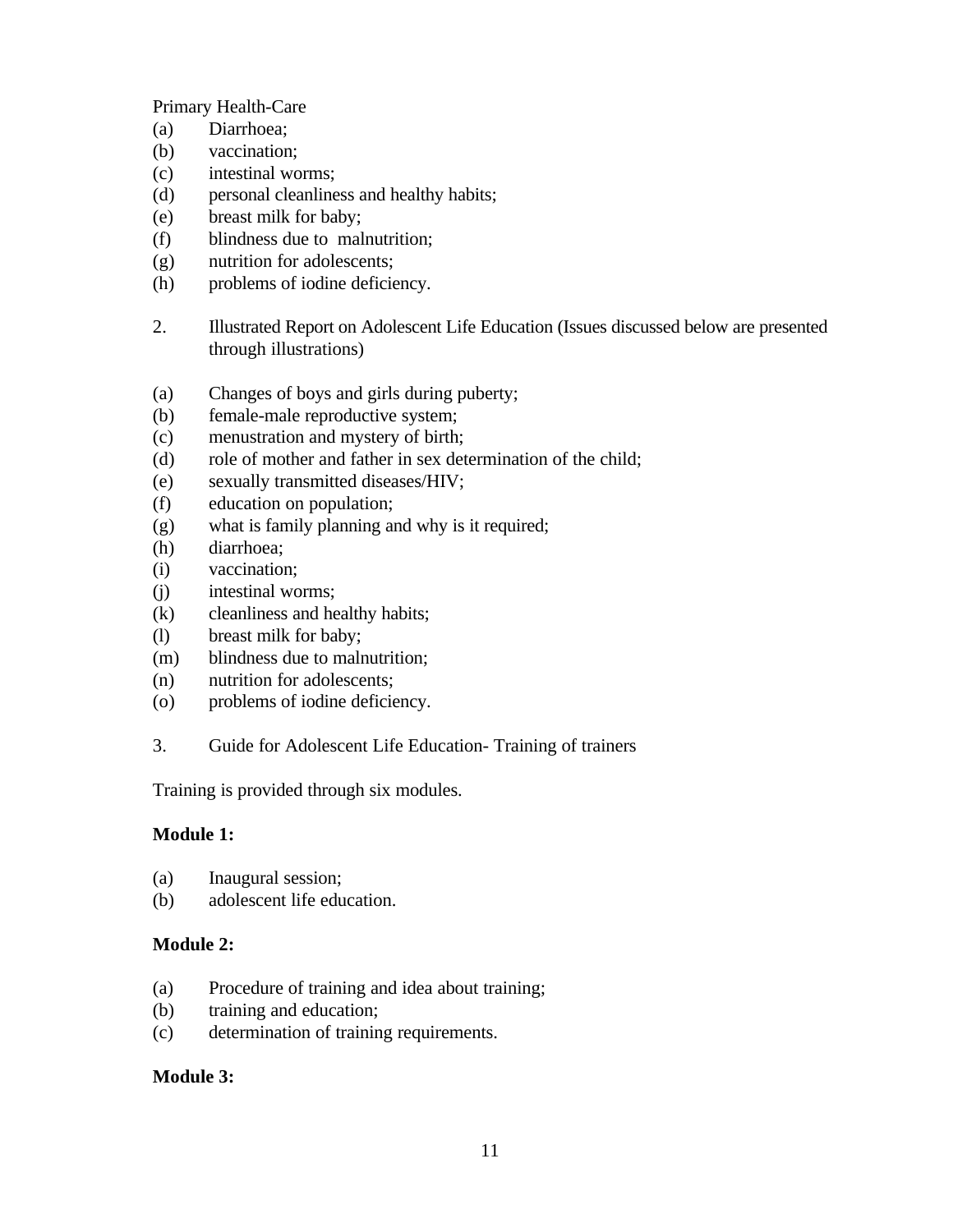- (a) Methods of training;
- (b) role of training in participatory method.

#### **Module 4:**

- (a) Develop communication;
- (b) elements;
- (c) encouragement.

#### **Module 5:**

- (a) Curriculum and lesson plan;
- (b) presentation of group work;
- (c) evaluation;
- (d) report and documentation.

#### **Module 6:**

- (a) Different formats used in training;
	- (i) introduction sit;
	- (ii) knowledge test letter/format;
	- (iii) feedback format for presenter;
	- (iv) evaluation of VHSS training course;
	- (v) follow-up report;
	- (vi) completion report format.
- 4. ALE for adolescents (Booklet)
- (a) Adolescent life from 9-19 years;
- (b) physical growth;
- (c) change in voice;
- (d) muscles;
- (e) what happens during puberty;
- (f) time of puberty;
- (g) how the changes start in the puberty stage;
- (h) other changes;
- (i) pubic hair; armpit hair; physical hair;
- (j) beard;
- (k) breast; reproductive nerve of females; menustration;
- (l) male reproductive organs, sexual activities, sexual intercourse;
- (m) sexual intercourse and pregnancy;
- (n) venereal diseases;
- (o) contraceptive systems;
- (p) food; exercise;
- (q) smoking, drinking alcohol and drug abuses;
- (r) cleanliness;
- (s) discipline.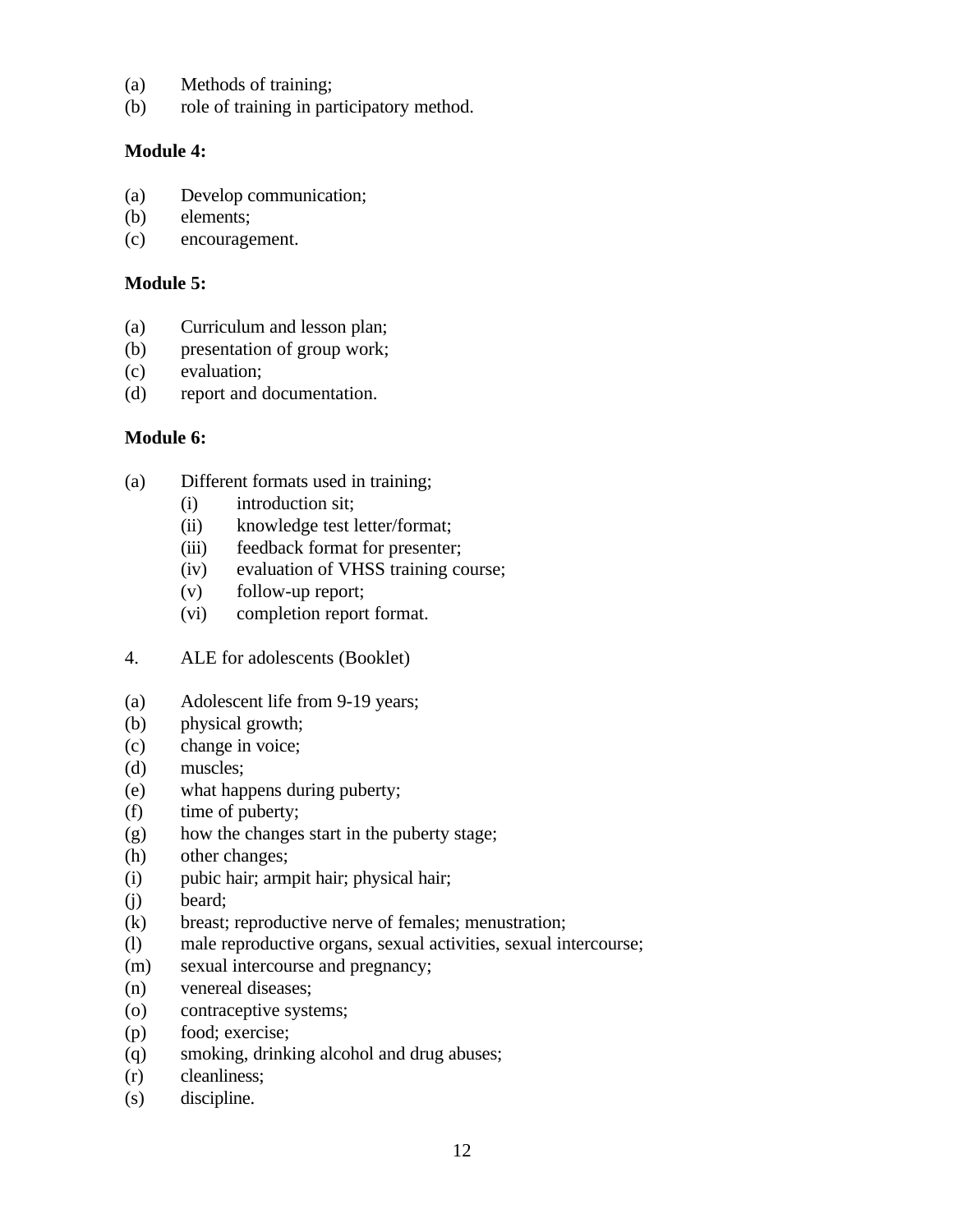A list of publications (books, seminar report, booklet etc.) made by VHSS, AFLE forum is provided below:

FLE curriculum for adolescents FLE Booklet for adolescents FLE-Guide for training trainers FLE-illustrated report, flip chart calendar form Wall chart (2), boys and girls Assessment report of AFLE program in Bangladesh Seminar report on `ALE' 14th and 15th July, 1993 AFLE: Regional and national meeting 1994, report Evaluation report on AFLE

# **2.3 Bangladesh Population and Health Consortium (BPHC)**

BPHC provides small and medium NGOs with grants and technical assistance for MCH-FP program from 1988. The financial assistance from BPHC led to the commencement of the AFLE program between 1989 to 1993. This project was started experimentally in 5 NGOs. They are: SBMSS- Rajshahi, FDSR-Dhaka, CWFP-Rajshahi, CWFP-Bhoirab, and *Narimaitry*-Dhaka. BPHC is carrying out non-formal AFLE program for the girls of 12-16 years age group in these projects through cards which record gradual growth of the adolescent girls. The cards are kept in the respective residences of the participants.

The main objective of the program is to raise consciousness of the adolescent girls about the mental and physical changes that occur during puberty.

- **EXECT** Keep a monthly record of height, weight, date of first menustration, monthly menustration cycle and illness of adolescent girls.
- **EXECUTE:** Make the adolescent girls conscious about the importance of maintaining gradual growth list.
- **EXECUTE:** Make the underweight and below 4 feet 10 inches women aware of high risks at pregnancy.
- Encourage the 15 year old adolescent girls to take 2 doses of preventive TT.
- **EXECUTE:** Provide education on general and reproductive health.

These organizations felt the special need to develop a curriculum for implementation of the above program. Up until 1992, no curriculum on mental and physical changes during puberty was available in Bengali language in Bangladesh. On the other hand, VHSS curriculum was also not published in the planned time. The curriculum then became very important for program need and necessity. Later on BPHC held a workshop with assistance from CWFP, SBMSS, and FDSR. In this workshop, curriculum guidelines in the form of `necessary knowledge of adolescent life' were determined by BPHC. A consultant developed this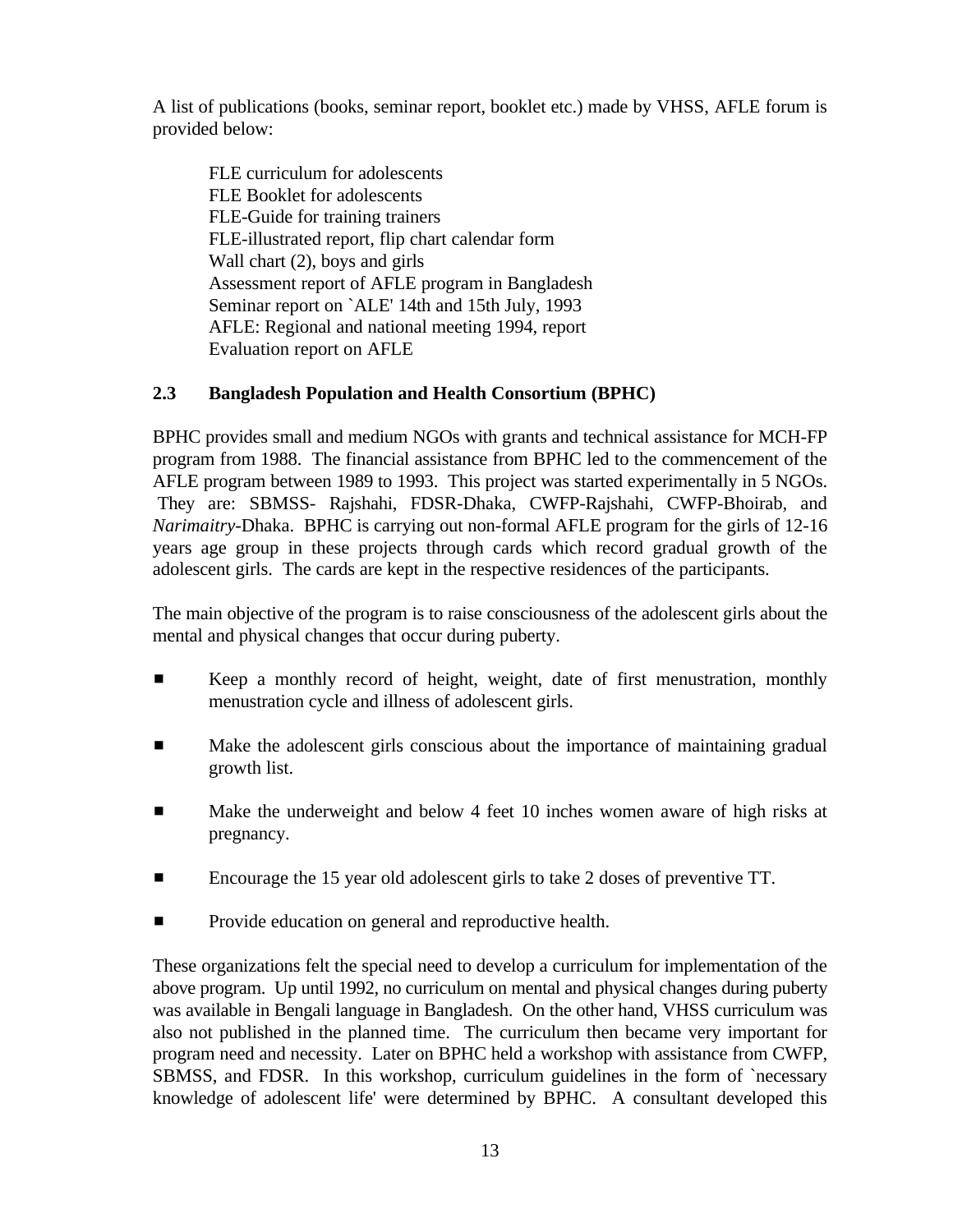curriculum for BPHC in 1992. The description of the issues discussed in the curriculum are provided below.

## *Description of Curriculum*

`Necessary Knowledge of adolescent life'

- 1. What is AFLE; how does AFLE help; objectives of AFLE.
- 2. Puberty: Physical changes during puberty; mental and emotional changes during puberty; reasons for mental and physical changes during puberty.
- 3. Changes of girls: Change of breasts; breast development; breast-care; growth of pubic hair; external female sex organ; internal female sex organ; menustration; reasons for menustration; necessary steps to be taken at times of menustration; things to be remembered at times of menustration; menopause; hymen.
- 4. Physical changes of boys: External and internal changes of boys and girls; wet dream; mental changes of boys and girls.
- 5. Noticeable issues for adolescents.
- 6. Pregnancy: When can girls become pregnant; how girls become pregnant; symptoms of pregnancy; care of pregnant women; serious problems during pregnancy; things to be avoided by the pregnant women; preparation of safe delivery; measures to be followed by the pregnant women; risk of pregnancy at young age; sterility.
- 7. Family planning and birth control: What is family planning; need of family planning; family planning adoption ways; detailed description of family planning methods; temporary methods; oral birth control pill; birth preventive injections; NORPLANT; copper-T (IUD); Temporary birth control methods-condom; foam tablet; menustration regulation (MR). Permanent methods-vasectomy; ligation. Natural birth control methods- abstinence; withdrawal; rhythm or safe-period; traditional wrong notions about family planning; effectiveness of the methods of family planning.
- 8. Sexually transmitted diseases: Story of *Firoz*; gonorrhea; syphilis; AIDs.
- 9. Food and nutrition in the adolescent stage: Nutrition and balanced diet.
- 10. Personal health-care: Dental care; eye care; hair care and nail care; intestinal worms; immunization or disease preventive vaccination; injection; diarrhoea; safe water and sanitary latrine.

The curriculum of BPHC offers a detailed explanation of the physical and emotional changes in boys and girls during puberty. Besides, pregnancy for adolescent girls, problems that may arise in pregnant condition and necessary measures for overcoming these problems, safe delivery, sterility and menopause related topics are discussed. Another important side of this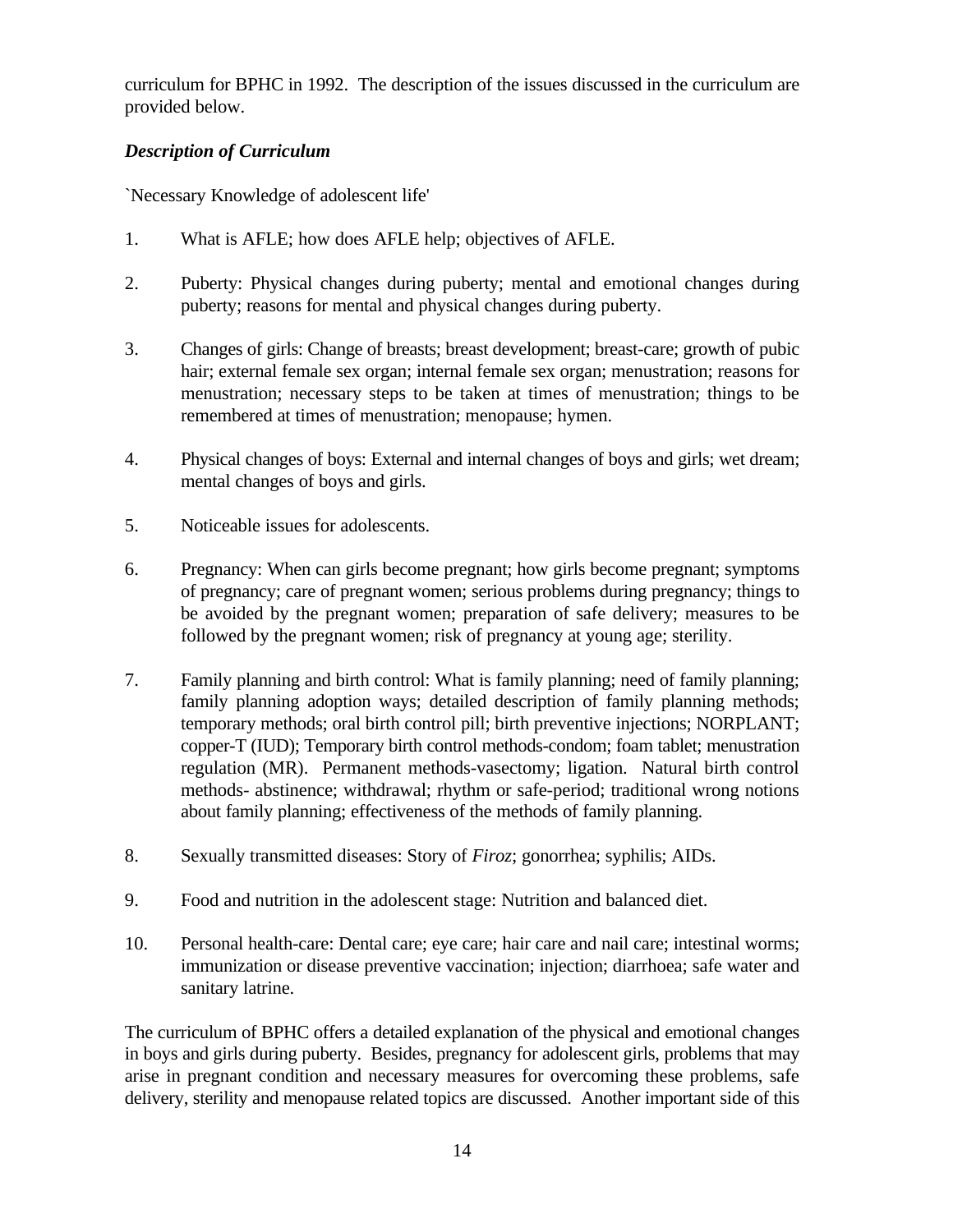curriculum is that it discusses sexually transmitted diseases. Sexual education and consciousness development of adolescents is a necessary prerequisite for avoiding these diseases. This curriculum has been used by many organizations. They are: FDSR; SBMSS; CWFP-Bhoirab; Rajshahi-*Narimaitry*; VHSS and TDH.

## **2.4 The Ford Foundation (FF)**

This organization from the beginning of 60's has been providing financial and technical assistance to Bangladesh for working in different fields like development of political, legislative and administrative services for less privileged general public, constructive changes in social development through services of voluntary organizations, and services and research assistance for research, reproductive health, human development etc.

Ford Foundation has been providing grants to 2 organizations for implementation of AFLE program in Bangladesh. These organizations are: Voluntary Health and Services Society (VHSS) and Center for Mass Education in Science (CMES). VHSS from its inception has received different types of assistance from Ford Foundation. This organization received grants from July 1993 to December 1994 to run the AFLE program. CMES has also received grants from the same source for the period 1991-1997 to run AFLE program through primary mass education.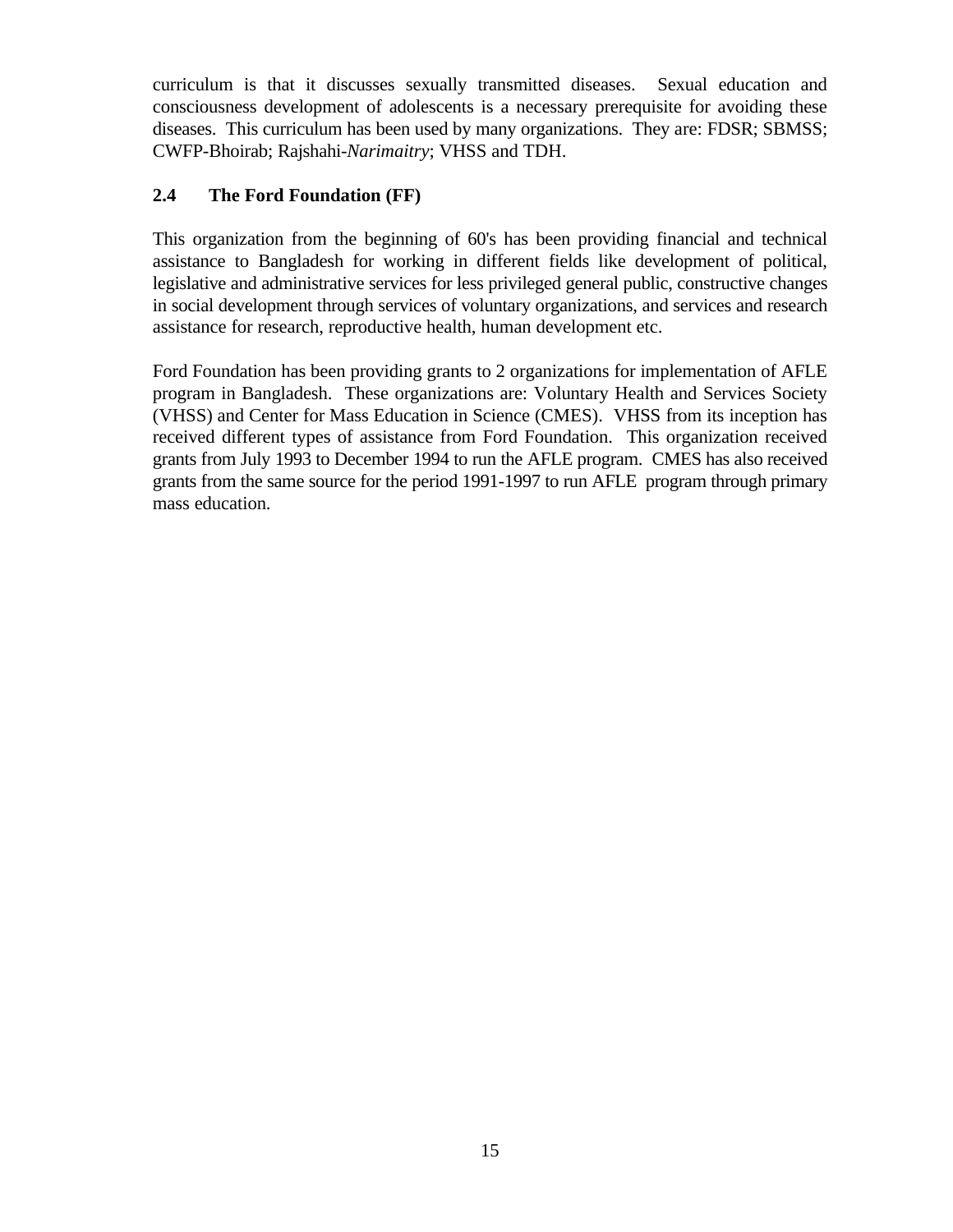## **Chapter Three**

## **STATE AND APPLICATION OF ADOLESCENT LIFE EDUCATION PROGRAM IN NON-GOVERNMENT ORGANIZATIONS**

## **3.0 Description of Programs Undertaken By Various Organizations:**

In Bangladesh various organizations have started adolescent life education program along with their main programs at different times. Even though the program was implemented on primary basis, the responses from the adolescent boys and girls were remarkable in the project areas.

This chapter reviews in details the programs of 11 non-government organizations and their curricula (prepared by themselves or by others) for adolescent life education program. The discussion includes only those organizations that follow self-prepared curriculum. The names of the organizations are listed below:

- 1. Family Planning Association of Bangladesh (FPAB)
- 2. Family Planning Services and Training Center (FPSTC)
- 3. Center For Development Services (CDS)
- 4. Family Development Services and Research (FDSR)
- 5. Urban Health Extension Project (UHEP),International Center for Diarrheal Diseases Research, Bangladesh (ICDDR, B)
- 6. Under Privileged Children s Education Program (UCEP), Bangladesh
- 7. Center for Mass Education in Science (CMES)
- 8. Bangladesh Rural Advancement Committee (BRAC)
- 9. Dhaka Ahsania Mission (DAM)
- 10. World Vision (WV), Bangladesh
- 11. Concerned Women for Family Planning Program (CWFP)

The main programs of these organizations are presented in the following Table.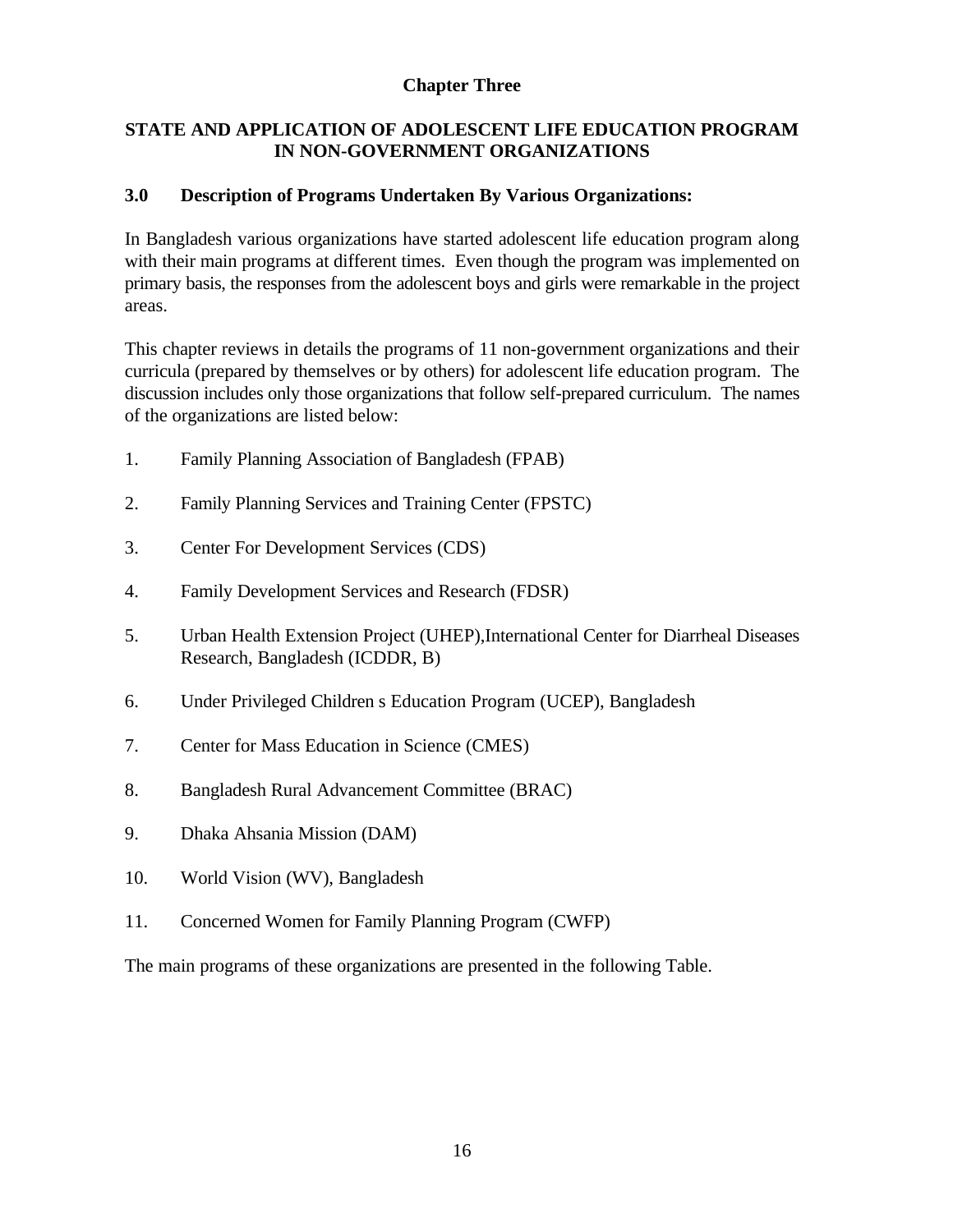# **Table 3**

| Name of<br>Organization            | <b>Main-Program</b>                                      | <b>Beginning</b><br>of AFLE<br>Program | $Boys \setminus$<br><b>Girls</b> | Age-limit\<br><b>Class</b> | Curriculum -<br><b>Prepared By</b> |
|------------------------------------|----------------------------------------------------------|----------------------------------------|----------------------------------|----------------------------|------------------------------------|
| 1. FPAB                            | Family Planning,<br>Maternal and<br>Child health         | 1977                                   | <b>Boys</b><br>Girls             | $15 - 30$<br>$15 - 25$     | Self and others                    |
| 2. FPSTC                           | Family Planning,<br>Maternal and<br>Child health         | 1992                                   | Girls                            | $9-19$                     | Self                               |
| 3. CDS                             | Family Planning,<br>Maternal and<br>Child health         | 1993                                   | <b>Girls</b>                     | class VIII-<br>class X     | Self                               |
| 4. FDSR                            | Social-welfare<br>programs and<br><b>Family Planning</b> | 1985                                   | <b>Girls</b><br><b>Boys</b>      | $12 - 16$<br>$15 - 25$     | Self                               |
| 5. UHEP,<br>ICDDR, B               | Research                                                 | 1990                                   | Girls                            | $12 - 20$                  | Self                               |
| 6. UCEP,<br>Bangladesh             | Non-formal<br>Education                                  | 1973                                   | <b>Boys</b><br>Girls             | class I-<br>Class V        | Self                               |
| 7. CMES                            | Non-formal<br>Primary<br>Education                       | 1991                                   | Girls                            | $11-19$                    | Self                               |
| 8. BRAC                            | Non-formal<br>Primary<br>Education                       | 1988                                   | <b>Girls</b>                     | $1 - 14$                   | Self                               |
| 9. Ahsania<br>Mission              | Non-formal<br>Education                                  | 1992                                   | Girls<br><b>Boys</b>             | $11 - 17$<br>$11 - 17$     | Self                               |
| 10. World<br>Vision,<br>Bangladesh | <b>Formal Education</b>                                  | 1992                                   | Girls                            | $9 - 18$                   | Self                               |
| <b>11. CWFP</b>                    | Family Planning,<br>Maternal and<br>Child health         | 1991                                   | Girls                            | $13 - 15$                  | Self                               |

#### **Main programs of eleven organizations and the State of their curriculum**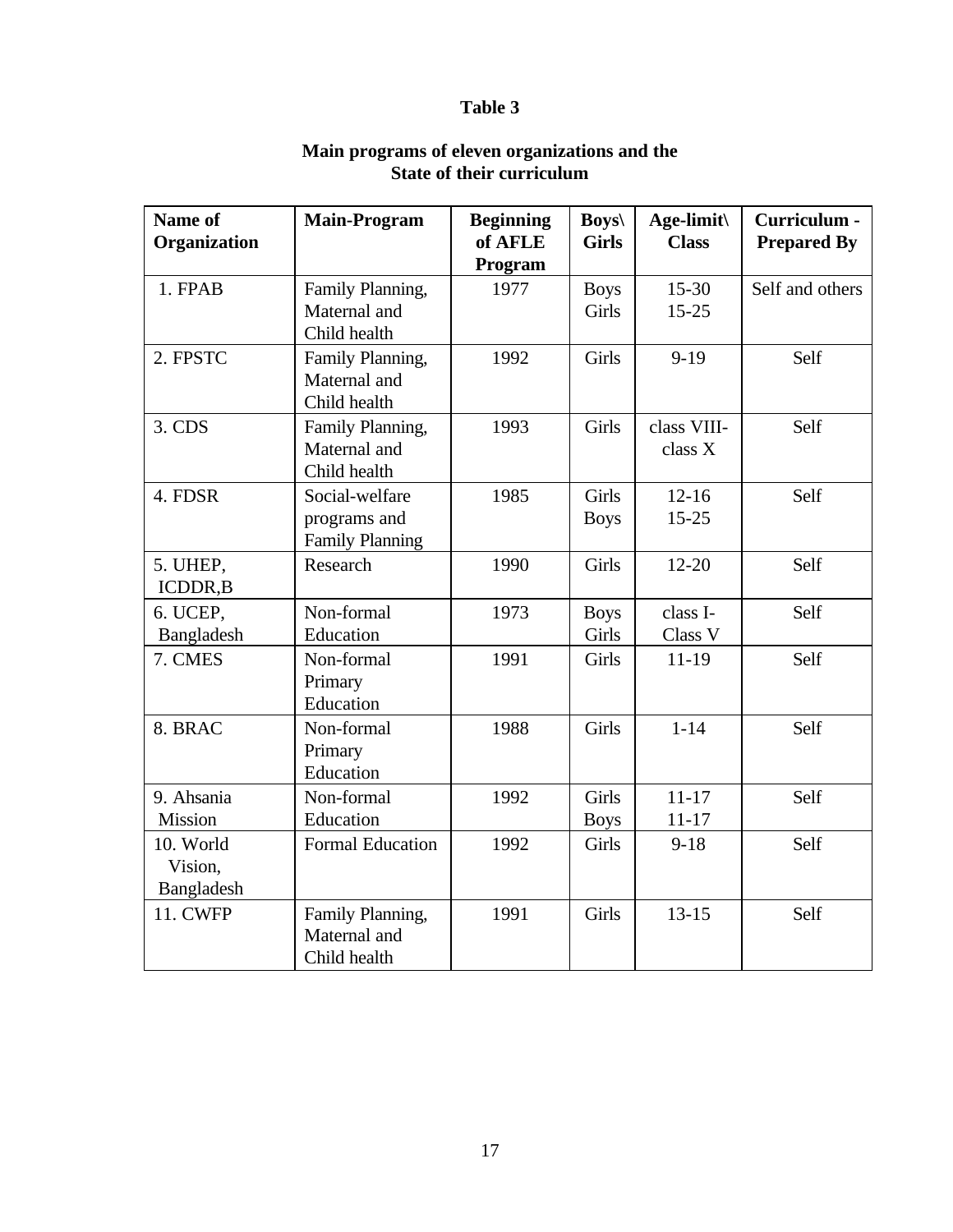# **3.1 Family Planning Association of Bangladesh (FPAB)**

This organization started through different programs the youth projects along with family planning and child health-care services from 1977. The first financial aid for this project was provided by International Planned Parenthood Federation (IPPF). Since then, FPAB with the assistance from IPPF has arranged various educational programs on family planning for the impecunious youths. Moreover, it has been arranging debates for school and college students at district, division, and national levels to enhance their consciousness about the role of education, health, and family planning in family life.

A project titled Utilization of Voluntary Agencies in Population Activities is maintained with the financial assistance received from USAID, which is one of the donor agencies of FPAB. The project includes a considerable number of youth clubs. These youth clubs besides motivating for family planning, provide education on some additional topics such as population, sexual health and reproductive health, STDs, etc.

The target and objectives of youth program were fixed in 1994 in congruence with the long term (1994-2002) work strategies of FPAB. The project was named "Education on Family Life and Sex through the Youths". The main objective of the current project is to teach 5 million boys and girls (of 15-30 years age group) about topics such as- population, sex and reproductive health, STDs/AIDS, and primary health care, so that they may grow up into responsible parents in the future.

The project is implemented with the peer groups- boys of the age group 15-30 years and girls of the age group 11-25 years. The project was extended in 1994 to ten more unions besides the previously existing sixty unions in twenty branches. Nine special work units were set up for running the project.

To bring the target group under the program 1750 youths were trained as instructors. Among them, 75% were male and 25% were female. These young instructors provided idea about family and sexual education to groups consisting of those who were not enrolled in school or had dropped-out from school. Each group has 25-30 participants and meetings of these groups are held once a month in a union.

The main objective of this project is to provide complete idea about population education, family life, sex and health education to 21,000 youths through group discussions and yearly meetings.

- **EXECUTE:** To provide knowledge about population education, family life, health and sex education to those who are of school going age, not enrolled in school and have dropped out from school with the active help of the youth leaders trained in seventy unions.
- $\blacksquare$  To teach the illiterate children and adolescents to read and write, and to perform simple calculations through ninety social-education centers.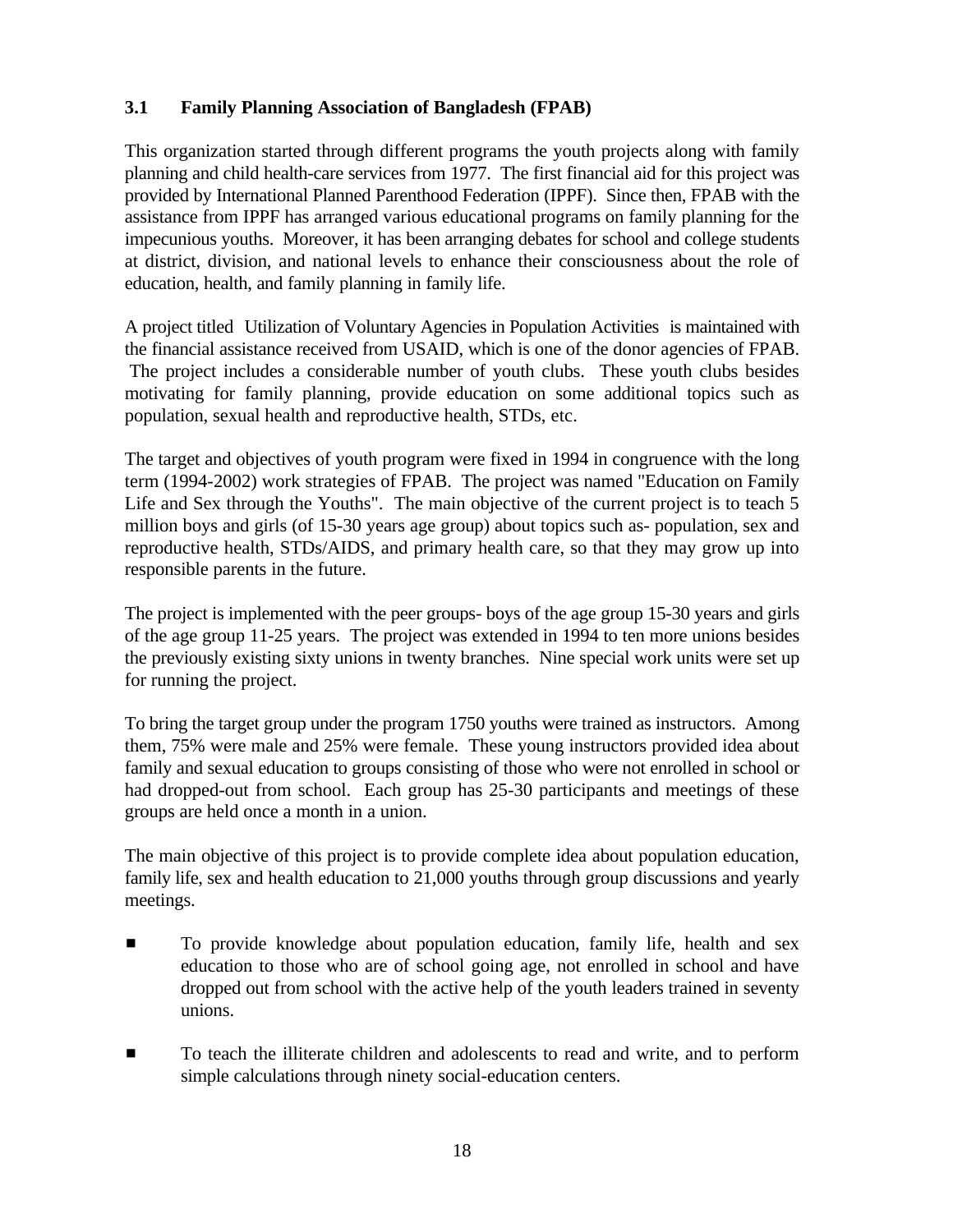- **To arrange, different types of games and entertainment for relaxation of the young** men.
- **To provide various types of vocational training to the unemployed and under** employed for self-employment purpose.
- **Example 1** To arrange debates for the students of school and college level in order to acquaint the youths with various social problems.
- **Example 3** To observe various national and international days with due respect in the project areas with the help of the youth leaders.
- **To carry on various social-development programs in the project areas with active** participation of the youths.
- **To motivate the newly married youths in family planning and to distribute** contraceptives among them.
- **EXECUTE:** To enlighten the youths in the project areas about planned family through various documentary films of FPAB and to distribute various books, magazines, posters of the club in school and college libraries and among the educated youths.
- $\blacksquare$  To induce the youths of the project areas to take and abide by five oaths. These are:
	- a. marry at matured age
	- b. abstain from giving and receiving dowry in marriage
	- c. abstain from smoking, drinking and drug abuses and stand up against terrorism
	- d. Promote forests for maintenance of ecological balance
	- e. Teach at least two illiterate persons every year

## *Description of the Curriculum*

FPAB has three curricula-

- (A) Social education center guide.
- (B) Illustrated guide on population education.
- (C) Population education curriculum for youths not enrolled in school and dropped-out from school.

Description of the curriculum is provided in the following pages:

## **(A) Social Education Center Guide**

Program plan of social education center (for TOT trainers): basic literacy; alphabets; writing Bengali alphabets; Bengali math; social studies; meaning and objectives of social-studies.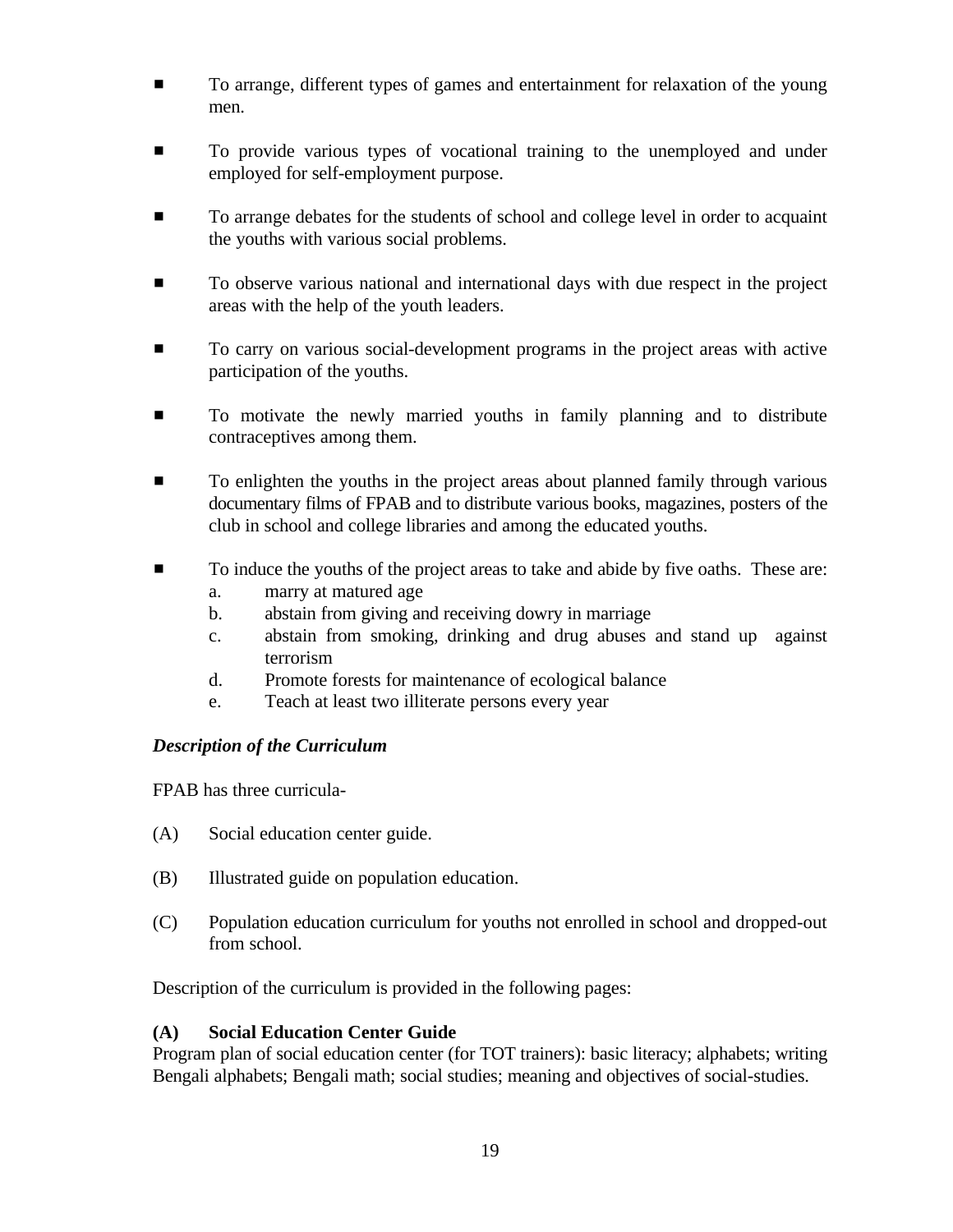## **Family Life and Social Values:**

Types of family in Bangladesh; family activities; marriage; social values and faiths; influence of the state; family; and individuals; family budget; savings in family budget; significance of savings.

## **Health Education:**

Meaning implied by health; importance of sound health; primary health-care and its meaning; eight components of primary health-care.

## **Population Education:**

Definition of population; growth and decline of population; population explosion and problems faced by Bangladesh due to population growth; population control; natural population controled by man; planned family.

# **(B) Illustrated Guide on Population Education**

Population; population dynamics; population growth in Bangladesh (population explosion); problems arising due to population growth; population growth and land area 50 years back; projection of population growth and land area after 50 years; population growth and lands; population growth and clothing; population growth and housing; population growth and medical facilities; population growth and education; population growth and child labor (educationd problem); population growth and nutrition; population growth and environment; population growth and unemployment; population growth and socio-cultural problems; natural causes of population reduction; formation of planned family; planned family; happiness and prosperity of planned family.

# **(C) Curriculum for Youths Not Enrolled In School and Dropped Out From School**

## *Chapter One*

Definition of population; size, composition, and stratification of population; change in population; crude birth rate and crude death rate; population growth rate; population explosion; population and family life; population control.

# *Chapter Two*

Family- Types of family in Bangladesh; family activities; marriage; family budget; importance of religion; social, and family life; definition of religion; social values and faiths; influence of individuals; family and state; cultural changes with modernization; social and cultural problems.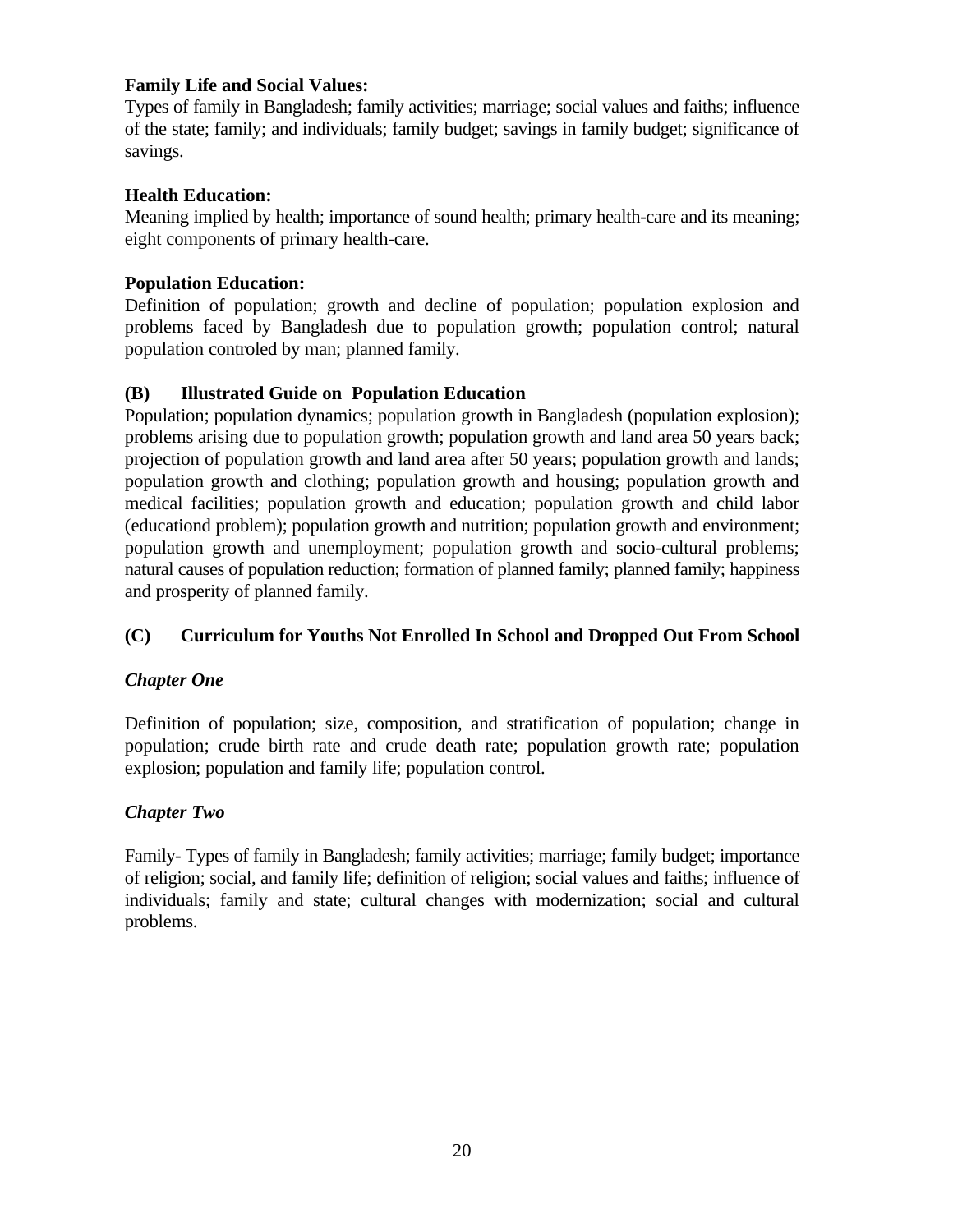## *Chapter Three*

Meaning of health; importance of sound health; overall health situation in Bangladesh; Diseases-various types of diseases; food and nutrition; elements of food; cleanliness; sewerage system; maternal and pregnancy care; care of new-born; baby food; importance of first-aid; objectives of first-aid; duties and responsibilities of health workers; different types of first-aid.

## *Chapter Four*

Marriage and importance of social life; family activities; relationship between husband and wife; Contention-disagreement and altercation in the family; causes and solutions; mystery of human birth; male-female reproductive system; organs of the male reproductive system; organs of the female reproductive system; menstruation; responsible parenthood; Family planning-meaning of family planning; need for family planning program in Bangladesh and in the world; importance of population education in Bangladesh; objective of education on population; apparatus used in population education program; population education through the trained youth-leaders.

## **3.2 Family Planning Services And Training Center (FPSTC)**

FPSTC provides MCH-FP services in Bangladesh. The main objective of the organization is to implement family planning program at the local level through voluntary organizations and to provide them regular financial and technical assistance.

In order to strengthen family planning and maternal and child health care services, FPSTC at the initial stage planned to start Family Life Education (FLE) program in 20 supported projects in 1992. The project was incorporated with the main program of this organization. The target group of this program is the adolescent girls. The objective of this program is to prepare the adolescent girls from their puberty for their future married life. In accordance with this objective attempts were made to enlighten the adolescent girls through non-formal education to encourage them to form small and happy families in the future. The program was launched in five areas in 1993-1994. These areas are: Narayangonj port, Brahamanbaria, Jessore, Gaibandha and Patuakhali.

Selection of the adolescent girls for FLE program was based on the following criteria: age between 9 to 19 years, unmarried, permanent resident of the project area, priority to adolescent girls not enrolled in school or dropped-out from school.

One female field supervisor/team leader was selected from every FPTSC supported project under FLE program and were trained in Dhaka office. Afterwards, these trained field supervisors arranged meeting in their own projects with the help of field workers/villageorganizers and taught the adolescent girls about family life.

A list of adolescent girls was prepared where they were divided into different groups. Each group has 20-25 members. Each month two meetings are arranged for these adolescents in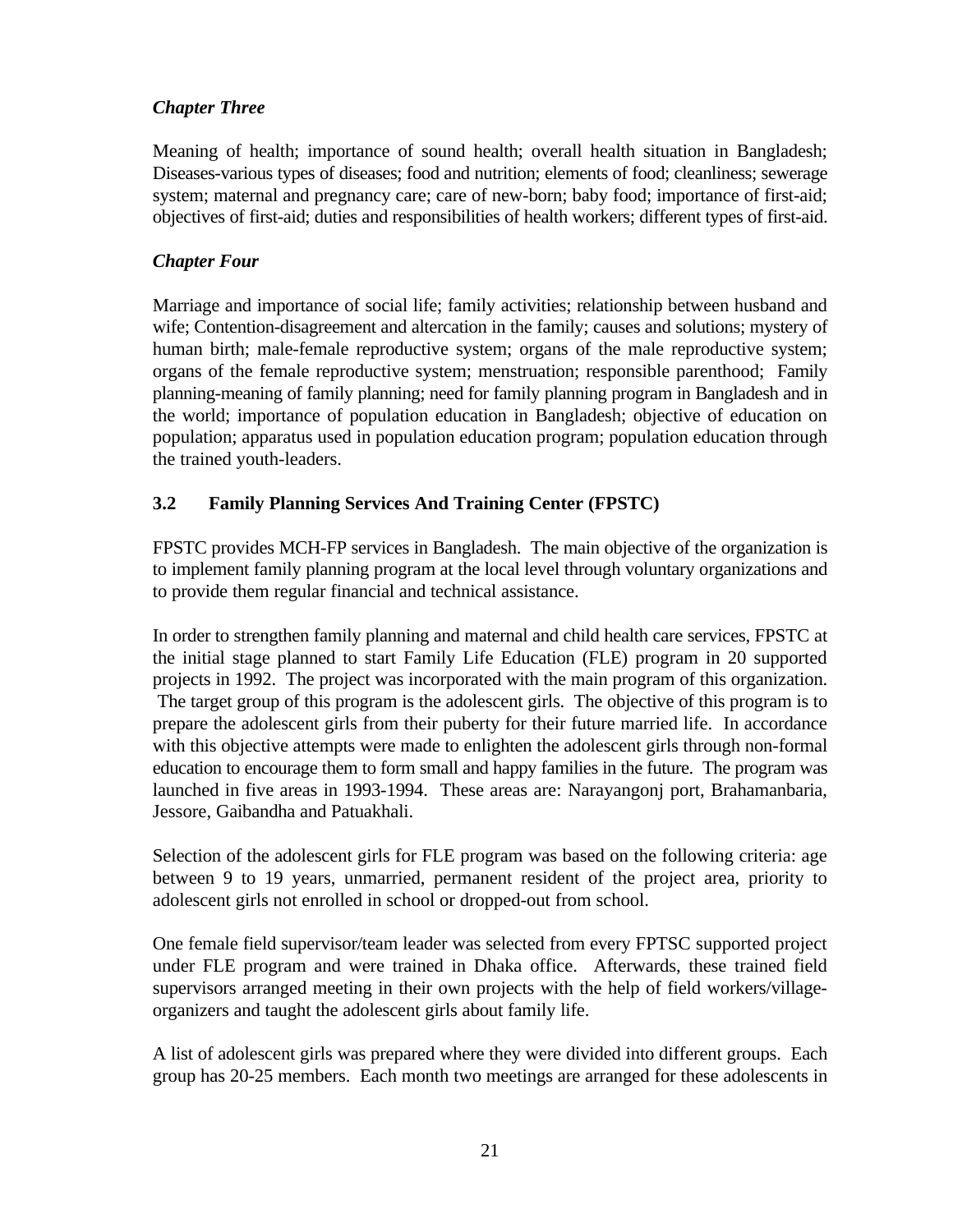non-formal manner. In these meetings, field supervisors provide training on ten subjects included in the FLE curriculum in 24 sessions.

## **Objectives of FPSTC**

The female adolescent groups will acquire knowledge about family and married life and become conscious through the current AFLE program. Thus they can live a planned and happy life in the future.

## *Description of Curriculum*

Family Life Education (FLE)- Study Plan

- 1. FLE related ideas: Introduction; objective; training; verification of previous knowledge.
- 2. Individual health-care in adolescence:
	- (a) Health-care: teeth; eyes; hair; nails.
	- (b) Intestinal worms: what are intestinal worms; how they grow; prevention and cure.
	- (c) Diseases and cures: Diarrhoea: what is diarrhoea; effects of diarrhoea; symptoms of diarrhoea; treatment of diarrhoea; preparation of oral saline; preparation of home made saline; instruction for using oral saline or liquid mixture of salt and molasses; when should the diarrhoea patients be taken to the doctors; causes of diarrhoea and prevention.
	- (d) Safe water and sanitary latrine: safe water, harmful effects of polluted water, sanitary latrines, needs for sanitary latrines, conditions of building sanitary latrines.
- 3. Needs for food and nutrition in adolescence:
	- (a) Food and nutrition: Energy producing or carbohydrate food; growth inducing or protein food; fat and oil; vitamins; mineral salts; water.
	- (b) Balanced diet and List of balanced diet.
- 4. Changes during puberty:
	- (a) Physical changes of females during puberty
	- (b) Mental and emotional changes during puberty and coping measures
	- (c) Physical care and changes of females
	- (d) Changes of breasts-breast development; breast-care; other physical changes; mental changes of boys and girls.
	- (e) Important issues for the adolescents: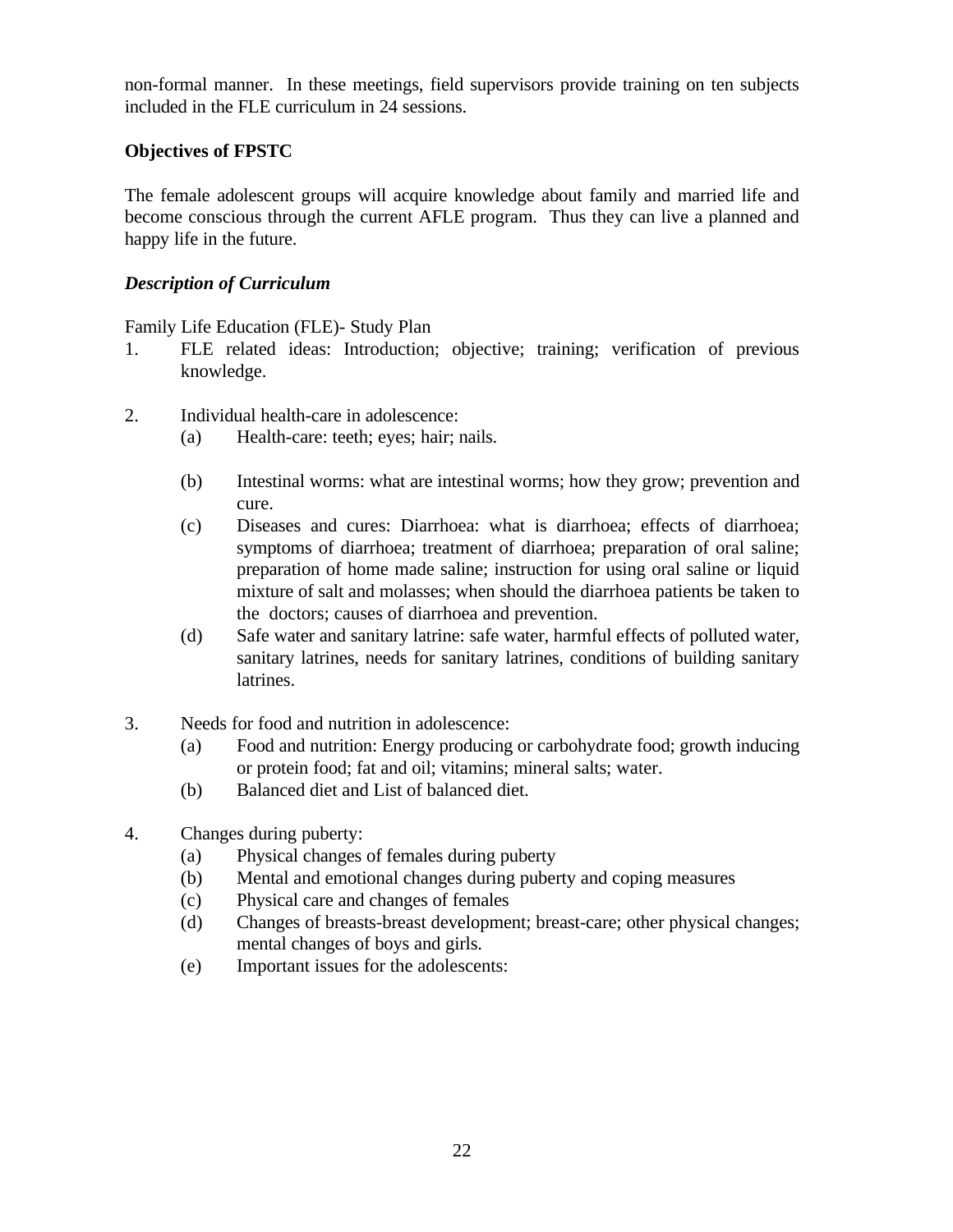For the adolescent girls:

- 1) checking regularity of menstruation;
- 2) paying attention to strong belly ache during menstruation;
- 3) paying attention to illness or any sorts of pain;
- 4) drinking enough water, and not suppress urine when in pressure;
- 5) checking breasts once a month for clots, or reddish circles;
- 6) measuring height and if possible weights regularly;
- 7) immediately inform the elderly persons about any attempts of sexual harassment or application of force by any person rather than concealing it due to shyness or fear.
- For male adolescents:
	- 1) realize the fact that there is nothing heroic in acting the hoodlum by using drugs or smoking, rather it is seriously detrimental to health;
	- 2) showing respect and honor towards women and refraining from applying force on them;
	- 3) paying importance to physical illness or any sorts of pain.
- 5. Menstruation:
	- (a) what is menstruation; cause of menstruation and things to be done during this time;
	- (b) things to be kept in mind during menstruation;
	- (c) menstruation and physical and mental changes.
- 6. Child marriage and health:
	- (a) discussion on marriage and child marriage: definition of marriage; conditions of marriage; age; consent; *denmohor* ( the marriage portion of dower that a husband has to allot for his wife at wedding); registration.
	- (b) Reasons behind child marriage : relief from responsibilities; menstruation; to make new relatives and fanciful desires; tendency to marry minor aged girls; lack of scope of education; ignorance about social customs and laws; lack of education; other ignorance and superstitions.
	- (c) Discussion on proper age of marriage and proper time for child bearing for preservation of good health: high maternal death rates; obstacles to complete physical development of the females and other complexities; negative attitude towards sex experience; incapability to take proper care of children; underweight new born; high rates of pregnancy.
	- (d) Ways of preventing child marriage: to make the people conscious; increase female literacy; raise consciousness about child marriage prevention laws; poverty alleviation.
- 7. Mystery behind human birth:
	- (a) Reproductive system, important organs of male-female reproductive system;
	- (b) functions of reproductive system;
	- (c) conditions behind birth;
	- (d) reasons behind pregnancy, symptoms and types of pregnancy.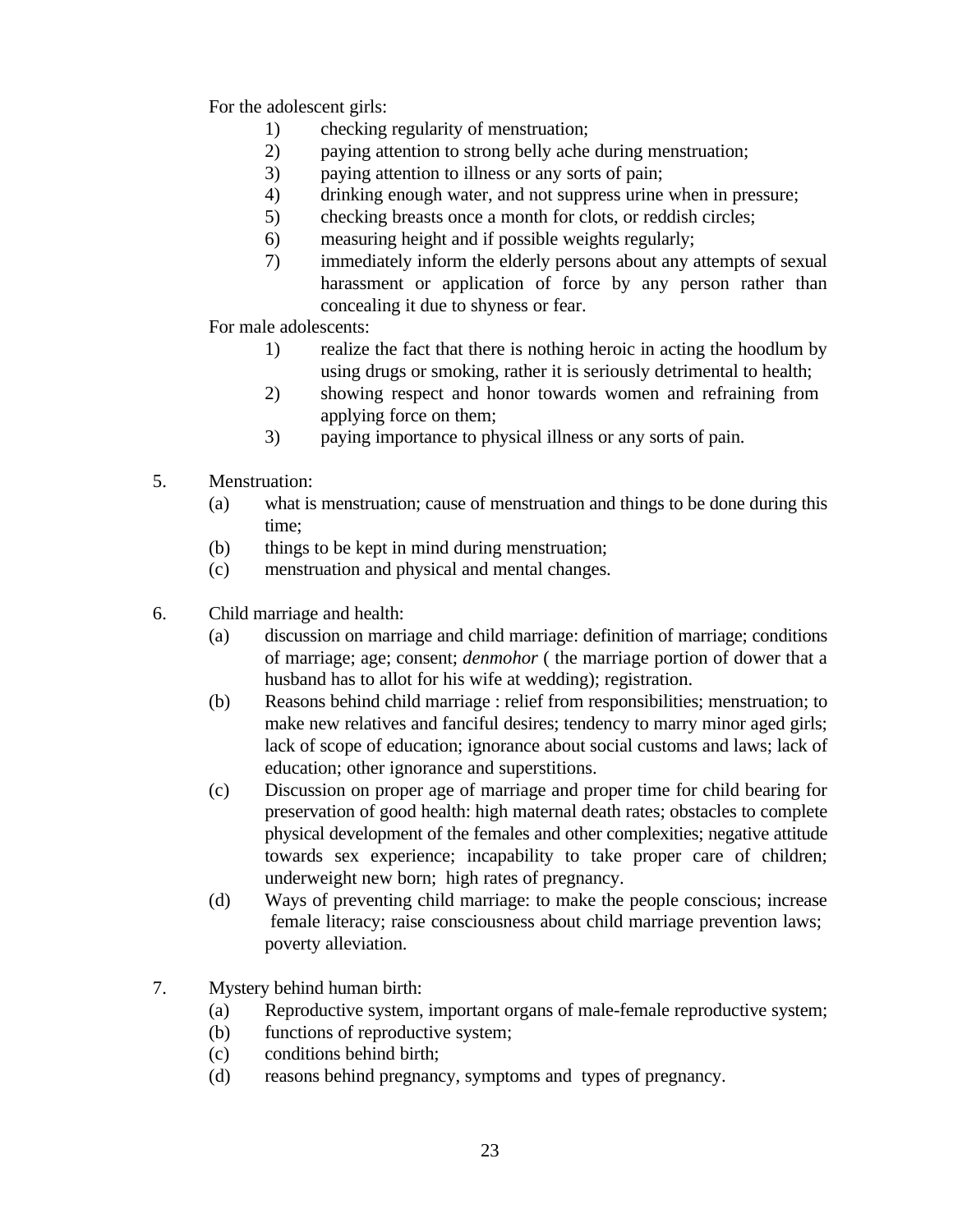- 8. Disease preventing vaccination/immunization:
	- (a) name of diseases;
	- (b) preventive vaccination/immunization;
	- (c) immunization centers.
- 9. Population problem and family planning:
	- (a) present state of population;
	- (b) problems;
	- (c) probable solution measures for the problems;
	- (d) family planning.
- 10. Family planning or birth control: Definition of family planning; necessity of family planning; how family planning is possible; methods of family planning; effectiveness and side-effects of family planning methods.
- 11. Female education and its necessity:
	- (a) Position of women in the society;
	- (b) main objective of female education;
	- (c) formal and non-formal education;
	- (d) necessity of female education: for creating consciousness among the females (social, economical, religious); for developing: self-confidence, skills, income earning ways and social rights for improved life-style.

## **3.3 Center For Development Studies (CDS)**

Along with family planning, maternal and child health care services and other programs CDS started adolescent life education program in five project areas on an experimental basis during 1993 with financial and technical assistance of Asia Foundation. The program started in the projects that were included in Female Education Scholarship Program assisted by Asia Foundation, and this program included specially the adolescent girls of class eight to class ten. The names of the organizations through whom CDS operates are provided below: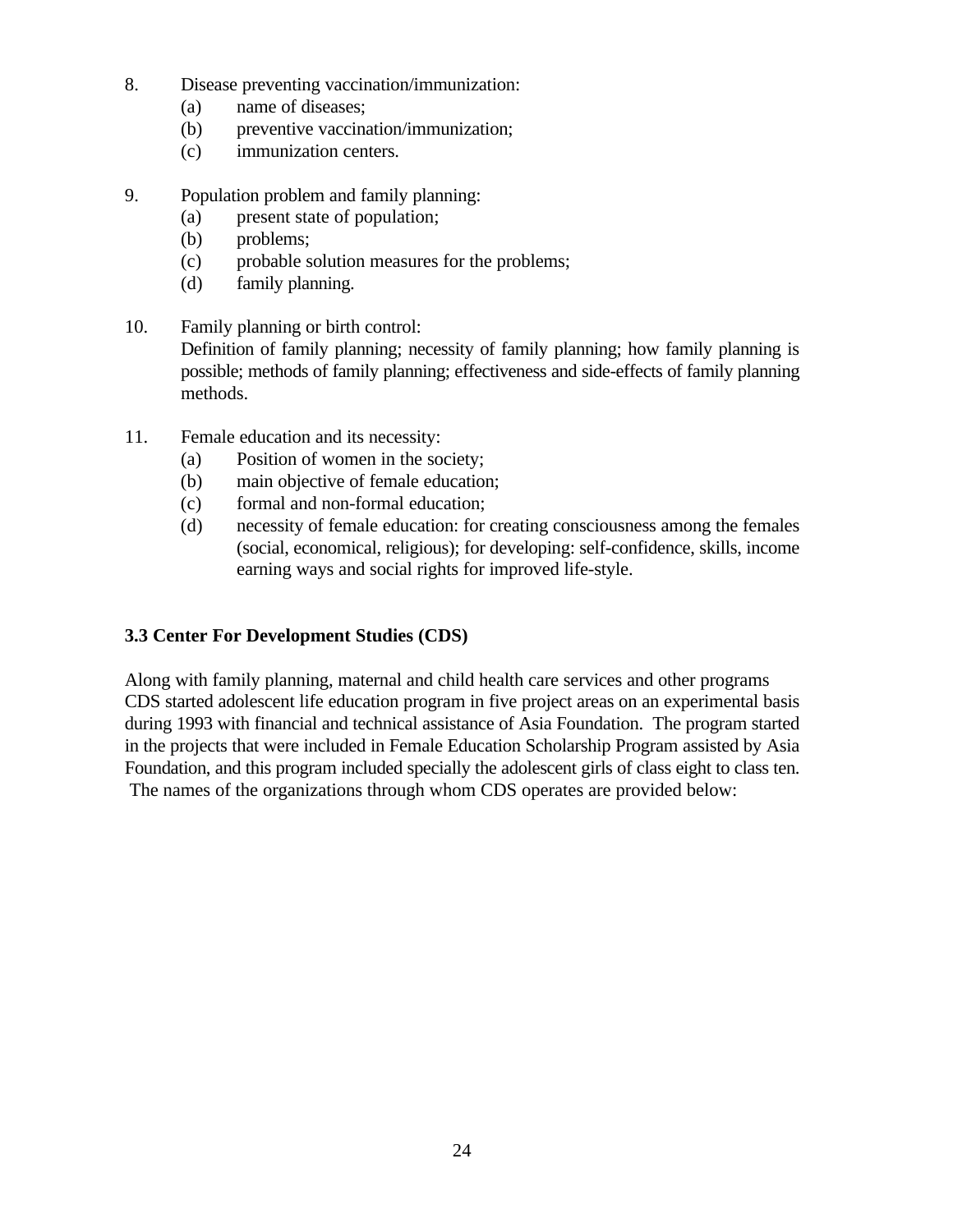| <b>Name of Organization</b>                                    | <b>Thana</b>     | <b>District</b> |
|----------------------------------------------------------------|------------------|-----------------|
| <b>Bangladesh Association for Community</b><br>Education(BACE) | <b>Sharasthi</b> | Chadpur         |
| Maler Hat Jubo Sangha (MJS)                                    | Hayemchar        | Chadpur         |
| Bohu Mukhi Unnayan Society (BUS)                               | Kalkini          | Madaripur       |
| Southern Gano Unnayan Sangstha (SGS)                           | Gopalganj        | Gopalganj       |
| Pally Unnayan Prochestha                                       | Lohagora         | Norayl          |

**Table 4 Areas of Adolescent Life Education Program**

In July 1993, a new organization named *Gano Kalyan Kendra* (GKK) was added to this group of organizations. Inspite of exclusion from Female Scholarship Program the objective of this organization was to observe the changes that might result from continuing adolescent life education program along with family planning and maternal and child health-care services. Another group was included in the Adolescent Life Education Program. This group consisted of parents, guardians, school teachers and other community members.

The objectives of the adolescent life education program were as follows-

- $\blacksquare$  To make the adolescent girls conscious about their healths enabling them to take care of themselves in the future.
- **To integrate adolescent life education with family planning.**
- **Example 1** To empower the adolescent girls in social and family life by providing them education and training.

CDS has undertaken the following agenda to implement this program:

- (a) Teach the adolescent girls by the facilitator.
- (b) Conduct regular meetings for the guardians in order to create consciousness about adolescent life education.
- (c) Conduct regular meetings for creating consciousness about adolescent life education among the school teachers.
- (d) Arrange community meetings and fairs.
- (e) Make vegetable gardens.

In order to implement this program the female teachers were provided basic and refresher training.

#### *Description of The Curriculum*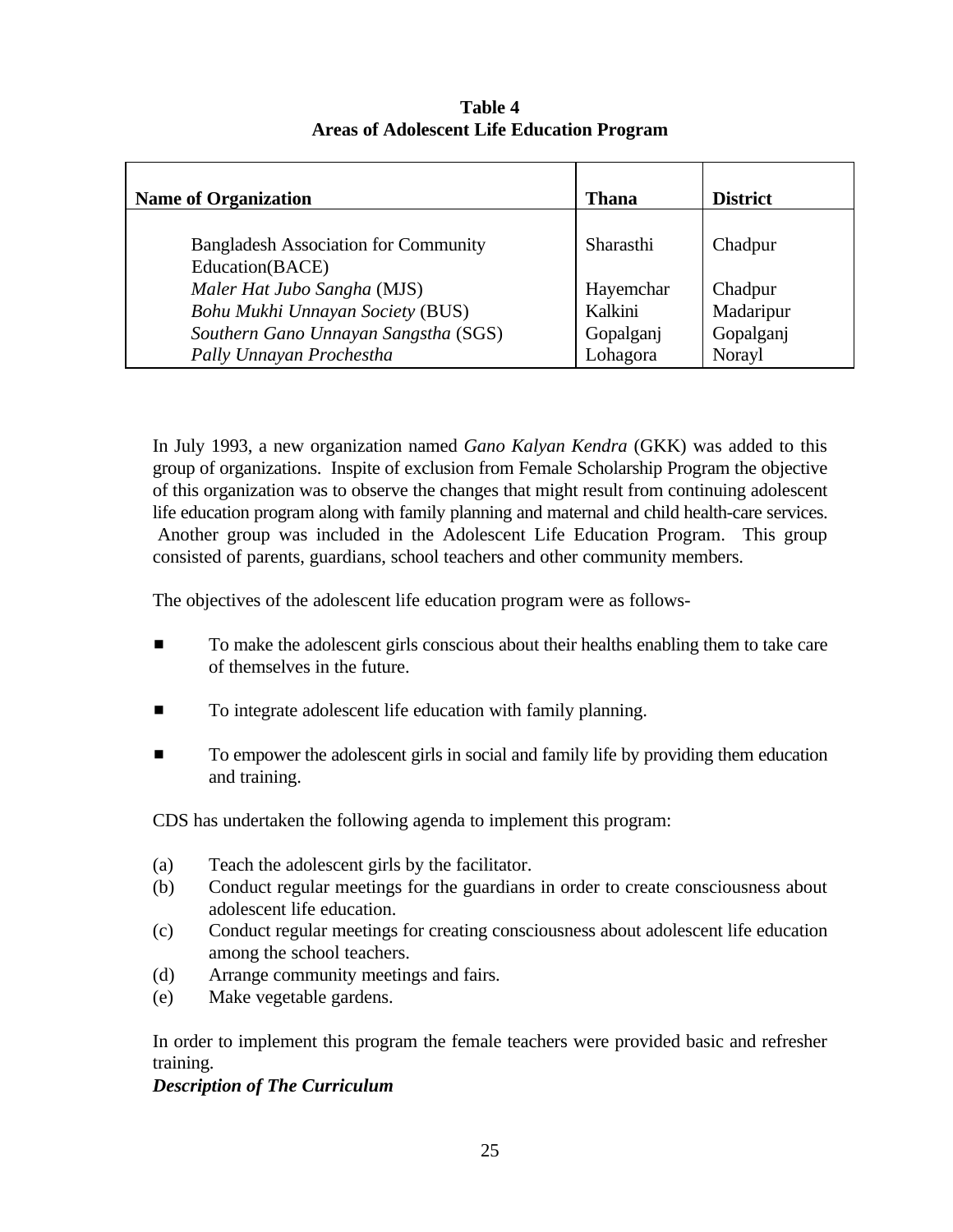To implement the AFLE program CDS has prepared a number of curricula. The list is provided below:

- 1. Family life education for the adolescent girls (Instruction manual)
- 2. Flip chart guide on family life education.
- 3. The higher the number of children the higher the expenditure (booklet)
- 4. Inquiries of adolescence No-1. (leaflet)
- 5. Inquiries of adolescence No-2 (leaflet)
- 6. Inquiries of adolescence No-3 (leaflet)
- 7. Healthy family, happy life.
- 8. An illustrated leaflet.

#### **Description of the different curricula are provided below:**

1. `Family life education' for the adolescent girls (instruction manual) This contents covering on 63 topics are divided in 6 modules.

#### **Module no-1**

Family and Society

This includes 9 lessons. These are-

Family; types of family and activities of family; custom of marriage in formation of family; family relationships and roles; responsibilities towards family and family rights; family lifecycle; family assets and budget; analyzing social structure; social harmony and social-welfare activities.

## **Module no-2**

Health and Nutrition

#### **Health:**

This module consist of 9 lessons. These are-

Basic knowledge about health; cleanliness and health education; EPI/immunization; water; sewerage system; health problems due to iodine deficiency and its prevention; mental health (for adolescents girls); maternal health; child health.

#### **Nutrition:**

There are 9 lessons on nutrition and these are as follows-

Food and types of food; functions of food and nutrition, balanced diet and source of nutrition; diseases due to malnutrition and their symptoms; food requirements in accordance with age; prevention of blindness due to malnutrition; and diseases due to iodine deficiency; prevention and cure of malnutritional anemia; nutrition for the adolescent girls.

#### **Module no-3**

Behavior and Values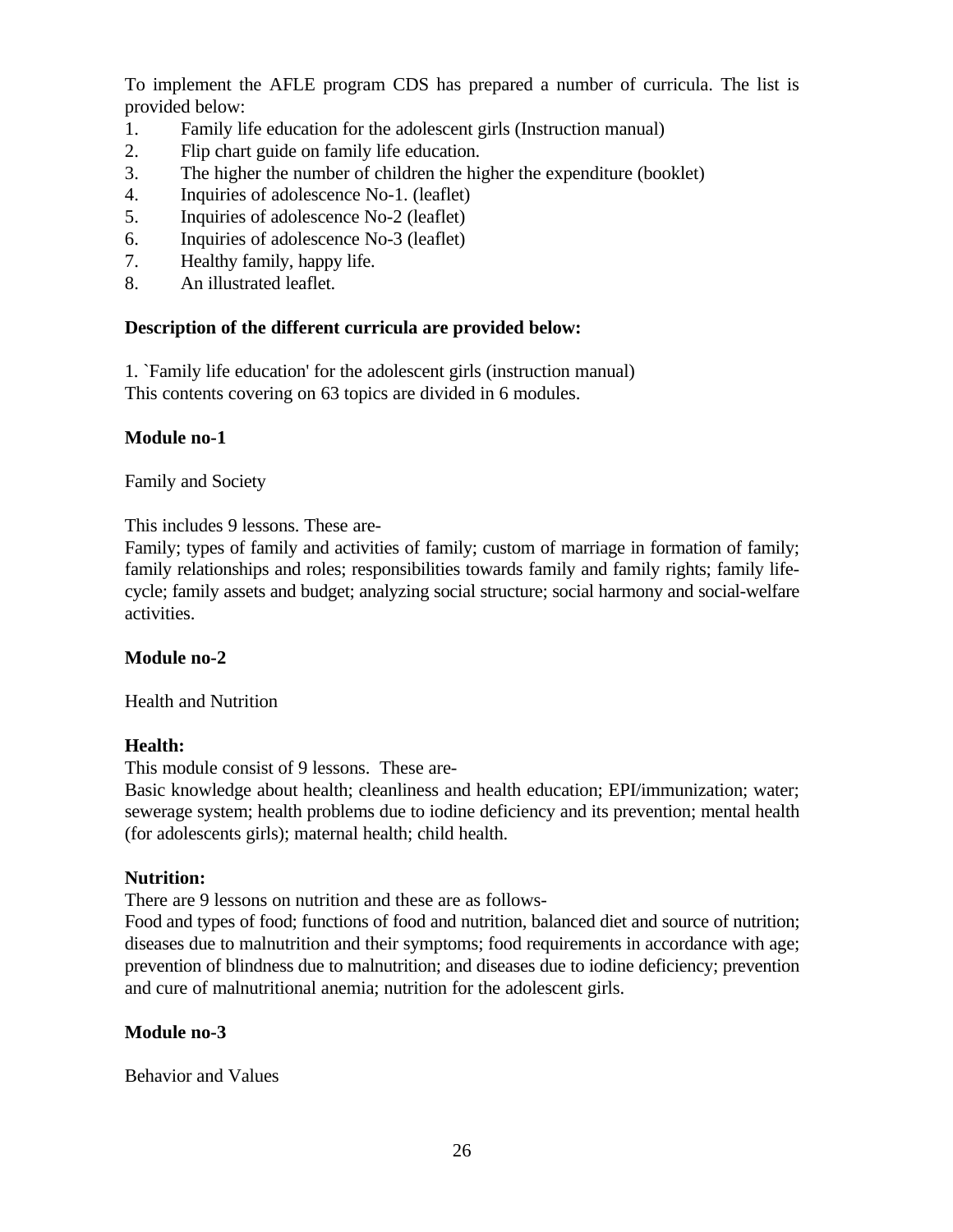This includes 9 topics which are as follows-

Individual entity; changes during puberty; rights on own body; pre-maturity; sexual problems; sexual harassment; indecent pictures; honor and dignity of women; friendship and life-partner selection; child marriage and health.

#### **Module no-4**

Reproductive health and Education on sex

#### This contains 8 topics, such as-

Mystery of birth; differences in physical structure and male-female reproductive organs; reproductive organs; ovulation and menstruation cycle; pregnancy and care of pregnant women; growth of embryonic baby and preparation during delivery; sexuality and development of sexuality; pre-mature sexuality and perverted sexuality; prevention and cure of venereal diseases.

#### **Module no-5**

Law and rights

This includes 7 topics, these are-

Child marriage preventing law; marriage separation law; Muslim marriage and divorce law; *denmohor* and maintenance; female violence prevention law; dowry prohibition law; inheritance law.

## **Module no-6**

Education on population

This module contains 12 topics. These are-

Population and society; population of Bangladesh and society; basic knowledge about family planning; relationship of family planning with maternal welfare and child health; vasectomy (male sterilization); tubal ligation (female sterilization); condom; birth spacing oral pills; IUD; injection as a birth control measure; NORPLANT; integrating the people with the family planning program.

## 2. Family Life Education Guide

This is a flip chart. It is mainly prepared for adolescent life education program. This contains instructions for using the flip chart which are as follows-

- (a) Prior to field or class presentation one should learn the inside information and figures.
- (b) One should use it only after learning the information and figures correctly and properly.
- (c) Figures should be placed before the participants during presentation.
- (d) The texts of the flip chart should face the presentator himself\herself.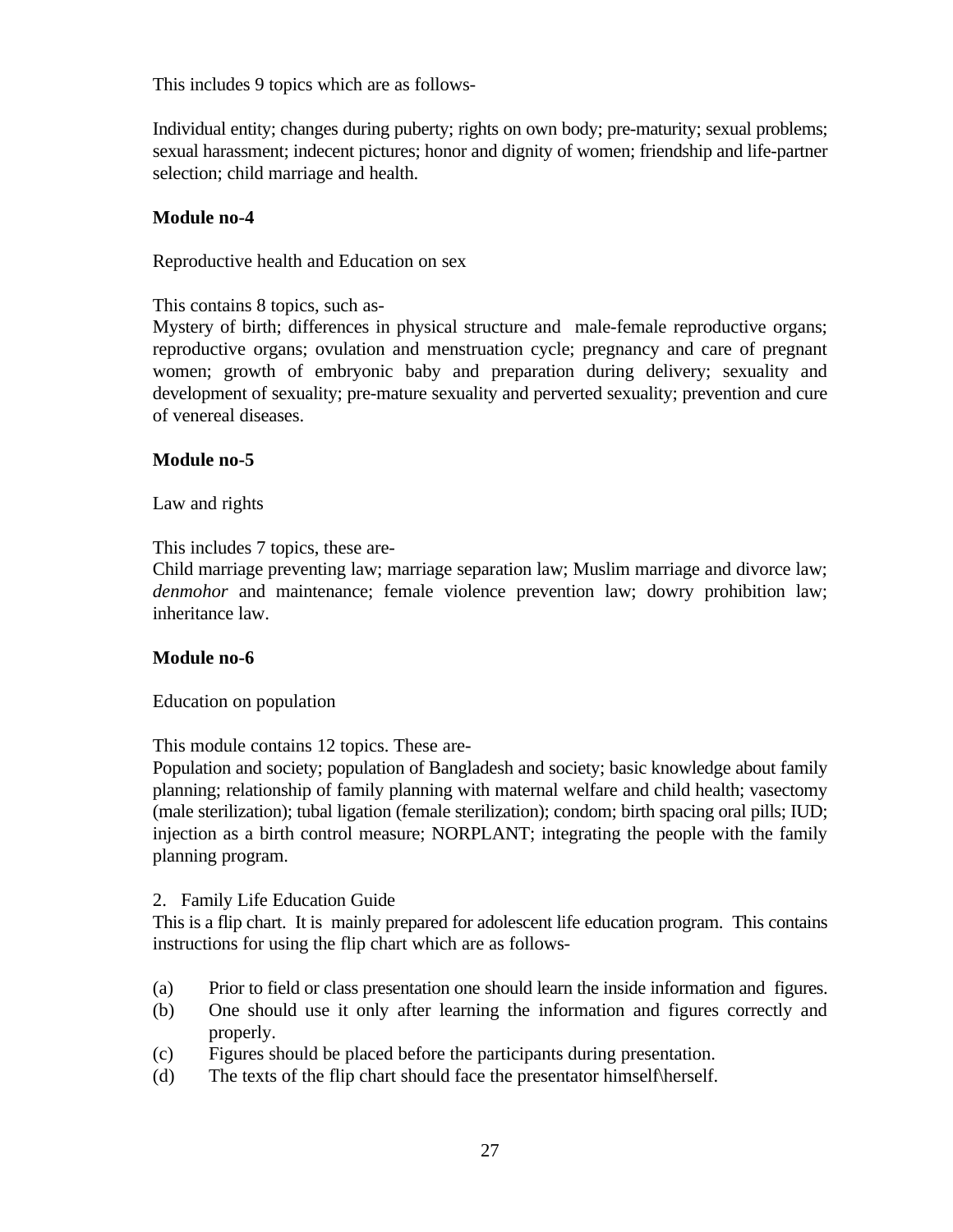- (e) The information contained in the chart is required to be described in own and local dialect for better understanding.
- (f) The participants should be given the opportunity to respond while showing them the figures contained in the guide.
- (g) The participants should be thanked for their valuable opinion.

The flip chart provides illustrated description of information concerning `society and family', such as-

- (a) Family: What is a family; reasons behind depending on family and importance of family.
- (b) Nuclear family: Role and characteristics of nuclear family.
- (c) Extended family: Characteristics; roles and social ties.
- (d) Joint family: Characteristics of joint family.
- (e) Family relations: Types of family relations, behavior and role.
- (f) Function of family: Role of different family members and their responsibilities according to relationships.
- (g) Family life-cycle: Eight stages of family life-cycle beginning from the formation of family to the demise of either husband or wife.
- (h) Demand for resources: Demand for family life-cycle based resources; classification and characteristics of family resources.

3. The Higher The Number of Children The Higher The Expenses (booklet)

The objective of this booklet is- to create consciousness about education and population growth. This contains illustrated explanation of different topics, such as- the higher the number of children the lower the opportunities of education; various problems and their solutions; family planning.

## 4. `Inquiries of Adolescence' (leaflet) no-1

This contains discussion on various topics concerning physical changes of adolescents girls. These are-

- a) information relating to menstruation, its time and advice concerning cleanliness;
- b) hormones- Its role in physical changes of female specially in the manifestations of the adolescence and puberty; information on estrogen and progestraron.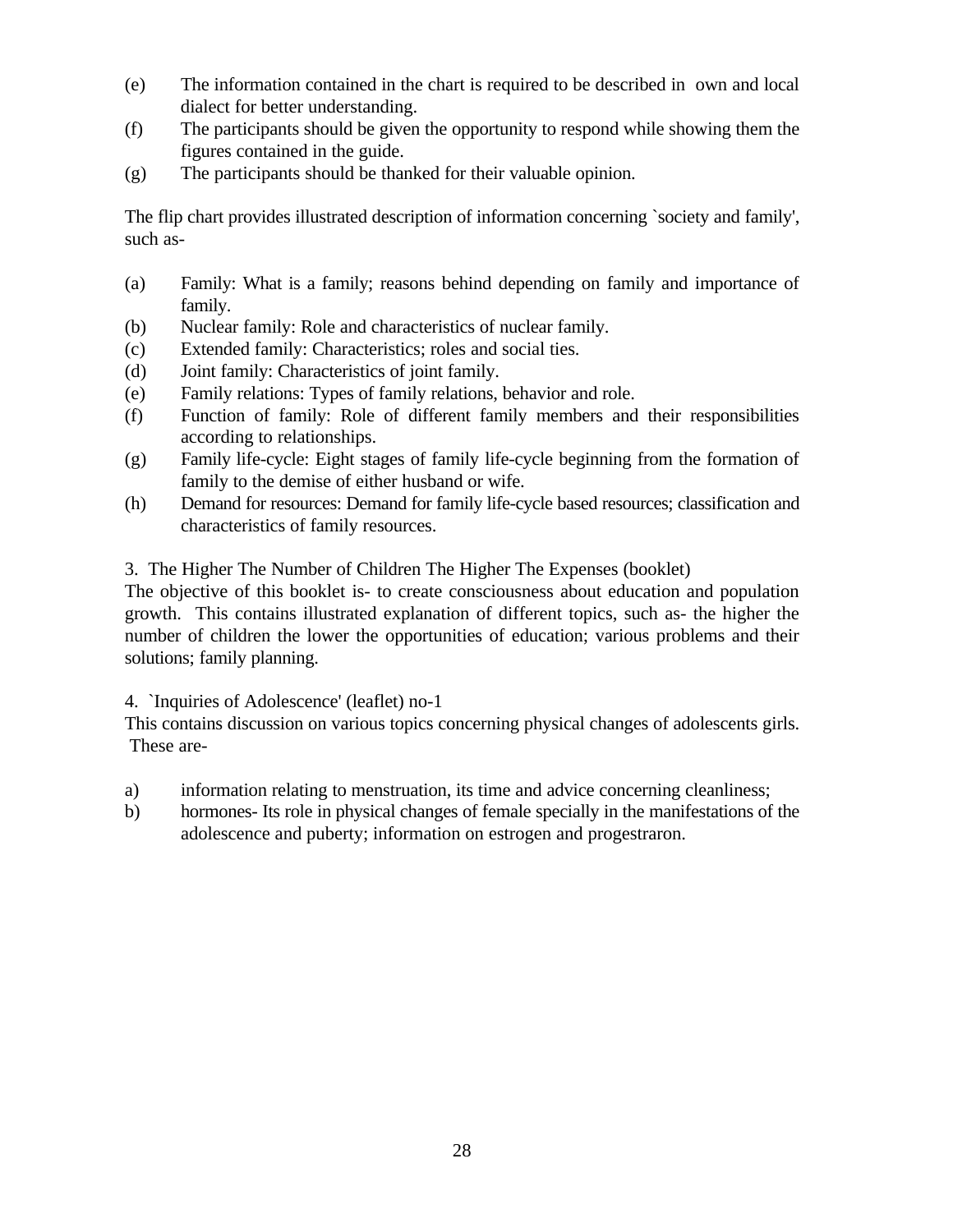5. Inquiries of Adolescence no-2 The topics discussed are-

General inquiries of the adolescents: few anxious questions on physical changes of the adolescents, such as- mild pain on nipples; wet dream; growth of mustache etc.

General inquiries of the adolescent girls- Answers to questions relating to uneasiness during puberty, such as- uneasiness in movement due to growth of breasts; beginning of menstruation; measures to be followed if menstruation happens in school, etc.

6. Inquiries of Adolescence no-3 The following topics are discussed here: Inquiries and expectations of the adolescent girls:

- (a) probable time of menstruation;
- (b) how to understand whether menstruation has begun; feelings during menstruation; reasons for irregularity in the first year of menstruation; menstruation cares; proper use of pads, panties etc; cleanliness and other information.

7. `Healthy Family and Happy Life'

This contents discussion on 19 topics which are divided into 10 chapters.

| Chapter-One       | $\ddot{\cdot}$            | Introduction to Family Life Education program and its<br>importance, puberty                                                                                          |
|-------------------|---------------------------|-----------------------------------------------------------------------------------------------------------------------------------------------------------------------|
| Chapter-Two       | $\mathcal{L}$             | Society and our family life.                                                                                                                                          |
| Chapter-Three:    |                           | Introduction to basic laws of our daily life; marriage laws; <i>Kabinnama</i><br>(marriage contract); <i>denmohor</i> ; divorce; dowry; polygamy;<br>rape; abduction. |
| Chapter-Four      | $\mathbb{R}^{\mathbb{Z}}$ | Family planning and sex education.                                                                                                                                    |
| Chapter-Five      | $\mathbb{R}^{\mathbb{Z}}$ | Social harmony and development in traditional customary<br>Bangladesh.                                                                                                |
| Chapter-Six       | ÷                         | Health in family life; importance of environment and cleanliness.                                                                                                     |
| Chapter-Seven:    |                           | Mystery of birth; male-female reproductive system.                                                                                                                    |
| $Chapter$ -Eight: |                           | Importance of food and nutrition in family life; nutrition for the<br>adolescent girls.                                                                               |
| Chapter-Nine      |                           | Cares and cures of common illness in family life.                                                                                                                     |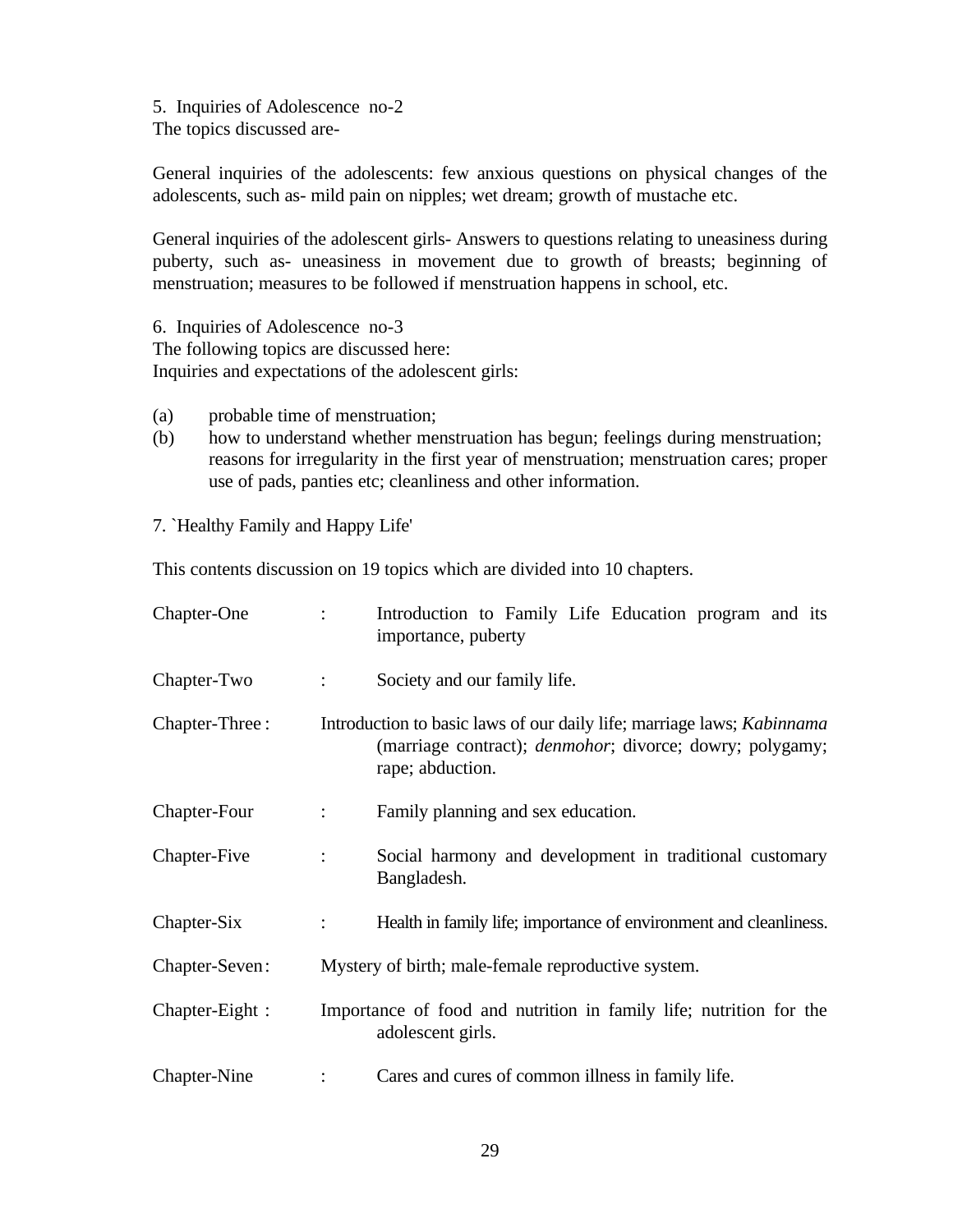Chapter-Ten : Venereal diseases.

# 8. `An Illustrated leaflet' (Single page)

This contains some topics on mother and parents, such as- the starting time of menstruation usually is 12 to 14 years. Menstruation occurs after every 28 days for an adult female. During menstruation one may experience weakness or pain in lower abdomen. Normal activities can be continued during this time. The respective parents should take appropriate care so that their female child may stay clean and take nutritious foods during menstruation.

# **3.4 Family Development Services and Research (FDSR)**

This organization started functioning from 1985 through social welfare activities. The principle objectives of the organization is-to develop family as an ideal social institution, to identify the needs and problems of the family, to provide welfare services to the families through various programs so that they may fulfill their needs, and to prepare the adolescents of the family mentally and physically so that they may become worthy citizens and live prosperously. Besides welfare services, this organization also conducts various types of researches.

This organization urgently realized that besides family planning services, if the adolescents could be made conscious in advance about some facts, such as- late marriage, family planning after marriage, formation of small family, maintenance of sound health, etc. these girls may be saved from maternal deaths and child death rate would also decline. With this main objective, FDSR started working with Adolescent Life Education Program at three levels from 1987. These are:

- (A) Daughters' Club
- (B) Adolescent Girls' Group
- (C) Boys' club.

# **(A) Daughters' Club:**

FDSR started 275 Daughters' club in 4 projects from July 1987. The target group of this organization was girls who were over 13 years of age. At present there are 275 old and 310 new clubs in the 6 projects. The daughters' clubs have currently 4,680 members. This adolescent program is in effect at Raipura, Gopalpur, Modhupur, Godagari, Singra, Satkania and Baskahli. Each club consists of at least 10 members. After a two years

training to the members of a group, the program achieves its maturity and the members of the groups then start to work as voluntary workers.

The main objective of this program is to motivate for late marriage, to prepare the adolescent girls for planned married life in future, to inspire to stand up against the dowry system and to make them conscious about individual rights and responsibilities. FDSR uses its own curriculum for running the daughters' club.

Each of its daughters' club is supervised by a female leader elected by the members of the club. The leader is trained to supervise the activities of the club. The club members hold meeting at a specific place at least once a month under the guidance of the leader, and carry out discussion on various educational topics.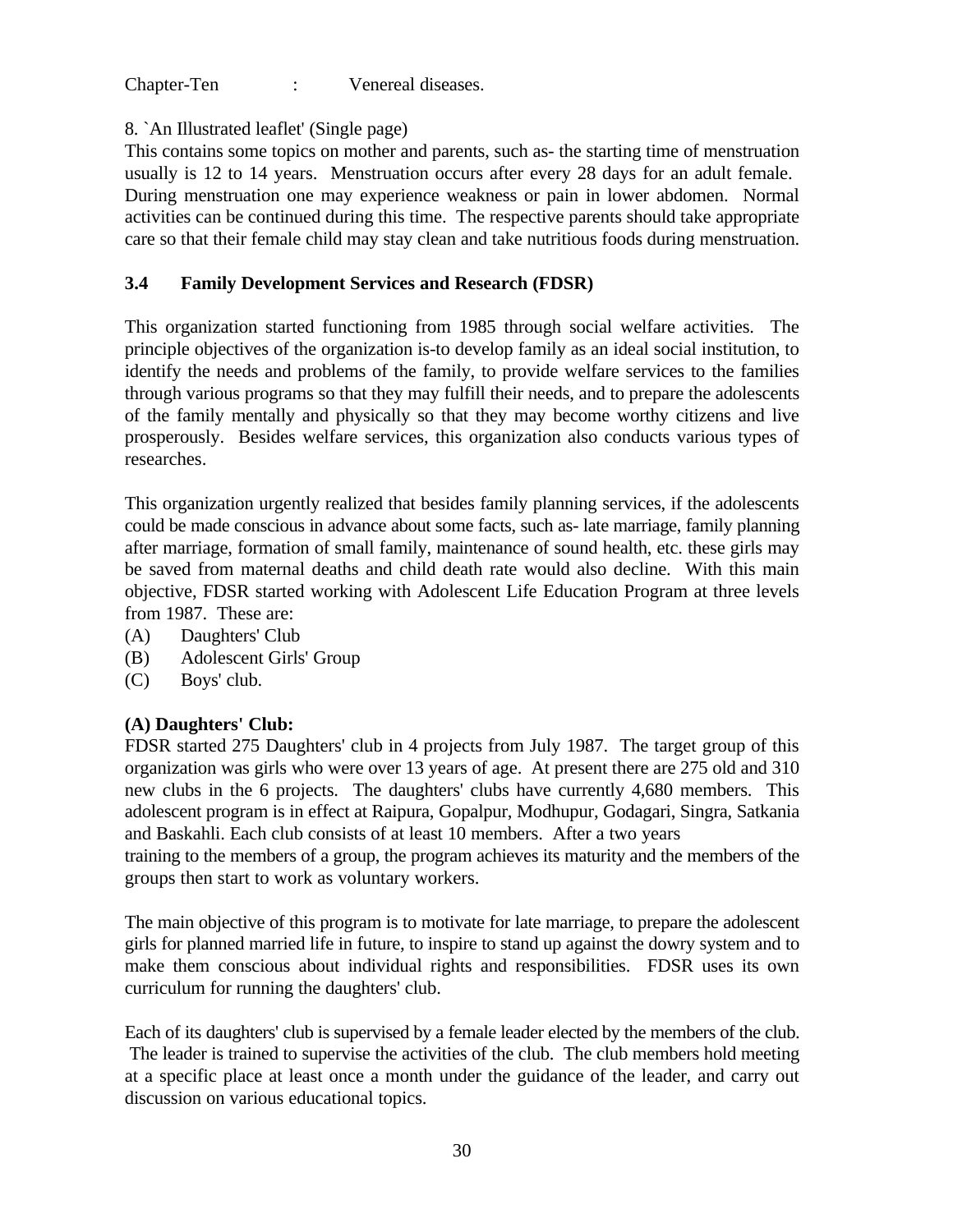## **(B) Adolescent Girls' Group:**

In 1991, FDSR formed 9 adolescent girls groups consisting of unmarried adolescent girls (12- 16 years old) in suburb based projects (Dhakhinkhan Union of Uttara Thana under Dhaka district) with the aid of BPHC. At present, there are 16 groups and each group has at least 10-12 members.

The objectives of the Adolescent Girls' Group are to motivate the participants of the program to adopt the following measures:

- # To maintain small family size (limited to two children) and motivate others to do so.
- Not to marry before the age of 18.
- **Try to take nutritious food, and advise others to do the same.**
- Keep the household neat and clean.
- **EXECUTE:** Adopt preventive measures to safe-guard one-self from diseases and advise others to follow.
- **EXECUTE:** Maintain good relation with all the family members.
- $\blacksquare$  Take part in social-welfare activities.
- **Exercise Prevent environmental pollution.**
- **Example 2** Never become dependent financially.
- Become respectable members of the society.

The Adolescent Girls' Group is controlled by a female leader. This group meets in FDSR office once a month. Their health is checked and the results are recorded in a health-card in this office. Saving groups are formed from the adolescent girls group. At present there are 18 saving groups. Each group has 10-12 members. The members make monthly donations (from 0.50 to 10.00 Tk.) to the savings account in accordance to their means. Each group has separate bank account. This program is supervised by a paramedic. Regular meetings of the parents and community are held in order to develop consciousness about this program. Besides this discussions are held on women's rights in mosques during Jumma Prayer each Friday.

#### **(C) Boys' Club:**

FDSR formed 17 Boys' Clubs in July 1990, consisting of the unmarried youths (15-25 years old). The organization realized the urgency of family life education for adolescent boys along with adolescent life education for girls which had already been carried out in 4 projects.

Objectives of the Boys' Club

- $\blacksquare$  To encourage late marriage.
- **To have babies at mature age and at longer intervals.**
- $\blacksquare$  To form small family.
- To create consciousness about duties and responsibilities of society and family.

At present there are 56 boys club in 6 project areas including 17 old and 39 new clubs. Each club has a team leader who is trained for controlling the group. The club holds a meeting once each month under the guidance of the team leader. In the meeting various topics are taught from the organization s self-prepared curriculum.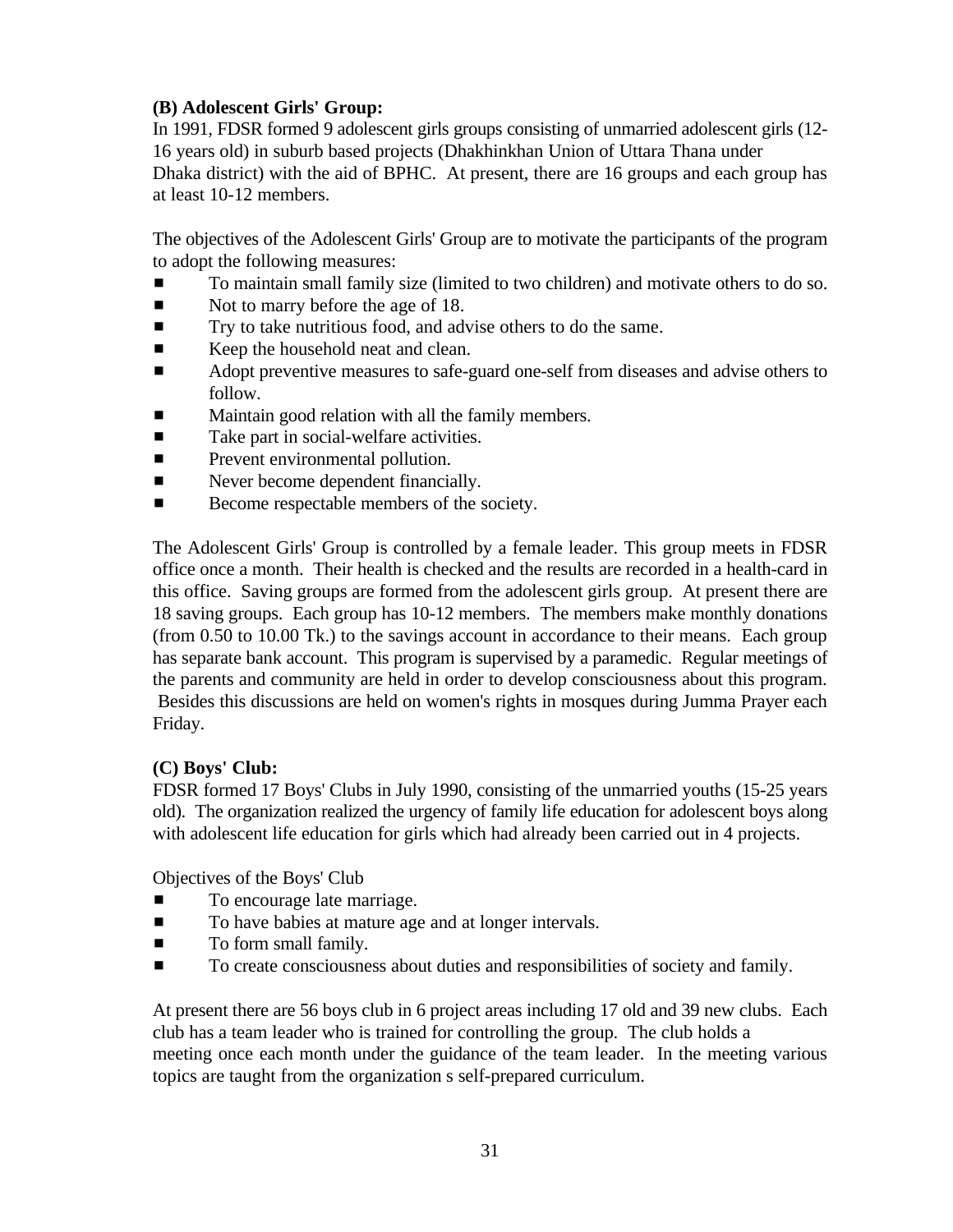#### **Description of Curriculum**

FDSR has prepared two different curricula for adolescent boys and girls. These are discussed below:

1. Family Life Education Program:

There are 12 subjects in the family life education curriculum for the rural adolescent girls.

#### **Family:**

Family; structure of family and importance of family; types of family; population problems and solutions; importance of maintaining small family; ways of forming small family; roles of family members and mutual duties and responsibilities towards one another.

#### **Personal health:**

Personal cleanliness; health-care and beauty-care; importance of rest; sleep; labor; eating; indispensability of physical exercise and entertainment; physical and mental changes during puberty; things to be done and avoided during menstruation; mystery behind human birth; knowledge about sterility; child marriage and related discussions; harmful effects of smoking, drinking and drug abuses and ways of overcoming these bad habits.

#### **Neatness and Cleanliness:**

Need for cleanliness and rules for staying clean; clean dwelling place; instructions on family health; measures to be followed in disaster stricken areas after natural calamity; safe water and food; sanitary latrine or toilet.

#### **Diseases:**

Common diseases; causes; symptoms and preventive ways; contagious diseases and prevention; prevention and cure of asthma; high blood pressure; heart diseases; diabetes; goiter; preventive and curative measures of tuberculosis.

## **Welfare activities:**

Importance of welfare activities; returns of welfare activities; welfare services recipient group; welfare activities in various sectors of the society.

## **Food and Nutrition:**

Food; elements of food; functions of food and balanced diet; nutrition; malnutrition; causes of malnutrition; diseases caused by malnutrition; intake of food according to age and activities; improved diets at lower cost; daily diet list of an adolescent girl; proper cooking process; qualities and nutritional value of different types of food.

#### **Cooking:**

Need for cooking food; process of cooking; precautions of cooking; various methods of cooking; and preservation of food.

#### **Important Lessons:**

Eating; manners; apparel; few important lessons for becoming good housewife; minor skin problems; hair care; repression of anger; noticeable things at times of purchase of apparels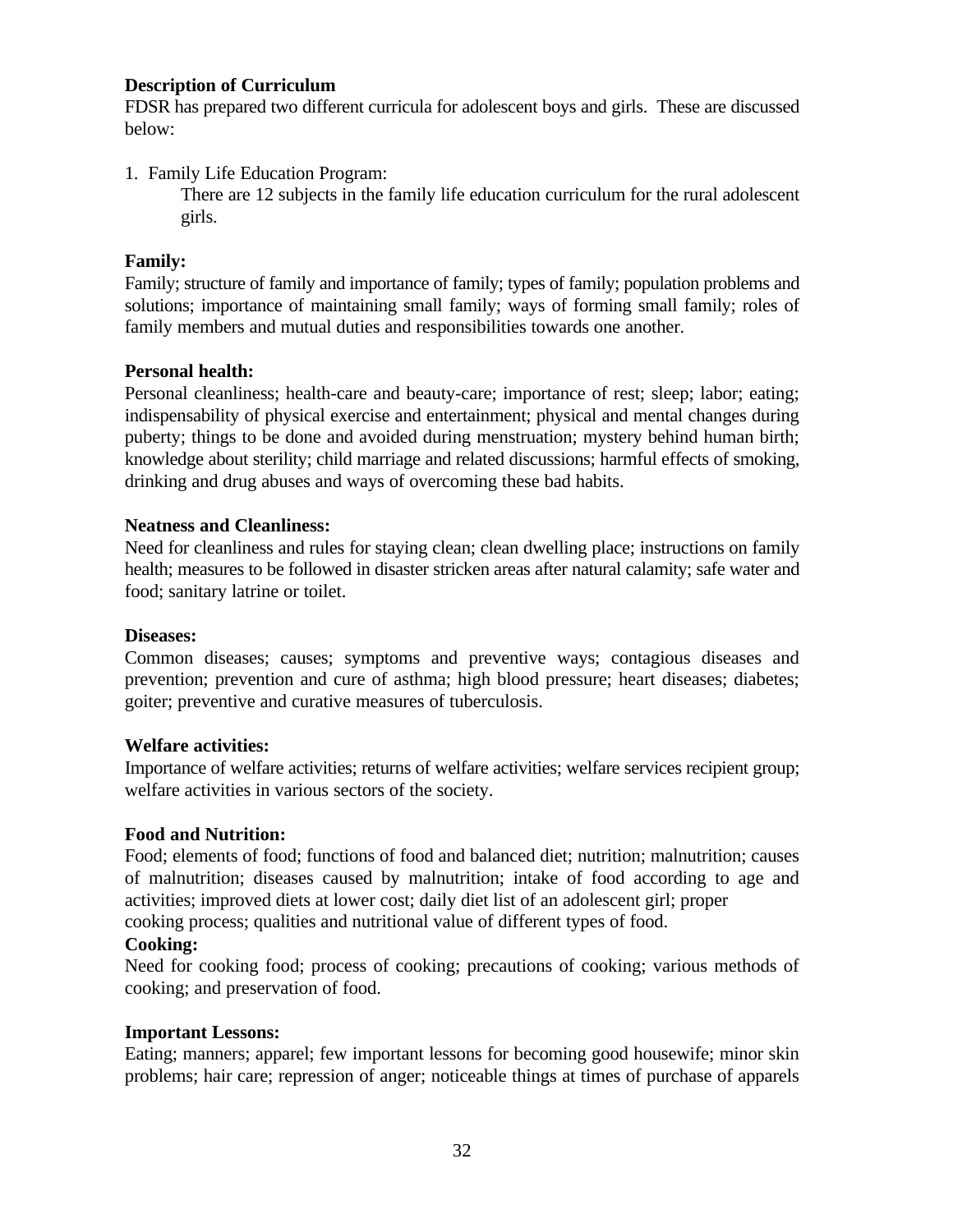footwear; first-aid measures to be followed in case of burns/cuts/falls/entry of alien objects in the ears; liquid mixture of salt and molasses or oral saline; immunization.

### **Rules and Regulation and Female Education:**

Rules and regulation for women and young girls: rights of women; inheritance; remarriage; divorce and widow-marriage; need for female education; opportunities for female participation in various occupations.

### **Environment:**

Environment; causes of environmental pollution; population and environment; environmental development and role of plants in preserving the environment; environmental pollution and our responsibilities; pre-conditions of tree plantation; selection of sites for planting trees; sapling nursery; proper ways of planting trees; sapling cares; our socio-economic context and raising saplings.

#### **Memorable days and noble women:**

National and international memorable days.

#### **Self-employment:**

Family vegetable yard; methods of growing nutritious food and poultry farming.

2. Eleven subjects are included in Family Life Education Curriculum for the adolescent boys of the rural areas.

# **Family:**

Family; formation and structure of family; importance of family; types of family; population problem and solution; need of small family; duties and ways of forming small family; responsibilities of a young man towards his family members; duties and responsibilities towards wife and children; conditions of marriage; family planning in Islam; mystery of human birth and sterility.

# **Personal health:**

Personal health and cleanliness; role of rest, sleep, labor, eating food, recreation and physical exercise for maintaining sound health; physical and mental changes during puberty; child marriage; causes of child marriage; harmful effects of child marriage; advantages of late marriage; smoking,drinking and abuse of drugs-causes; harmful effects and ways of overcoming these bad habits.

# **Cleanliness:**

Importance of cleanliness; clean dwelling places; rules of cleanliness and health rules, urgent health measures in disaster stricken areas after natural calamity; safe food and water; sanitary latrine.

#### **Diseases:**

Causes of general diseases; symptoms and prevention ways; contagious diseases and their prevention; causes; symptoms and prevention of various diseases such as-asthma, high blood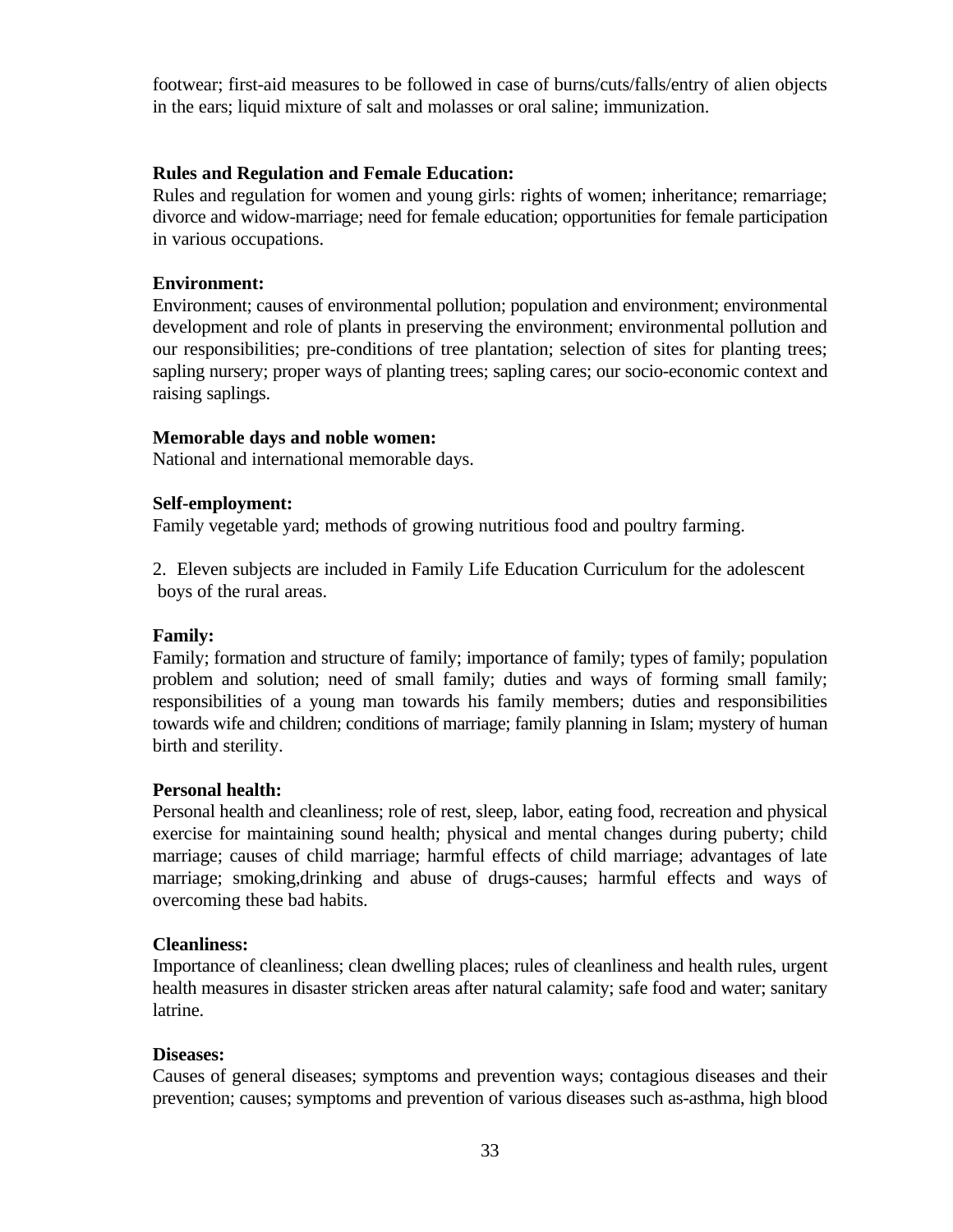pressure, heart diseases, diabetes, tuberculosis, jaundice, skin cancer; symptoms; causes and prevention of venereal diseases; syphilis and gonorrhea; AIDS; various complication at times of urinating; prevention and cure of gangrene.

#### **Community services:**

Need for community services; returns for service; service recipient clients; ways of providing services in various sectors of the society.

# **Food and Nutrition:**

Food; elements of food; functions of food; balanced diet; nutrition; malnutrition; causes of malnutrition; diseases caused by malnutrition; food intake according to age and activities; ways of preparing improved diet at lower cost; daily diet list of an adolescent boy; qualities and nutritious value of different food; methods of preserving food.

# **Important Lessons:**

Manners; apparel; first-aid treatment for cuts/burns/falls/entry of alien objects in eyes or ears; injury to head; heart-attack; life saving measures: in case of snake or animal bites; drowning; dog bites; liquid mixture of salt and molasses or oral saline; immunization.

# **Rules and Regulation:**

Child marriage preventing laws; female violence preventing laws; laws concerning female rights; dowry prohibition laws; inheritance; divorce; remarriage and widow marriage.

### **Environment:**

Environment; causes behind environmental pollution; population and environment; environmental development and role of plants in preserving the environment; environmental pollution and our responsibilities; preconditions of tree plantation; selection of sites for planting trees; sapling nursery; proper ways of planting trees; sapling cares; our socioeconomic context and raising saplings.

#### **Memorable Days:**

National Martyr Day; National Independence Day; National Victory Day; Bengali New Year; National Population Day; International Women s Day; International Children s Day; World Environment Day; World Health Day; International Literacy Day; International Peace Day; International Youth Day; International Population Day; International Food Day; International Housing Day.

#### **Self-Employment Projects:**

Family vegetable garden; growing nutritious food; poultry farming and cattle raising; koyl and pigeon raising; pisciculture.

**3.5 Urban Health Extension Project (UHEP)/Urban Volunteer Program (UVP)/International Center for Diarrhoeal Diseases Research, Bangladesh (ICDDR,B).**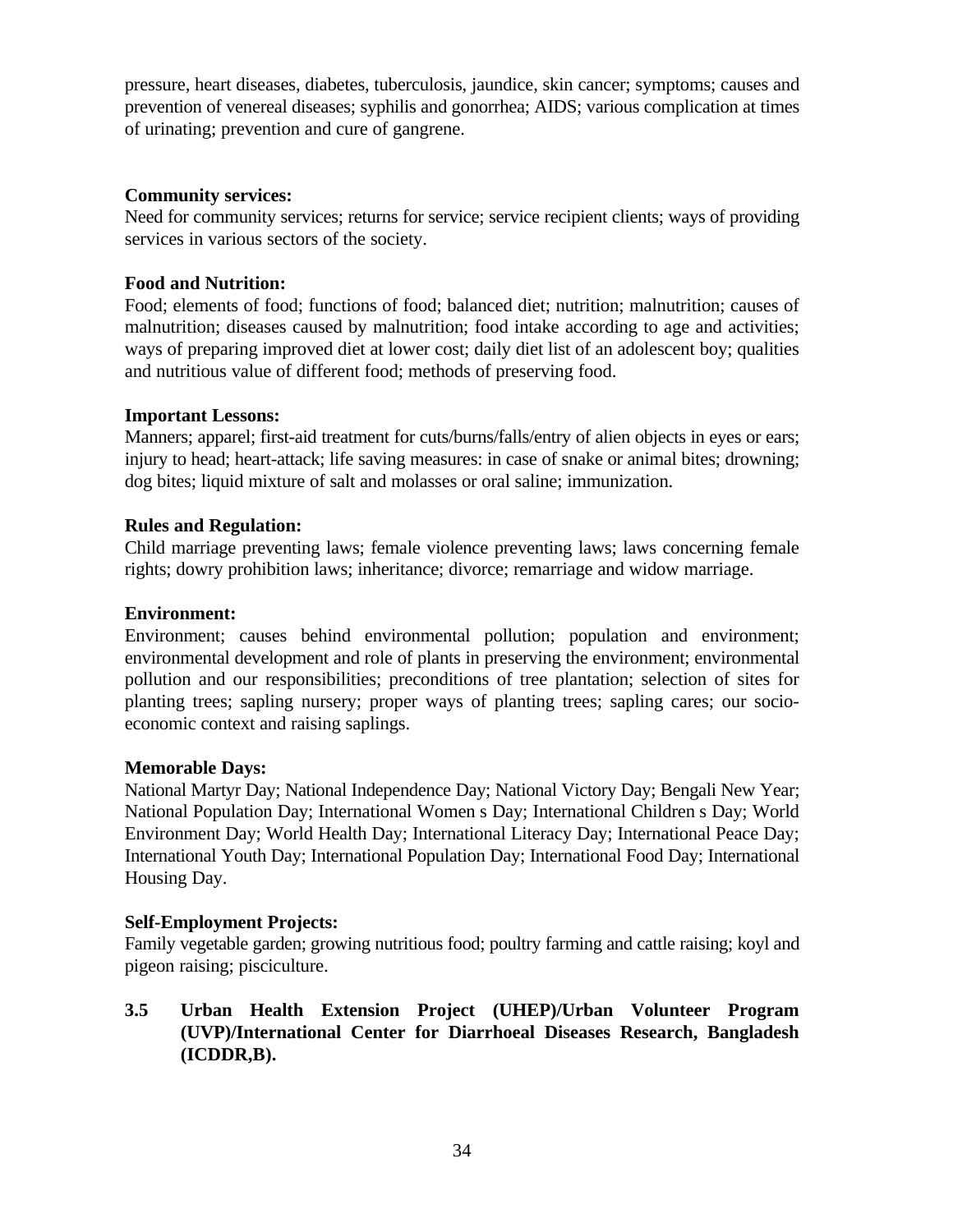Urban Volunteer Program while conducting research at the field level noticed the fact that females and children were the most neglected group in our society. If significant changes can be introduced among the females then this group can play an important role in the society.

UHEP with grants from Ford Foundation started a two year women s empowerment pilot project (WEPP) from June 1990. A number of training programs through experimental

projects were started for women and adolescent girls on various subjects such as- education, law and rights, reproductive health, group savings, investment, income, importance of female education and family planning. Initially 160 girls out of 193 completed the program successfully. The program attracted wide attention in the slum areas. Presently the program is not being implemented due to lack of funds.

# *Description of Curriculum*

*Naripakha* was given the responsibility to prepare a curriculum on reproductive health. The curriculum was titled My Body, my decision . This contains discussion on 11 topics, such as reproductive health and rights : Whether the new born will be male or female, why females are female and why males are male, sex determination; XX for a boy and XY for a girl.

# **Puberty:**

- (a) Discussion on external physical changes of boys and girls of 9-10 years. Influence of hormone in inducing these changes. Some hormones produced in brains are circulated through the body which causes these changes.
- (b) hymen-hymen is a thin membrane between vaginal tube and uterus; types and descriptions of hymen;
- (c) breast development; stages of breast development; pubic hair; external sexual organs; illustrated description of internal sex organs;
- (d) reasons for menstruation and influence of hormone on menustration; condition of body during menstruation; neatness and cleanliness; and illustration of menstruation cycle through six diagrams.

# **Male changes:**

- (a) Penis-physical description (with illustrations) of penis before and after circumcision;
- (b) description of penis growth and testicles;
- (c) pregnancy-description of germination of ovule and spermatozoid.

# **Birth control:**

- (a) safe-period; withdrawal; condom (for male);
- (b) foam tablet (for female);
- $\text{c}$  copper-T (IUD);
- (d) hormonal methods- two types of injections: depo-provera (3 months), norestrate (2 months); NORPLANT (birth spacing for about five years); effectiveness and sideeffects of hormonal methods;
- (e) oral pills (currently the most popularly used method); details on various topics such as ways of taking pills; instructions for using pills; measures to be followed if one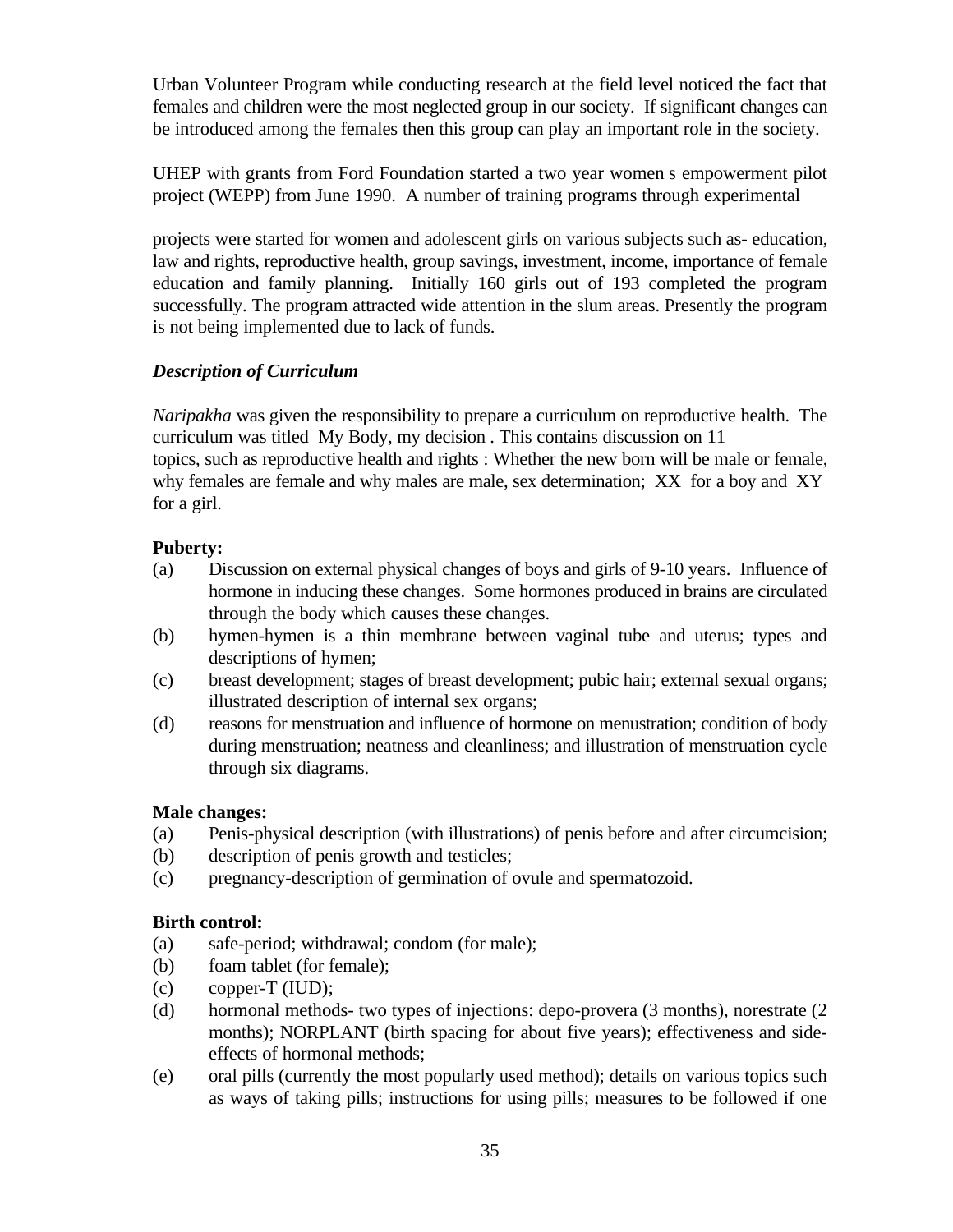forgets to take pills one or two days in a row; physical check-up at least once a year, etc.;

- (f) menstruation regulation (abortion);
- (g) vasectomy;
- (h) ligation.

The use of these family planning methods, their effectiveness and side-effects are represented elaborately in chart form. The methods for male and female are described separately.

#### **Pregnancy:**

- (a) symptoms of pregnancy
- (b) taking care of the pregnant women
- (c) breast feeding
- (d) sterility.

#### **Menopause:**

Mental and physical changes during this period and solutions.

#### **Sexuality:**

Indispensable part of human life; sexual needs are considered as normal by the scientists. However, it is disrespectful and illegal to force someone for this purpose.

#### **STDs:**

Sexually transmitted diseases such as, gonorrhoea, syphilis, harpies, AIDS. Use of condoms to protect from sexually transmitted diseases.

#### **Individual care:**

- (a) check regularity of menstruation;
- (b) take uneasiness or pain seriously;
- (c) drink enough water and not suppress urine when in pressure.
- (d) check breasts once a month for tumors (illustrated description).

# **3.6 Under Privileged Children's Education Program (UCEP), Bangladesh**

This voluntary organization started a community school project on experimental basis in 1973 in the slum areas of the city comprising of boys and girls dropped-out from school or deprived of schooling due to poverty. In later periods, UCEP started non-formal education with the objective to improve the condition of poor boys and girls not enrolled

in school or dropped-out from school. The standard of the non-formal education offered by UCEP is equivalent to class seven of the formal schooling system. Later on, these students may take part in the technical training provided by UCEP. According to the statistics of 1994, UCEP currently has 26 schools. The present number of students is 12,000 and 50% of the students are girls.

# *Description of curriculum*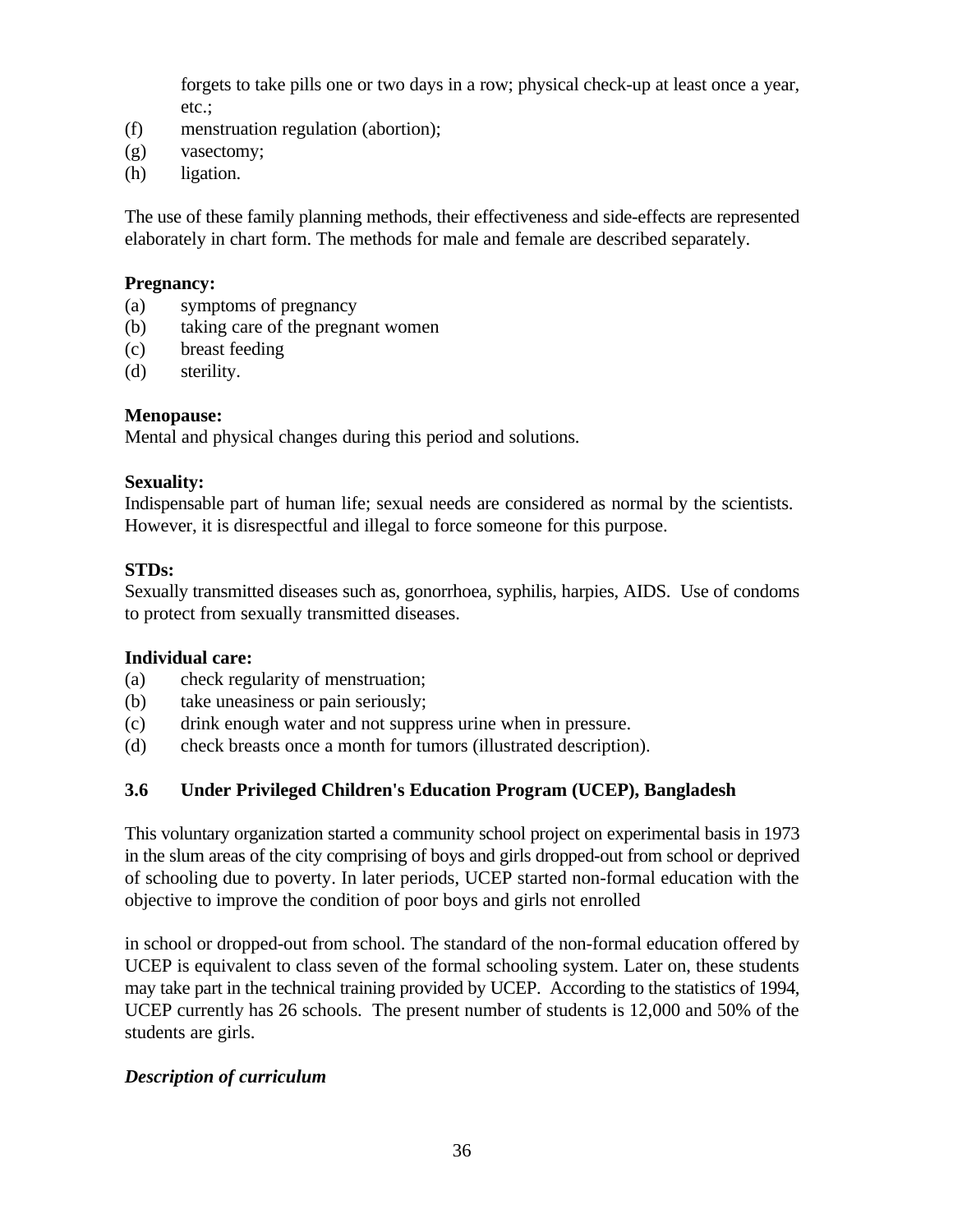UCEP follows self-prepared curriculum for primary education program. The title of this curriculum is Health, Society and Science . It is divided in two parts, one is for the teachers and the other is for the students (from class 1 to class 5).

The curriculum is as follows:

- 1. Teachers Guide: Health, Society and Science- Class One
- (a) family and family environment;
- (b) rules and regulations;
- (c) food;
- (d) water,
- (e) first-aid treatment;
- (f) tales of the country.

#### 2. Teachers Guide: Health and Social Science- Class Two

- (a) environment and personal environment;
- (b) food and health;
- (c) prevention and treatment of diseases;
- (d) security;
- (e) child rights;
- (f) direction, time and clocks.
- 3. Teachers Guide: Health, Society and Science- Class One, Two and Three, General idea;
- (a) social environment: family, society and occupation;
- (b) personal area and local environment;
- (c) child rights;
- (d) earth, solar system and universe;
- (e) water;
- (f) balanced diet.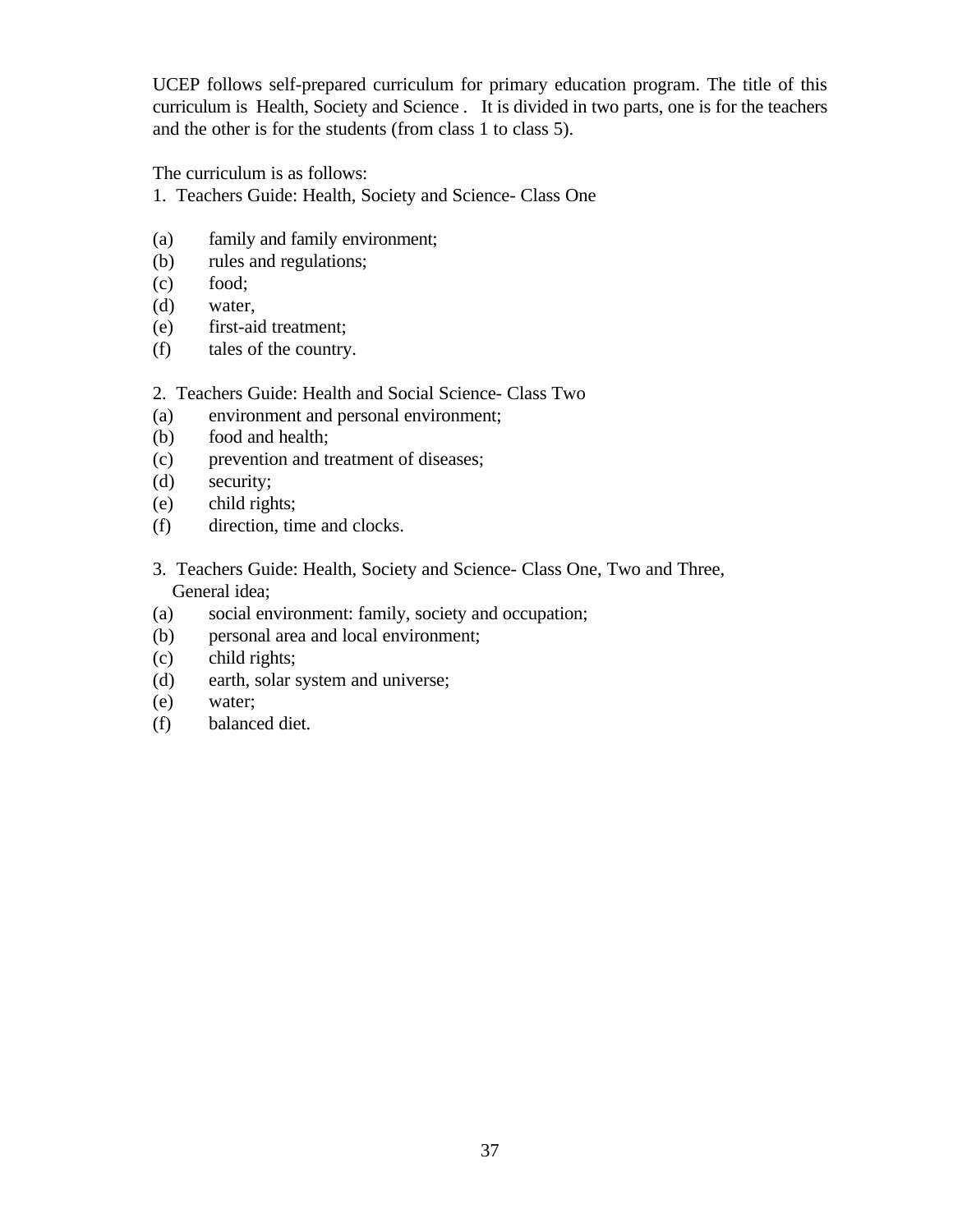- 4. Health, society and Science Class One
- (a) Family and family environment
	- General idea; small family and large family; advantages of small family; own name and age; parents' name, position and address of own residence; self-occupation and parents' occupation; manners of the students within family environment; role of father, mother, brothers and sisters in the family.
- (b) Rules and Regulations General idea; rules and regulations of school; manners of school students.
- (c) Health and cleanliness General idea; ways and importance of keeping body, cloth, house and school clean; harmful effects of staying dirty.
- (d) Diet

Concept; family diet; nutritious food; nutritious food at lower cost; concept of stale and contaminated food; harmful effects of taking stale (not fresh) food; methods of food preservation; preparation for consuming food.

(e) Water

Sources of water; concept of safe water and contaminated water; how to obtain safe water; harmful effects of using contaminated water.

(f) First-aid

Concept; measures to be taken during common illnesses such as- fever, cold, cough, cut or burn, etc.

(g) The Country Concept; our country; national anthem; national symbol; national flag.

# 5. Health, Society and Science- Class Two

- (a) Environment and personal environment: Concept and example; importance of keeping environment clean; harmful effects of polluted environment; ways of keeping the environment clean; responsibilities of the students in keeping the environment clean.
- (b) Diet and Health

Concept; need for food; different types of food and their functions; idea about energy producing, growth inducing, compensating and disease preventing food; importance of sound health; ways of maintaining sound health.

- (c) Treatments and Prevention of Diseases Concept; name of some common diseases; causes of common diseases; ways of preventing diseases; organizations engaged in disease prevention and treatment (areabased).
- (d) Security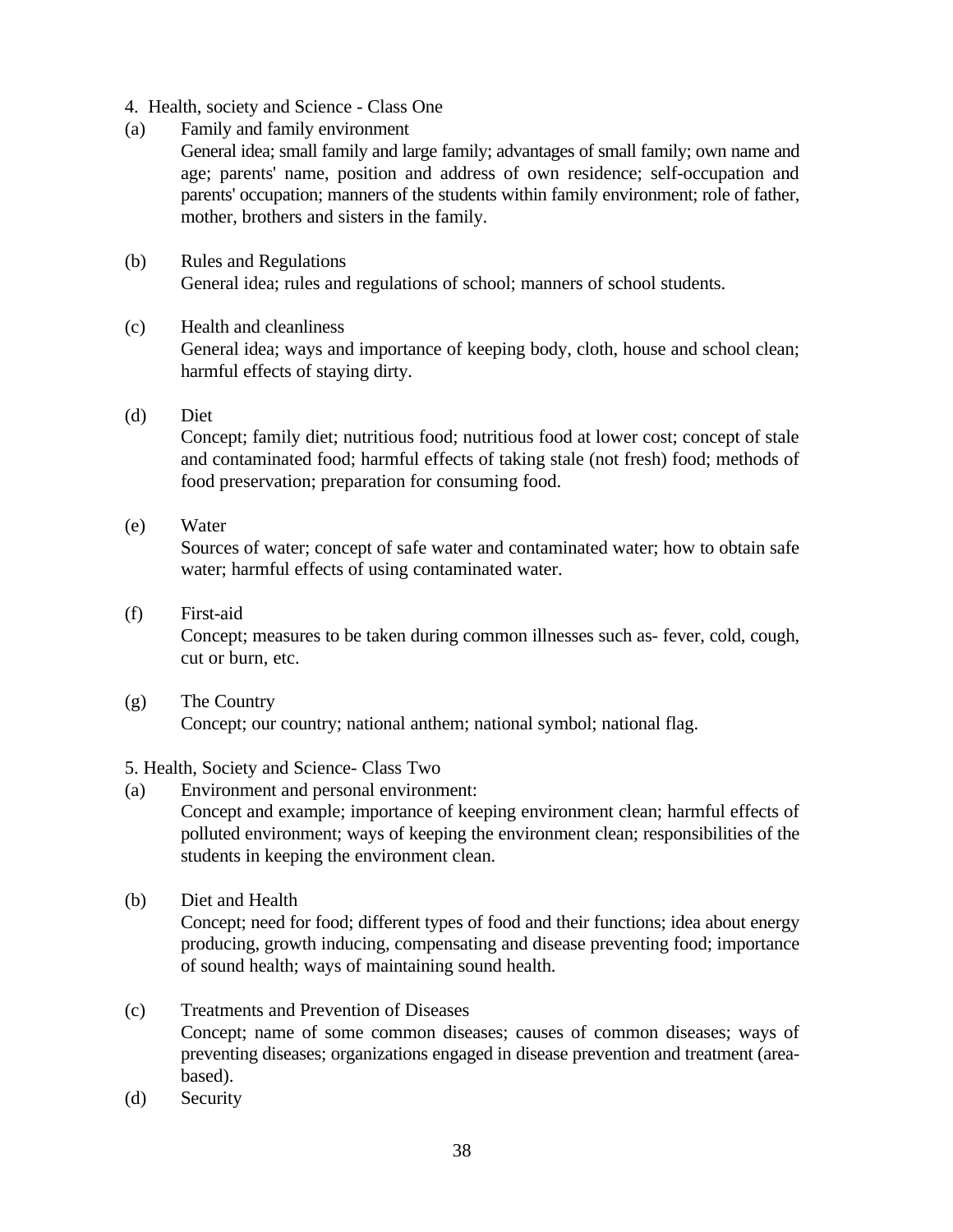Concept; what is social security; what is accident; causes of accident; precautions against accidents; organizations engaged in security services (government security systems)

- (e) Child rights Concept; five child rights: 1) food; 2) home; 3) health; 4) education; 5) security.
- (f) Direction, time and clocks Concept; ten directions; days; week; month; year, era, century; create familiarity with clocks or watches.

6. Health, Society and Science: Class Three

- (a) Social environment- family, society and occupation. Concept; types of family; advantages of small family; how societies are formed; various occupations of society; our responsibilities as members of the society.
- (b) Personal area and local environment Concept; structure and functions of local organizations such as- neighborhood, ward, thana, municipality, and district.
- (c) Child rights

Concept; some child rights:-1) food; 2) health; 3) education; 4) entertainment and playing facilities; 5) safety rights against commercial and sexual exploitation; 6) rights to avoid participation in war or other combats/fights; 7) safety rights against physical and mental abuse.

# (d) World and Universe

Concept; area, shape, location and features of earth; area, shape, location and features of the sun; concept of day and night; shape, area, location and feature of the planets; area, shape, location and features of the moon.

(e) Water

Sources of water; concept of safe and contaminated water; how to purify water; harmful effects of using contaminated water; diseases caused by contaminated water.

(f) Balanced Diet

Concept; types of food; energy and calorie producing food- concept and examples; body building and growth inducing food-concept and examples; disease preventing food- concept and examples; balanced diet at lower cost; methods for preserving foods.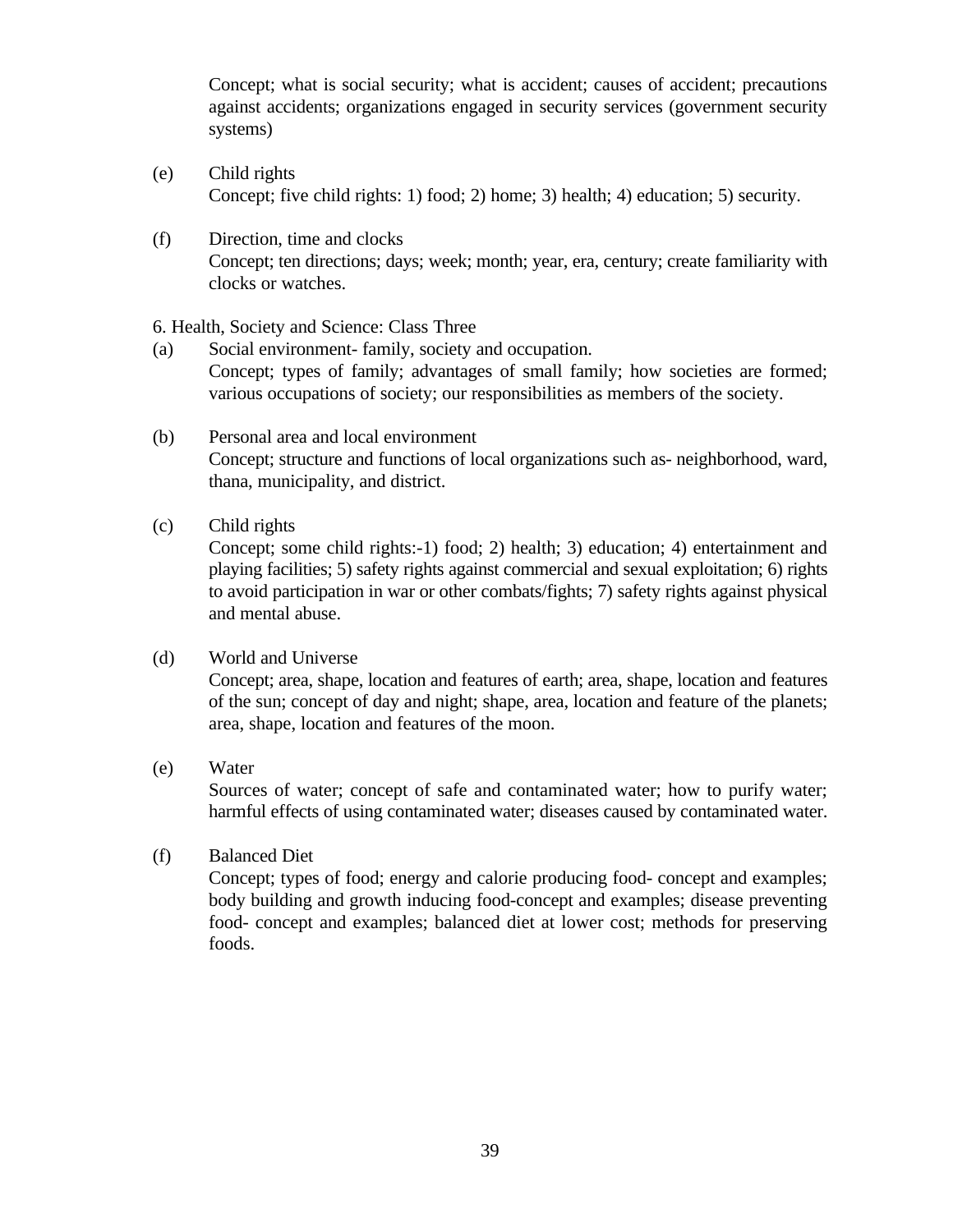### 7. Health, Society and Science- Class 4

(a) Nature, Environment and Life-style

Concept; environmental changes and its influences on human; changes in environment; influence on flora and fauna; reasons for rapid environmental pollution in slum areas; our responsibilities in preserving the environment.

#### (b) Population

Concept; population growth; example; disadvantages of population growth; disadvantages of increase in the number of family members; influence of population growth on food, house, school, transportation system.

# (c) Students' role in maintaining family health Concept; preventive measures-health promoting activities for all family members; preventive measures; treatment measures.

- (d) Names, particulars and programs of organizations engaged in health promoting activities (area-based).
- (e) names of social welfare organizations; their programs and usefulness (area-based).
- (f) Names and introduction to different religions; their essence.
- (g) Introduction to games; physical exercises; music; debates; speech; recitation of poems.
- (h) Self-employment-examples (Job oriented).

#### 8. Health, Society and Science- Class 5

- (a) Bangladesh- our country Independent state; national flag; national anthem; national symbol; national bird; national flower; national fruit; area; geographical location; and population; inhabitants and nationality; language; administration and justice.
- (b) Emergence of Bangladesh Language movement- reasons and outcomes; names of the martyrs; reasons behind the war of independence and outcomes; names of the freedom fighters awarded *Bir Sresta* title.
- (c) Communication Postal; telegraph; telephone; radio; television; satellite; cinema and news paper.
- (d) Matters and Energy Concept; heat- sources of heat and uses; sound-sources of sound and uses; electricitysources and uses; light- sources and uses.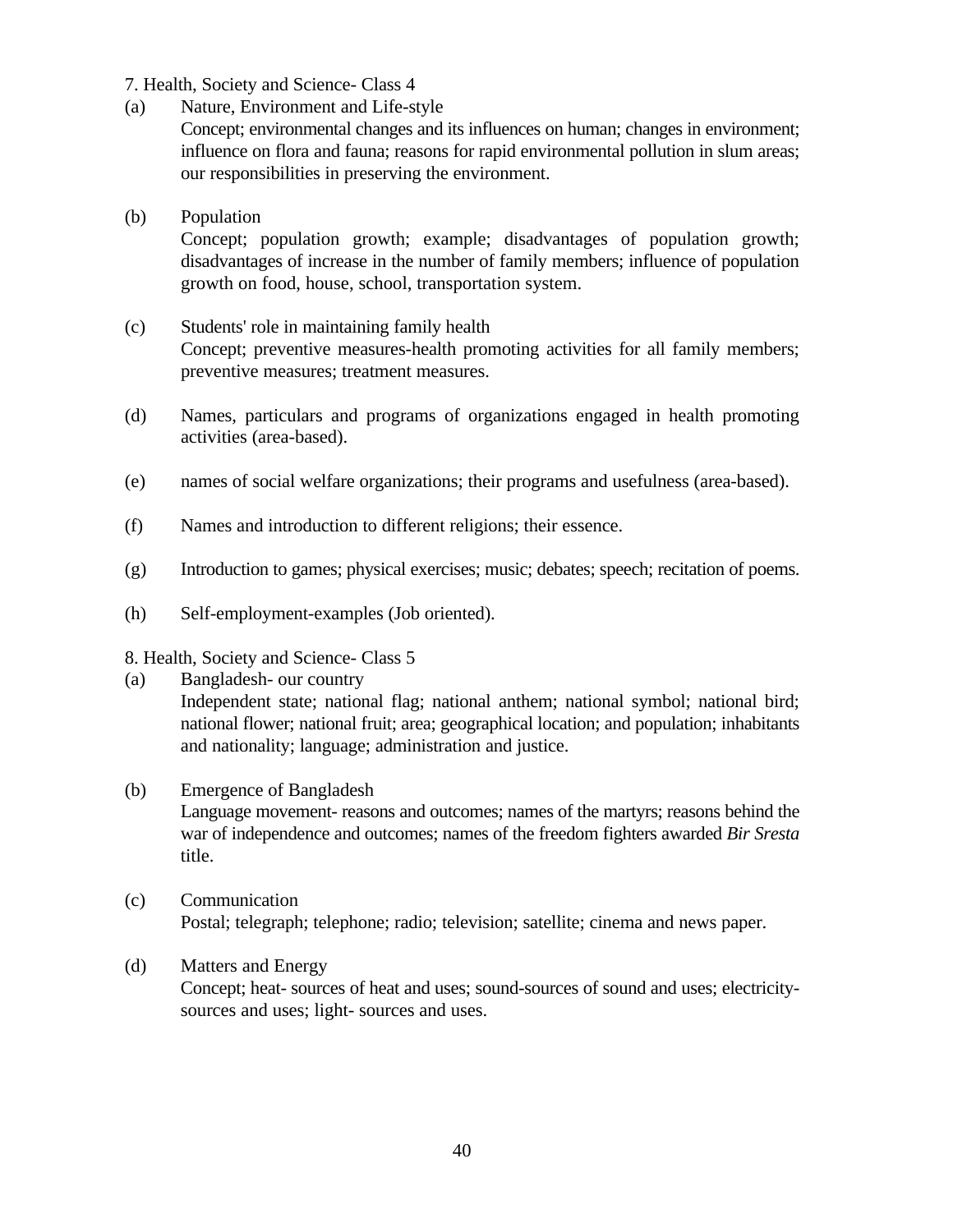(e) General Diseases and Prevention

Diarrhoea- symptoms and cure; instruction on preparation and use of oral saline; dysentery- symptoms and prevention; measles and small pox- symptoms and cures; diphtheria; polio and tetanus-symptoms and cure; skin diseases and its cures; night blindness- symptoms and cures; ways of preventing these diseases.

(f) World Children s Day Concept and significance; child rights- concept and child rights; name of the organizations engaged in various child welfare activities.-UCEP, World Vision, Terres Des the Homes, *Raddabarnen*, *Shaishab*, *Gano Shahajja Sangstha* and Ahsania Mission.

# **3.7 Center for Mass Education In Science (CMES)**

CMES offers lessons through non-formal primary education on topics such as, general education, technological training and its economic application, health and environment, etc. Along with these, it started adolescent girls' program from 1991. At present, the adolescent girls' program comprises elementary school girls' and ex-elementary school girls. Each unit comprises female students aged between 11 to 19 years. About 200 members are included in one unit. These members are divided into a number of groups among the technological centers of the different elementary schools. There are 5 females in each group. Teachers of the adolescent girls' program and their assistants maintain one class on adolescent girls program per week. Classes are held on week days for those girls who study in secondary schools.

Half of the adolescent girls of the unit take part-take in meeting each month. Adolescent meetings are held regularly at fifteen days interval. Workshops for mother and adolescent girls are held twice a year. The fathers are also invited to attend this workshop. Adolescent girls' program is carried out in 22 areas- Suruj, Tangail, Kayetpara, Gazipur, Shakhipur, Kuriapara, Sirajganj, Dewti, Rangpur, Raniboroddhor, Dinajpur, Satbaria, Chittgong, Kasherhat, Patuakhali, Amua, Jhalokathi, Amtole, Barguana, Pathargata, Bhatpara and Rajshahi.

# **Objectives of the adolescent program**

- $\blacksquare$  To ensure normal preparation period for every adolescent girl as well as the opportunity to grow up jovially.
- **To emancipate the adolescent girls from all discriminations, restrictions imposed** during puberty, and hostile superstitions.
- To continue education, technological training, and practice sessions.
- **EXECUTE:** To provide knowledge and develop consciousness, about adolescent girls health, their reproductive health, their rights, and to uphold these rights.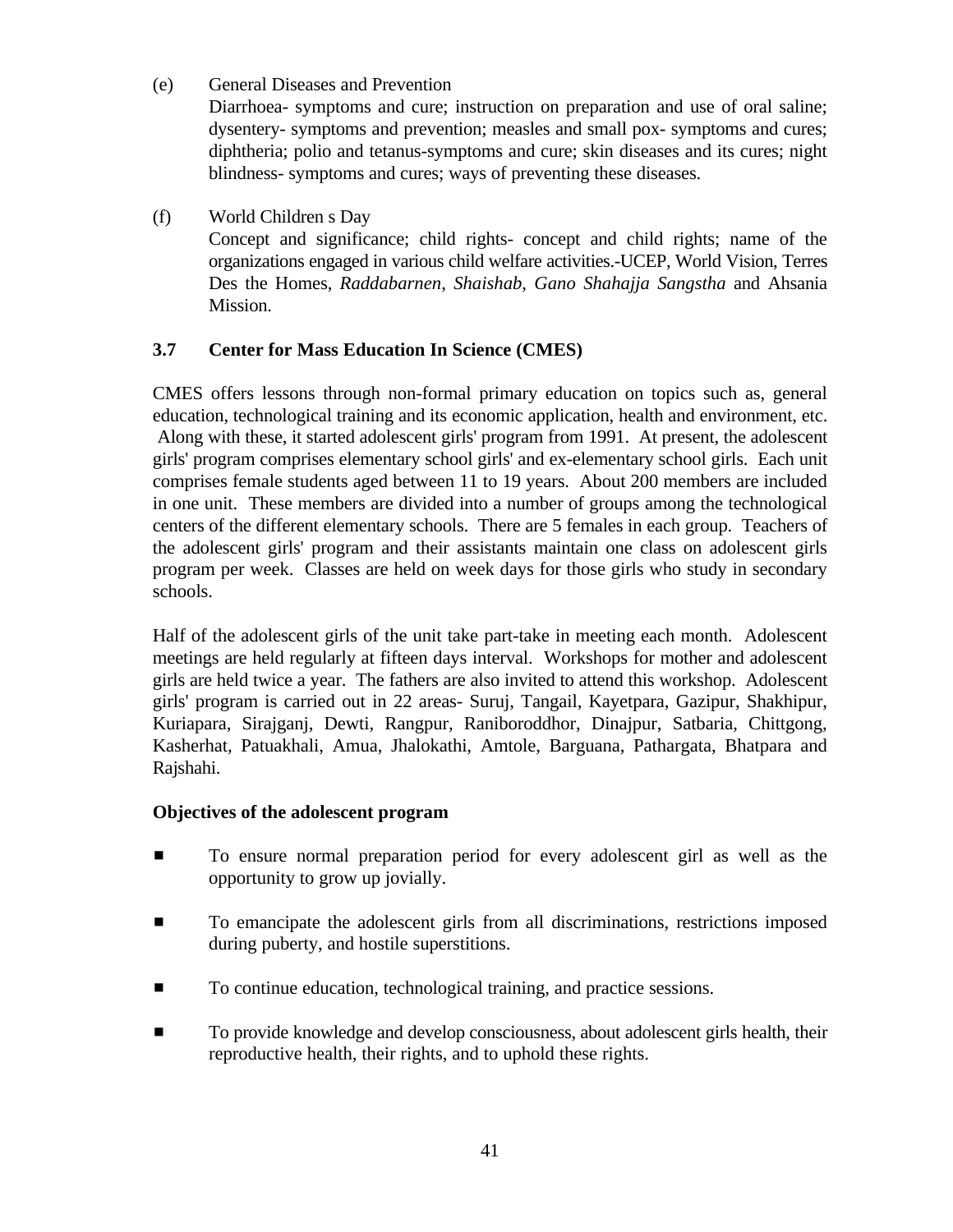- **EXECUTE:** To familiarize on Basic rights, create consciousness about family and social rights, standing up for establishing the rights. To invigorate the boys to perform equal duties simultaneously towards society and family.
- $\blacksquare$  To inculcate Individuality of the adolescent girls and cultural development.
- $\blacksquare$  To adopt income generating programs for financial self-support and taking loans in need and productive use of loans.
- **Example 3** To prevent child marriages, discourage marriage of adolescent girls before acquiring adequate education, practical experiences, and becoming self-sufficient. Motivate the adolescent girls not to marry before the age of eighteen.

# *Description of Curriculum*

The description of adolescent girls' curriculum is provided below:

- (a) Teachers' guide on adolescent girls' program Science mass education center.
- 1. General education.
- 2. Technological training and practice.
- 3. Health and Nutrition- Lessons on health; determination of nutrition; diagnosis of general diseases and first-aid treatment.
- 4. Reproductive health- what is reproductive health; development of reproductive health; reasons behind impairment of reproductive health:
	- (a) due to ignorance;
	- (b) due to attitude;
	- (c) due to birth restriction measures;
	- (d) due to poverty;
	- (e) ensuring reproductive health through empowerment of women;
	- (f) changes during puberty and adolescence;
	- (g) what is menstruation;,
	- (h) precautions during menstruation;
	- (i) what is pregnancy and roles played by male and female in conception;
	- (j) risks of pregnancy at early age;
	- (k) family planning;
	- (l) oral pills;
	- (m) rhythm;
	- (n) condoms;
	- (o) coil.
- 5. Rights of the adolescents and implementation of the rights.
	- (a) human rights;
	- (b) social rights;
	- (c) legal rights;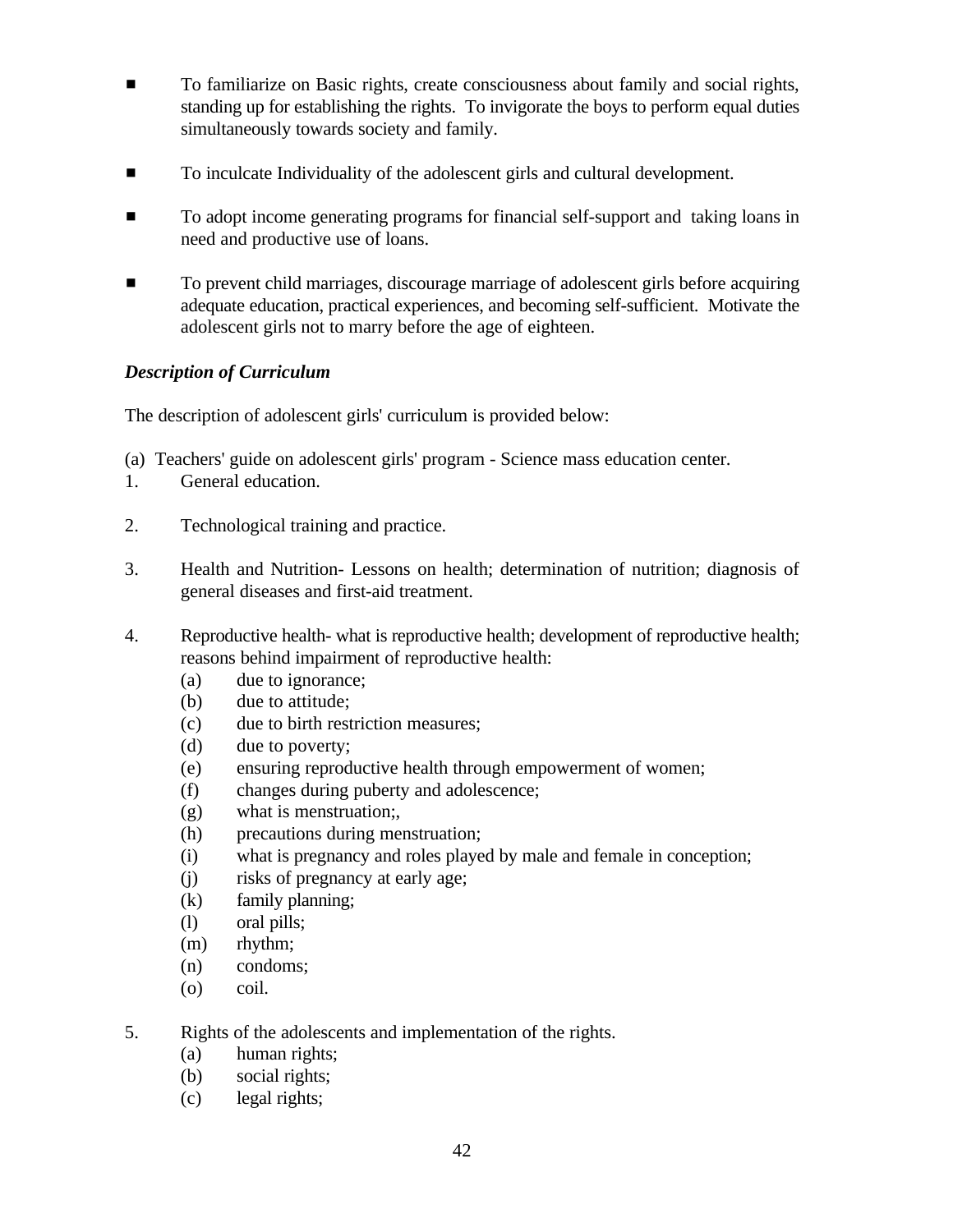- (d) consciousness about women rights;
- (e) divorce by the husband;
- (f) *denmohor*;
- (g) maintenance;
- (h) regaining conjugal rights;
- (i) guardianship of minor children;
- (j) rights to enjoy property;
- (k) divorce rights of wife;
- (l) second marriage;
- (m) marriage prior to becoming adult.
- 6. Family life of women
	- (a) Family life and role of women in formation of family (current state);
	- (b) parents family;
	- (c) husbands family;
	- (d) appropriate role of women in the family;
	- (e) household chores-women the sole worker.
- 7. Financial self-sufficiency of women
	- (a) Technological skill and commercial dexterity;
	- (b) market demand.
- 8. Credit facilities of adolescent girls program
	- (a) target group;
	- (b) objectives of adolescent girls-credit program.
- 9. Social work and preservation of the environment
	- (a) role of the adolescent girls in preserving environment.

#### 10. Personality and cultural development

- (a) conversation;
- (b) movement;
- (c) behavior;
- (d) taste;
- (e) enthusiasm and courage;
- (f) agility and persevering attitude;
- (g) flourish cultural and sports potentialities.
- 11. Slogan of the adolescent girls' program
	- (a) `*Aye Chelera Aye Meyra*'- an elementary school level book for adolescents on equality of male and female.

Expectations of *Ferdousi*; what will you be; expectations of a nice home; football; attempts to fulfill expectations; every one should get a chance; sister *Mahfuza*; girls are not weak; behave equally well with others when one becomes famous; woes of *Alim*; be watchful from now on; your adolescence; some of them; importance of adolescence; *Asiea*'s mother; place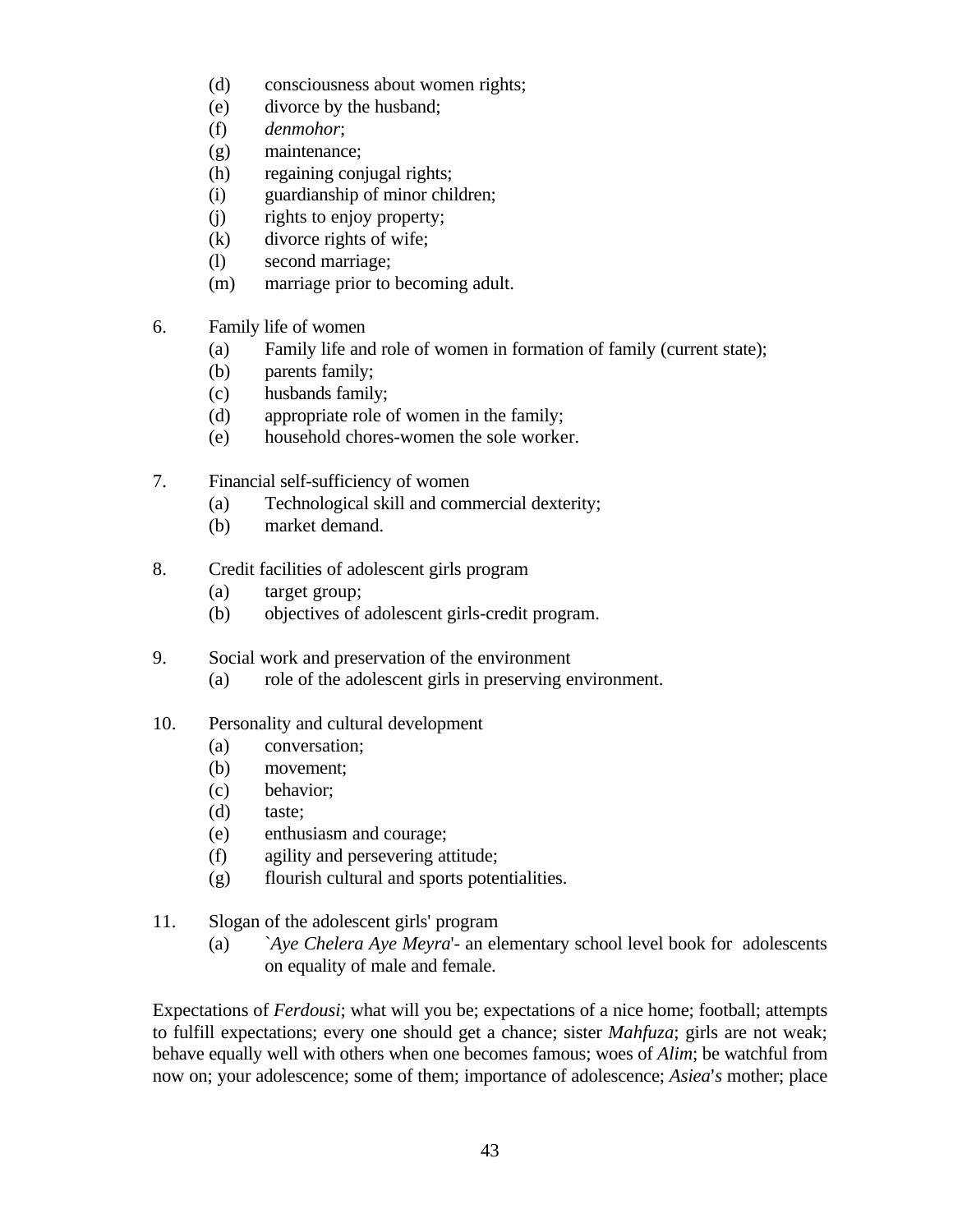of women in family; rearing child is not the sole task of women; stories on uprising of the women; *Sokhina*'s flute; ways of establishing rights.

# **3.8 Bangladesh Rural Advancement Committee (BRAC)**

BRAC started the program of primary education in 1985 along with its other development programs. In 1994, the number of school under the project was 28,000. In primary education the students are taught the following subjects program- Bengali, maths, introduction to environment, and lessons on health. At present, BRAC has two types of model schools.

- 1. Non-Formal Primary Education ( NFPE) 3 years' school program: Age limit of the students is 8 to 10 (those who were never enrolled in school or have dropped-out from school from class one).
- 2. From 1988, a three year course titled `Basic Education for Older Children (BEOC)', has been started through BRAC for those boys and girls who were never enrolled in school and fell in the age group of 11 to 14 years. This school model is also known as adolescents school. Under this program, adolescent schools have been set up in health and population program areas. The students are taught by female teachers in these schools. These schools put special emphasis on health education for the adolescents of 11 to 14 years. Under this course system, health education is imported together with other lessons from class II. Each girl is supplied a health card in which she records her height, weight and diseases. Humanitarian concepts along with social codes of manners and values are also included in these lessons. The community as a whole, including the teachers, students and their parents, is engaged in maintenance of these part-time education centers.

At present, there are 830 adolescent schools in various health population program areas. In 1994, 191 schools have completed their three years course. Rural Development Program (RDV) maintains another 30 schools.

# **Objectives of the program**

- To teach lessons on general health and reproductive health besides primary education.
- $\blacksquare$  To make the adolescents conscious about their general health and reproductive health so that they may grow up into healthy mothers and take good care of their children.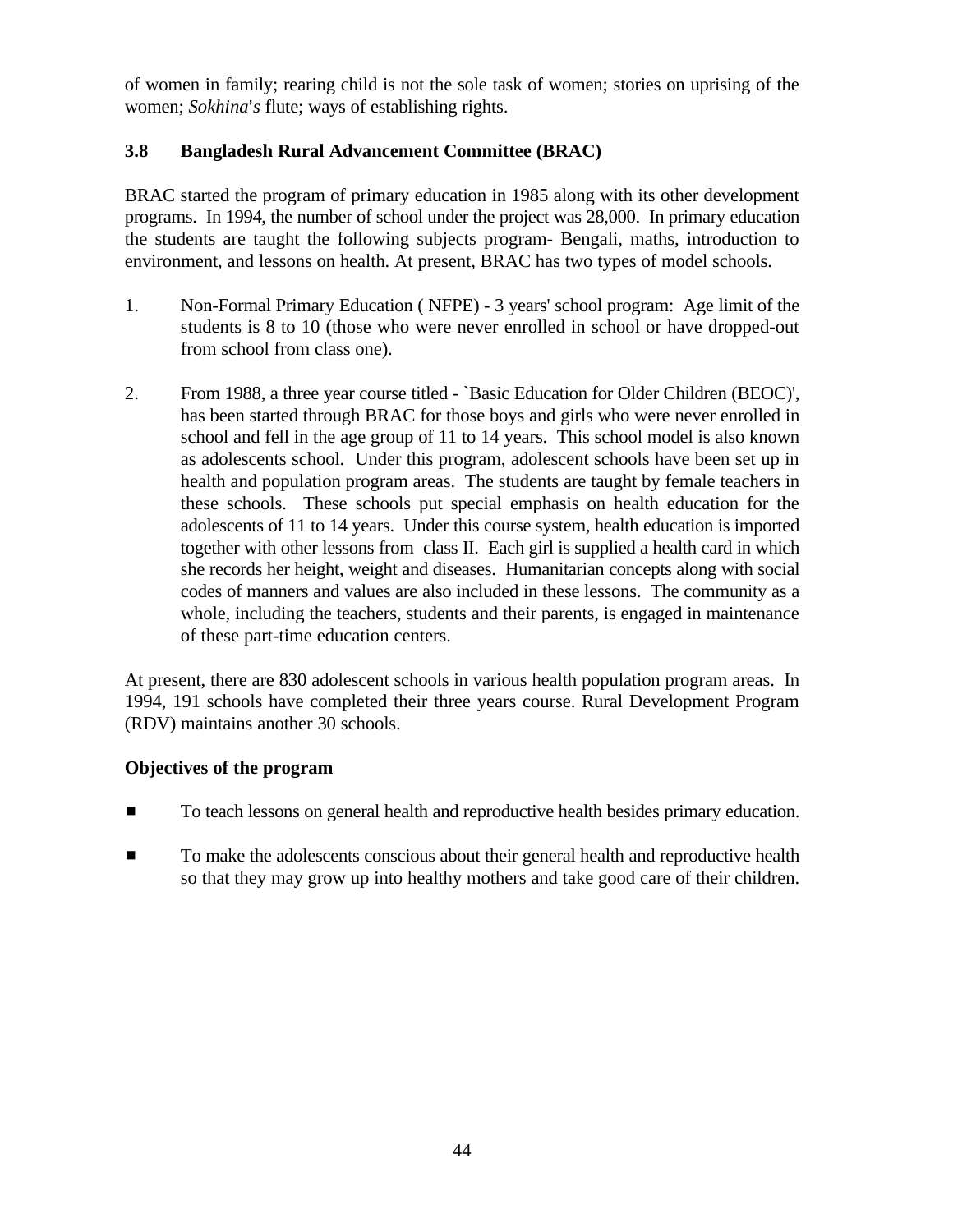# *Description of the curriculum*

Besides their different curricula BRAC uses the following books for implementing their project- Our health 2nd part for providing education on health, and introduction to society 1st, 2nd, and 3rd part for providing education on one-self, family and diseases. The books are prepared in congruence with the daily life, and the students can easily apply their knowledge and ideas in their practical lives. Various discussions on health, family and environment are presented with attractive illustration in simple language in these books.

The subjects on which health education is provided besides primary education are discussed below.

`Our Health'-Part Two: Contains illustrated description of various physical changes of males and females from childhood to adulthood.

#### **How Do We Grow Up**

- (a) Various physical changes from childhood to adulthood;
- (b) nutritious food;
- (c) education;
- (d) mixing with people.

#### **Menstruation**

- (a) Physical cares during menstruation;
- (b) nutritious food and all types of food;
- (c) cleanliness.

#### **Mother care**

Frequent child births are detrimental to both maternal and child health; changes observed in pregnant woman- shown through illustrations in stages; after- 2 months, 4 months, 6 months, 9 months etc;

- (a) diet of pregnant woman;
- (b) how to recognize anemia;
- (c) bad-effects of early marriage.

#### **Child-care**

- (a) Illustrated description of the tools such as blade, sterilized string, etc, essential for healthy and safe delivery;
- (b) child cares: feeding them with care, playing with them; speaking with them in distinctpronunciation; making toys for them.

#### **Three diseases caused by malnutrition**

- (a) how to recognize marasmus and measures to be adopted;
- (b) how to recognize kwashiorkor and measures to be followed;
- (c) night blindness;
- (d) the children requiring special attention the children who can not see, can not speak, can not walk; how to be friends with these children, playing with them and making them happy.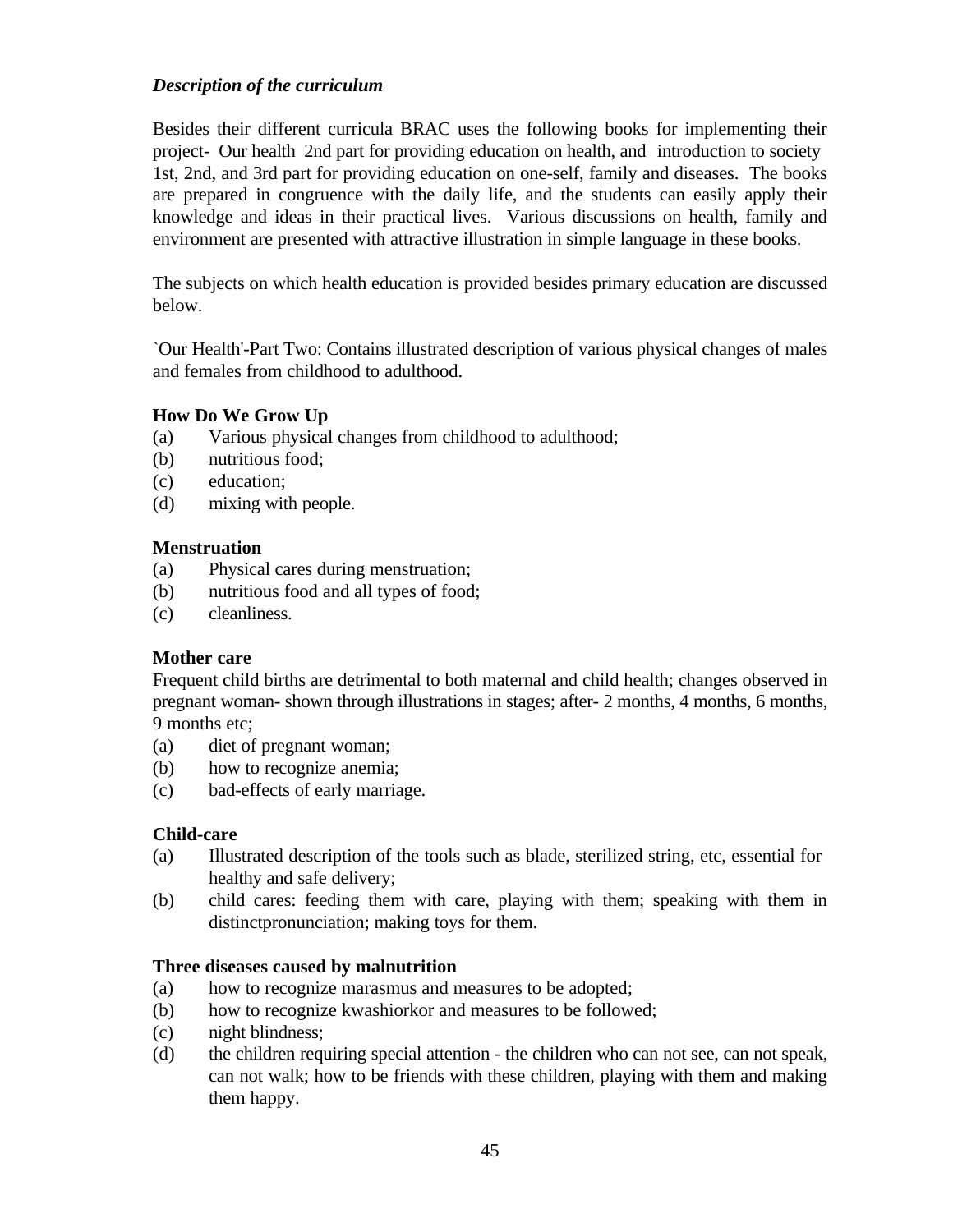### **Diseases:**

- (a) attacks of fevers; how germs enter the body, like- using or drinking contaminated water; taking food with dirty hands; consuming stale (unfresh) food; roaming in bare feet; staying unclean; living in unhealthy environment;
- (b) some diseases: symptoms of pneumonia and measures to be followed, symptoms of TB and measures to be followed.

# **Family Care:**

- (a) Disadvantages of having too many family members;
- (b) definition of happy family; consulting with health workers and doctors for keeping the family size small;
- (c) consulting centers; family welfare centers; hospitals; upazilla health complexes; mother-care centers.

# 2. Introduction to Environment- 1st, 2nd and 3rd part

# Introduction to Environment- 1st part

- (a) Information about self: Learning own name and name of other students; self appearance; height; various organs of the body; age; names and need of various types of dresses; ways of keeping dresses clean;
- (b) our family: how family is formed; number of family members; role played by father and mother in the family; relationship between brothers and sisters; helping the elderly persons in the family; responsibilities towards infants and children of the family;
- (c) our households; need for houses; own room; functions of different rooms of the house; need for separate toilet facilities and maintaining them;
- (d) our neighbors: who are neighbors; benefits of friendly relations with the neighbors;
- (e) possible inconvenience due to disagreements;
- (f) food: names of 10 food items; needs for food; sources of food; foods obtained from plants and animals;
- (g) rules for consuming food: mealtimes; need for timely meals; stale (not fresh) food; harmful effects of stale (not fresh) food; how food becomes polluted; use of water; safe drinking water; contaminated water; causes of water pollution;
- (h) pets: keeping pet animals and birds; know the names of pet animals and birds and take care of them; keep their places clean and know about pet-foods;
- (i) direction, days and time: learning the names;
- (j) cleanliness: differences between a clean and dirty person; difference between healthy and dirty environment; advantages of staying neat and clean; know the methods of keeping hands, feet, nails, hair, ears, skin, mouth, nose and teeth clean; know the methods of keeping dresses, beds and houses clean;
- (k) accidents and precautions against accidents: water, fire, sharp instruments, vehicles, insecticides, falling from high places or trees;
- (l) our village;
- (m) our country: Bengali language; national flower, national bird, national fruit, national fish, national animal, and national flag and national anthem.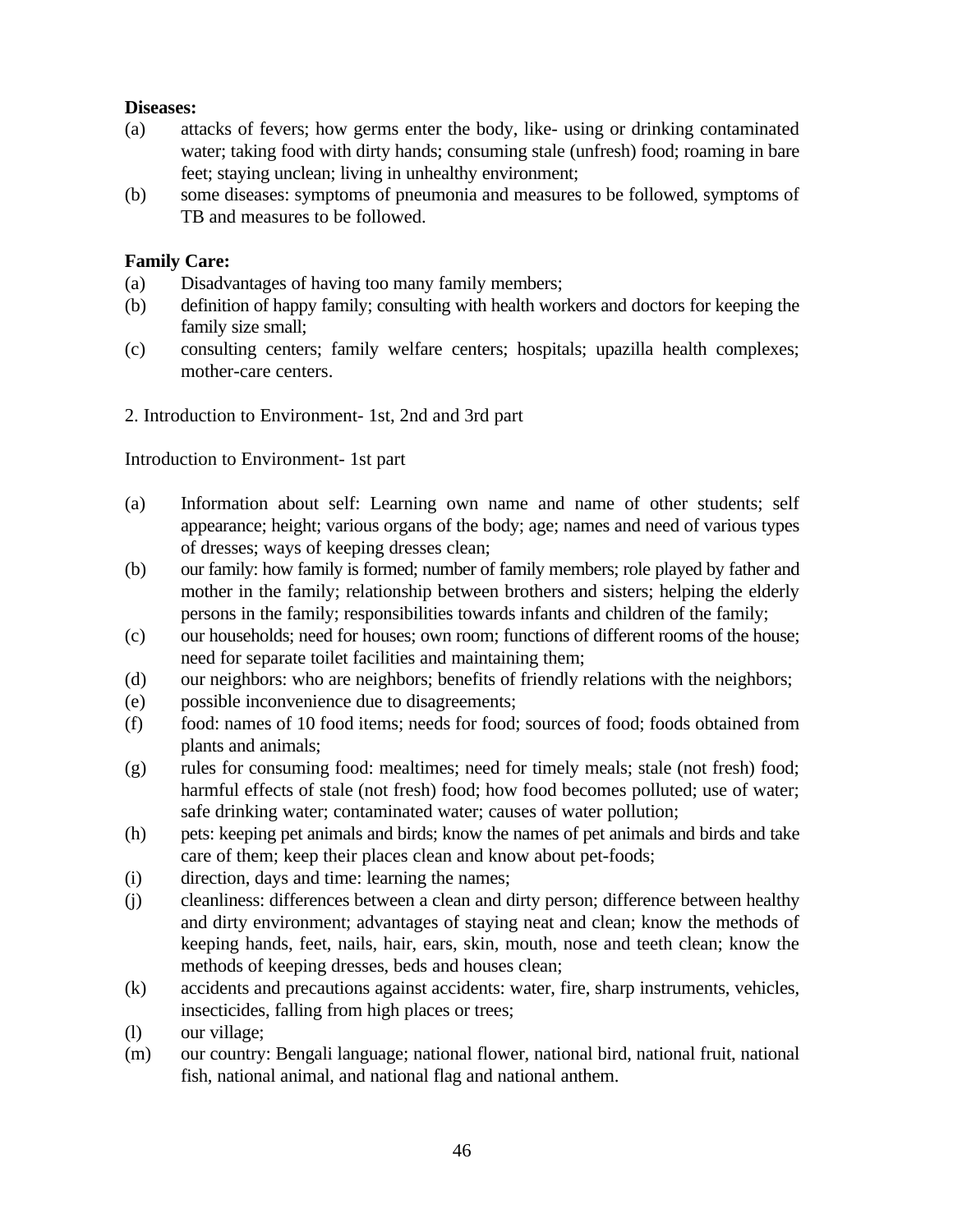2. Introduction to Environment- 2nd part

The following topics are discussed with illustrations:

- (a) Family: Mala s family; works performed by father and mother; Siblings; relationship between brothers and sisters; domicile;
- (b) social environment: family; neighbors; social harmony; social works; observing social festivals; helping others;
- (c) our households: house; bedroom; kitchen; cow-shed; latrine; poultry; ponds; water taps;
- (d) food: sources of food; reasons for taking food; functions of food; polluted food; keeping food healthy; preserving food; preventing wastage of food; amount of food;
- (e) body and health: hands; feet; teeth; eyes; nose; ears and hair; reasons for preserving good health illness; liquid mixture of salt and molasses; whooping cough; measles; tetanus; TB; polio; diphtheria; health and seasons;
- (f) pet animals and birds: cow; goat; duck; hen; pigeon;
- (g) organizations; offices and transports: mosque; *maktab* (religious education center); *madrassa* (religious education center); hospitals; police stations; clubs; post offices; animal husbandry offices;
- (h) natural environment: earth; water; air; plants;
- (i) crops;
- (j) our country: map of Bangladesh; main cities; rivers; forests; national flower; national fruit; national animal; national fish; national flag and national anthem.
- 3. Introduction to Environment 3rd part
- (a) Food: growth inducing and compensating food; energy producing food; diseases preventing food;
- (b) first-aid treatments; minor or major cuts; what to do in sudden cases of fainting/burns/entry of alien objects in the eyes;
- (c) diseases: few diseases- diarrhoea; night blindness; anemia; few contiguous diseasesjaundice; skin diseases; chicken pox; fever; common cold; eye infection; intestinal worms; preventive vaccination;
- (d) ways of additional work: growing vegetables; poultry farming; raising cattle; cottage industry; petty business;
- (e) works of the society: misunderstandings; social works; groups; associations;
- (f) our well-being: dowry; spells and talisman; harmful effects of these things;
- (g) Bangladesh and population;
- (h) natural environment: earth; water; plants; living beings;
- (I) our country: geographical location; map of Bangladesh; earth; river; agriculture; forests; mines; factories; national flag;
- (j) universe; moon; solar system.

# **3.9 Dhaka Ahsania Mission (DAM)**

DAM is an old voluntary organization. Along with other social welfare programs it is working with practical education program for different age groups through non-formal education. In the beginning, adolescent life education program was incorporated into adult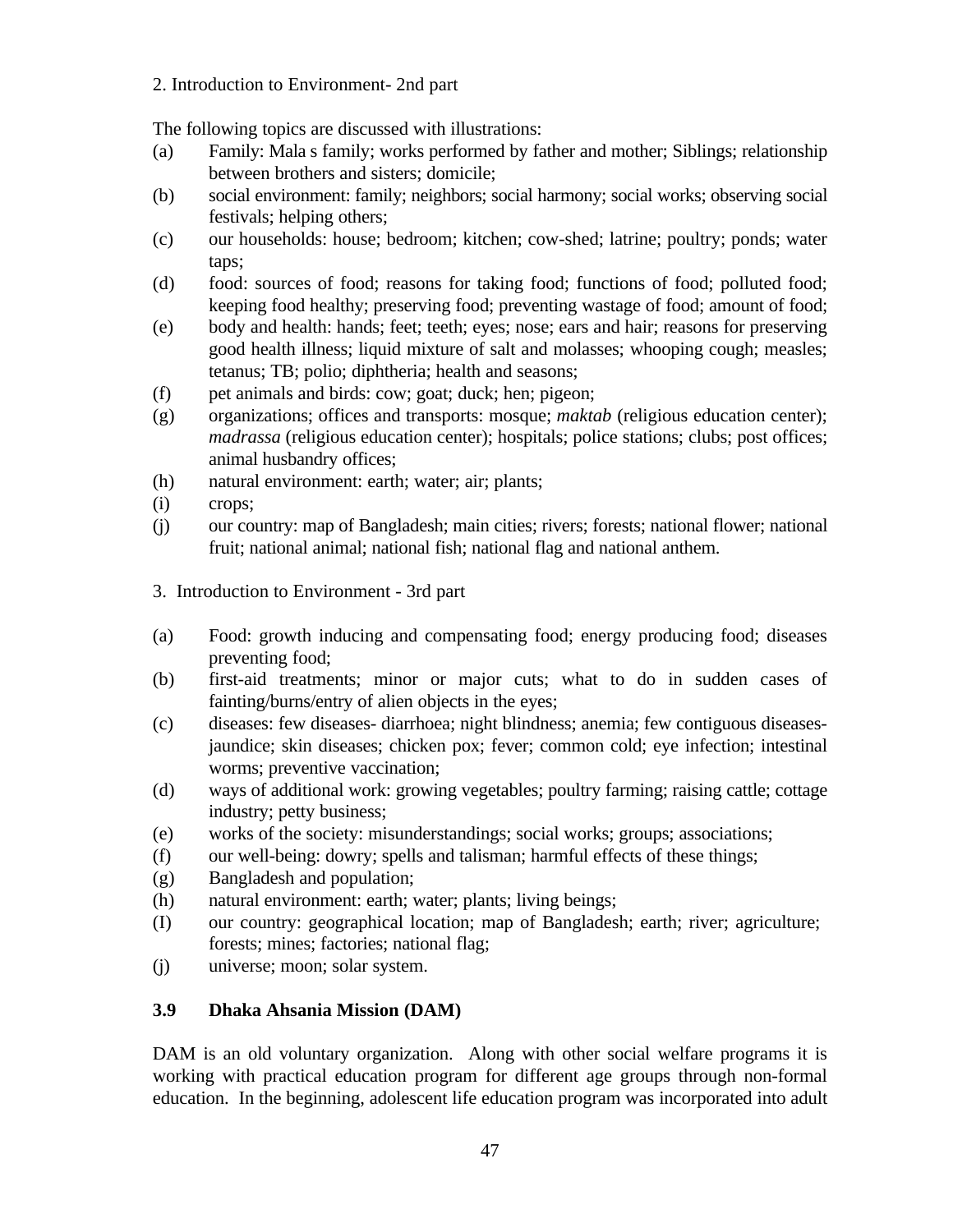practical education. The age limit was then fixed at 11-45 years and health education was also provided through adult education. It was observed in the classes that the adults and the adolescents could not be taught in the same class due to considerable difference in age between these two groups. Under this circumstances the management committee decided to take separate classes for the adolescents.

#### **Objectives of adolescent life education**

- $\blacksquare$  To teach the adolescents through non-formal education and make them self-sufficient by providing training on income generating projects.
- $\blacksquare$  To grow consciousness among them.
- $\blacksquare$  To build up the confidence among the adolescents to take responsibilities as an efficient member of the family as well as to take care of the parents in future.

The age limit of the adolescents has been fixed at 11-17 years. At present, the total number of groups is 295. There are 25 members in each group. Among the total of 8450 members, 60% are adolescent girls and 40% are adolescent boys. The adolescent life education program is continuing in various areas such as, Norshingdi, Jhenidah, Jessore, Satkira and at Amtali of Borguna. The project is implemented at the field level in these areas. There is a teacher (male/female) for each group. These teachers are trained for practical education program.

# *Description of Curriculum*

With representatives from 16 organizations Dhaka Ahsania Mission in a workshop held in 1992 prepared a curriculum on adolescent life education by including 5 practical subjects. These are:

- (a) family and society;
- (b) health and environment;
- (c) income and values;
- (d) behavior and values;
- (e) country, culture and rights.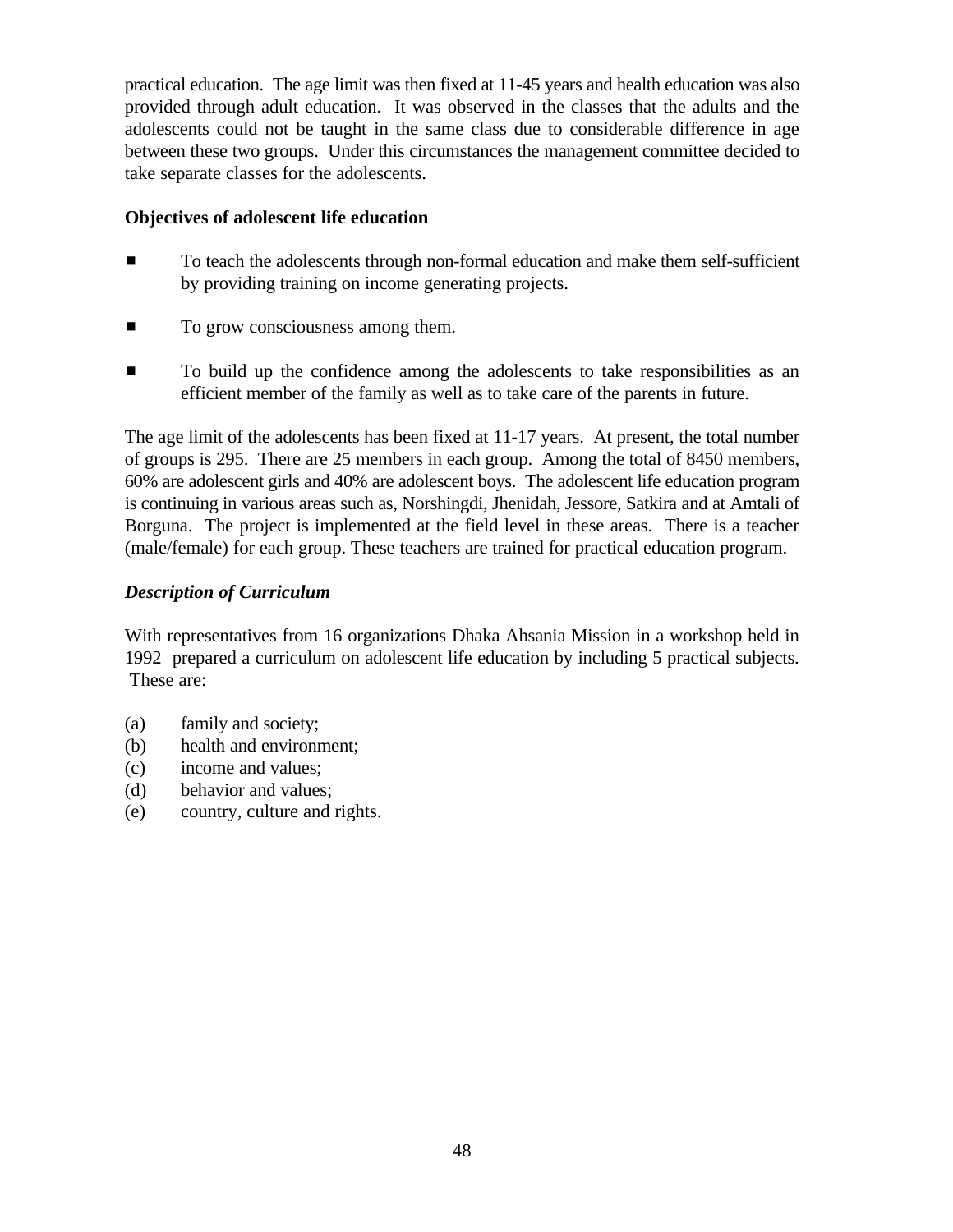The curriculum is described below.

Adolescence Study- 1st and 2nd part

The 1st and 2nd part contain elements of learning Bengali and mathematics. The figures used for illustration are mostly based on social consciousness.

Adolescence Study- 3rd part

This part contains social lessons, as well as lessons relating to rules and regulations, cleanliness etc. For example-

- (a) justice (*Jarina's* Child, letter on women trafficking);
- (b) staying away from diseases;
- (c) treatment of diarrhoea;
- (d) cottage industry;
- (e) poultry farming;
- (f) our society;
- (g) standing up against injustice;
- (h) child marriage; marriage laws;
- (i) relationship with neighbors; live in harmony;
- (j) usefulness of plants; pure air;
- (k) modern hearth;
- (l) cultivation;
- (m) staying away from superstitions;
- (n) treatment of jaundice;
- (o) basic rights;
- (p) receiving legitimate wage;
- (q) working in groups for the people and development of the country;
- (r) games and physical exercises;
- (s) project building;
- (t) our society; social welfare;
- (u) war of independence of Bangladesh.

# **3.10 World Vision (WV), Bangladesh**

The adolescent life education program was started through Child Sponsorship program. This organization started AFLE program in 8 project areas from January 1992 through Family Health Education Program . WV is continuing with this program for the old adolescent girls of aged 9-18 years with the help of 160 trained persons as mass development workers and health workers.

At present, adolescent life education program is being continued in 200 projects of different districts, such as- Dhaka, Gazipur, Manikganj, Narayanganj, Netrokona, Jamalpur, Sherpur, Sripur, Comilla, Chittagong, Bandarban, Cox s Bazar, Barishal, Bagherhat, Khulna, Sathkira,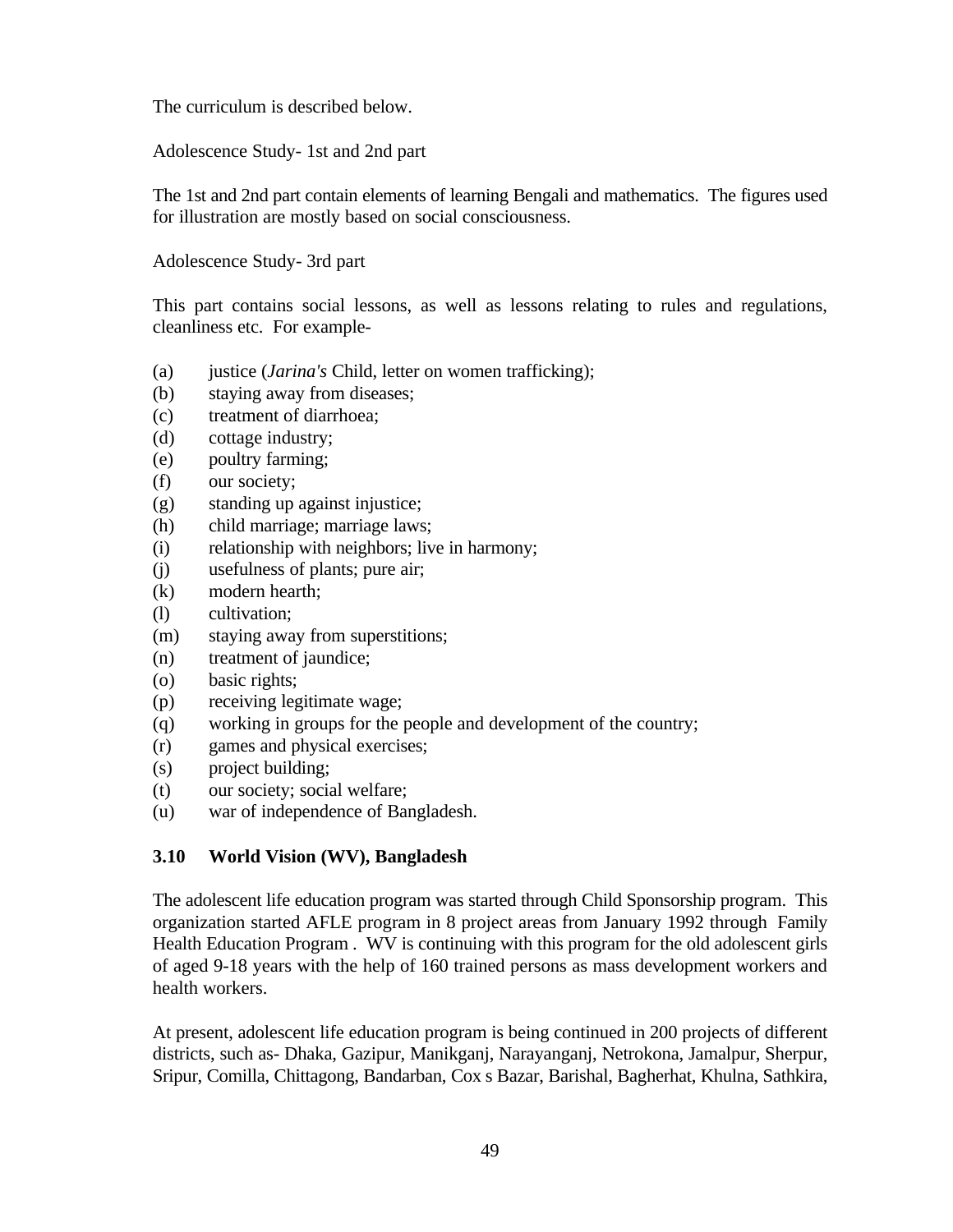Bogura, Faridpur, Madaripur, Rangpur, Jaipurhat, Sirajganj, Natore, Pabna, Jessore and Meherpur.

Child Sponsorship program encompasses 68,000 boys and girls from school to university level. While running this program WV observed that the girls were not provided adequate meals as compared to the boys. Due to acute negligence on the part of their family full physical development does not occur for these girls and they become victims of various types of diseases. For this purpose, WV realized the urgency and importance of this program. As a result, 80 adolescent girls from Child Sponsorship Program were included in adolescent life education program.

The main objectives of the adolescent life program are:

- $\blacksquare$  To help the adolescent girls in building up a happy and self-sufficient life by providing them education, health education, and development training.
- **To ensure that a girl gets equal amount of food in the family. Every body in the family** should pay equal importance to them and fulfill his/her responsibilities towards them.
- To develop consciousness and principles about their role in the society and family.
- To develop social consciousness (dowry, child marriage, rights).

In this program, the girls are divided into two groups: (a) 8-12 years age group and (b) 12-18 years age-group. In the first group, health lessons are usually taught along with formal education. In the second group, various income generating trainings are provided along with formal education and health lessons.

One class is held each week for the adolescent girls. Each group has 20 adolescent girls on average. The class is taken by the field workers of the project. Usually public health nurse, paramedic, and doctors help in taking classes on the curriculum. At present, the students are taught about primary health by the school teachers.

The adolescent girls excluded from the Sponsorship Program but interested to join the adolescent life education program are encouraged to participate. WV is considering to start a similar program for the boys also.

# *Description of the Curriculum*

WV has its own curriculum for adolescent life education program. Some additional subjects are also taught, such as- reproductive health, STDs, syphilis, gonorrhea, etc, and for this purpose curriculum prepared by VHSS or other organizations are used.

Family health education for adolescent girls- training manual, World Vision of Bangladesh.

Instruction for taking session on family health education: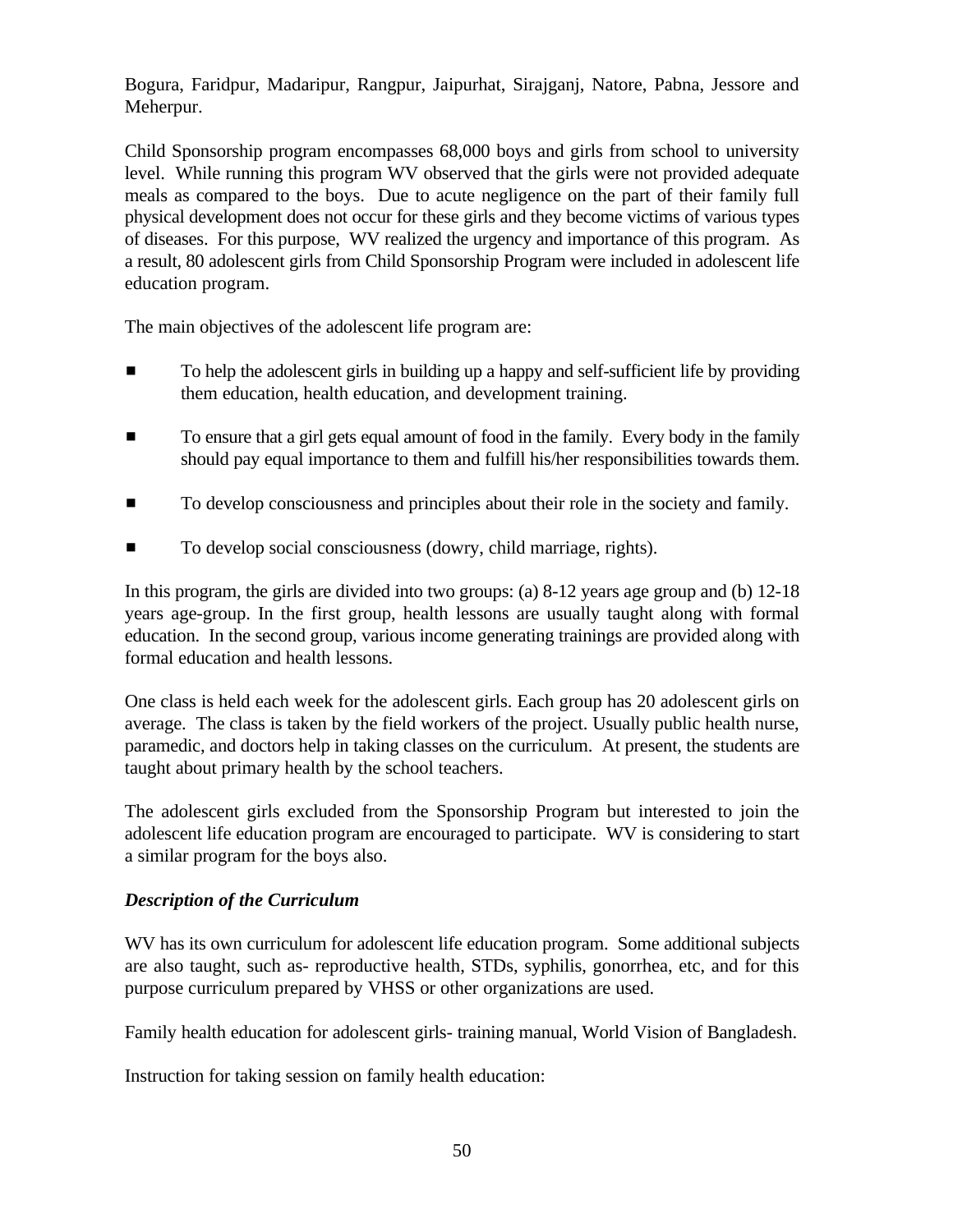Preparation; go through the instruction guide thoroughly; two stages of study plan; rehearsal before session; orientation; main session; topic; objective of study; introduction; main discussion; summary; evaluation; valedictory part.

Lesson no-1:

#### Honor and Dignity of Women

Introduction; urgency to develop honor and dignity; ways of augmenting honor and dignity of women; education; health and self-sufficiency; enhancing co-operation and efficiency; obstacles for the females in earning respect and ways to overcome them.

Lesson no-2:

#### Food and nutrition

Introduction; nutrition; balanced diet; protein; carbohydrate; fat; vitamin; vitamin-A; vitamin-B; vitamin-C; mineral salts; iron; calcium; iodine; summary.

Lesson no-3:

# Breast milk for children:

Introduction; advice; breast feeding new babies immediately after birth; frequent breast feeding increases breast milk; breast milk is sufficient for fulfilling the nutritional needs for the baby upto four months; breast milk is best and safest for the baby; bottled milk may cause various diseases even deaths to babies; feeding breast milk to babies upto two years and further if possible; advantages of breast milk; how to continue breast feeding for long; summary.

Lesson no-4:

# Blindness due to malnutrition

Introduction; severity of blindness from malnutrition; food rich in vitamin-A; preventive ways of night blindness; baby food; intestinal worms; vaccination; diarrhoea; high powered vitamin A capsule; summary.

Lesson no-5:

Nutrition of the adolescent girls

Introduction; requirement of nutritious elements; protein; mineral salt; higher nutrition at lower cost; summary.

Lesson no-6:

# Dowry

What is dowry; punishment for dowry; reasons for dowry; social customs and superstitions; inheritance law; competition of the rich; lack of education; lack of self-respect; economical weakness; lack of earning scope for the women; urgency for abolishing dowry systemeducating the girls; earning capacity of the females; widespread hatred of the society against dowry; wide publicity of laws prohibiting dowry and arrangements for quick trials.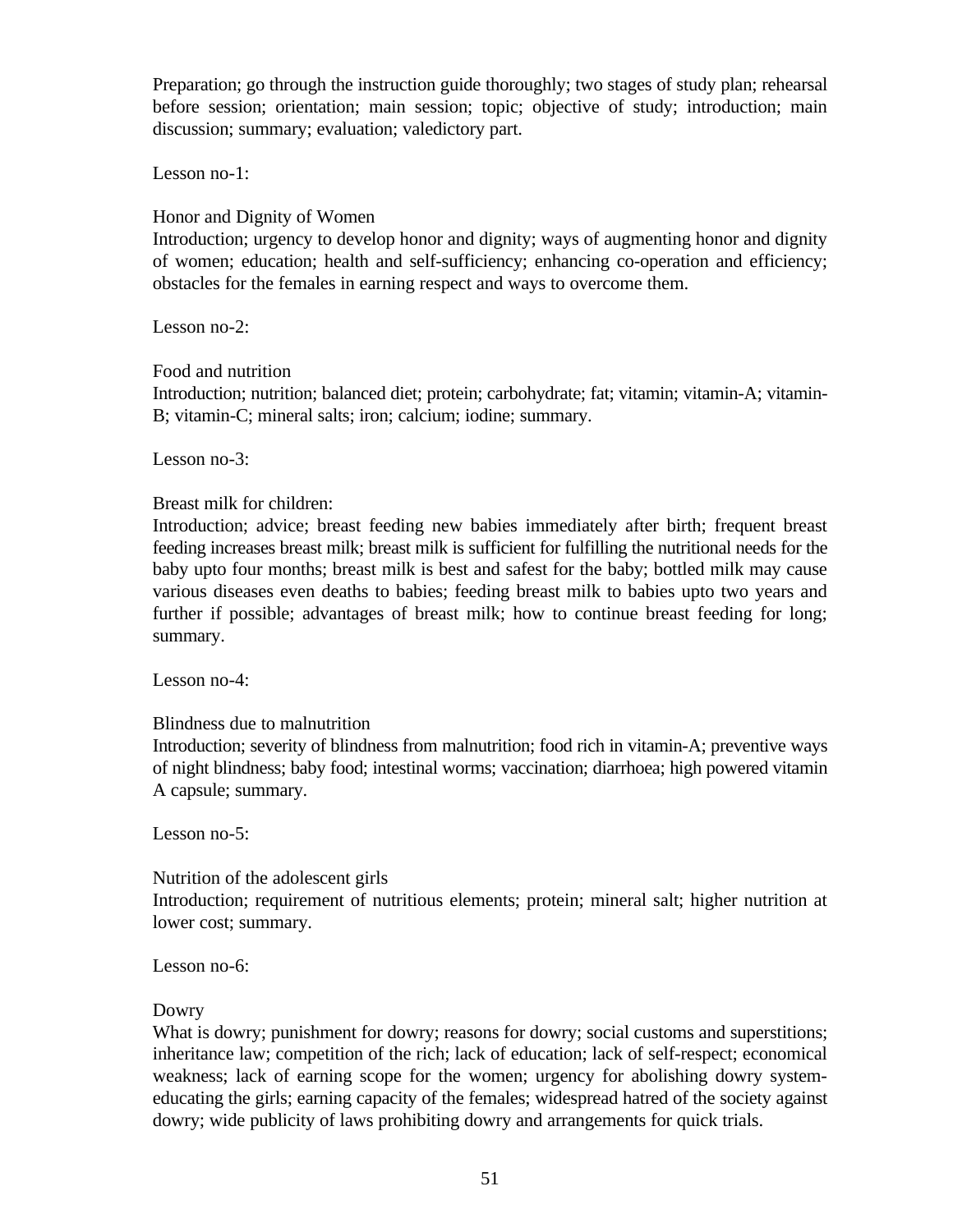Lesson no-7:

# Child marriage and health

Definition of marriage; conditions of marriage; age; consent; *denmohor*; registration. Reasons behind child marriage: relief from responsibilities; menstruation for the first time; new relations; fanciful desires; lack of scope of education; social custom; ignorance of laws; lack of education; and superstitions. Effects of child marriage on health: high maternal death rate; obstruction in proper physical development of females and other complexities; negative attitude towards sexual intercourse; failure in rearing new born babies; underweight new born babies; high rates of pregnancy. Abolishing child marriage system: create consciousness about child marriage preventing laws; increase literacy rate among the girls; raise consciousness about child marriage prohibition law; poverty alleviation; summary.

Lesson no-8 :

Mental health

Mental health in adolescence- relation between mental and physical health, impediments to soundness of mental health; lack of educational environment despite interest; negligence of the guardians; marriage of adolescent girls by guardians inspite of their disapproval; likings\affection and impediments due to family reasons. How to keep mental health soundindividual discipline; family discipline; religious values; Know about the greatness of the universe; reading biographical essay of the celebrities; refraining from tension and anxiety; balanced diet and proper physical exercise; summary.

Lesson no-9:

Immunization

What is immunization; advantages of vaccination; diseases prevented by vaccination; who are to be immunized; time for immunization; possible problems of immunizations; summary.

Lesson no-10:

Diarrhoea

What is diarrhoea; reasons behind diarrhoea; why diarrhoea is dangerous; how diarrhoea creates water shortage in the body; three methods for treatment against diarrhoea-feed a child more water than usual requirement; prepare oral saline or liquid mixture of salt and molasses in home, summary.

Lesson no-11:

Iodine deficiency related problems

What causes goiters; social problems of goiter; problems in Bangladesh due to iodine deficiency; sources of iodine; cure and prevention; preserving the qualities of iodized salt, summary.

Lesson no-12: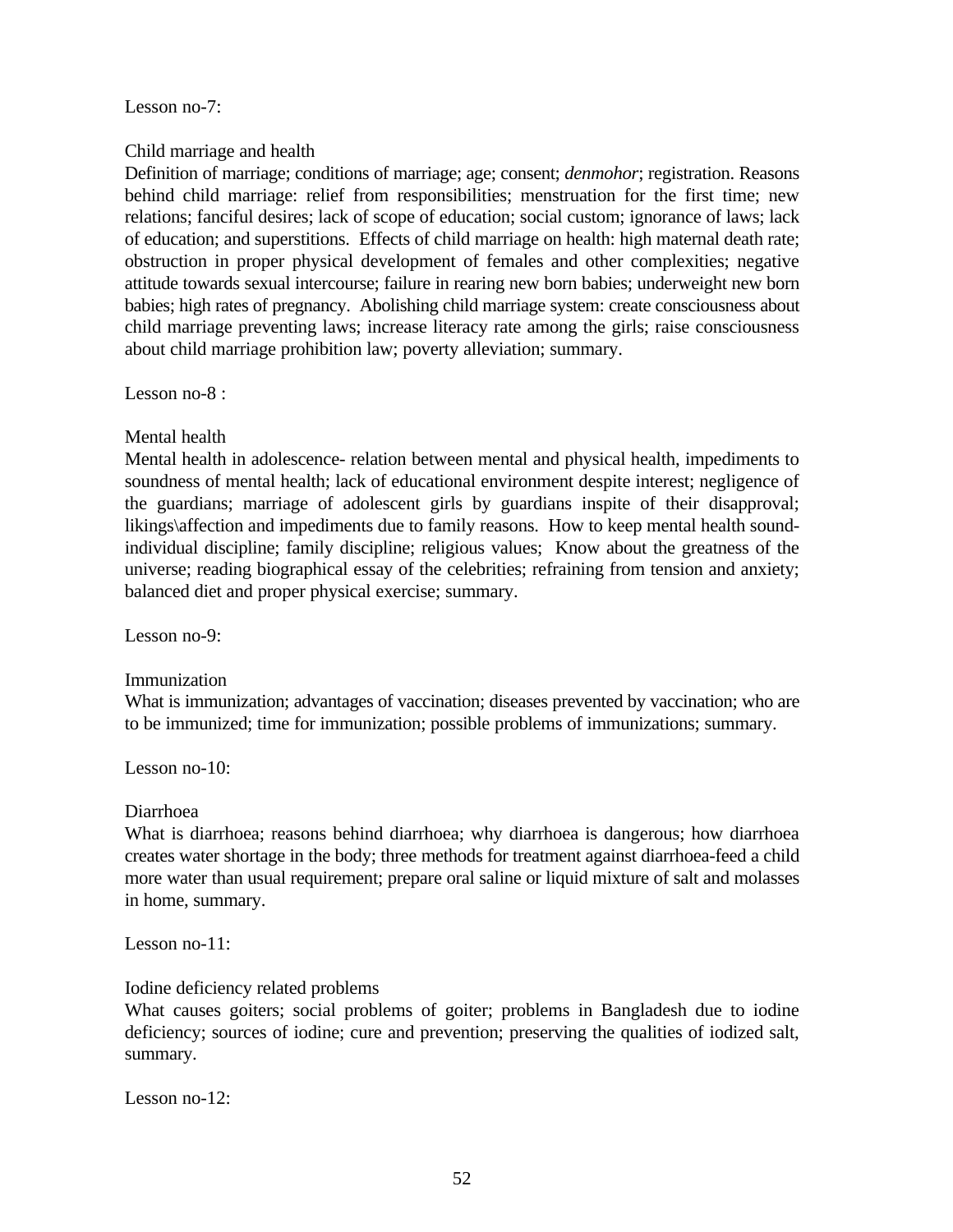Personal Cleanliness and Healthy habits

Personal cleanliness; urgency of personal cleanliness; ways of staying clean personally; effect on health; baths; taking care of hands and nails; teeth and hair; apparel; feet; skin. Healthy habits; rest; sleep; labor; eating food and entertainment; summary.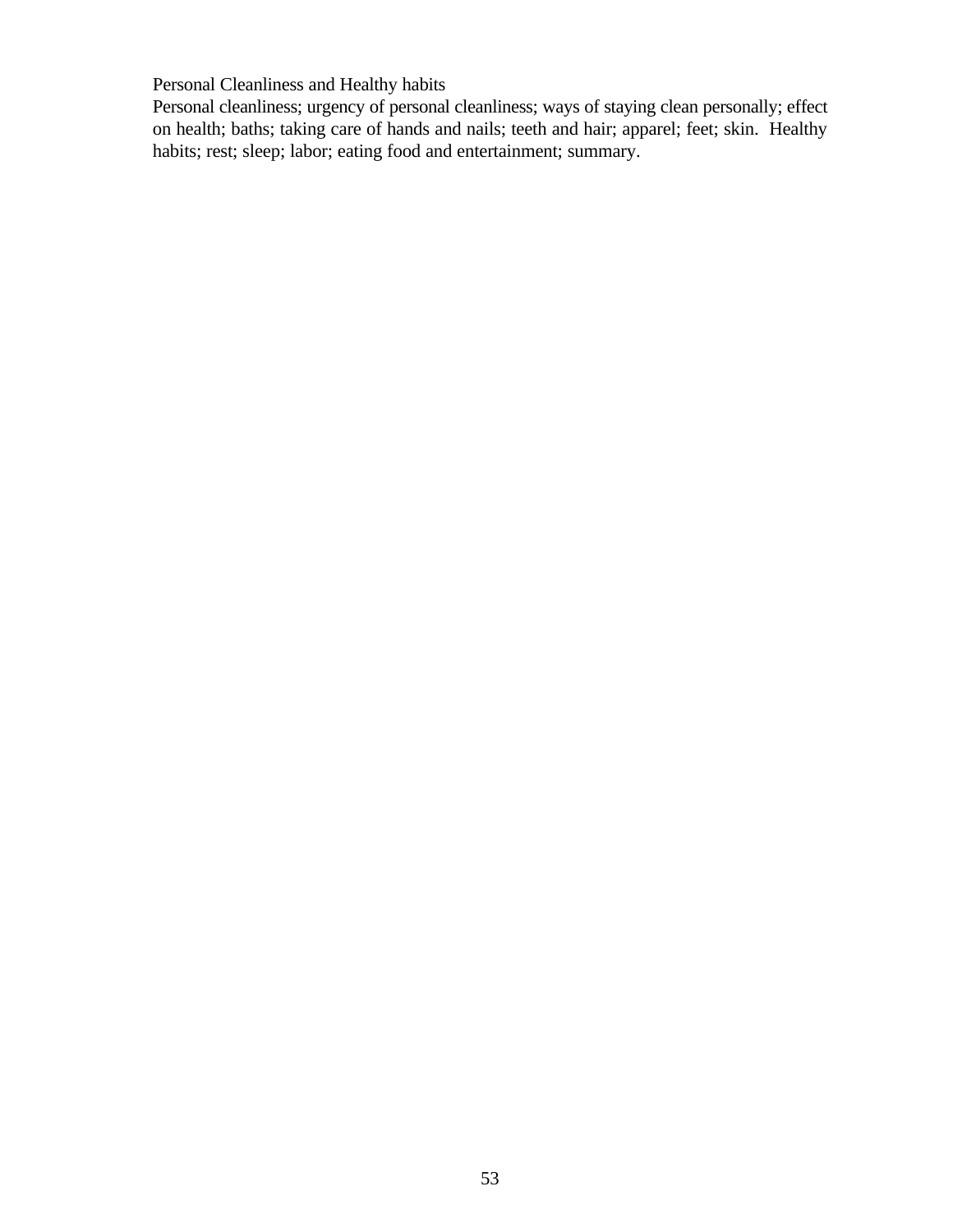Lesson no-13:

Intestinal worms

Reasons behind growth of worms; effects on health types of worms; ways of preventing worms; detecting existence of worms; measures to be taken; summary.

Lesson no-14:

Environment and health

Plants for promoting environment; housing for promoting environment; garbage disposal and environmental development; human waste disposal and environmental development; summary.

# **3.11 Concerned Women for Family Planning (CWFP)**

This organization started adolescent life education program along with family planning services from 1991 with the financial assistance of BPHC. This program was initiated in two areas-Rajshahi and Bhoirab in Shibpur. The adolescent girls aged between 13 to 15 years are included in this program. Classes on adolescent life education are taken through non-formal groups. Each group has 15 to 20 girls. At present there are 17 groups, among these 14 groups are in Rajshahi and 3 groups are in Bhoirab.

The principal objective of this program is to provide information on female health and make the adolescents self-conscious through adolescent life education program.

# *Description of Curriculum*

CWFP has no self prepared curriculum for this program, it uses the curricula prepared by VHSS and BPHC. The curricula are discussed below:

Physical and mental changes of male and female during puberty; what is puberty and when it starts; related changes and importance.

Importance of nutritious foods during puberty; mystery of birth; male and female reproductive system; what is menstruation and how it happens; menstruation cycle; role of mother and father in sex determination of the new born.

Sexually transmitted diseases- what are sexually transmitted diseases; types and description of these diseases; prevention; discussion.

What is population education; family planning and need of family planning; responsibilities of parents; responsibilities of the children towards their parents; reasons for the responsibilities; things done by the parents for their offspring.

Values of the adolescents; formation of character; what are values; guiding issues for formation of values; necessary steps for character building.

Friendly relationship between boys and girls; mutual dependency; existing relationship between boys and girls in our country; need for friendly relationship between boys and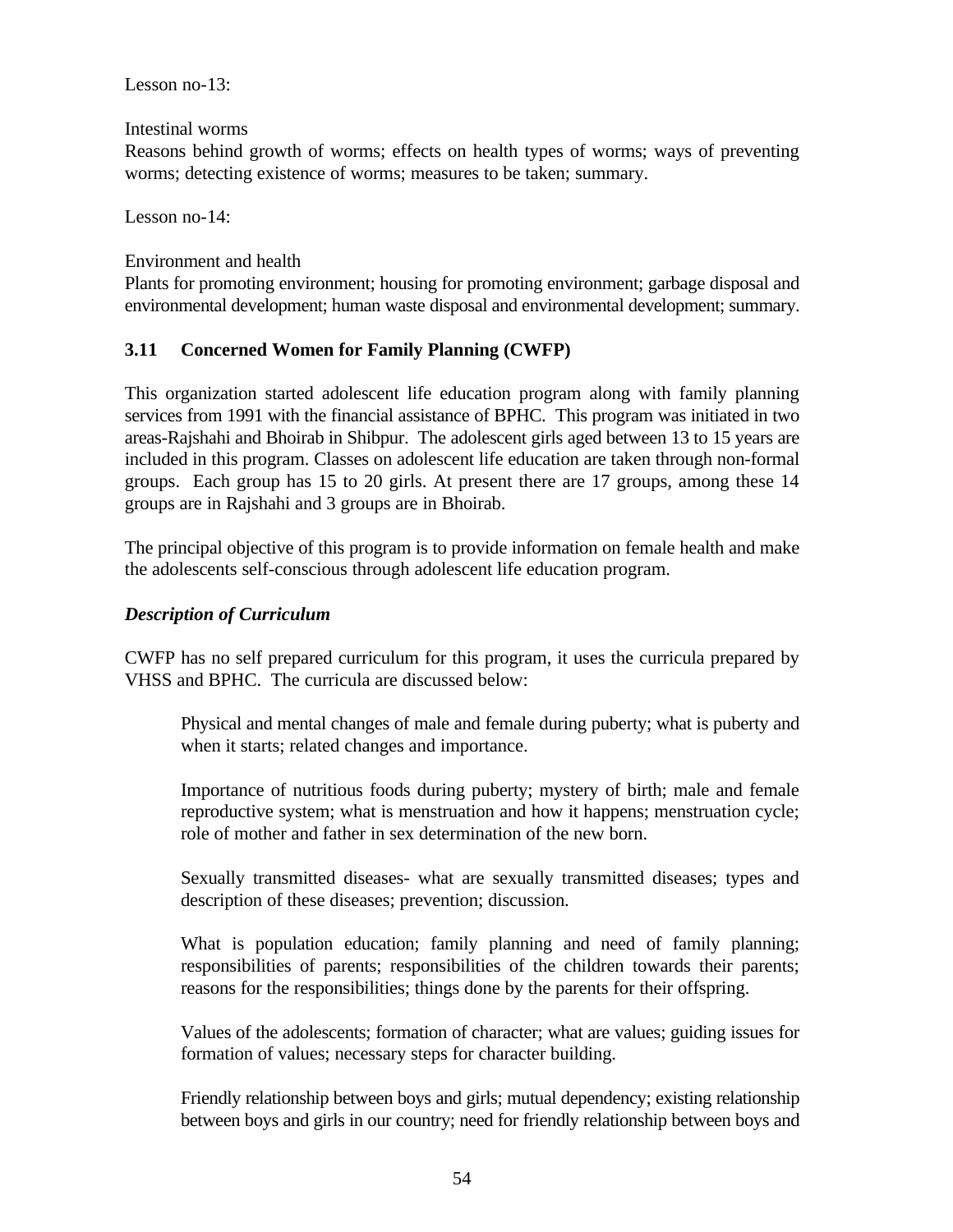girls; how to preserve this friendship; what is mutual dependence; why it is important and how to maintain it; discrimination in behavior towards boys and girls; mental and emotional problems of the boys and girls; review.

Urgency for training the adolescents; rules and techniques for forming groups with the adolescents.

Strategies for providing training; difference in teaching and training; learning rules for the adults; methods of training.

Preparing training curriculum; exercise of preparing curriculum; review.

Honor and dignity of women; dowry; child marriage; female oppression.

The discussion on the programs of 11 different organizations reveals that (a) the main program of each organization is different, (b) the curriculum on adolescent life education was prepared in accordance with the requirements of the program, (c) each organization has selected topics of the curriculum in congruence with their main program. As a result, it was observed that even though the main subjects of the curriculum were the same the topics discussed within the subjects were different. Different organizations have discussed different topics in accordance with their project requirements.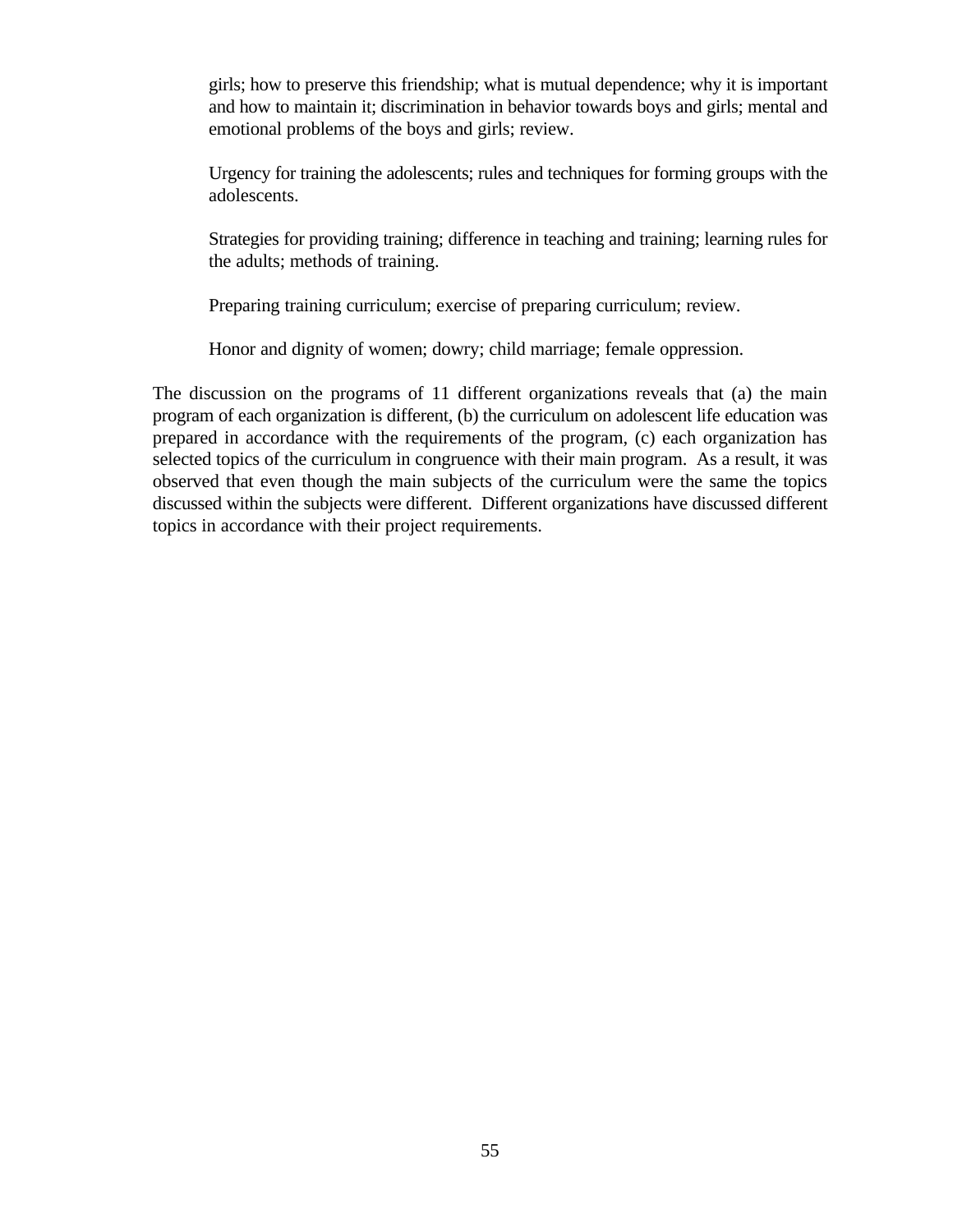#### **Chapter Four**

# **ADOLESCENT LIFE EDUCATION CURRICULUM USED BY DIFFERENT VOLUNTARY ORGANIZATIONS**

#### **4.0 Introduction**

In the previous chapters we have described the programs and curricula of 11 organizations on Adolescent Family Life Education. In this chapter we will look into the subjects emphasized by different organizations in their respective curricula.

The discussion on different programs in the previous chapter discloses that a uniform Adolescent Family Life Education has never been effective in Bangladesh. Every organization through its own programs like primary education, family planning, maternal and child health, income generating project, family development etc. started adolescent life education programs. For this reason even though their main topics of the curricula are the same but the topics included in the curriculum are different.

The evaluation of the AFLE curriculum of different organizations suggests that the present program is based on seventeen topics. Among these topics some common topics have been addressed by all the organizations. The priority issues are serially listed below in accordance to the evaluation report.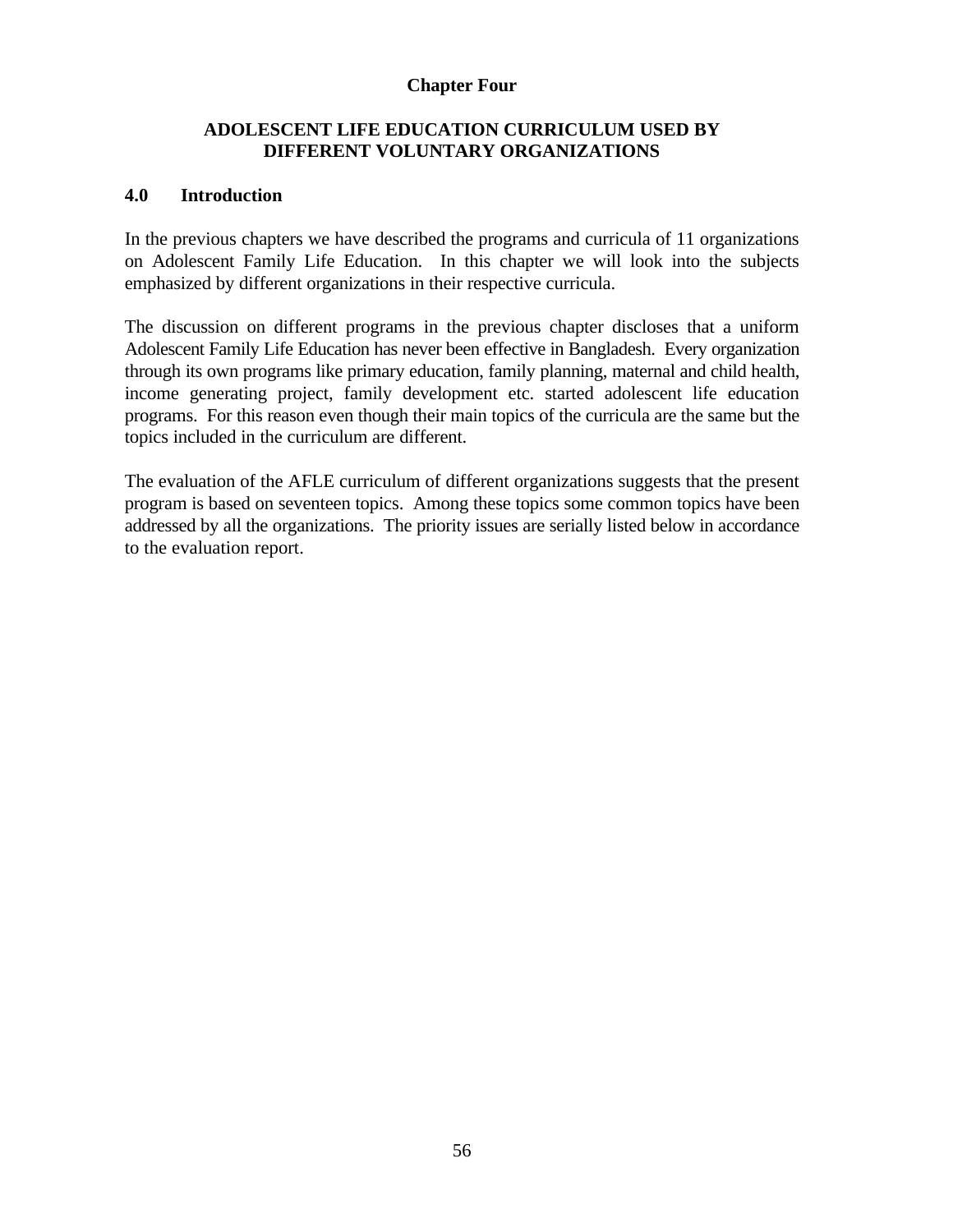# **Table 4**

| <b>Topic</b> |                                                         | <b>Number of</b><br>Organization | <b>Name of Organization</b>                                                               |
|--------------|---------------------------------------------------------|----------------------------------|-------------------------------------------------------------------------------------------|
| 1.           | Social Laws, Rights and<br>Values.                      | 9                                | FPAB, FDSR, CDS, World Vision, FPSTC,<br>Ahsania Mission, CMES, UCEP-Bangladesh,<br>BRAC. |
| 2.           | General Health                                          | 9                                | FPAB, FDSR, FPSTC, CDS, World Vision,<br>BRAC, CMES, UCEP, Ahsania Mission.               |
| 3.           | Food and Nutrition                                      | 8                                | CDS, FPSTC, World Vision, BRAC, UCEP,<br>FDSR, FPAB, CMES.                                |
| 4.           | Reproductive Health<br>Education                        | 8                                | UHEP, ICDDR, B; CDS, FPAB, FPSTC, FDSR,<br>CMES, BRAC.                                    |
| 5.           | Family Life and<br>Environment                          | 6                                | FPAB, FDSR, BRAC, CDS, UCEP, CMES.                                                        |
| 6.           | Female Education/Rules<br>and Regulation                | 5                                | FDRS, World Vision, FPSTC, CMES, CDS.                                                     |
| 7.           | <b>Population Education</b>                             | 5                                | FPAB, FPSTC, CDS, FDSR, UCEP.                                                             |
| 8.           | <b>Family Planning</b>                                  | 6                                | FPSTC, FPAB, CDS, UHEP, ICDDDR, B;<br>CMES.                                               |
| 9.           | <b>Primary Education</b>                                | 3                                | BRAC, FPAB, Ahsania Mission.                                                              |
| 10.          | Health and Environment                                  | 3                                | BRAC, World Vision, FDSR.                                                                 |
| 11.          | Self-Employment and<br><b>Income Generating Project</b> | 3                                | CMES, FDSR, Ahsania Mission.                                                              |
| 12.          | Women's Financial Self-<br>Reliance.                    | 1                                | CMES.                                                                                     |
| 13.          | Mental Health                                           | $\mathbf{1}$                     | World Vision.                                                                             |
| 14.          | Child Right                                             | $\mathbf{1}$                     | <b>UCEP</b>                                                                               |
| 15.          | Subjects for Learning                                   | 1                                | <b>FDSR</b>                                                                               |
| 16.          | Personality and Cultural<br>Development                 | $\mathbf{1}$                     | <b>CMES</b>                                                                               |
| 17.          | Female-Male Disparity in<br>patriarchal society.        | 1                                | <b>CMES</b>                                                                               |

# **Main Topics of Curricula and Name of Organizations**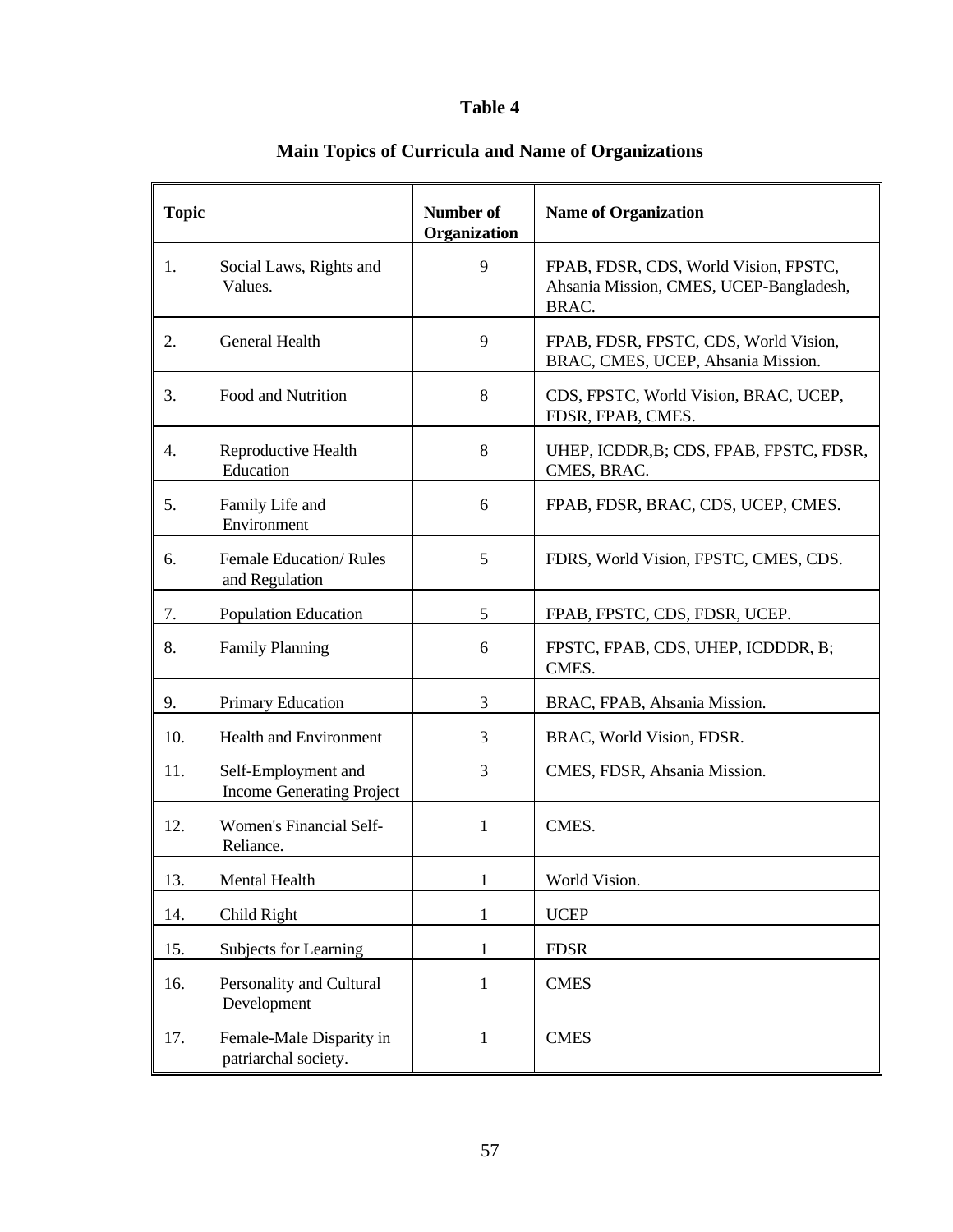Seventeen issues have been shown in Table-4. The number and name of the organizations who have incorporated these issues in their curricula are provided in the Table (4) above.

The next tables show more clearly the topics discussed under each subject incorporated in the curricula.

In the evaluation it is noticed that ninety percent of the organizations have given top priority to three main issues in their programs. These are:

- (1) social laws, rights and values;
- (2) general health; and
- (3) food and nutrition.

The main seventeen issues of the curricula are discussed below under separate headings.

# **4.1 Social Laws, Rights and Values**

This specific topic has been given the highest emphasis in the AFLE programs. Various aspects of this topic have been considered. Most of the organizations focused on dowry and child marriage issues in details to build up social consciousness against these two harmful practices in the society.

Within this category, FPAB focused on several issues. These are: social values and faith; their effects on individual family and state; religion and its importance in social and family life; cultural change and social problems accompanying modernization and social laws and rights. In addition, CDS, FDSR and CMES have provided explanation of the following topics in their curricula:

Child Marriage Prohibition Act Divorce Law Muslim Marriage and Divorce Law *Denmohar* and maintenance expenses Female Violence Prevention Act Dowry Prohibition Act and Inheritance Law

Every organization involved in the AFLE program discussed more or less about dowry but World Vision addressed this issue more extensively in its curriculum. It covered all aspects of it, such as- what is dowry, reasons for taking dowry, 4 ways of eliminating dowry system etc. in its curriculum.

The child marriage issue has been incorporated in the curricula of almost all the organizations while this topic has been most pellucidly addressed in the curricula of three organizations, namely World Vision, FPSTC and CMES.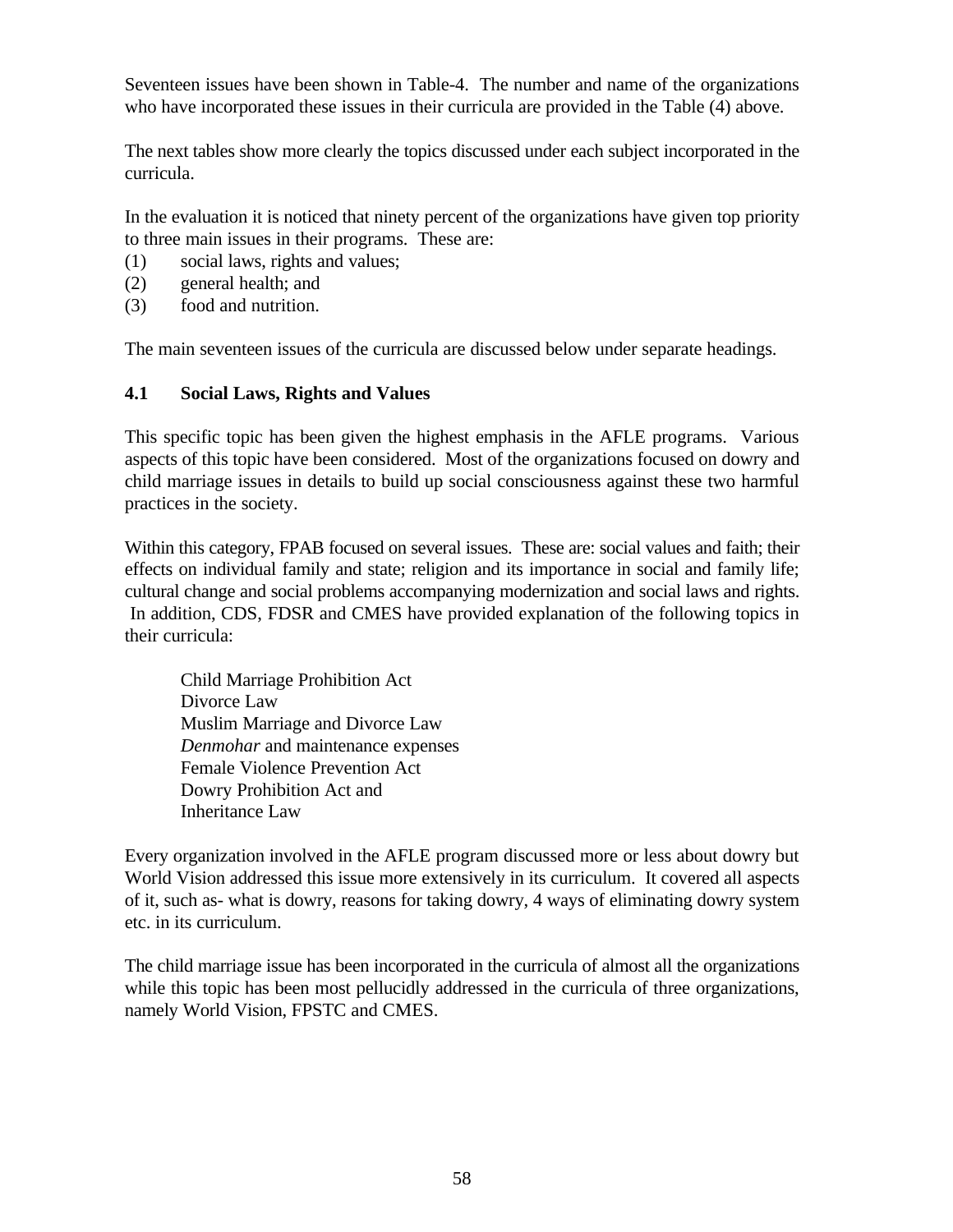# **4.2 General Health Education**

The FPAB curriculum provides the most informative analysis of this topic. Moreover, CDS and FPAB give exhaustive accounts of eight elements of primary health education.

Ninety percent of the evaluated curricula discussed the following topics: vaccination, diarrhoeal disease, iodine deficiency and other related problems. The World Vision's family health education section focused on the benefits of breast-feeding.

Individual health care in adolescent life is a very important matter which has been explicitly addressed in their curricula of BRAC, FDSR, FPSTC and World Vision. BRAC in its curriculum listed illness and contiguous diseases while FDSR curriculum emphasized on healthy habits, hazards of smoking and drinking alcohol and ways of overcoming these problems.

# **4.3 Food and Nutrition**

Several organizations included in their curricula the following topics: importance of food items, disease caused by malnutrition, requirement of food according to age and activities etc.

# **4.4 Reproductive Health**

Seventy percent of the curricula included different aspects of reproductive health, like

- (1) mental and physical changes during puberty,
- (2) mental and physical changes of boys and girls,
- (3) reproductive organs,
- (4) birth mystery and conditions of human birth,
- (5) menustration etc. ICDDR,B, FPSTC, FPAB, CDS and CMES have explained openly the menustration process in their respective curricula. BRAC in its health-education curriculum has emphasized on physical care at menustration time, consumption of nutritious food, personal cleanliness, and early marriage. Sexuality, perversion, prevention and remedies of sexual diseases have been expounded by the curricula of CDS and ICDDR,B. Issues related to menopause, reproductive health, mental and physical changes have been discussed only by ICDDR,B and FPSTC.

Another side of the reproductive health is "sterility" which has been discussed by CMES and FDSR. These two curricula while discussing reproductive health explain beautifully that empowerment of women can ensure reproductive health for women.

# **4.5 Family Life and Environment**

Adolescent family life education begins from family so by excluding family and family life education AFLE program can never be successful. Six organizations namely, FPAB, FDSR, BRAC, CDS, UCEP and CMES have provided information on this topic in their curricula. Their curricula focus on definition of family, its importance, types of family in Bangladesh, formation of small family etc. Among the six organizations working in this area, CDS and FPAB have specially emphasized on family life-cycle while FDSR and UCEP have laid special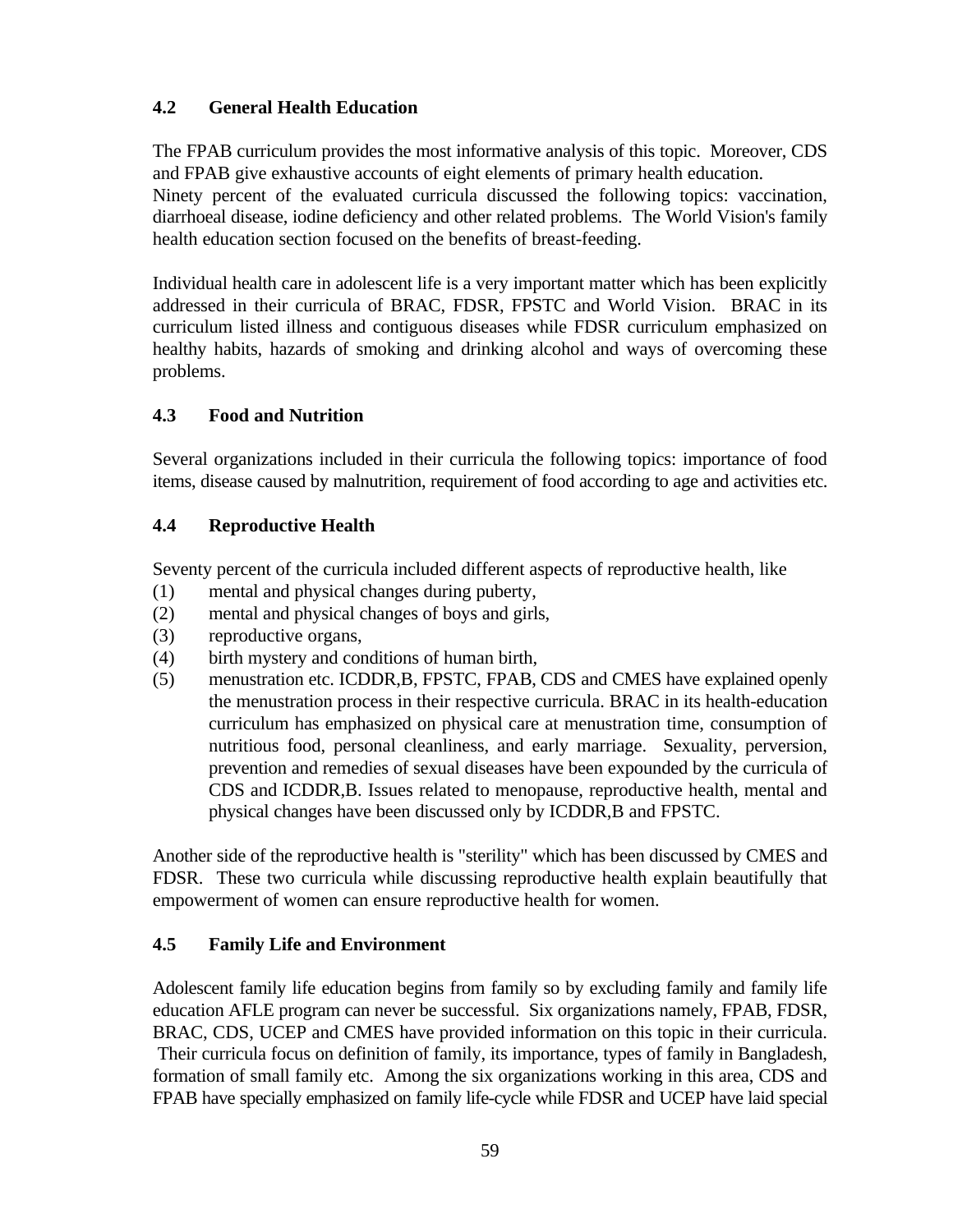emphasis on the manners of children within family environment. FDSR has illustrated the role and responsibility of a young man towards his wife and children. On the other hand, the curriculum of CMES has excellently demonstrated the family life of females, place of female in her paternal abode, in her husband's domicile, identified role of women within the family and domestic responsibilities of women-women the sole worker etc.

# **4.6 Female Education/Rules and Regulation**

Mainly five organizations: FDSR, WV, CMES and FPSTC have addressed this topic in their respective curricula. Each organization has incorporated the main objective of female education, importance of female education and female status in their curriculum. WV and CMES provided detailed explanation of the ways of enhancing female honor and dignity. CMES curriculum contains a clear documentation of female right while FDSR documented the case of women's right in different occupations, rules and regulations applicable to them.

# **4.7 Population Education**

This topic has mostly been discussed in the curriculum of those organizations who deliver FP-MCH services, such as- FPAB, FPSTC, CDS and FDSR. Each of their curriculum focuses on definition of population, present condition of population, and population control methods. FPAB curriculum provides the most elaborate explanation on this issue.

# **4.8 Family Planning**

The curricula of FPSTC, FPAB, CDS, ICDDRB and CMES contain elaborate discussion on family planning. The topics that were given prominence are: an overall idea about family planning, methods of family planning, rules of using family planning methods, effectiveness and possible side-effects of contraceptive methods.

# **4.9 Primary Education**

Primary education in both forms: formal and non-formal is very important for AFLE program. Without education, AFLE can never be successfully implemented. BRAC, Ahsania Mission, FPAB and CMES, provide education on Bengali language, Mathematics, Environment, Health and Social consciousness through non-formal instruction system. WV provides emphasis on AFLE under the sponsorship program.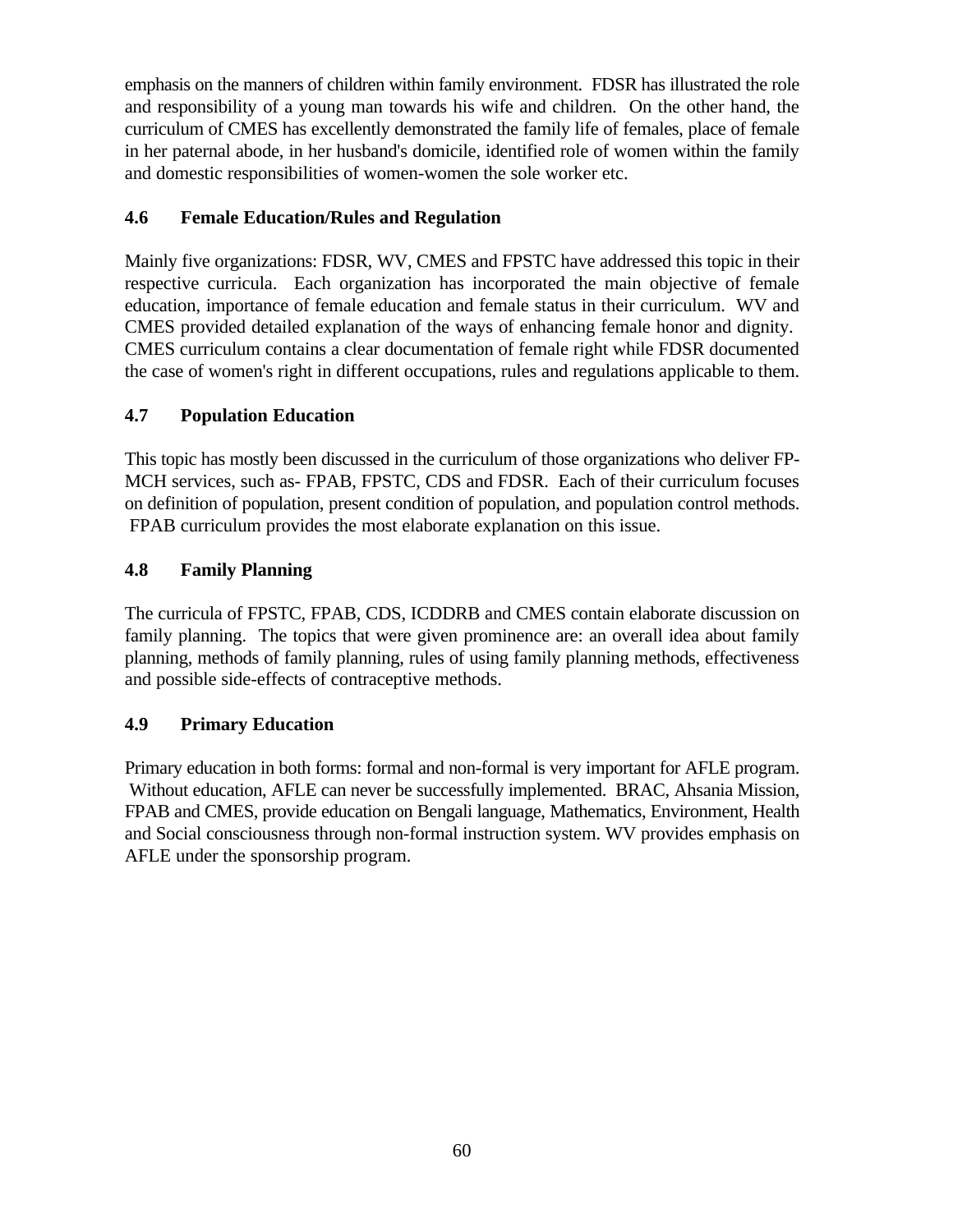# **4.10 Health and Environment**

Within the socio-economic context of Bangladesh, education on our nature, soil, water, plants, animals etc. is very necessary for the adolescents of this country. The curricula of BRAC, WV and FDSR have attached special importance on the plantation of trees, housing, proper disposal of garbage and human wastes.

# **4.11 Self-Employment and Income Generation**

To increase adolescent self-reliance different types of training on small and cottage industry activities, poultry farming, cultivation, improved hearth etc. have been discussed specially in the curricula of FDSR, CMES and Ahsania Mission.

# **4.12 Women's Financial Self-Reliance**

CMES is the only organization who has addressed this issue in its own curriculum. It has discussed about both technological and entrepreneurial efficiency, credit programs for adolescents girls etc.

# **4.13 Mental Health**

This issue has been incorporated as a part of AFLE curriculum only by WV. It has highlighted topics like: barriers towards mental well-being during adolescence and ways of overcoming these obstacles.

# **4.14 Child Right**

UCEP alone has highlighted child right issues in its AFLE curriculum. Several child rights issues have been incorporated in the curriculum such as food, health, education, entertainment, sports, and security.

# **4.15 Subjects for Learning**

The AFLE curriculum of FDSR contains a beautiful description of this issue. The issues that every citizen requires to know in daily life have been described in this curriculum. These issues include: dress, behavior, first-aid treatment in case of burns/cuts/heart attack/snakebite/dog-bite, life-saving measures, such as-drowning etc.

# **4.16 Personality and Cultural Development**

The necessary measures for fullfledged personality development of adolescent girls have been incorporated in the CMES curriculum. The aspects emphasized are: conversation, behavior, movement, taste and courage.

# **4.17 Female-Male Disparity**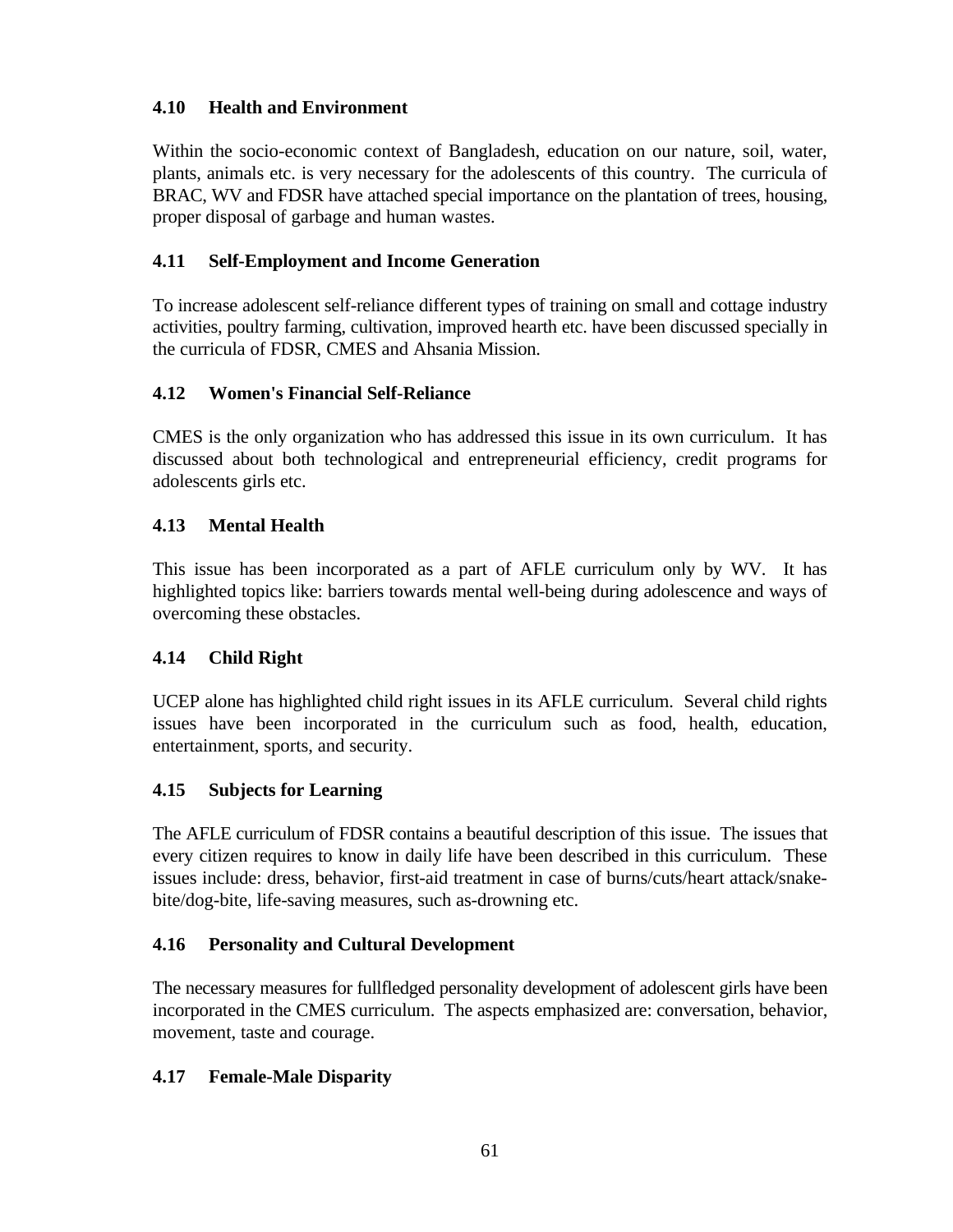A detailed description of this topic is offered by the CMES curriculum. The issues discussed within this topic are: female-male disparity in the spheres of family, education, employment, and work-arena.

A description of the main topics discussed in the curricula used by different organizations has been provided below. The following tables are constructed according to the program demands and importance of issues in relation to different organizations.

# **Table-5**

The main issues addressed in Adolescent Life Education programs of voluntary organizations are described in the following tables.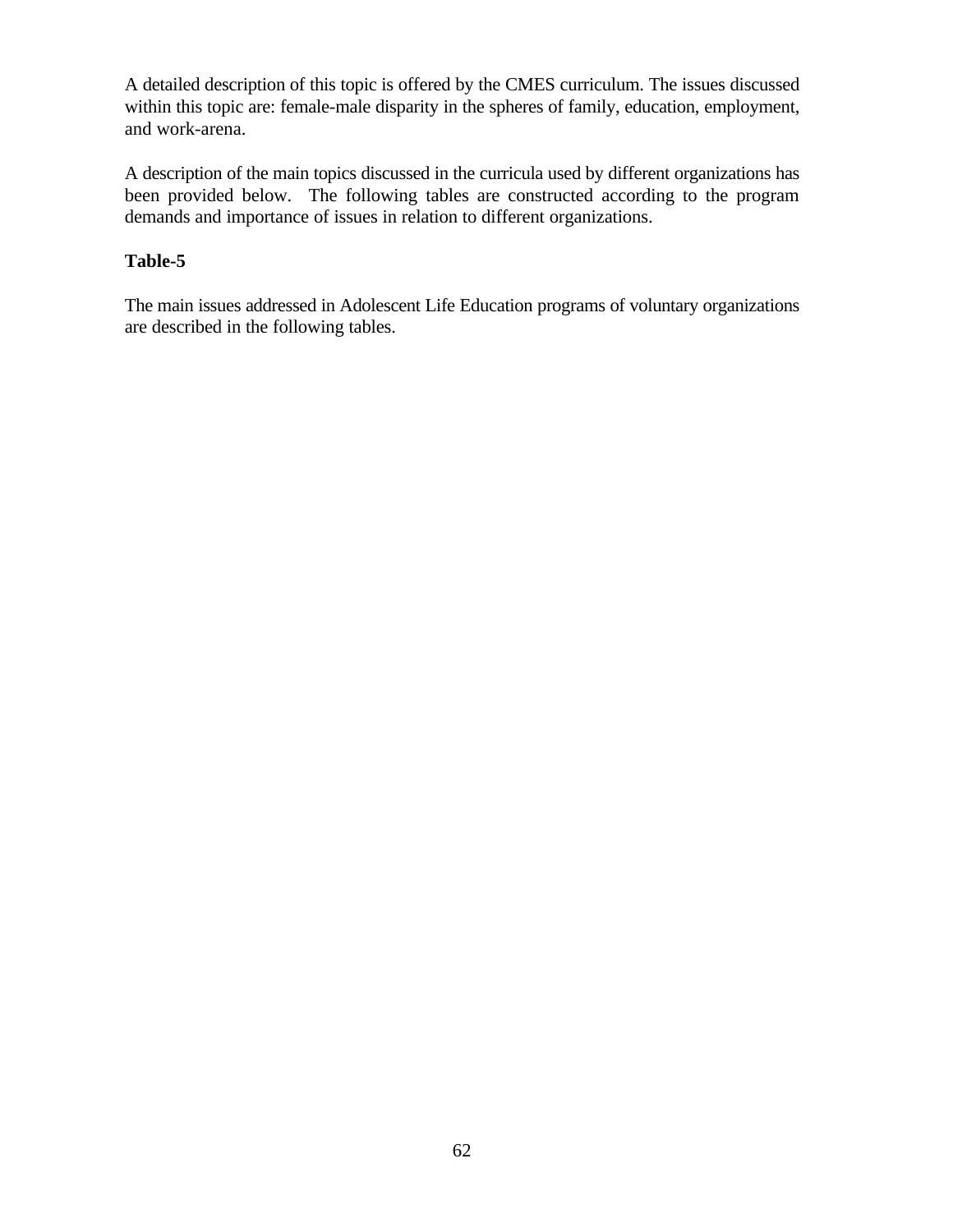# **Table 5.1 Social Law, Right and Values**

| <b>Main Topics</b>                                                                                                                                                   |  |  |  |  |
|----------------------------------------------------------------------------------------------------------------------------------------------------------------------|--|--|--|--|
| 1.<br>Social values and faith; influence of individual, family and state.                                                                                            |  |  |  |  |
| 2.<br>Definition of religion; importance of religion in social and family life;                                                                                      |  |  |  |  |
| 3.<br>Cultural changes with modernization; social and cultural problems.;                                                                                            |  |  |  |  |
| Social structure analysis; social work; social and family life; behavioral disparity<br>4.                                                                           |  |  |  |  |
| towards boys and girls; honor and dignity of girls;                                                                                                                  |  |  |  |  |
| 5.<br>Importance of-kabinnama, divorce law, denmohar, maintenance, polygamy, and                                                                                     |  |  |  |  |
| widow-marriage in social and married life;                                                                                                                           |  |  |  |  |
| Dowry prohibition act; definition of dowry; punishment for demanding and<br>6.                                                                                       |  |  |  |  |
| accepting dowry; reasons for demanding dowry; social customs and superstitions;                                                                                      |  |  |  |  |
| inheritance law; competition of the rich; lack of education; lack of self-respect;                                                                                   |  |  |  |  |
| economic weakness; lack of earning scopes for the females;                                                                                                           |  |  |  |  |
| Measures to be undertaken for elimination of dowry system: educate girls; teach<br>7.                                                                                |  |  |  |  |
| the girls income-earning ways; build social hatred against dowry system; provide                                                                                     |  |  |  |  |
| extensive publicity of dowry prohibitory law;                                                                                                                        |  |  |  |  |
| 8.<br>Female violence: Rape, kidnapping, beating, female violence prevention law;                                                                                    |  |  |  |  |
| (a) Child marriage and health: definition of marriage; condition of marriage: age,<br>9.                                                                             |  |  |  |  |
| consent, <i>denmohar</i> , registration; Reasons for child marriage: relief from                                                                                     |  |  |  |  |
| responsibility; first occurrence of menustration; desire for making new relation;                                                                                    |  |  |  |  |
| fanciful desires; tendency to marry off minor girls; no scopes of education; social                                                                                  |  |  |  |  |
| customs; ignorance about laws and superstitions;                                                                                                                     |  |  |  |  |
| (b) Effect of child-marriage on health-high maternal mortality rate; constraints to                                                                                  |  |  |  |  |
| achieving full female growth and other complexities; negative attitude towards                                                                                       |  |  |  |  |
| sexual activities; failure in rearing new born baby; low birth-weight of new born                                                                                    |  |  |  |  |
| baby; high rates of pregnancy;                                                                                                                                       |  |  |  |  |
| (c) Ways of eliminating child marriage- make the general public conscious; raise<br>female literacy rate; make the public conscious about child marriage prohibition |  |  |  |  |
| act; poverty alleviation;                                                                                                                                            |  |  |  |  |
| 10.<br>Inheritance law;                                                                                                                                              |  |  |  |  |
| Friendship and selection of life-partner;<br>11.                                                                                                                     |  |  |  |  |
| 12.<br>Rights of adolescents and exercise of these rights; human rights; social rights and                                                                           |  |  |  |  |

legal rights;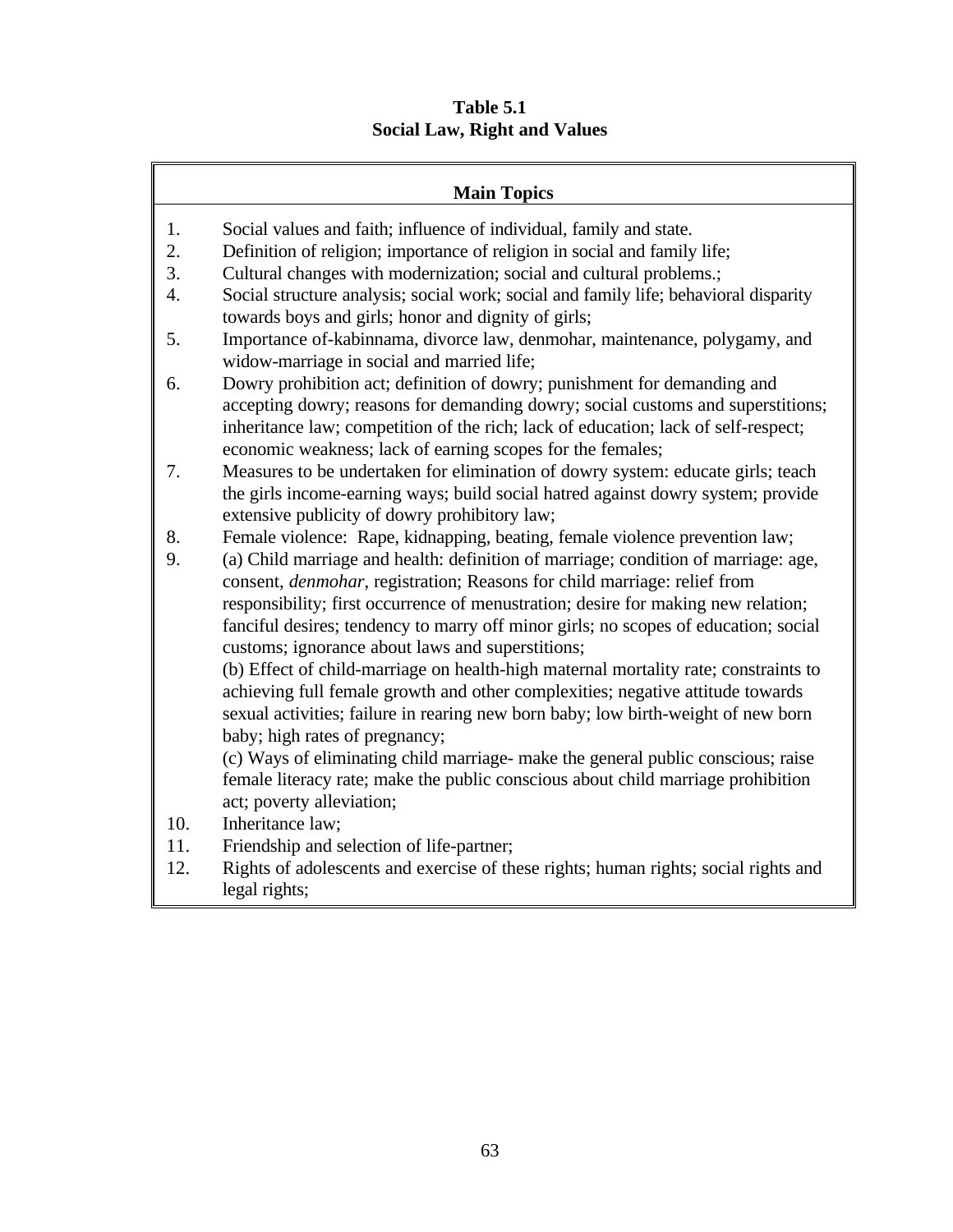# **Table 5.2 General Health Education**

|    | <b>Main Topics</b>                                                                                                                                                                                                                                                                                                                                                                                                                                                                                                                                                                                               |
|----|------------------------------------------------------------------------------------------------------------------------------------------------------------------------------------------------------------------------------------------------------------------------------------------------------------------------------------------------------------------------------------------------------------------------------------------------------------------------------------------------------------------------------------------------------------------------------------------------------------------|
| 1. | What does health mean; need for sound health; overall health situation of<br>Bangladesh;                                                                                                                                                                                                                                                                                                                                                                                                                                                                                                                         |
| 2. | Eight elements of primary health education: (a) health education; (b) food and<br>nutrition; elements of food; (c) primary cleanliness and safe water; (d) extended<br>vaccination program; (e) family planning; maternal and child health services; care<br>of pregnant woman and maternal care; (f) control of endemic diseases; (g) different<br>types of first-aid treatment and its necessity and objective; responsibilities and<br>duties of health workers; care of new born baby and baby food; (h) supply of life-<br>saving medicines;                                                                |
| 3. | Sewerage system; sanitary latrine and clean household;                                                                                                                                                                                                                                                                                                                                                                                                                                                                                                                                                           |
| 4. | Primary idea about health:                                                                                                                                                                                                                                                                                                                                                                                                                                                                                                                                                                                       |
|    | (a) personal health-care at the adolescent stage, care of: teeth, eyes, hair, nail, bath,<br>clean apparel, care of feet and skin etc.; (b) intestinal worms and preventive<br>measures; (c) diarrhoea and preventive measures; (d) safe water; (e) disease<br>preventing vaccination; name of diseases; immunization centers; (f) breast milk for<br>baby; benefits of breast-feedings techniques of breast feeding for a longer period;<br>(g) healthy habits - rest, sleep, labor, meal, recreation, games and physical<br>exercises; (h) few contagious diseases-jaundice, skin disease, chicken pox, common |
|    | cold and fever, conjuntivities and intestinal worms; (i) harmful effects of drinking                                                                                                                                                                                                                                                                                                                                                                                                                                                                                                                             |

alcohol, smoking and drug abuses and ways of overcoming these bad habits;

# **Table 5.3 Food and Nutrition**

- 1. Necessity of nutritious food for the adolescents;
- 2. Classification of food-balanced diet; protein; carbohydrate; oil/ fat;
- 3. Vitamin;
- 4. Mineral salts-iron; calcium; iodine;
- 5. Diseases caused by malnutrition-blindness from malnutrition; iodine deficiency related problems; night blindness; anemia;
- 6. Nutritious food at lower cost;
- 7. Requirement of food according to age and activities;
- 8. Daily food list of an adolescent girl and young boy;
- 9. Proper cooking methods; methods of preserving food;
- 10. Three malnutritional diseases of child-marasmus, kwashiorkor, night blindness;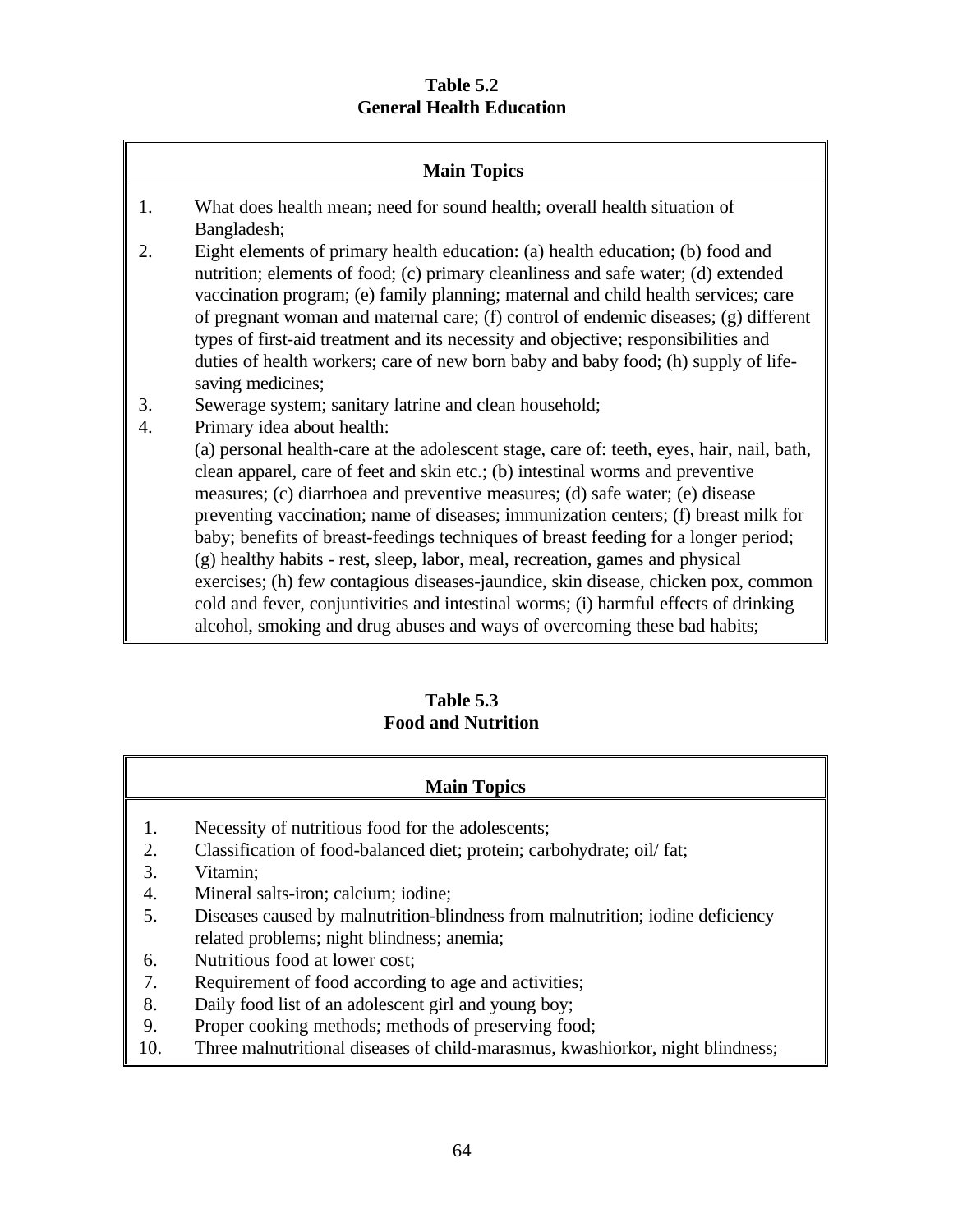**Table 5.4 Reproductive Health Education**

| <b>Main Topics</b> |                                                                                                                                                                                                                                                                                                                                                                                        |  |  |  |
|--------------------|----------------------------------------------------------------------------------------------------------------------------------------------------------------------------------------------------------------------------------------------------------------------------------------------------------------------------------------------------------------------------------------|--|--|--|
| 1.                 | The mystery of human birth; role played by parents i.e. father and mother in                                                                                                                                                                                                                                                                                                           |  |  |  |
|                    | determination of sex: xx for girls and xy for boys;                                                                                                                                                                                                                                                                                                                                    |  |  |  |
| 2.                 | What happens at puberty; time of puberty; physical changes, mental health and<br>emotional problems of boys and girls during puberty; Discussion on external<br>physical changes of boys and girls aged 9-10 years; effect of hormone on this<br>changes; male and female reproductive systems;                                                                                        |  |  |  |
| 3.                 | Hymen;                                                                                                                                                                                                                                                                                                                                                                                 |  |  |  |
| 4.                 | Breast development-different stages of breast development; growth of hair in the<br>vaginal zone; external female sex organs; internal female sex organs and illustrated<br>analysis of different female organs;                                                                                                                                                                       |  |  |  |
| 5.                 | Reasons for menustration-hormonal effects behind menustration; physical condition<br>during menustration; cleanliness; things to be avoided during menustration;<br>nutritious food and self-care;                                                                                                                                                                                     |  |  |  |
| 6.                 | Changes in boys-changes in boys due to hormonal effect (illustrated description).<br>At adolescent stage boys are able to produce baby. Circumcision; illustrated<br>description of male sex organs before and after circumcision; penis and illustrated<br>description of penis; change of voice; muscle and other changes; pubic hair; hair<br>beneath armpit; physical hair; beard; |  |  |  |
| 7.                 | Pregnancy-symptoms of pregnancy; care of pregnant woman; breast feeding;<br>sterility;                                                                                                                                                                                                                                                                                                 |  |  |  |
| 8.                 | Menopause of women-mental and physical changes of women at this time;<br>solution;                                                                                                                                                                                                                                                                                                     |  |  |  |
| 9.                 | Sexuality-a scientifically normal feature of human life but forceful physical<br>relationship is illegal and disrespectful;                                                                                                                                                                                                                                                            |  |  |  |
| 10.                | Sexually transmitted diseases-Gonorrhea, Syphilis, aids. Condoms provide an<br>effective safe-guard against STDs.                                                                                                                                                                                                                                                                      |  |  |  |
| 11.                | Self-care: notice regularity of menustration; give importance to discomforts; always                                                                                                                                                                                                                                                                                                   |  |  |  |
|                    | drink enough water and not suppress urine when in pressure; check breast regularly<br>each month for probable tumour lump (illustrated description);                                                                                                                                                                                                                                   |  |  |  |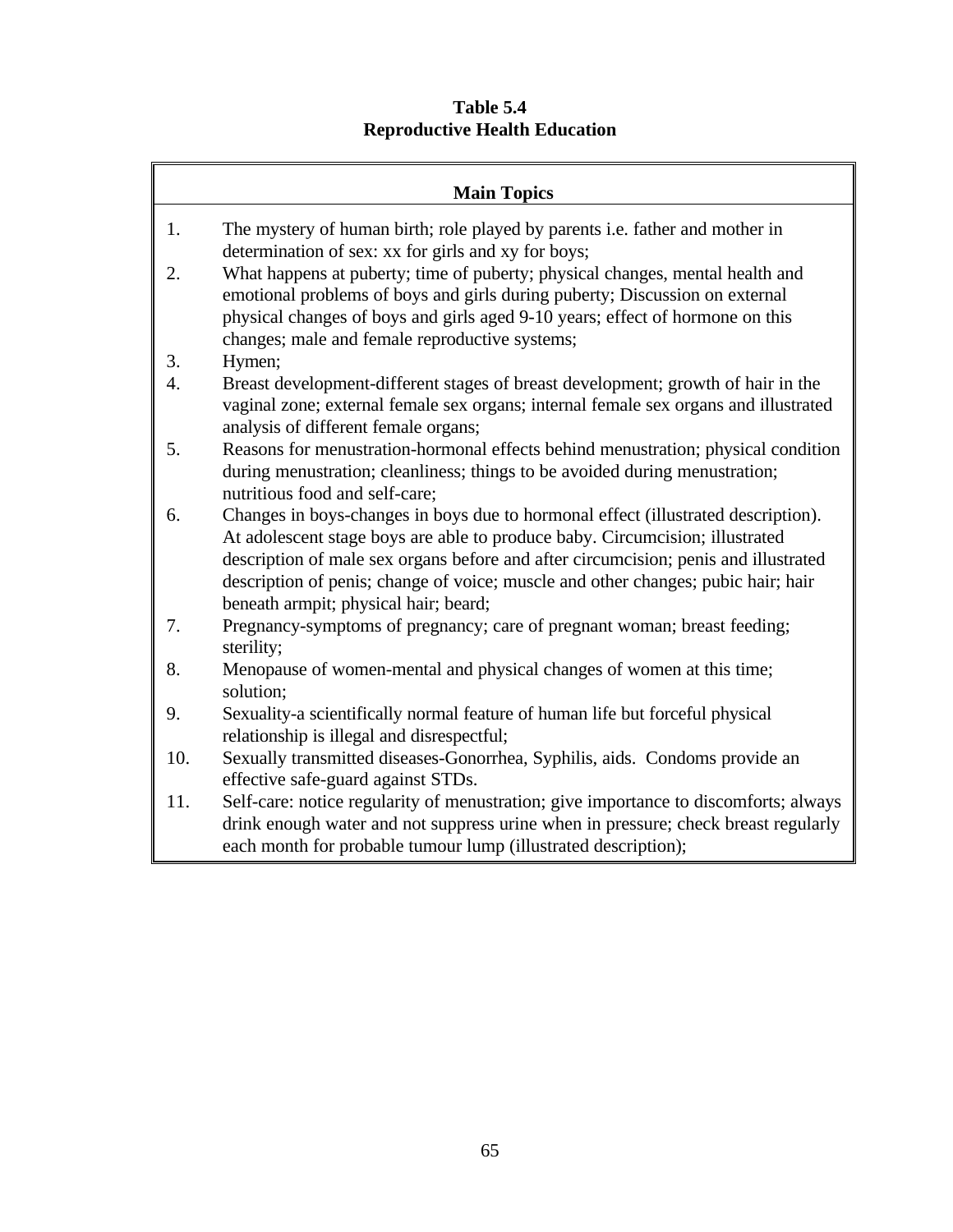**Table 5.5 Family Life and Environment**

- 1. (a) Family; (b) types of family in Bangladesh; (c) need for family; (d) family rights and responsibility;
- 2. (a) Family life cycle-husband-wife relation; contention; reasons of conflict and ways of overcoming it; (b) healthy family ensures a good life;
- 3. Need of small family and ways of forming small family;
- 4. Role of family members (mother, father, brother, sister) and mutual responsibilities and duties;
- 5. Behavior of boys and girls within family environment;
- 6. Responsibility and duties of adolescents towards their family members; responsibility and duties of husband towards their wife and children;
- 7. Family life of women-role of women in formation of family (present status); (a) parent's family;(b) husband's family;(c) proper place of women in family; (d) household chores-women the sole worker;

# **Table 5.6 Female education, Rules and Regulation**

# **Main Topics**

1. Main objective and necessity of female education: Methods of developing self-reliance, honor and dignity by females for themselves; (a) formal and non-formal education; (b) technical dexterity and trade skill; (c) financial self-reliance; (d) consciousness about female rights and implementation; human rights; social rights; legal rights; (e) female job priority higher in different professions; (f) rules and regulation for adult women and young girls-marriage; remarriage; divorce and widow-marriage;

# **Table 5.7 Population Education**

- 1. Definition of population; population growth and decline; population explosion and problems of population growth in Bangladesh; land space and population growth 50 years back; land space and population growth 50 years hence; apparel; housing; treatment; education; child labor; food and nutrition; environment; unemployment; family and social & cultural problems;
- 2. Population control-population decline due to natural causes; planned family;
- 3. Measures to be followed as solution to population problem; family planning;
- 4. Crude birth rate and crude death rate, population growth rate;
- 5. Importance of population education in the context of Bangladesh;
- 6. Dissemination of population education through trained youth leaders;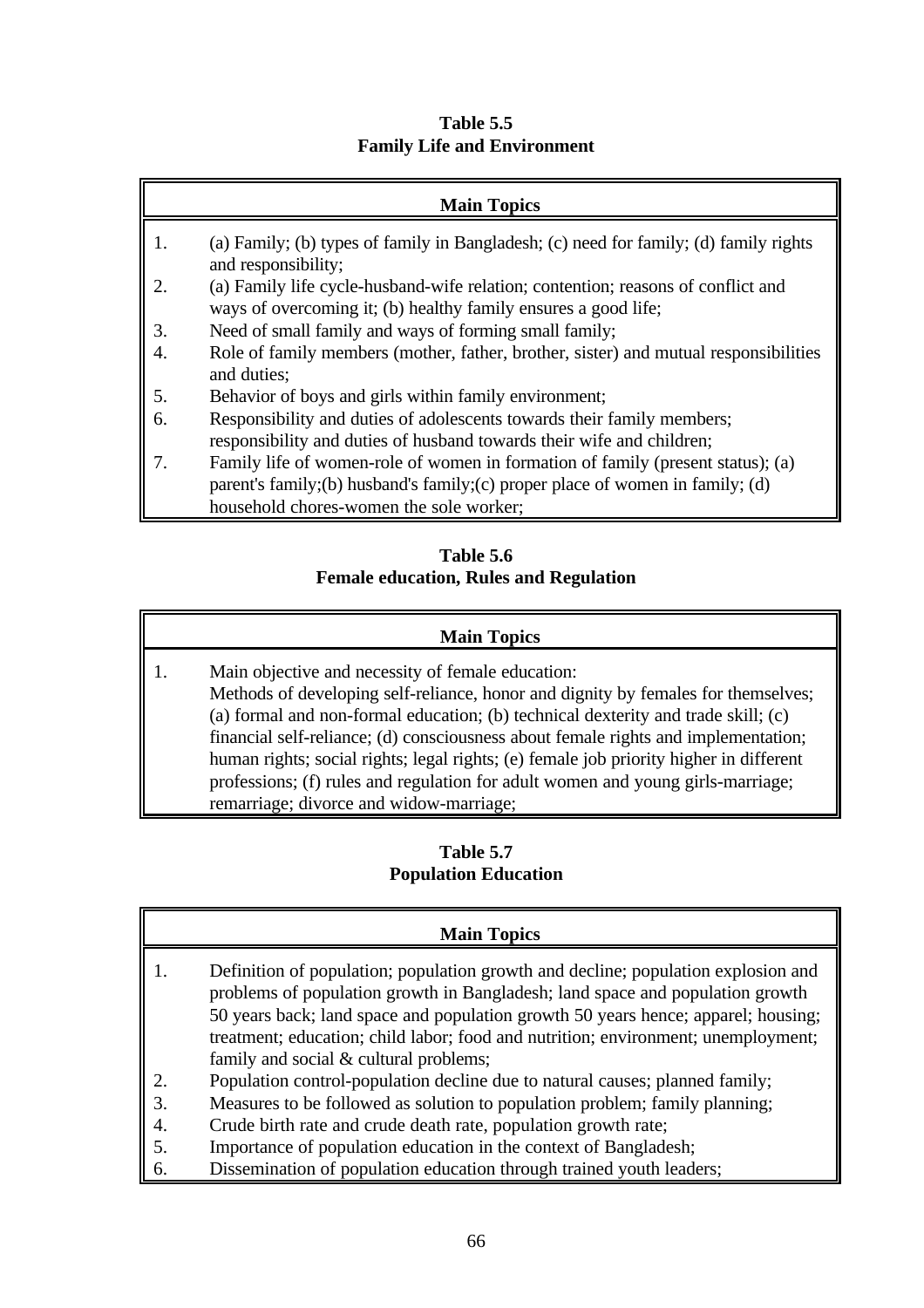# **Table 5.8 Family Planning**

# **Main Topics**

- 1. Necessity of family planning program in Bangladesh-what is family planning; relationship of family planning with maternal well-being and child-health;
- 2. Family planning methods: safe period; withdrawal; condom (male); foam tablet (female); copper-T (IUD); injection (2 types), depo-provera (3 months), norestrate (2 months); NORPLANT; oral birth control pills; menustration regulation (MR); vasectomy (male); ligation (female);
- 3. Use; effectiveness and side-effects of these family planning methods have been explained clearly in details through charts;

# **Table 5.9 Primary Education**

# **Main Topics**

- 1. Subjects taught through primary education are: Bengali, mathematics, introduction to environment, health education, learning to read, write and sign etc.;
- 2. Information about Bangladesh;
- 3. Teaching Bengali language and mathematics through charts and develop social consciousness;

# **Table 5.10 Health and Environment**

- 1. Natural environment-soil; water; plants; environmental pollution and our responsibilities; conditions of plantation; selection of sites for planting trees; sapling nursery; general rules of tree plantation; sapling care; production of sapling and our socio-economic context;
- 2. Trees in environmental development;
- 3. Housing in environmental development;
- 4. Disposal of garbage and environmental development;
- 5. Disposal of human wastes and environmental development;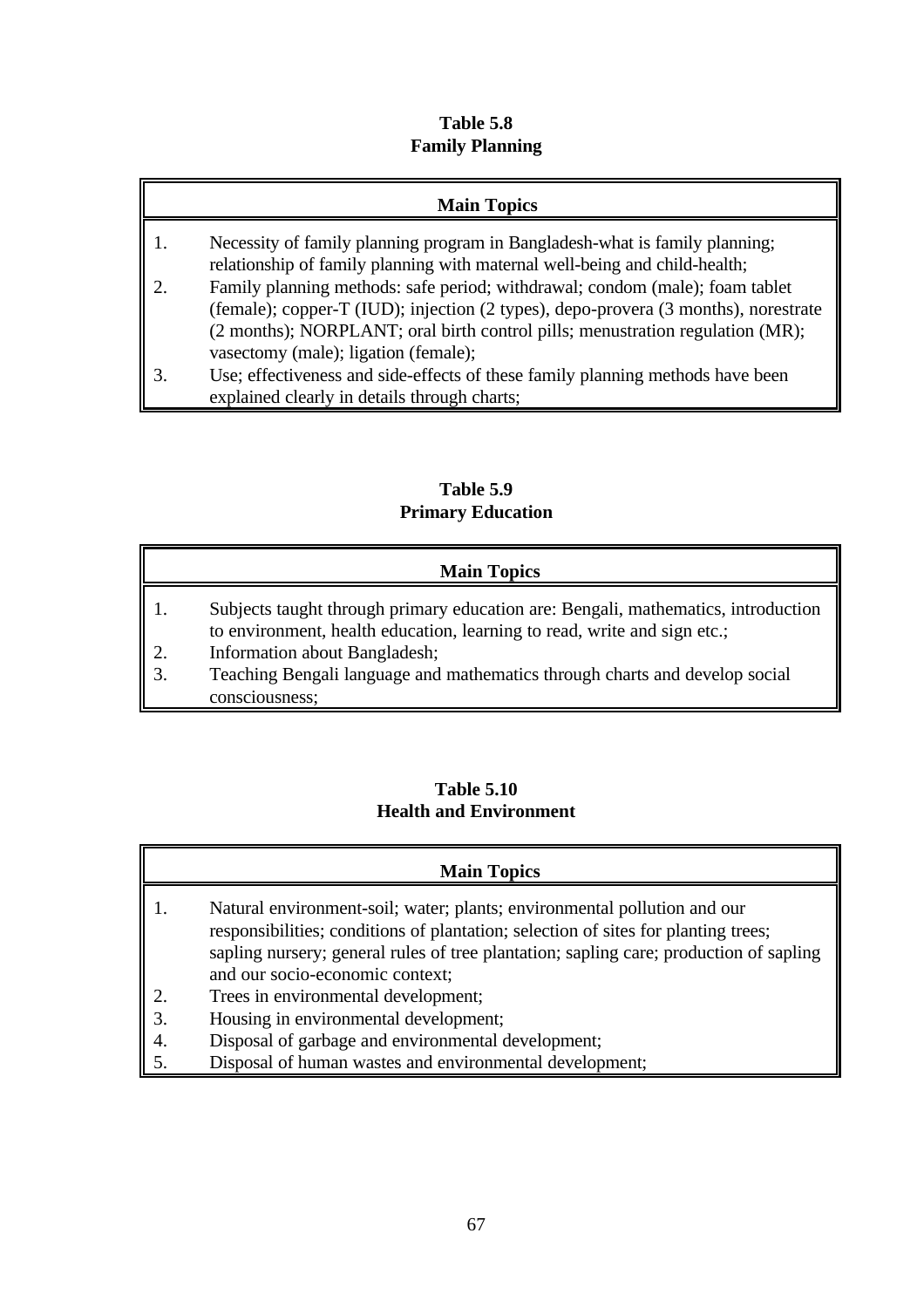**Table 5.11 Self-employment and Income-generating Project**

|    | <b>Main Topics</b>             |
|----|--------------------------------|
|    | Small and cottage industry;    |
| 2. | Poultry farming;               |
| 3. | Cultivation;                   |
| 4. | Improved hearth;               |
| 5. | Collection of legitimate wage; |
| 6. | Family vegetable garden;       |
| 7. | Farming of koyl and pigeon;    |
| 8. | Fish Farming;                  |

# **Table 5.12 Financial Self-reliance of Women**

- 1. Technological dexterity and trade skill.;
- 2. Knowledge about market demand: places where quality goods are available at cheaper price; knowledge on marketing channels enables to derive higher profits; methods of quality control of goods; ways of cheaper and higher production; chain system of commodity production;
- 3. Credit for adolescents-objective of adolescent credit program; formation of group; revolving fund; overdue; group fund; types and terms of credits; service charges;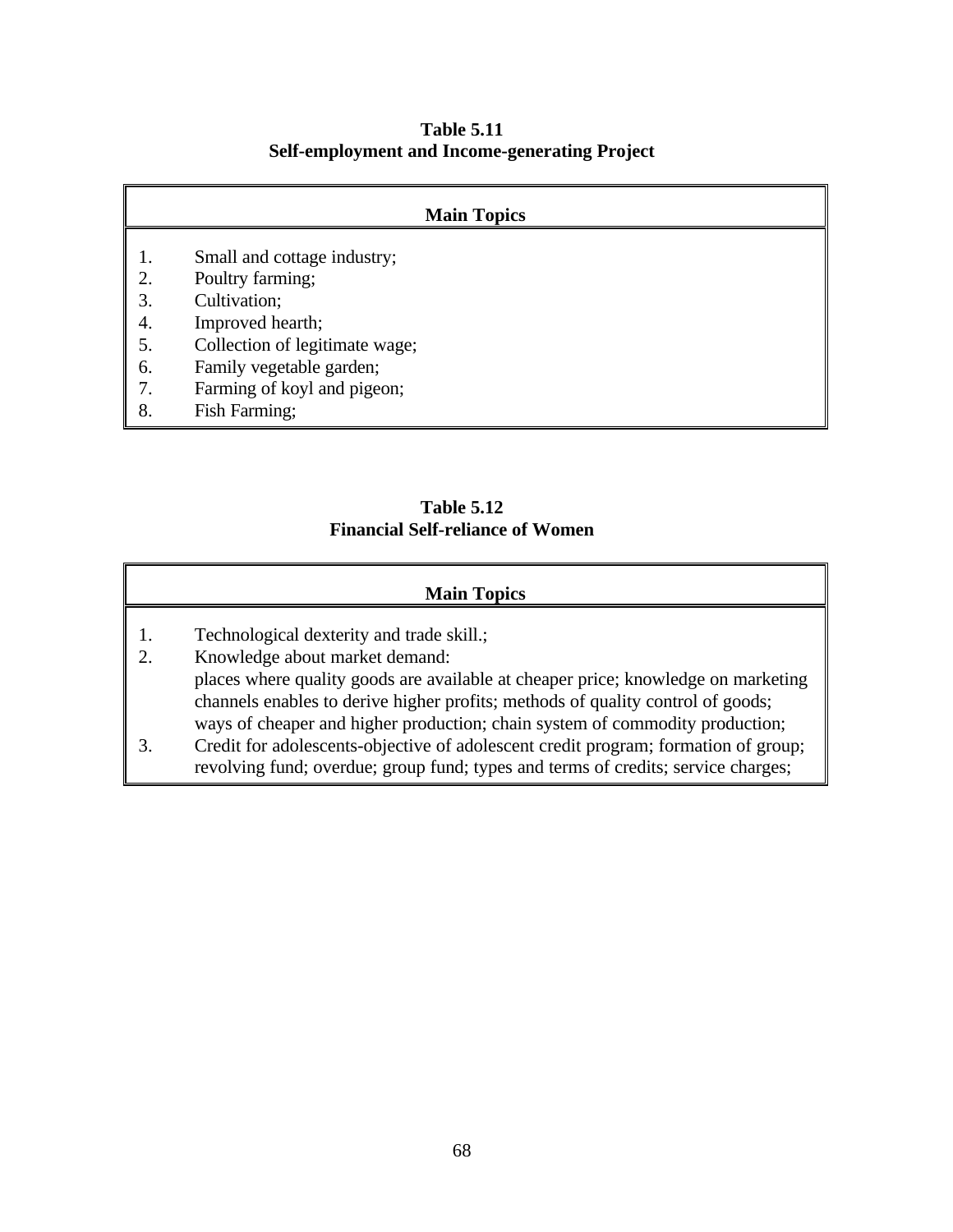#### **Table 5.13 Mental Health**

### **Main Topics**

- 1. Mental health in adolescent life-general health is related to mental well-being; constraints towards mental well-being; lack of education opportunity inspite of willingness of the candidate; neglect of parents, marriage of immature girls by the guardians inspite of their disapproval; family restrictions towards liking/love;
- 2. Ways of preserving mental health-individual discipline; family discipline; religious morals; life-sketch of celebrities; no anxiety and tension; balanced diet and regular exercise;

### **Table 5.14 Child Right**

### **Main Topics**

1. A few child rights-food; health; education; recreation and games; rights to be protected from commercial and sexual exploitation; rights of refusal to participate in war or any other kind of combats; rights of protection from mental and physical abuse;

### **Table 5.15 Subjects for Learning**

| <b>Main Topics</b>                                                                                                                                                                                                        |
|---------------------------------------------------------------------------------------------------------------------------------------------------------------------------------------------------------------------------|
| Knowledge required in daily life-behavior; dress and appearance; first-aid<br>treatments in case of burns/cuts/falls/entry of alien objects in the eyes/injury to<br>head/entry of alien object in the ears/heart attack; |
| Snake bite; animal bite; life-saving measure in case of drowning victim;                                                                                                                                                  |
| Liquid mixture of salt and molasses or oral saline and immunization;                                                                                                                                                      |

### **Table 5.16 Personality and Cultural Development**

| <b>Main Topics</b>                                                                                                                                                                                   |
|------------------------------------------------------------------------------------------------------------------------------------------------------------------------------------------------------|
| Overall personality development of adolescents-conversation; behavior; movement;<br>taste; enthusiasm and courage; agility and persevering attitude; development of<br>cultural and sports capacity; |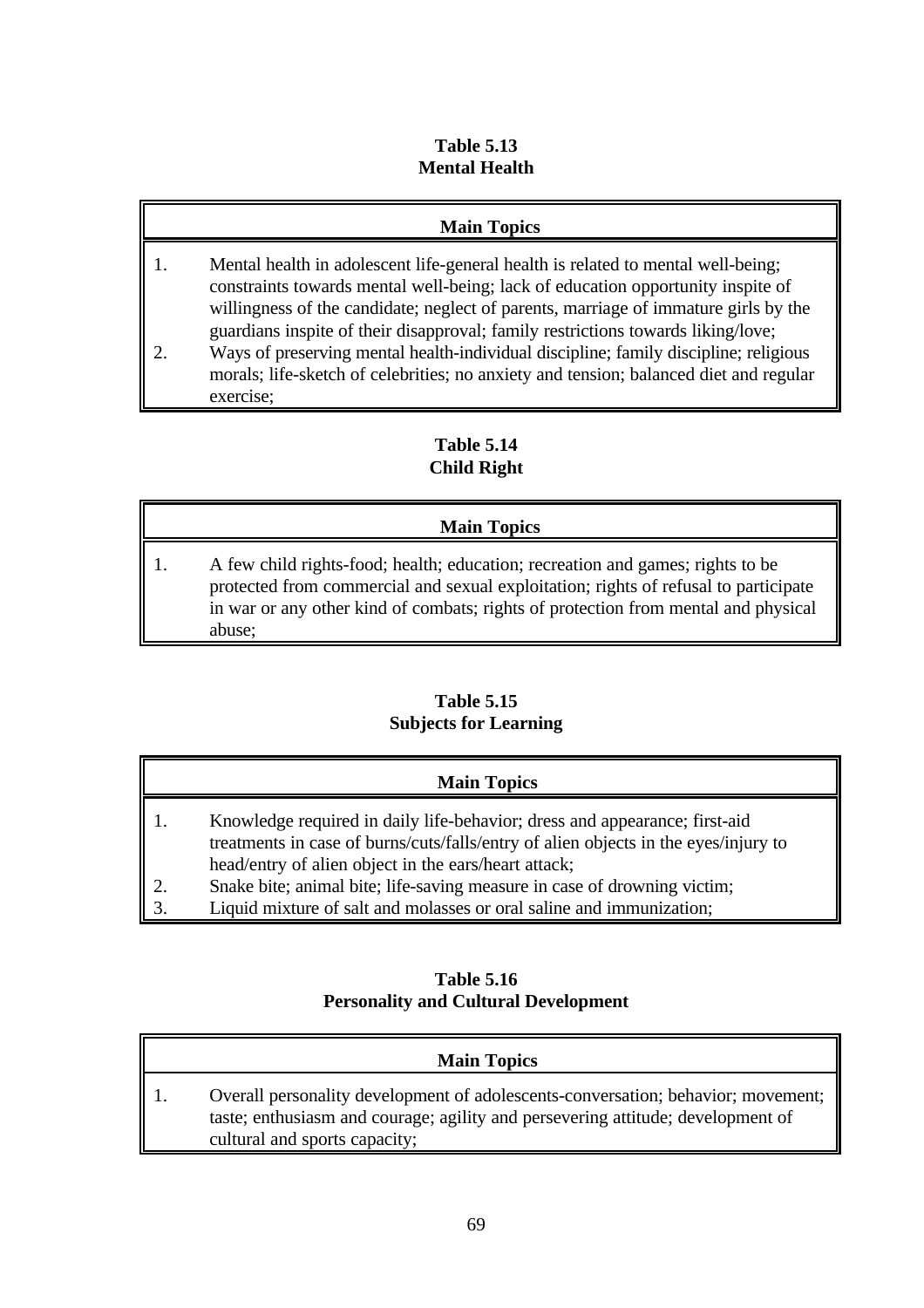### **Table 5.17 Female-male disparity**

### **Main Topics**

- 1. Socialization to eliminate female-male disparity: role of family in socialization;<br>2. Socialization in education-formal education; non-formal education; informal
- 2. Socialization in education-formal education; non-formal education; informal education;
- 3. Socialization method among classes;
- 4. Socialization method in employment sphere;
- 5. Socialization in law and religious sphere;
- 6. Socialization through literature;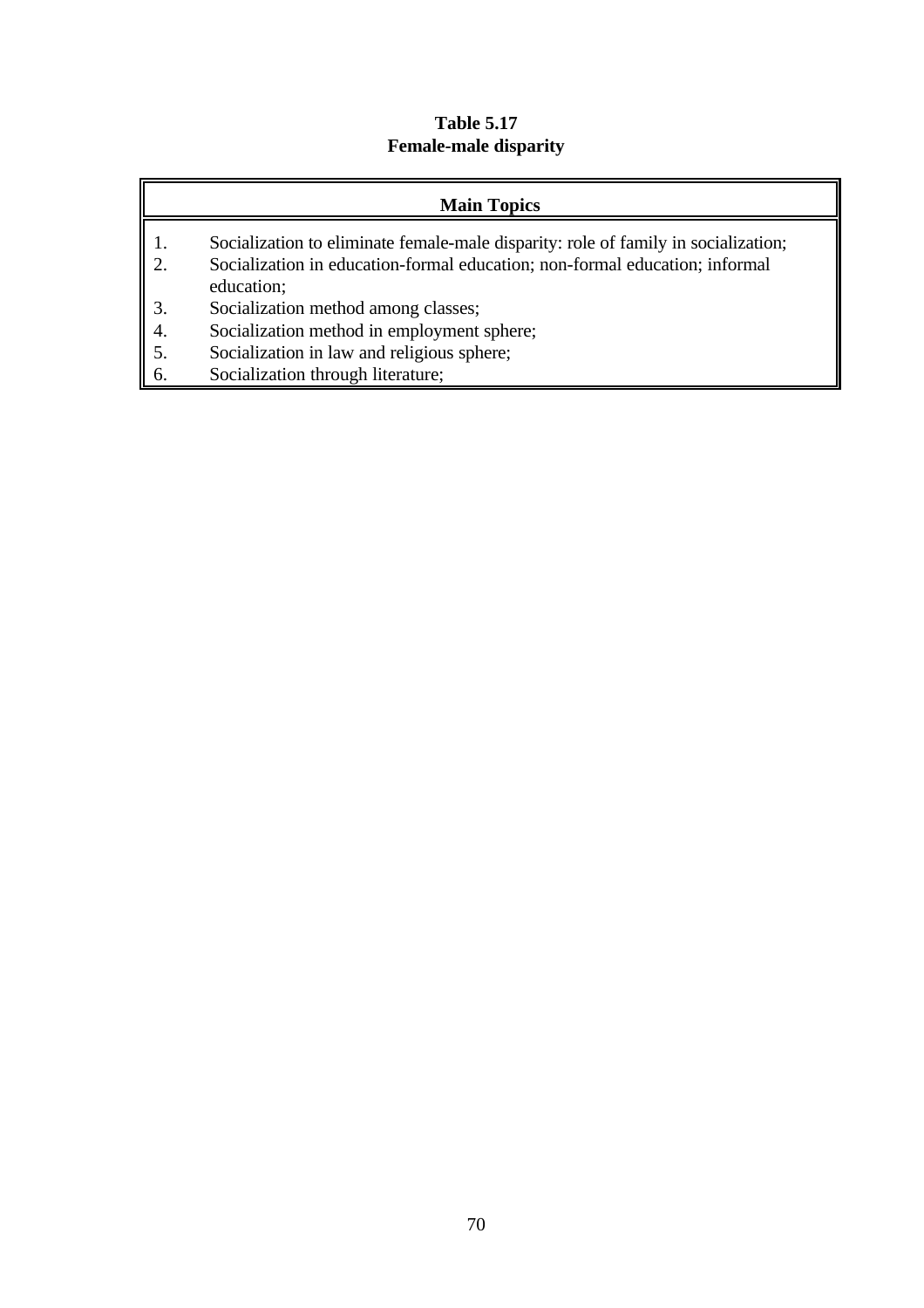### **Chapter Five**

### **CONCLUSION**

The adolescent life education program is a new addition for Bangladesh. The organizations involved in this field have received excellent response in their respective project areas. On the other hand, according to AFLE program need some curricula have been prepared in Bengali which will help new organizations in running their future AFLE activities.

It is evident from the evaluations done in the previous chapters that AFLE program has never been effective as a single system rather it has always been initiated with other programs like formal-non-formal education, family planning service and research, family development services etc. The evaluation of AFLE program has revealed that it can be run along with any other programs but it may be experimentally implemented to test whether this program can run by itself or some problem may arise for its sole running alone.

The evaluation of the present AFLE program of Bangladesh underscores the need for evolving uniform projects in this field. It also emphasizes the need for inclusion of those issues which are immensely important for Adolescent Life Education. While evaluating the AFLE program, it was observed that the program was connected with other programs at the implementation stage, like formal non-formal education, family planning etc. Therefore it may be concluded that AFLE program can be carried out along with other activities.

Furthermore, the problems of adolescent life should be an integral part of the AFLE program so that the adolescents educated under this program can tackle the problems with selfconfidence.

### **V. Recommendation**

The findings suggest that a curriculum needs to be developed which will include all the subjects that the adolescents are required to know in Bangladesh. To run a uniform AFLE program in Bangladesh the list of issues that are required to be incorporated in the curriculum is given below. The evaluating team recommended that these issues should be integrated into the following eight groups.

### **5.1 Family and Family Life**

Definition of family and family life; types of family in Bangladesh; need for family; Role of family members and mutual responsibilities; duties; Family life-cycle; Need of maintaining small family and ways of forming small family; Behavior of boys and girls in family life; responsibilities and duties; Role of women in formation of family;

### **5.2 Social Laws, Rights and Values**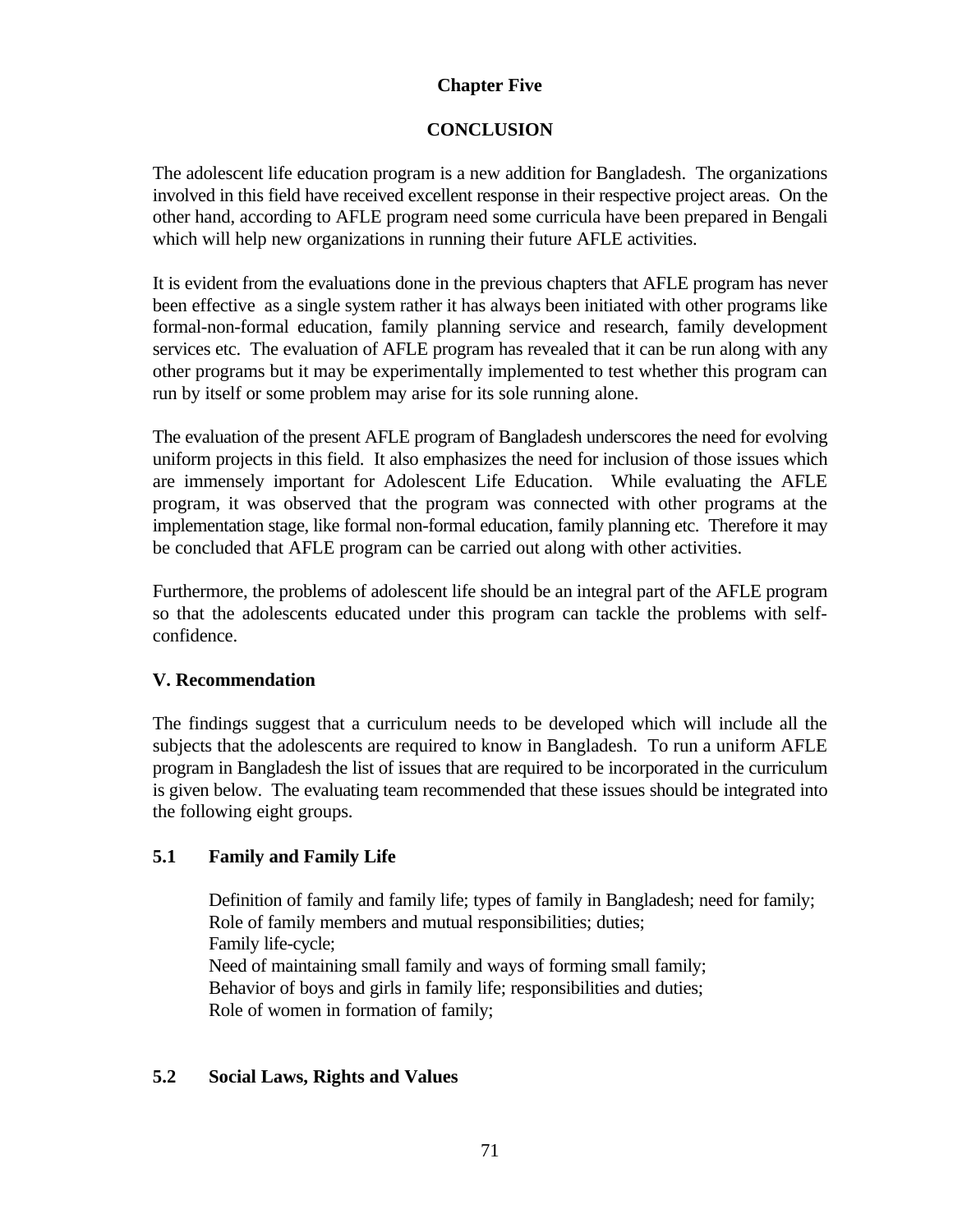Social values and faith; influence of individuals, family, and state; Definition of religion; importance of religion in family and social life; Cultural changes with modernization-cultural and social problem; Analysis of social structure; honor and dignity of women; female-male disparity; oppression of women; Marriage; and the importance in social life; Dowry; Child marriage and its repercussion on health; Social laws: (a) child marriage prohibition act; (b) divorce law; (c) muslim marriage and divorce law; (d) *denmohar* and maintenance; (e) female violence prevention act; (f) dowry prohibition act; (g) inheritance law; Friendship and selection of life-partner; Primary education; Child right;

#### **5.3 Reproductive Health**

Mysteries of human birth; Determination of boys and girls: explanation of xx and xy chromosomes; Time of puberty; mental; physical and emotional changes of boys and girls in adolescent stage; female-male reproductive system; Breast development and other physical changes; Menustration; Physical changes in boys; Pregnancy; care of pregnant women; sterility; Menopause; Sexuality; Sexually transmitted diseases; Self-care;

#### **5.4 General Health Education, Health and Nutrition**

Definition of health; need of maintaining sound health; overall health situation of Bangladesh;

Eight elements of primary health care;

Disease preventing vaccination; name of diseases; immunization centers;

Diarrhoea preventing ways; intestinal worms and iodine deficiency related problems;

Personal health care in adolescent life;

Sanitation and sanitary latrine;

Breast milk for baby; benefits of breast feeding;

Diseases and contagious diseases;

Healthy habits of adolescent life;

Harmful effects of drinking alcohol, smoking and drug abuses; ways of overcoming these bad habits;

Necessity of nutritious victuals for adolescents;

Classification of food;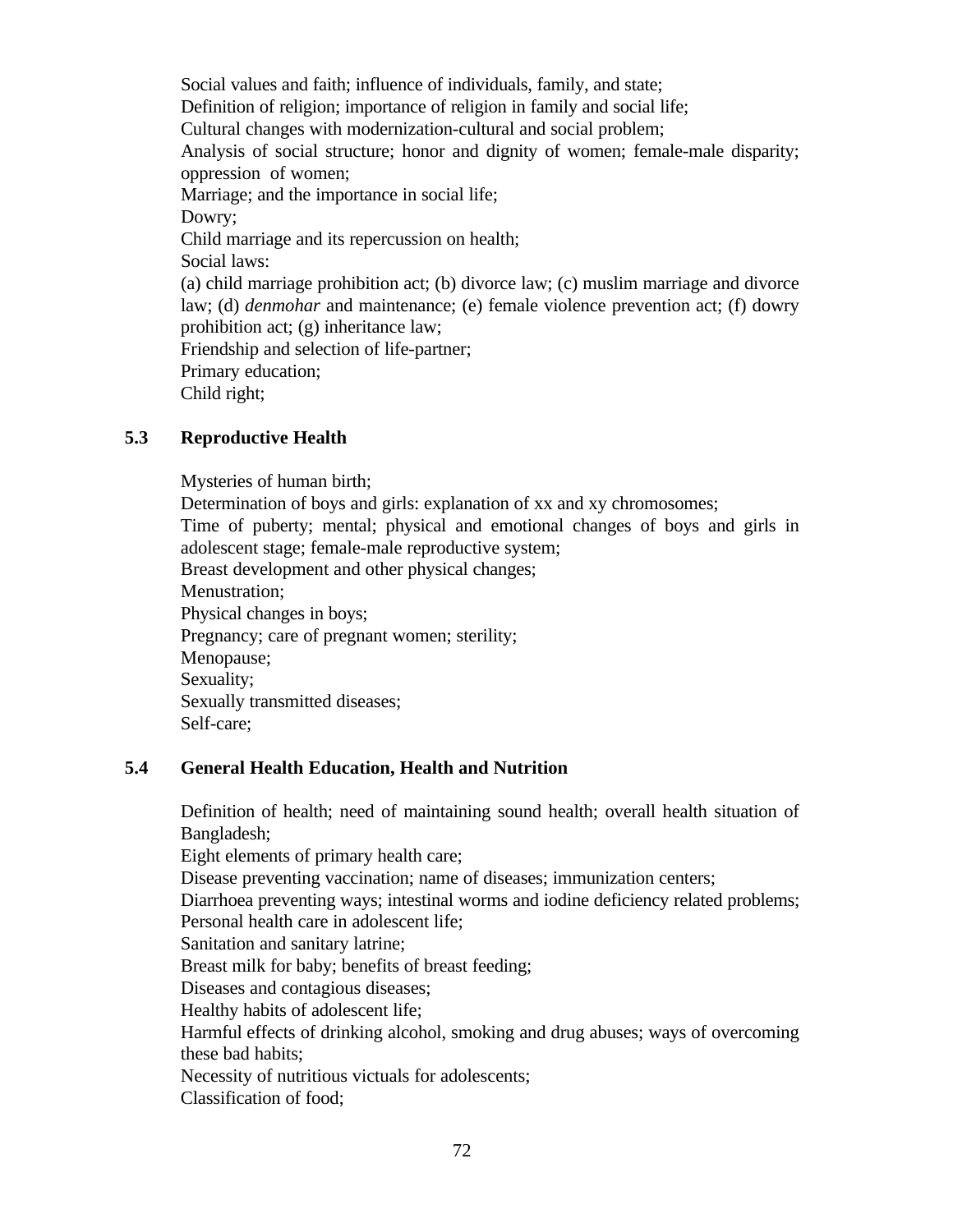Vitamins; Mineral salts; Malnutrition; diseases caused by malnutrition; Daily food list of adolescent girls/boys; Nutritious food at lower cost; proper cooking methods; Methods of food preservation;

#### **5.5 Population Education and Family Planning**

Definition of population; population growth and decline; population explosion; Population growth related problems of Bangladesh;

Population control;

Primary concept about family planning:

safe period; withdrawal; condom (male); foam-tablet (female); IUD -two types of injection: depo-povera (3 months); norestrate (2 months); NORPLANT; oral birth control pills; menustration regulation (abortion); vasectomy (male); ligation (female); use of family planning methods; side-effects;

#### **5.6 Mental Health & Environment and Health**

Mental health in adolescent life; relationship of health with mental condition; constraints of mental well-being;

Ways of maintaining mental well-being;

Natural atmosphere;

Environmental pollution and our responsibility;

Tree in environmental development; housing; disposal of garbage; disposal of human waste;

### **5.7 Self-employment, income generating project and Financial Self-Reliance**

Income generating projects: small and cottage industry; poultry farming; cultivation; improved hearth; family vegetable garden; farming of koyl and pigeon; fish farming; collection of legitimate wage;

Technological dexterity and trade skill; Market demand; Credit system;

#### **5.8 Personal and Cultural Development**

Conversation; Behavior; Movement; Taste; Enthusiasm and courage; Agility and persevering attitude; Development of cultural and sports capacity;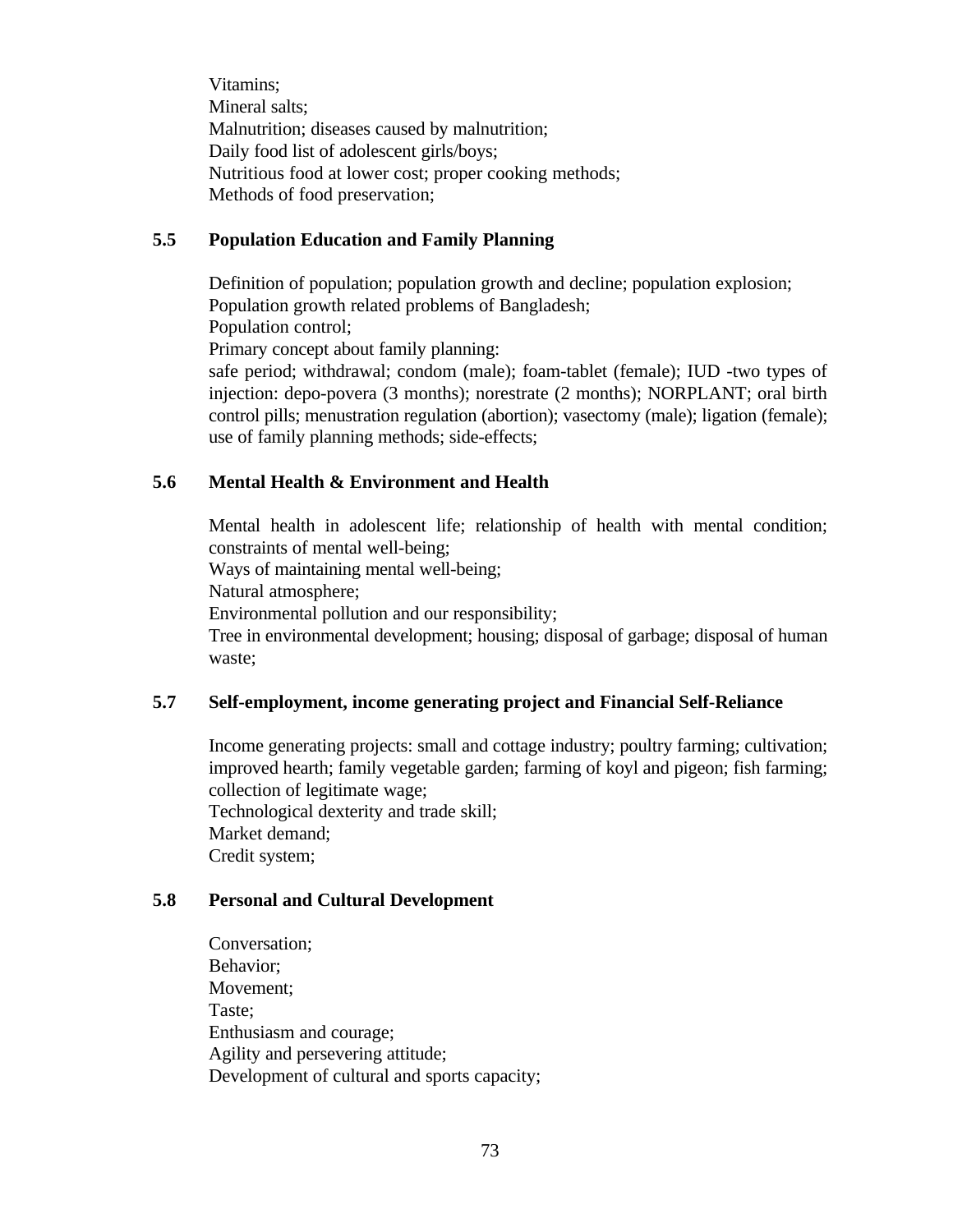The integration of the above mentioned subjects in the AFLE may lead to the successful implementation of the AFLE program in Bangladesh. This will eventually enable the program to improve the life style of the people of this country. Moreover, enormous strength and potentiality are hidden among the adolescents. Effective utilization of this latent strength through successful and effective implementation of the AFLE program can help the country enormously in its development process.

The adolescents of today are parents of tomorrow. What they will learn now will be applied by them later in different spheres of their lives. This reason underscores the need for a broad expansion of this education program in Bangladesh.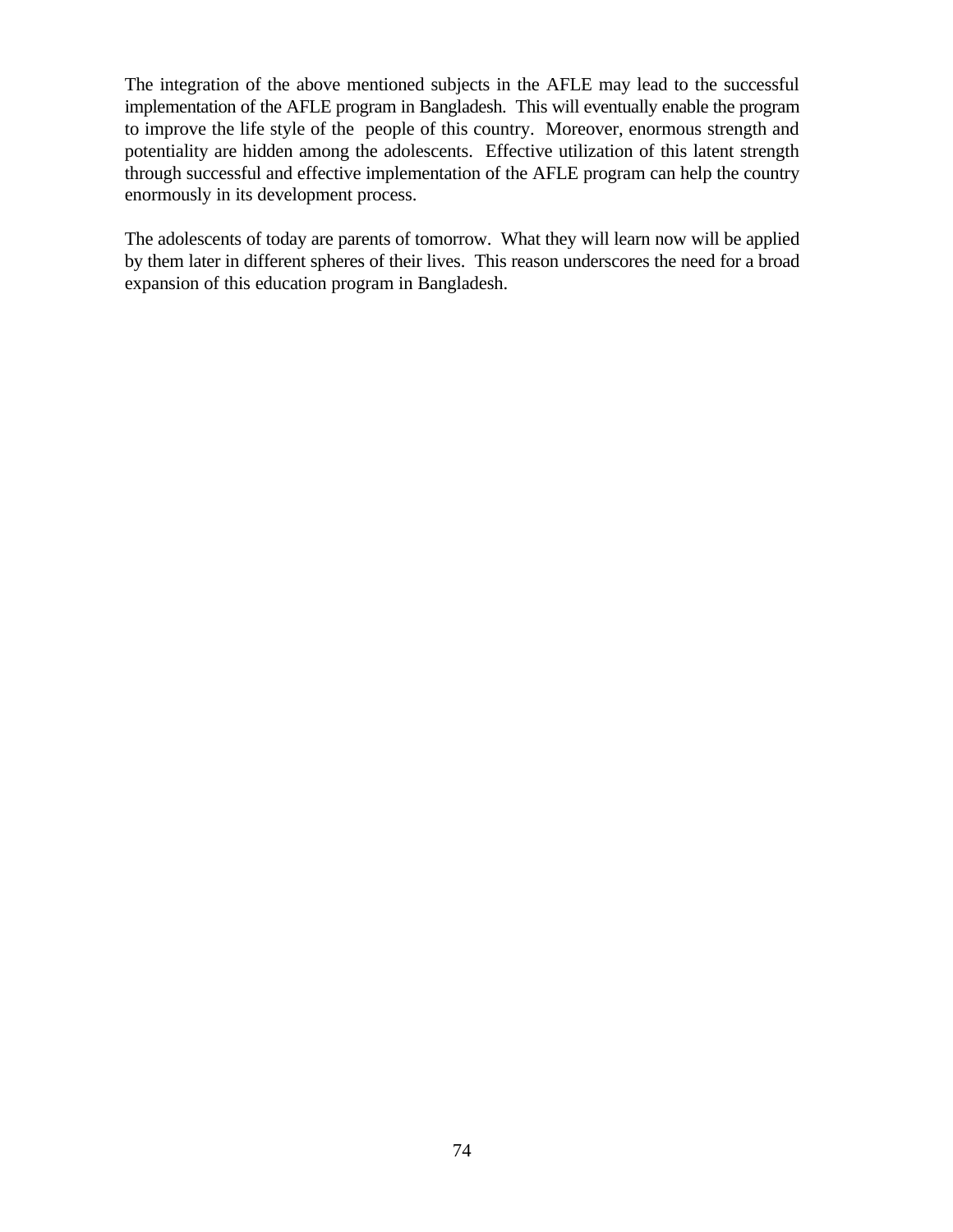#### **Book List**

- 1. *School Bohirvuto and School Paritage Jubokder Janasanka Sikha Pathakram*, Bangladesh Family Planning Association, Walliullah M. and Khalikuzzaman S. M., Dhaka, 1988, P-58.
- 2. *Sachitra Janasanka Sikha Sahaika*, Bangladesh Family Planning Association, Rahman M. and Jalil S. Dhaka, 1988, P-45.
- 3. *Samaj Sikha Kendrer Sahaika*, Bangladesh Family Planning Association, Edited by Jalil S. Dhaka, 1989, P-42.
- 4. *Kishori Mayeder Janya Paribarik Jiban Sihkha: Prashikan Manual*, Center for Development Services, Akhter J., Dhaka, 1993, P-112.
- 5. *Paribarik Jibon Sikha Sahaika, Flipchart*, Center for Development Services (CDS), Chowdhury F. O., Dhaka, 1994, P-17.
- 6. *Sustha Paribar Sundar Jibon*, Center for Development Services (CDS), Akhter J. and Hamid M. A., Dhaka, 1994, P-78.
- 7. *Sastha Samaj O Bigan: Pancham Sreni*, Upokoron Unnayan Sadaharan Sikha Karjakram UCEP-Bangladesh, Liaquat N. Dhaka, 1995, P-35.
- 8. *Sastha Samaj O Bigan: Chaturtha Sreni*, Upokoron Unnayan Sadaharan Sikha Karjakram UCEP-Bangladesh, Liaquat N. Dhaka, 1995, P-21.
- 9. *Sastha Samaj O Bigan: Treetio Sreni*, Upokoron Unnayan Sadaharan Sikha Karjakram UCEP-Bangladesh, Liaquat N. Dhaka, 1995, P-35.
- 10. *Sastha Samaj O Bigan: Detiya Sreni*, Upokoron Unnayan Sadaharan Sikha Karjakram UCEP-Bangladesh, Liaquat N. Dhaka, 1995, P-28.
- 11. *Sastha Samaj O Bigan: Pratham Sreni*, Upokoron Unnayan Sadaharan Sikha Karjakram UCEP-Bangladesh, Liaquat N. Dhaka, 1995, P-26.
- 12. *Koishor Jibon Sikha: Seminar Pratibedon*, 14-15 July, Voluntary Health Services Society (VHSS), edited by Nasiruddin, Dhaka 1994, P-50.
- 13. *Koishor Jibon Sikha: Anchalik O Jatiya Alochana Sabha 1994 Pratibedon*, Voluntary Health Services Society (VHSS), edited by Dr. Nasiruddin, Dhaka 1994, P-53.
- 14. *Prashikhak Proshikhon Sahaika Koishor Jibon Sikha*, Voluntary Health Services Society (VHSS), edited by Nasiruddin, Dhaka 1994, P-87.
- 15. *Esho Ganit Shikhi: Detiyo Vagh*, Prathomik Sikha Karjokram, BRAC, Dhaka 1993, P-100.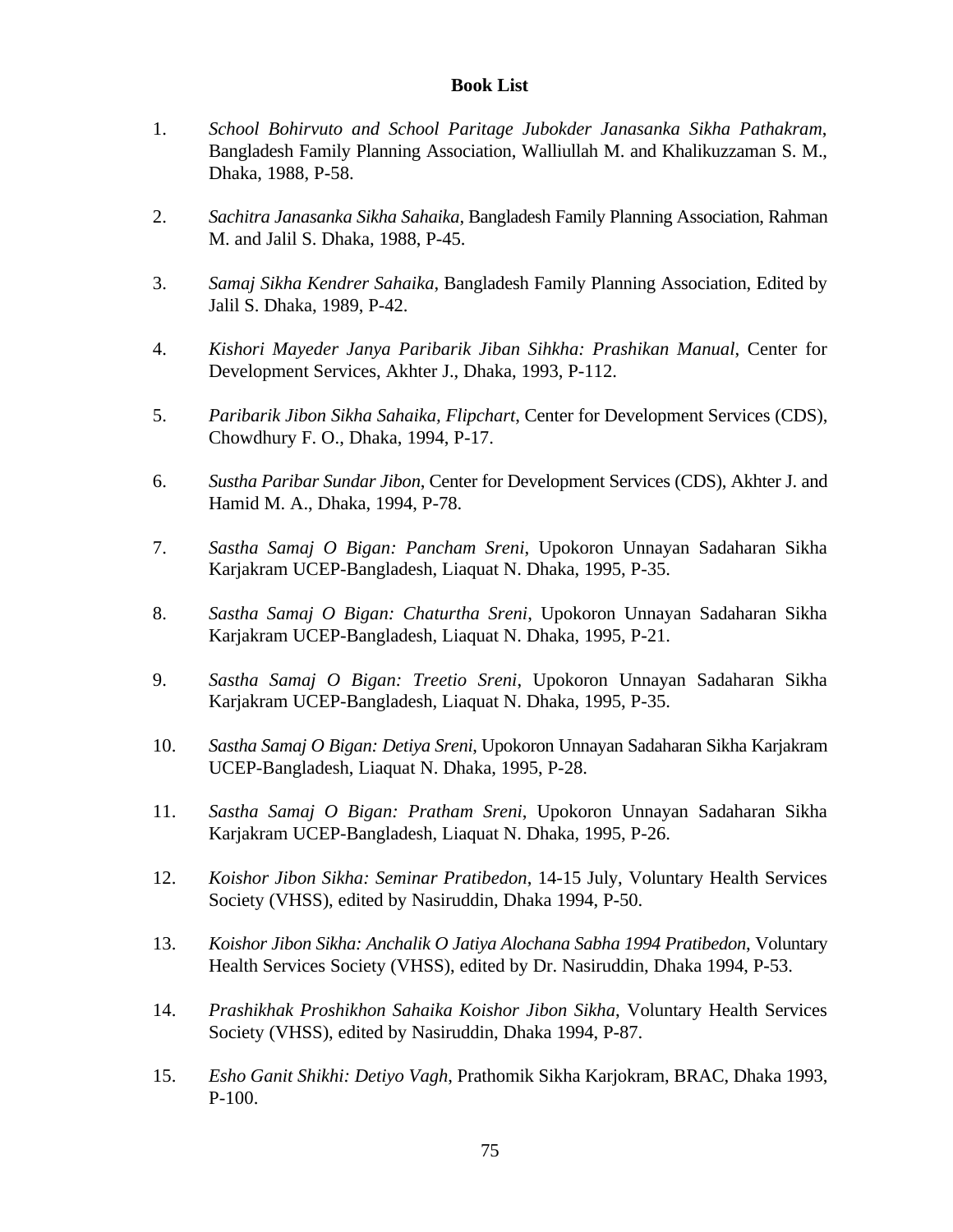- 16. *Esho Ganit Shikhi: Tretiyo Vagh*, Prathomik Sikha Karjokram, BRAC, Dhaka 1993, P-88.
- 17. *Esho Pori: Prothom Vagh*, Prathomik Sikha Karjokram, BRAC, Dhaka, 1993, P-52.
- 18. *Esho Pori: Detiyo Vagh*, Prathomik Sikha Karjokram, BRAC, Dhaka, 1992, P-57.
- 19. *Esho Pori: Tretiyo Vagh*, Prathomik Sikha Karjokram, BRAC, Dhaka, 1992, P-57.
- 20. *Esho Pori: Prothom Vagh*, Prathomik Sikha Karjokram, BRAC, Dhaka, 1994, P-56.
- 21. *Paribesh Parichite: Tretiyo Vagh*, Prathomik Sikha Karjokram, BRAC, written by Anwar S.N, Dhaka, 1994, P-71.
- 22. *Amader Sastho: Detiyo Vagh*, Prathomik Sikha Karjokram, BRAC, Dhaka, 1992, P-48.
- 23. *Esho Pari: Detiyo vagh*, Prathomik Sikha Karjokram, BRAC, edited by Begum I. N., Dhaka, 1994, P-60.
- 24. *Amader Bigan: Pancham Parbo*, Prathomik Sikha Karjokram, BRAC, written by Abdal S.N, Dhaka, 1994, P-46.
- 25. *Amader Bigan: Chaturtho Parbo*, Prathomik Sikha Karjokram, BRAC, written by Abdal S.N, Dhaka, 1994, P-68.
- 26. *Paribesh Parichiti: Chatutho Parbo*, Prathomik Sikha Karjokram, BRAC, written by Islam R. M., Dhaka, 1994, P-43.
- 27. *Paribesh Parichiti: Panchom Parbo*, Prathomik Sikha Karjokram, BRAC, written by Islam R. M., Dhaka, 1994, P-40.
- 28. *Sikha Prashikhon Sahahika (Refreshers) Detiyo o Tretiyo Srenir Janyo*, Prathomik Sikha Karjokram, BRAC, Dhaka, 1995, P-42.
- 29. *Ganit Shikhi: Prathom Vagh*, Prathomik Sikha Karjokram, BRAC, Dhaka, 1994, P-152.
- 30. *Prastuti Prabo: Kishore Kishori*, Prathomik Sikha Karjokram, BRAC, Dhaka, 1993, P-31.
- 31. *Sikhok Proshikhok Sahahika: Maulik Proshikhon*, Prathomik Sikha Karjokram, BRAC, edited by Dr. Sudir Chandra Sarkar, Vivakanand Hawaladar, Dhaka, 1994, P-71.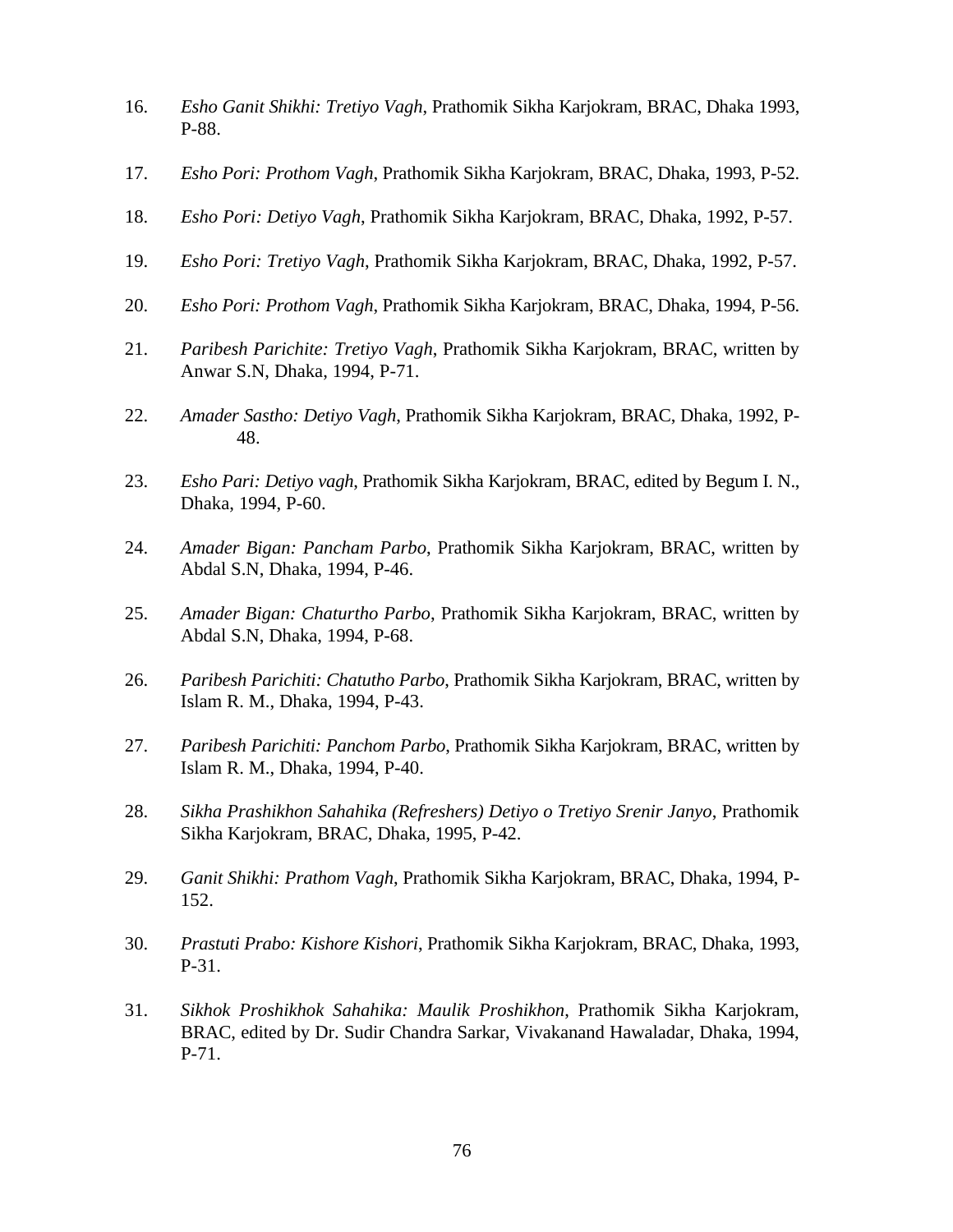- 32. *Paribesh Parichiti: Prothom Vagh*, Prathomik Sikha Karjokram, BRAC, edited by Hawaladar V., Dhaka, 1993, P-84.
- 33. *Kishore Path-Prathom Khando: Sebok Nirdeshika*, Dhaka Ahsania Mission, Dhaka, 1993, P-103.
- 34. *Kishore Path-Prathom Khando: Sebok Nirdeshika*, Dhaka Ahsania Mission, Dhaka, 1993, P-108.
- 35. *Kishore Path-Detiyo Khando*: Upokaran Unnayan Bivagh, Dhaka Ahsania Mission, Dhaka, 1993, P-129.
- 36. *Kishore Path-Prathom Khando*: Upokaran Unnayan Bivagh, Dhaka Ahsania Mission, Dhaka, 1993, P-110.
- 37. *Kishore Path-Tretiyo Khando*: Upokaran Unnayan Bivagh, Dhaka Ahsania Mission, Dhaka, 1994, P-113.
- 38. *Kishore Kishori Pathomala Prothom Khando*: Sikhok Shahahika, Combined nonformal education program in assistance from UNICEF, Prathomik o Ganoshikha Bivagh, Dhaka, 1994, P-66.
- 39. *Kishore Kishori Pathomala Detiyo Khando*: Sikhok Shahahika, Combined non-formal education program in assistance from UNICEF, Prathomik o Ganoshikha Bivagh, Dhaka, 1994, P-19.
- 40. *Kishore Kishori Pathomala Tretiyo Khando*: Sikhok Shahahika, Combined non-formal education program in assistance from UNICEF, Prathomik o Ganoshikha Bivagh, Dhaka, 1994, P-16.
- 41. *Kishore Kishori Pathomala Prathom Khando*: Sikhok Shahahika, Combined nonformal education program in assistance from UNICEF, Prathomik o Ganoshikha Bivagh, Dhaka, 1995, P-118.
- 42. *Kishore Kishori Pathomala Detiyo Khando*: Sikhok Shahahika, Combined non-formal education program in assistance from UNICEF, Prathomik o Ganoshikha Bivagh, Dhaka, 1994, P-132.
- 43. *Kishore Kishori Pathomala Tretiyo Khando*: Sikhok Shahahika, Combined non-formal education program in assistance from UNICEF, Prathomik o Ganoshikha Bivagh, Dhaka, 1994, P-164.
- 44. *Kishore Kishori Sikhakram: Maulik Sikha Samannito Upoanusthanik Sikha Bistar Karjokram*, Primary and Mass Education Section, Dhaka, P-37.
- 45. *Kishore Kishorider Janya Paribarikh Jibon Sikha Pathokram*, Masud A. S. A. Voluntary Health Services Society (VHSS), Dhaka, 1994, p-150.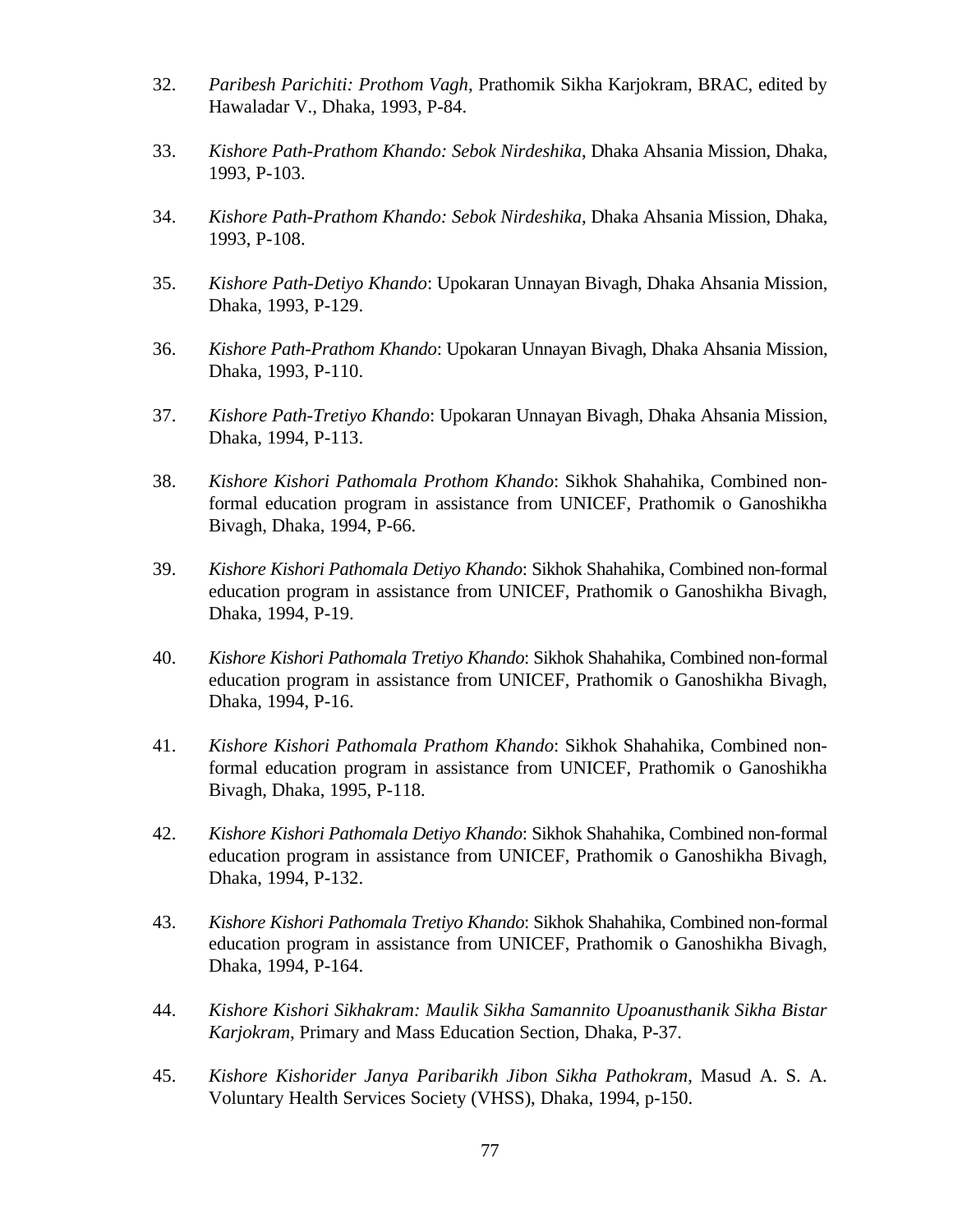- 46. *Sarir Amar Sidhanto Amar* Naripakho Urban Extension Project ICDDR, B.
- 47. *Kishori Mayeder Janyo Paribarikh Jibon Sikha: Proshikhon Nirdeshika*, Masud A. S. A Dhaka 1993, P-76.
- 48. *FDSR: Barshik Pratibedon 1994*, Dhaka, P-18.
- 49. *Ay Chelera Ay Mayera: Book on male female equity for adolescents in Primary school system*, Ibrahim and Banu,
- 50. *Shikhak Sahahika : Sadaran Dharana, Sastha, Samaj O Bigan*, Prothom Sreni, Detiyo Sreni, Tretiyo Sreni, Liaquat N. and Malek A. Upokaran Unnayan Sadharan Sikha Karjokram, UCEP-Bangladesh, Dhaka 1995, p-7.
- 51. *Shikhak Sahahika : Sastha, Samaj O Bigan, Prothom Sreni*, Liaquat N. and Malek A. Upokaran Unnayan Sadharan Sikha Karjokram, UCEP-Bangladesh, Dhaka 1995, p-34.
- 52. *Shikhak Sahahika : Sastha, Samaj O Bigan, Detiyo Sreni*, Liaquat N. and Malek A. Upokaran Unnayan Sadharan Sikha Karjokram, UCEP-Bangladesh, Dhaka 1995, p-34.
- 53. *Shikhak Sahahika : Sastha, Samaj O Bigan, Tretiyo Sreni*, Liaquat N. and Malek A. Upokaran Unnayan Sadharan Sikha Karjokram, UCEP-Bangladesh, Dhaka 1995, p-42.
- 54. *Paribarik Jibon Sikha Pathokram Grameen Kishoreder Janno*, Paribarik Jibon Bishayak Shikhar Pathoshuchi, Paribar Unnayan Sheba O Gabashana (FDSR), Dhaka, p-98.
- 55. *Paribarik Jibon Shikha Pathokram Grameen Kishoreder Janno*, Paribarik Jibon Bishayak Shikhar Pathoshuchi, Paribar Unnayan Sheba O Gabashana (FDSR), Dhaka, p-109.
- 56. *Family Planning Association of Bangladesh (FPAB) Semi-Annual Report: January-June, 1994*, Dhaka, p-14.
- 57. *Non-formal Primary Education: Annual Report 1994*, BRAC, Dhaka, p-49.
- 58. *Assessment of Adolescent Family Life Education Programmes in Bangladesh*, Rahman R and Chowdhury M, Voluntary Health Services Society (VHSS), 1994, Dhaka, p-21.
- 59. *Workshop on Family Life Education, June 3-4, 1992*, Manikgonj, Organised by VHSS and AFLE Forum.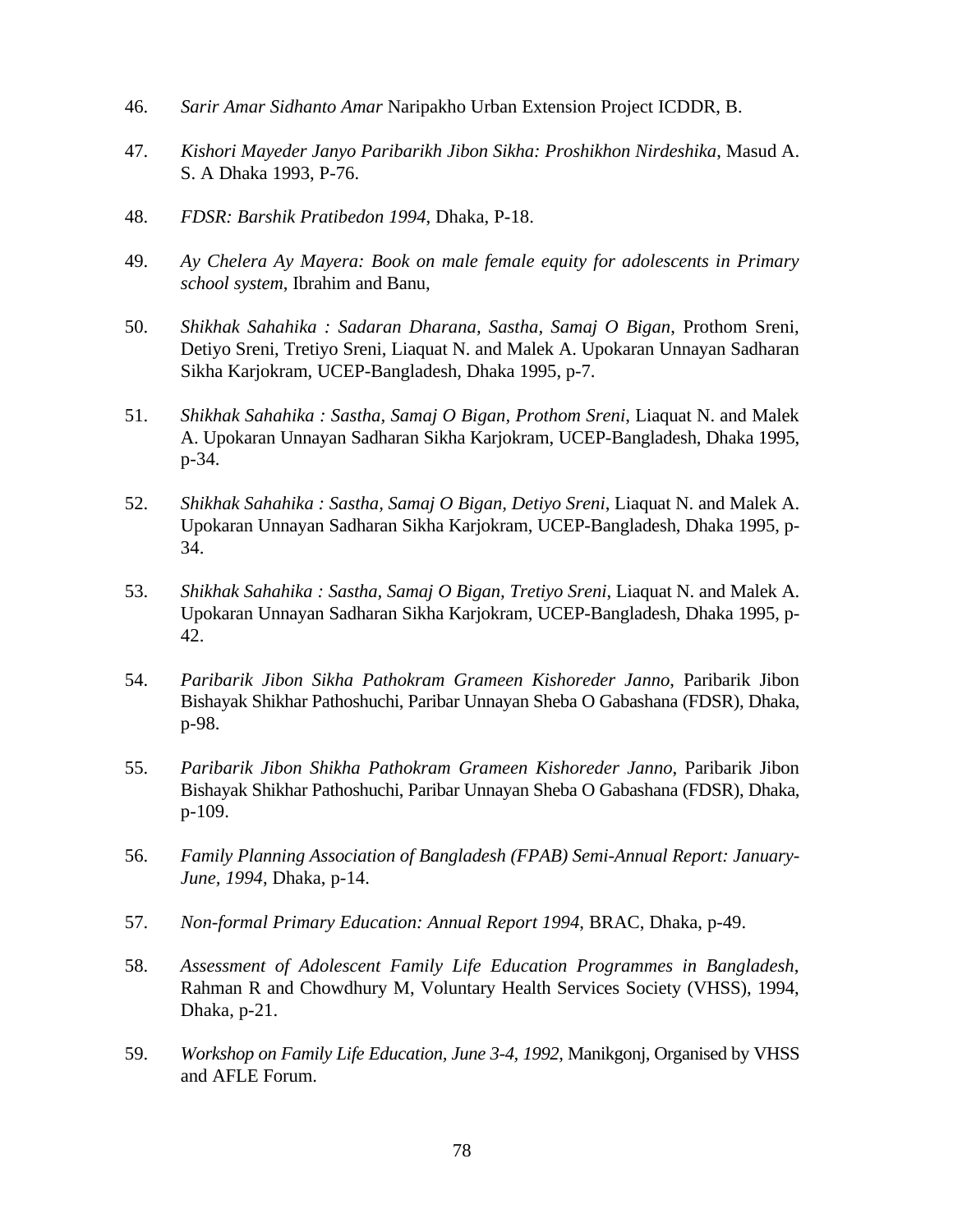- 60. *Annual Report 1993*, Dhaka Ahsania Mission, DAM Publication: 57, 1994, p-41.
- 61. *Assessment of the Strategy and Implementation of the Family Life Education Program of FPSTC supported NGO Projects in Bangladesh.* Noor Mohammad. A paper prepared in partial fulfillment of the requirements for the degree of Master of Public Health (MPH) 1995. Department of Health Policy and Administration of the University North Carolina at Chapel Hill, USA.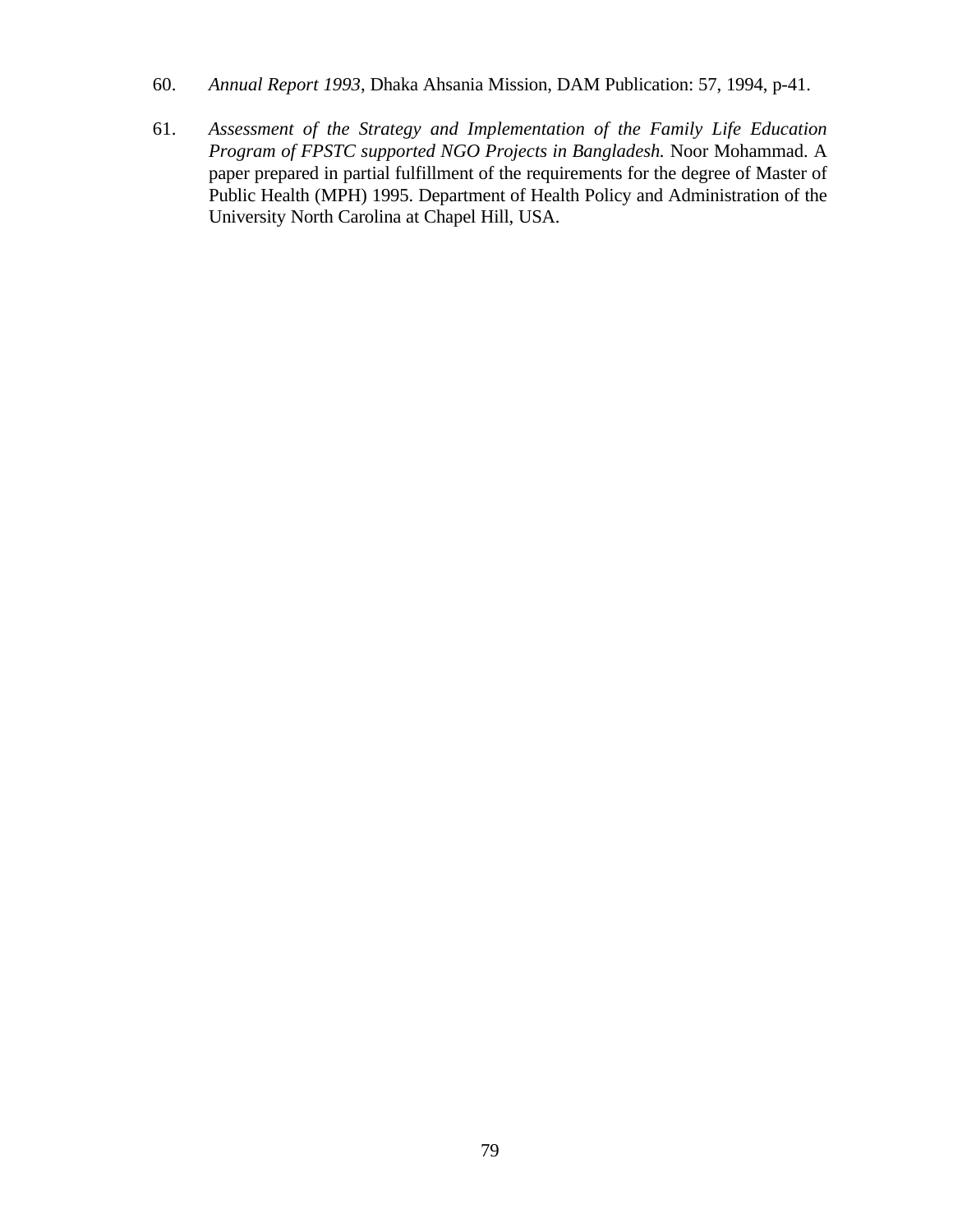### **APPENDIX 1**

# **Glossary**

| <b>AFLE</b>    | <b>Adolescent Family Life Education</b>                              |
|----------------|----------------------------------------------------------------------|
| <b>FPSTC</b>   | Family Planning Services and Training Center                         |
| UHEP, ICDDR, B | Urban Extension Project, International Center for                    |
|                | Diarrhoeal Diseases Research, Bangladesh.                            |
| <b>BRAC</b>    | <b>Bangladesh Rural Development Advancement</b>                      |
|                | Committee                                                            |
| WV             | <b>World Vision</b><br>$\overline{\phantom{a}}$                      |
| <b>BASE</b>    | <b>Bangladesh Association for Community Education</b>                |
| <b>MJS</b>     | Maler Hat Jub Sangha                                                 |
| <b>BUS</b>     | Bahumukhi Unnayan Society                                            |
| SGS            | Saudan Gano Unnayan Sangstha                                         |
| <b>PUP</b>     | Polli Unnayan Prochesta                                              |
| <b>GKK</b>     | GanoKalyan Kendra                                                    |
| FF             | <b>Ford Foundation</b>                                               |
| <b>INFEP</b>   | <b>Integrated Non-formal Education Program</b>                       |
| <b>VHSS</b>    | <b>Voluntary Health Services Society</b>                             |
| <b>BPHC</b>    | <b>Bangladesh Population and Health Consortium</b>                   |
| OMI            | Organization for Mothers and Infants                                 |
| <b>VIWF</b>    | Visually Impaired Women's Forum                                      |
| <b>BSSBG</b>   | Baptist Sangha School for Blind Boys                                 |
| <b>FDSR</b>    | Family Development Services and Research                             |
| <b>DMSS</b>    | Dustho Manob Sheba Sangstha                                          |
| <b>FPAB</b>    | Family Planning Association of Bangladesh                            |
| <b>ASOD</b>    | Assistance for Social Organizations and Development                  |
| <b>CDS</b>     | <b>Center for Development Services</b>                               |
| <b>MJSS</b>    | Manikganj Janashankha Simitokaran Samity                             |
| <b>CDMS</b>    | Chinispur Dipshikha Mahila Samity                                    |
| <b>CWFP</b>    | Concern Women for Family Planning                                    |
| $_{\rm HB}$    | <b>Heed Bangladesh</b>                                               |
| <b>TAF</b>     | The Asia Foundation                                                  |
| <b>AIDB</b>    | Associates for Integrated Development                                |
| <b>JTS</b>     | Jatiya Tarun Sangha                                                  |
| NM             | Nari Maitry                                                          |
| <b>TDHS</b>    | <b>Trres Des Homes Switzerland</b>                                   |
| <b>BWHC</b>    | <b>Bangladesh Women's Health Coalition</b>                           |
| MCI            | Mina Communication Initiative                                        |
| <b>CMES</b>    | Center for Mass Education in Science                                 |
| AAF            | Aids Awareness Foundation                                            |
| <b>NUS</b>     | Nari Unnayan Shakti                                                  |
| P              | Pradipon                                                             |
| <b>PRDA</b>    | <b>Population Research and Development Associates</b>                |
| <b>UTPS</b>    | <b>Unity Through Population Services</b><br>$\overline{\phantom{a}}$ |
| <b>MHBO</b>    | Mossamat Hamida Begum Orphanage                                      |
|                |                                                                      |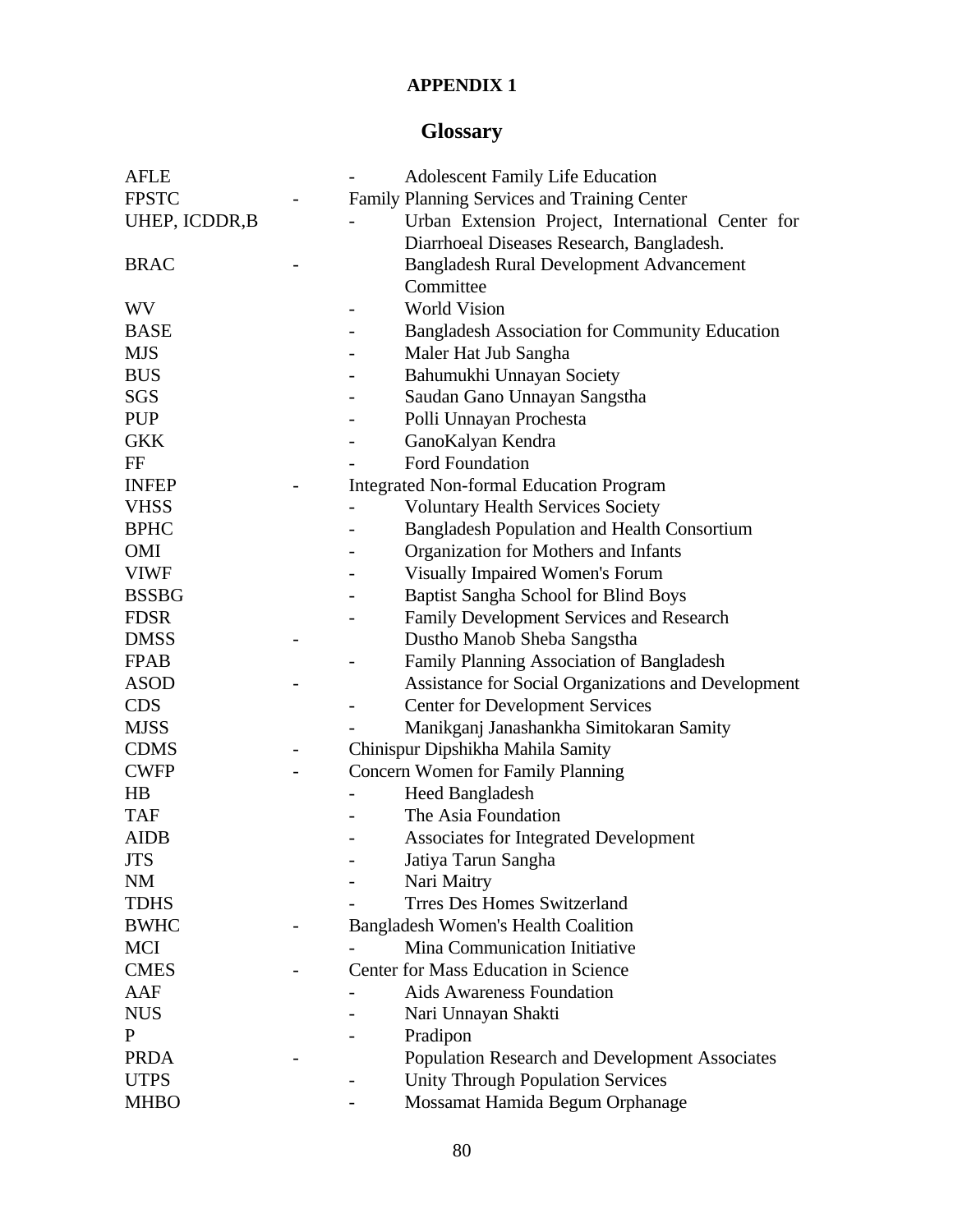|                                             | Nari Udog Kendra<br>Rangpur Dinajpur Rural Service           |  |  |  |  |
|---------------------------------------------|--------------------------------------------------------------|--|--|--|--|
|                                             | Save The Children-United State of America                    |  |  |  |  |
|                                             | Village Integrated Development Association                   |  |  |  |  |
| Banachaya Mohila Kalyan Samity              |                                                              |  |  |  |  |
|                                             | Jagoroni Chakro                                              |  |  |  |  |
|                                             | Gono-Unnayan Dhara                                           |  |  |  |  |
|                                             | <b>Adin Welfare Center</b>                                   |  |  |  |  |
|                                             | Manob Sheba Snagstha                                         |  |  |  |  |
|                                             | <b>AIESDUP</b>                                               |  |  |  |  |
| Gano Jagoron Samaj Kalyan Sangstha          |                                                              |  |  |  |  |
|                                             | Socio-economical Development Association<br>of<br>Bangladesh |  |  |  |  |
|                                             | <b>Community Development Center</b>                          |  |  |  |  |
|                                             | Family and Child Development Institute                       |  |  |  |  |
|                                             | Baikali Sangha                                               |  |  |  |  |
|                                             | Banga Janani                                                 |  |  |  |  |
|                                             | Tillotomma Voluntary Women's Organization                    |  |  |  |  |
|                                             | Tanghamara Mahila Sabuj Sangha                               |  |  |  |  |
|                                             | Uttara Development Program                                   |  |  |  |  |
|                                             | Gno Unnayan Accademy                                         |  |  |  |  |
| Concern Women for Family Planning, Rajshahi |                                                              |  |  |  |  |
|                                             | Secchasebi Bahumukhi Mohila Samajkalyan Samity               |  |  |  |  |
|                                             | Gano Kalyan Sangstha                                         |  |  |  |  |
|                                             | <b>Bangladesh Progoty Sangstha</b>                           |  |  |  |  |
|                                             | Swa-Unnayan                                                  |  |  |  |  |
|                                             | Palli Punargathan Club                                       |  |  |  |  |
|                                             | <b>Rural Development Society</b>                             |  |  |  |  |
|                                             | Development Association of Barisal                           |  |  |  |  |
|                                             |                                                              |  |  |  |  |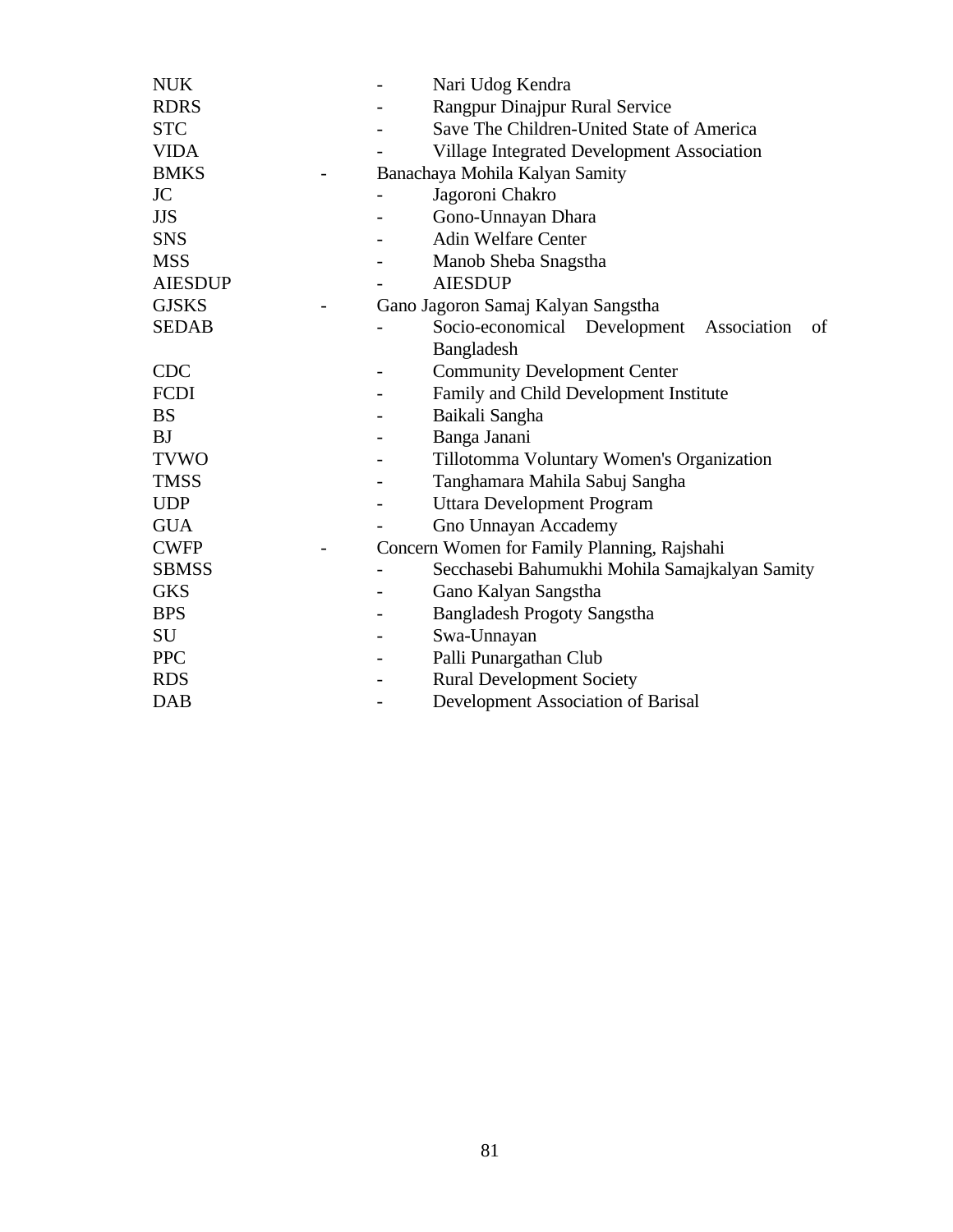#### **APPENDIX-2**

### **Name of the organizations visited**

From 1st-30th August, 1995.

- 1. AVSC International Dr. Abu Jamil Faisal Country Representative-Bangladesh House 275G (old)
- 2. The Asia Foundation (TAF) Dr. N.S. Sadiq Program Officer House-2, Road-128 Gulshan, Dhaka 1212
- 3. Family Planning Services and Training Centre (FPSTC) Mr. Abdur Rouf Chief Executive Noor Mohammad Program Officer 103, New Circular Road, Dhaka-1
- 4. Family Planning Association of Bangladesh Mr. Mizanur Rahman Director General Mr. Shoaib Jalil Assistant Director Youth Director 2, Naya Paltan, Dhaka
- 5. Pathfinder International Mr. Saiful Islam Program Manager House no 15,Road no 13A (New) Dhanmondi R/A, Dhaka
- 6. ICDDR,B Urban MCH/FP Extension Project (UMCHFP) Dr. Abdullah H. Baqui Project Director Ms. Jahanara Khatun WFP Coordinator Mohakhali, Dhaka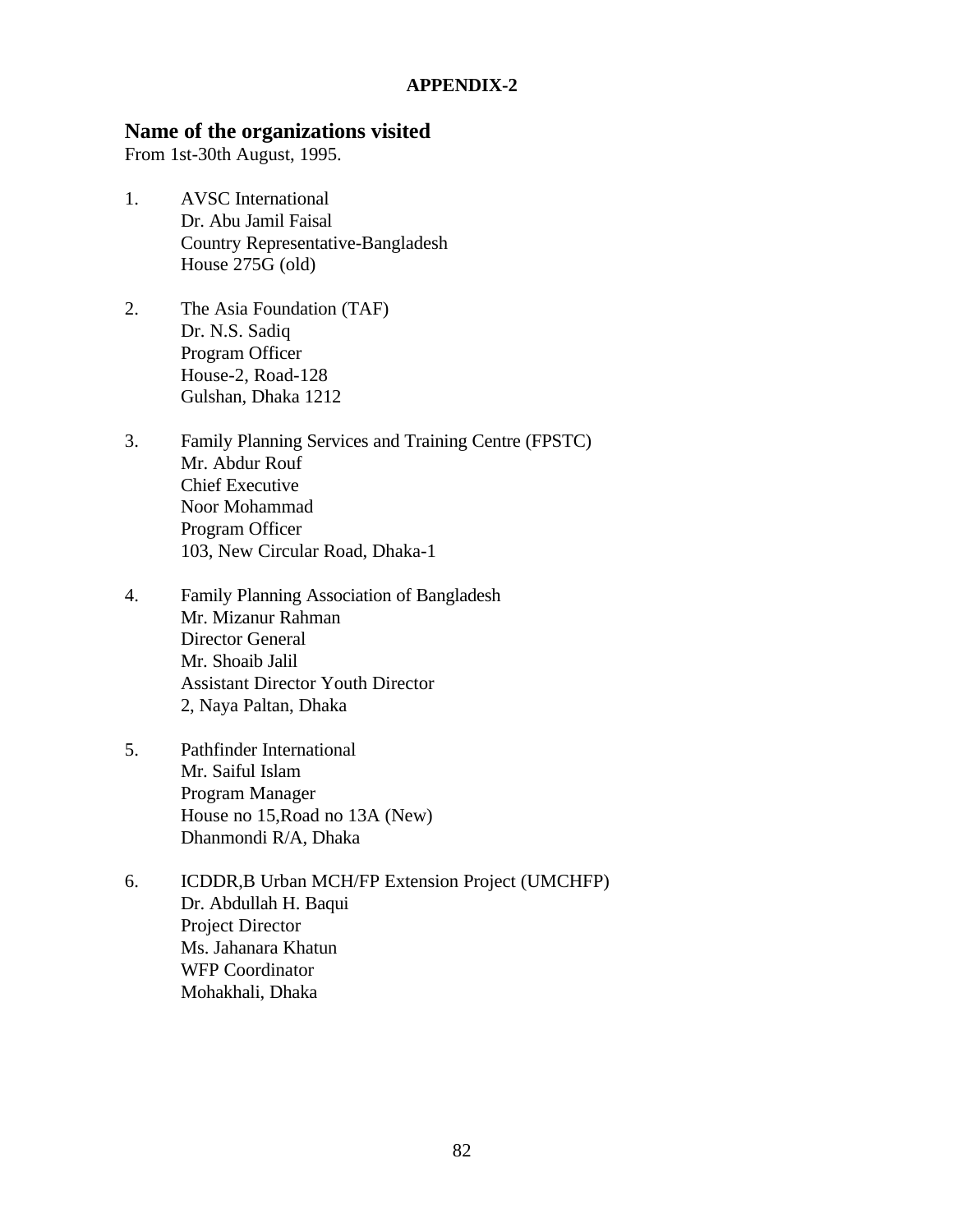- 7. Voluntary Health Services Society (VHSS) Ms. Mayeeda Chowdhury Incharge of AFLE Forum 273/274 Baitul Aman Housing Society
- 8. Family Development Services Research (FDSR) Dr. Fatema Alauddin Chairperson House No.14, Road No. 125, Gulshan, Dhaka 1212.
- 9. World Vision of Bangladesh (WV) Dr. Ratul Gopal Shah Executive Director House No. 27, Road No. 16 (New) Dhanmondi R/A, Dhaka
- 10. Bangladesh Rural Advancement Committee (BRAC) Ms. Kaneez Fatema Primary Education 66, Mohakhali Commercial Committee, Dhaka
- 11. Concerned Women for Family Planning Ms. Mufaweza Khan Executive Director Ms. Rokeya Sultana Deputy Director 108, Kakrail Road, Dhaka
- 12. Ahsania Mission Mr. Ehsanur Rahman Deputy Director (Programs) House No. 19, Road No. 12 Dhanmondi R/A
- 13. Ford Foundation Ms. Gabriel Ross Program Officer House No. 30, Road No. 15 (New) Dhanmondi R/A
- 14. United Nations Children's Fund Ms. Mira Mitra Communication House No. 52, Road No. 4A (New) Dhanmondi R/A
- 15. United Nations Fund for Population Activities (UNFPA)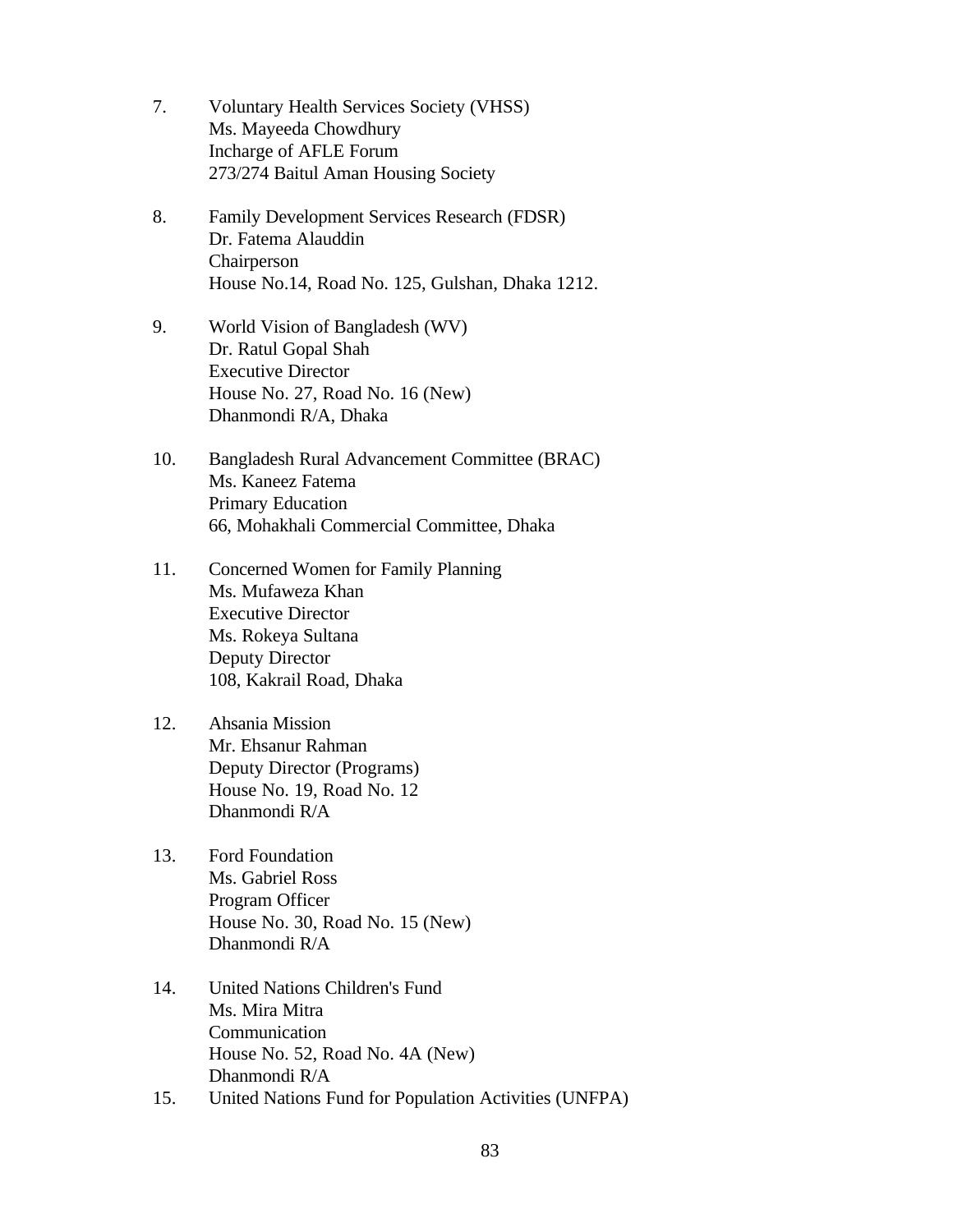Ms. Tahera Ahmed Sr. Program Officer House No. 45, Road No. 3A Dhanmondi R/A

- 16. Directorate of Family Planning Mr. Nurul Amin Director, IEM Population Building, Azimpur, Dhaka
- 17. Directorate of Family Planning Dr. Aminul Islam Director, MCH Population Building, Azimpur, Dhaka
- 18. Centre for Mass Education in Science Dr. Muhammad Ibrahim Executive Director 37/C Asad Avenue, Mohammadpur, Dhaka
- 19. Bangladesh Population and Health Consortium NGO Project Iftajul Haque Chowdhury Project Coordinator, AFLE 38/1, Block F, Ring Road, Shymoli
- 20. Integrated Non-formal Education Program Primary and Mass Education Prof. Nilufar Rahman Director, Curriculum House No. 30, Road No. 8A Dhanmaondi R/A
- 21. National Curriculum Text Board Dr. M. A. Wahab National Consultant
- 22. Center for Development Services (CDS) Mr. Meher Ali Khan Project Coordinator, AFLE 38/1 Block F, Ring Road, Shymoli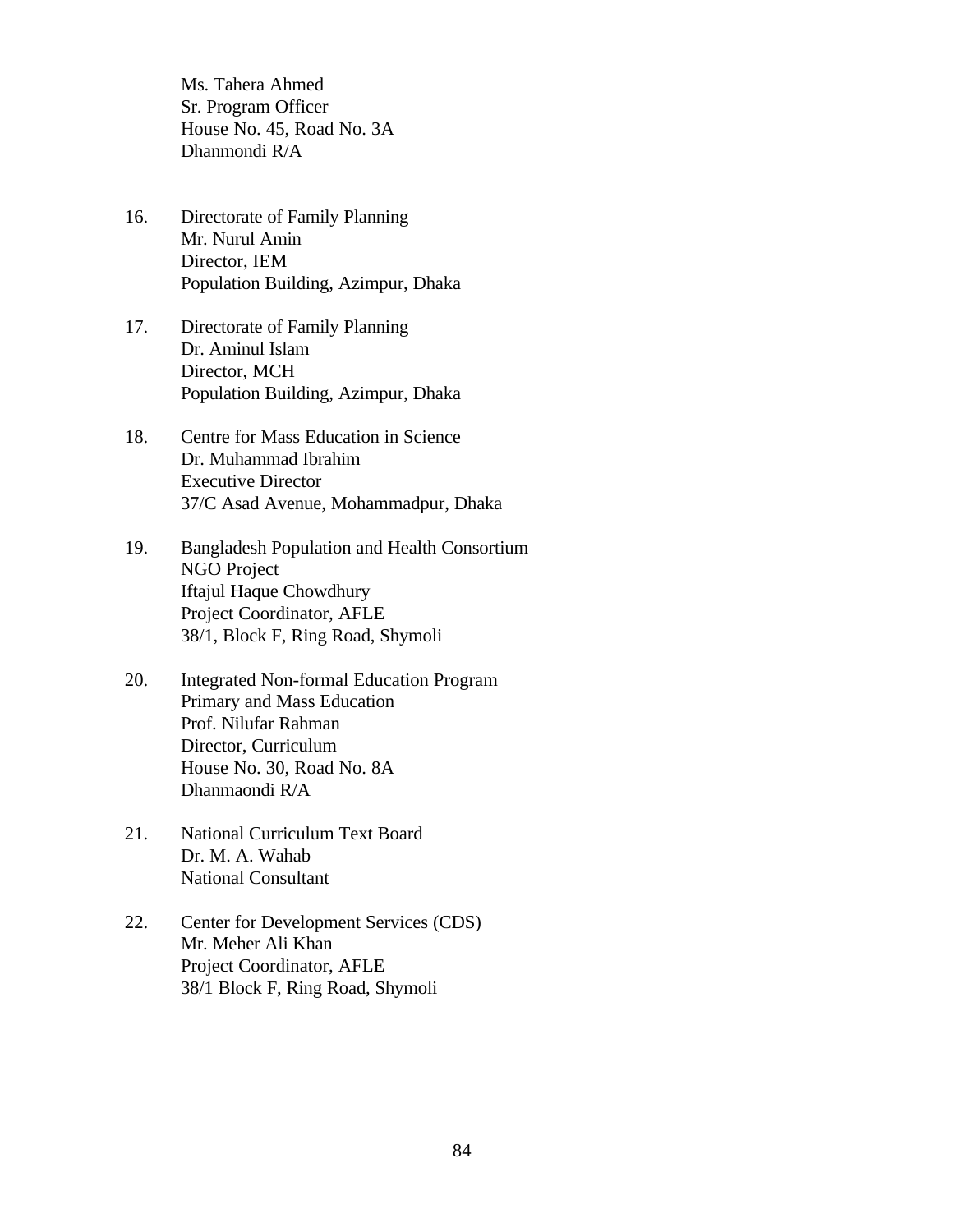- 23. Underprivileged Children's Educational Program (UCEP) Ms. Nazma Liakat Curriculum Specialist Plot No. 2&3 Mirpur 2
- 24. TDH-Switzerland Dhaka Program Ms. Wahida Banu 2/5 Humayan Road, Block-B Mohammadpur, Dhaka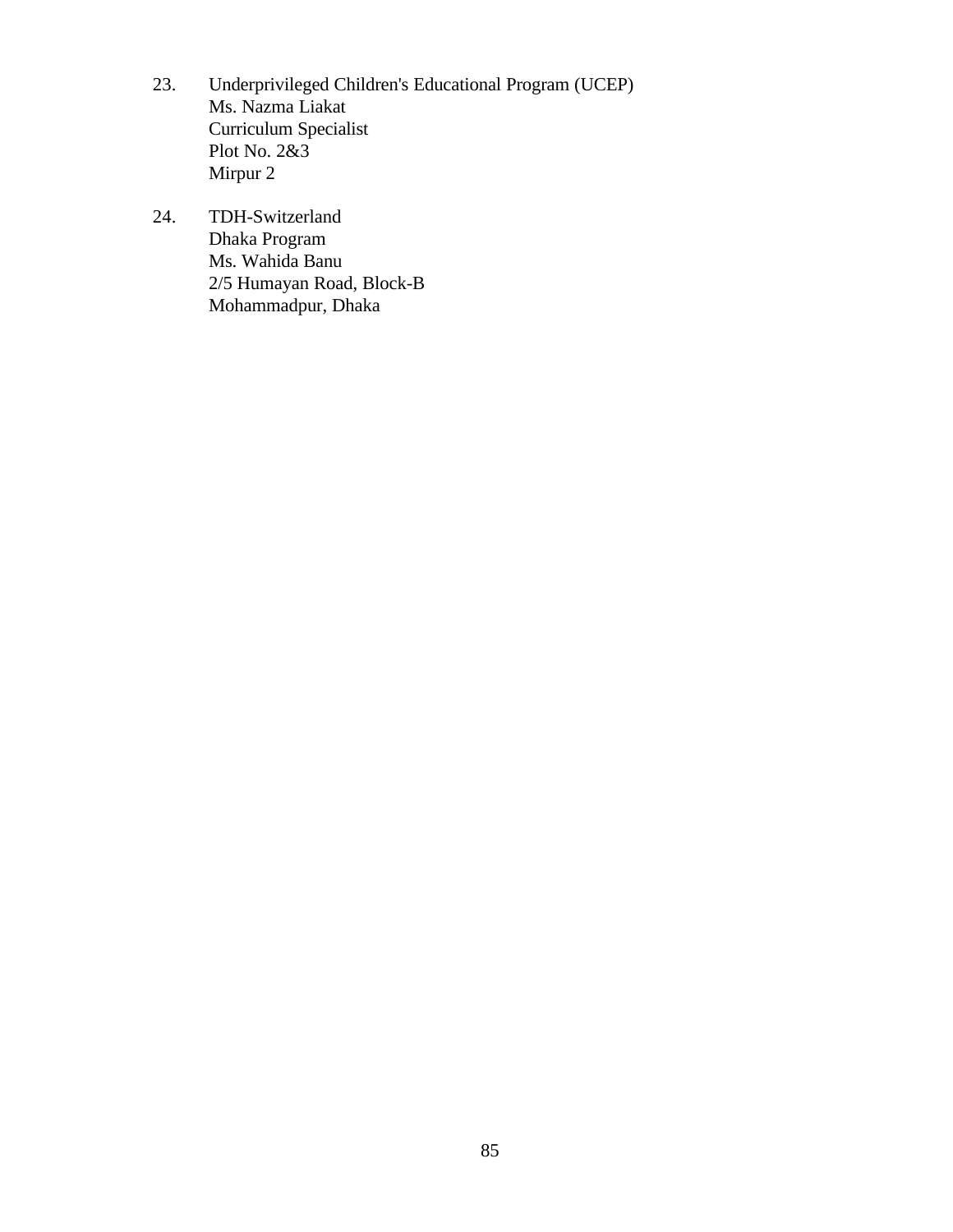#### **APPENDIX-3**

#### **LIST OF MATERIALS ON AFLE**

- 1. Report on the National Workshop on Health Financing in the Voluntary Sector, held at Wildflower Halk, Shimal, May 1-4, 1990. Organized by Voluntary Health Association of India and Ford Foundation, New Delhi, VHAI, 1990, 34p.
- 2. Costs and Financing of Health Care: Experiences in the Voluntary Sector, Case Study 1: The Voluntary Health Services, Madras, New Delhi, Ford Foundation, 1990, 50p.
- 3. Costs and Financing of Health Care: Experiences in the Voluntary Sector, Case Study 2: SEWA Rural, Jhagadia Bharuch District, Gujurat, New Delhi, Ford Foundation, 1990, 44 (Acc No.536).
- 4. Costs and Financing of Health Care: Experiences in the Voluntary Sector, Case Study 3: Parivar, Seva Sangstha, New Delhi, Ford Foundation, 1990, 23p (Acc No.537).
- 5. Costs and Financing of Health Care: Experiences in the Voluntary Sector, Case Study 4: Ashish Gram Rachanan Trust (AGRT), Pachod, Maharastra, Delhi, Ford Foundation, 1990, 26p (Acc No.538).
- 6. Everything a Teenage Girl Should Know, John F. Knight, Victoria, Signs Publishing Company, 1982, 224p.
- 7. What a Young Woman Should Know About Sex. John F. Knight, Victoria, Signs Publishing Company, 224p.
- 8. What a Young Man Should Know About Sex. John F. Knight, Victoria, Signs Publishing Company, 219p.
- 9. So You Are a Teenager: Vital Facts for Boys. John F. Knight, Victoria, Signs Publishing Company, 1989, 192p.
- 10. School Sex Education: Why, What and How?: A Guide for Teachers/ Doreen E. Massey. London, Family Planning Association, 1988, 90p.
- 11. Love Needs Learning: A Relationship Course for Sixth-formers, London, The Catholic Marriage Advisors Council (CMAC), 1989, 90p.
- 12. Pregnancy and Childbirth/ Sheila Kitzinger, Revised edition, London, Penguin, 1989, 400p.
- 13. Girl or Boy? Your Chance to Choose: A Clear and Fascinating Examination of all the theories and techniques which could help you to choose your baby's sex/ Hazel Phillips with Tessa Hilton, London, THorsons, 1985, 96p.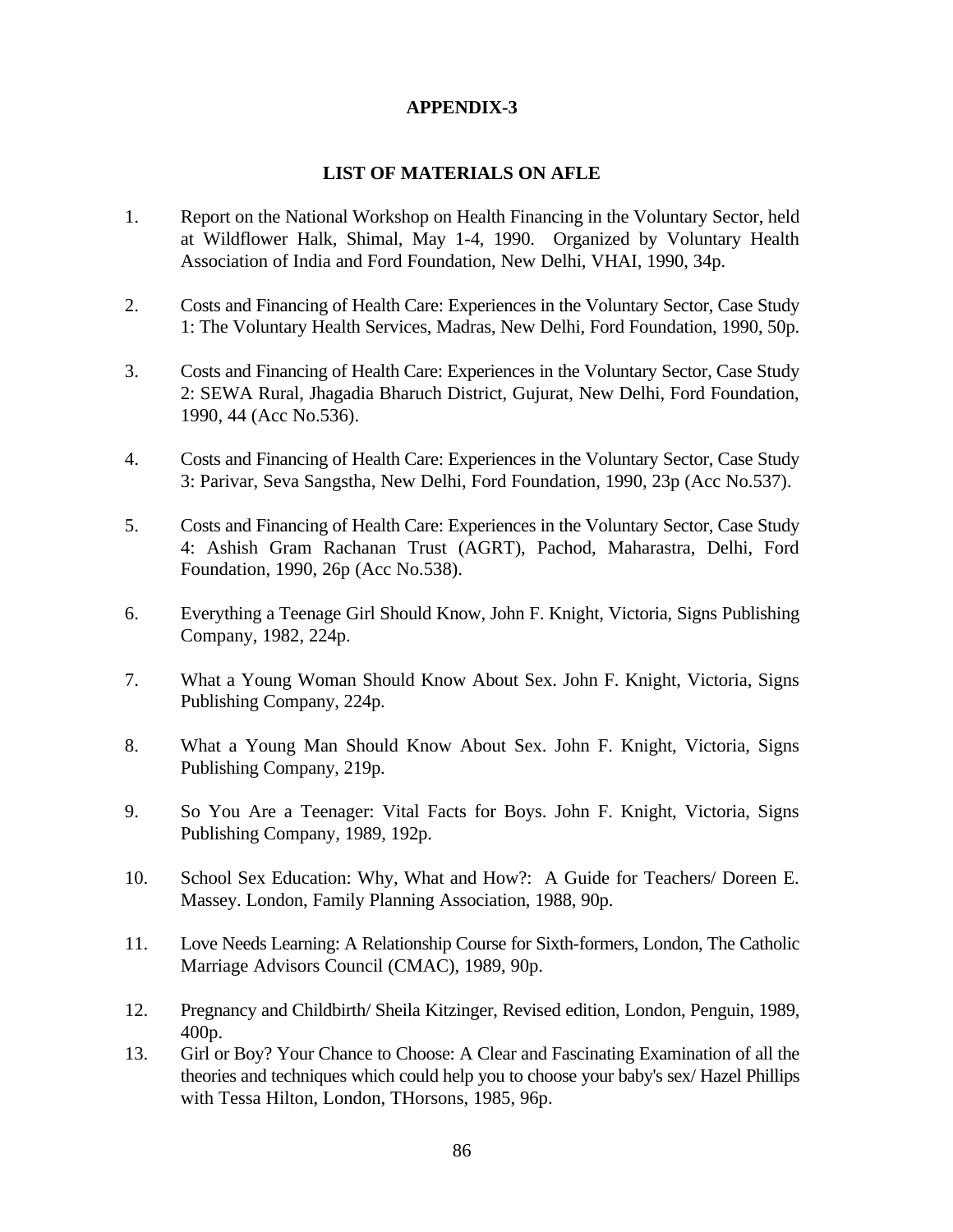- 14. All About Sex/ Andrina E. Mc Cormac and Elizabeth McCall Smith, Edinburgh, Chambers, 1987, 42p. (Teenage Information Series).
- 15. Whats Happening to my Body?: A Growing Up Guide for Parents and Daughters/ Penguin, 1989, 273p.
- 16. Whats Happening to my Body?: A Growing Up Guide for Parents and Sons/ Lynda (Whith Dane Saavedra), London, Penguin, 1989, 263p. (Acc No. 950).
- 17. Greater Expectations: A Source Book for Working Witch Girls and Young Women/ Tricia Szirom and Sue Dyson, British Edition, edited by Hazel Salvin, Wishbech, Learning Development Aids (LDA), 1990, 196p.
- 18. Taught Not Caught: Strategies for Sex Education, The Clarity Collective/ Helen Myles, Wendy Gale, et. al. British edition edited by Hillary Dixon and Gill Mulliner Wishbech, LDA, 1990, 213p.
- 19. Sex Education Factpack, London, FPA Education Unit, 1988 (Sex and the Law, Why Sex Education?, Recent Legislation, Resources, Sex Education in Schools, Useful Agencies).
- 20. Assertion Training/ Anni Townsend, London, FPA, 1987, 50p.
- 21. Sharing: A handbook for those involved in Training in Personal Relationships and Sexuality/ Beryl Heather, London, FPA, 1987, 50p.
- 22. Family Life Education Curriculum Guidelines, New Delhi, Parivar Seva Sangstha, Family Life Education Project, 94p.
- 23. Counting the Costs of Adolescent Pregnancy, In "Youth and" Issue 2, March-June 1995, p.5.
- 24. Growing Up: Adolescence Body Change and Sex and Mariage, Susan Meredith, London, (Usborne facts of life), Usborne, 1987, 49p.
- 25. The Reproductive Health of Adolescence: A Strategy for Action, A Joint WHO/ UNFPA/UNICEF Statement, Geneva, WHO, 1989,18p.
- 26. Family Life Education/ UNESCO, Bangkok, 1991, 45p.
- 27. Learning Experiences in Population Education/ UNESCO, Bangkok, 1985, 111p.
- 28. Adolescence Education: Sexually Transmitted Diseases/ UNESCO, Bangkok, 1991, 45p.
- 29. Child to Child: Approaches to Learning and Teaching/ Audrey Aarons, London, 33p.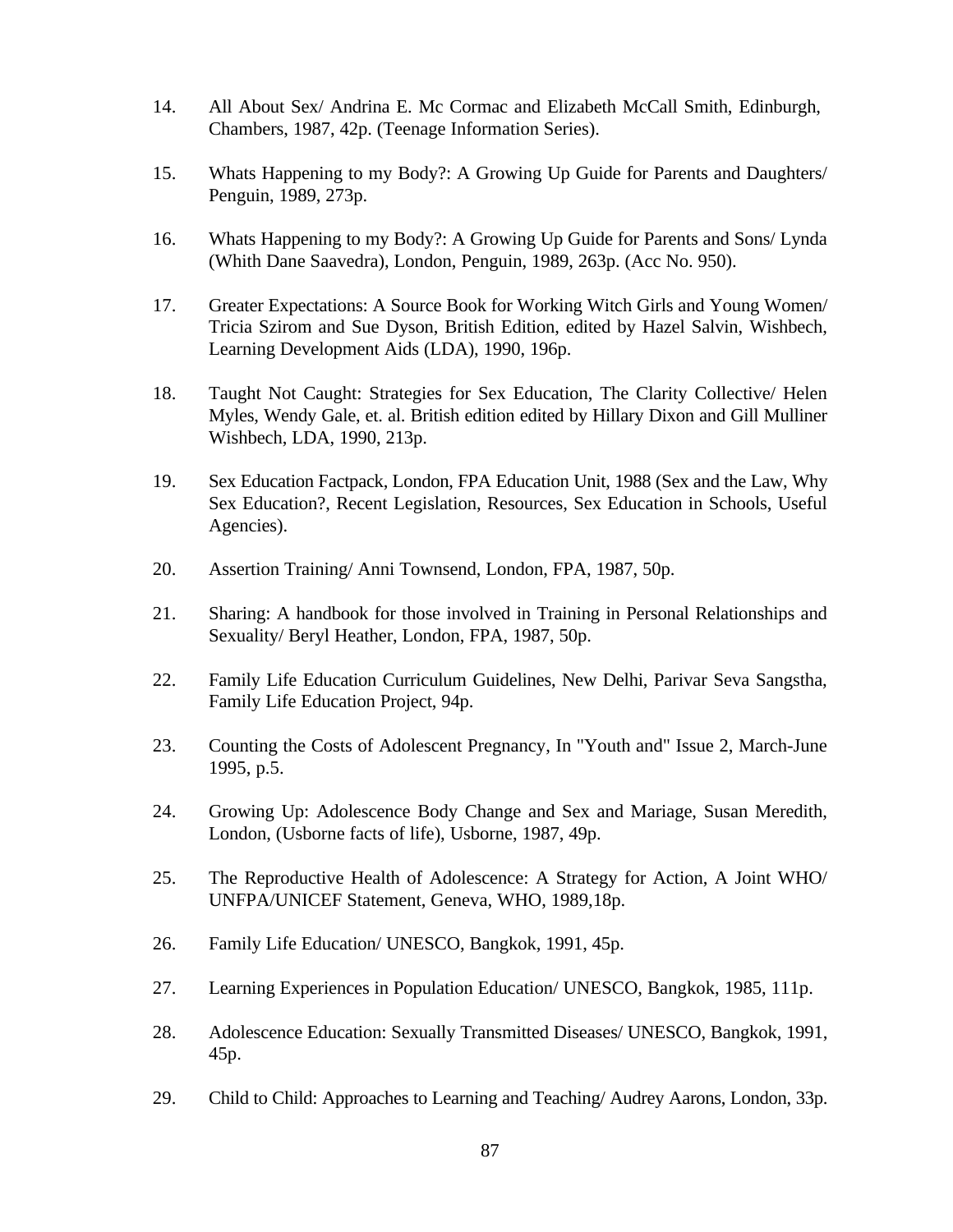- 30. Publications and Documents: Division at Family Health/ WHO, Geneva, 1993, 11p.
- 31. Youth Programme Reviews: Family Planning Association of Kenya, Kirsten Hawkins, David Ojakaa, IPPF, Nairula, 23p.
- 32. Approaches to Adolescent Health and Development: A compendium of project and programmes/ WHO, Geneva 1992, 287p.
- 33. Evaluation of a Programme that Aims to Create Awareness About Height, Weight and Monitoring and Provide Health Education for Adolescents Girls in Bangladesh/ Christine Piper, A Dissertations, London, 1991, 112p.
- 34. Education to Prevent Aids/STDs in the Pacific: A Teaching Guide for Secondary Schools/ WHO, London, 1989, 87p.
- 35. Working with Uncertainty: A Handbook for Those Involved in Training on HIV and AIDs/ Hillary Dixon, Peter Gordon FPA, London, 1987, 50p.
- 36. Promotion of AFLE in Bangladesh: Proposal on Adolescent Family Life Education in Bangladesh through " Co-ordinations and Support Services to the NGOs Active in the Health Sector"/ Dr. Nasiruddin , VHSS, Dhaka. 1993.
- 37. Investigation of the Sanitary Protection, Needs of Poor Women in Bangladesh/ Naripakho, Dhaka, 1992, 38p.
- 38. First Inter-Africa Conference on Adolescent Health: Present and Future. Report of Activities/ Center for Population Opinion, New York, 1992,12p.
- 39. Family Life Education Materials: Selected Annotated Bibliography/ Programme Development Department of the IPPF International \Office London, 1984, 50p.
- 40. Influences on Adolescent Sexuality in Nigeria and Kenya: Findings from Recent Focus Group Discussions/ Gary Kanul and Susan Riqe/ Studies in Family Planning Vol. 23, Number 3, May/June 1992, Washington, 199-2/op.
- 41. A Brief Study on Adolescent Girls and Boys/ Conducted by Counselling Subcommittee: Ms. Fiona Duby, Ms. Gulshan Ara Chowdhury, Ms. Jacintha Quiah, Mr. Mahbubur Haque, 30p.
- 42. We Can, Because We think We Can: A Report of a Camp for Adolescent Girls/ Organized by Center for Health Education, Training and Nutrition Awareness (CHETNA), 1991, 25p.
- 43. Adolescent Reproductive Health in India: Needs Services and Approach: Report of a Residential Workshop/ Family Planning Association of India, Bombay, 1986, 33p.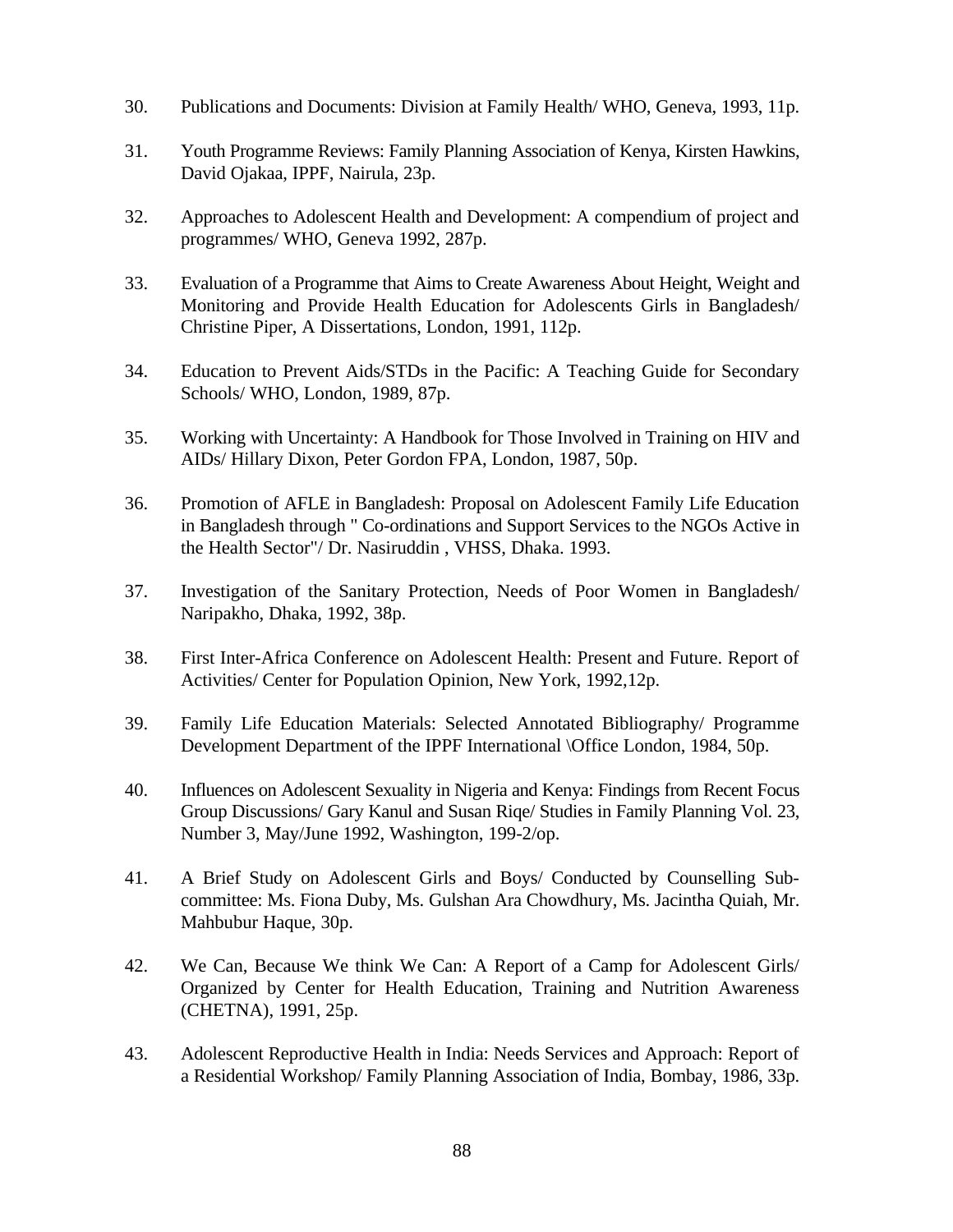- 44. Voices for Choices: Sex Education Counselling Therapy Training/ Family Planning Association of India, Bombay, 1991, editor Mrs. Anne De Barganca Cunha, 93p.
- 45. Vision 2000: Strategic Plan/ International Planned Parenthood Federation, 1992, 32p.
- 46. Marriage and Social Alternatives for Mentally Handicapped/ Family Planning Association of India, Bombay, 1987,84p.
- 47. Adolescent Sexual and Reproductive Health: Report of the Workshop CIE, Paris, 8- 11 July 1991/ editors Dr. Assia Bandrup-Lucknow, Sylvie Mansour, Kirsten Hawkins, 96p.
- 48. The Family Life education Project in Fiji: A case study, Dr. Allan Kondo, UNESCO, Bangkok, Thailand, 1992, 10p.
- 49. Youth to Youth Project: ON Adolescent Reproductive Health Management/ Sierra Leone.
- 50. Needs and Availability of Nutrients for Adolescent Girls/ Shah Md. Keramat Ali, Md. Mokshed Ali Paramanik, Nasir Nahar Begum, Institute of Nutrition and Food and Science, Dhaka University, Dhaka, 8p.
- 51. Behavioural Problems in Older Children, The Journal of Family Medicine, VOl. 14, No.4, April 1989/ Peter Reder, Sean Maskey, London, 101-106p.
- 52. Basic Education Programme 1991-1995, Government of Bangladesh-UNICEF, Dhaka, 70p.
- 53. Health and Social Aspects of Adolescent Girls: A Qualitative Appraisal/ Chetna Team Gujrat, India 14p.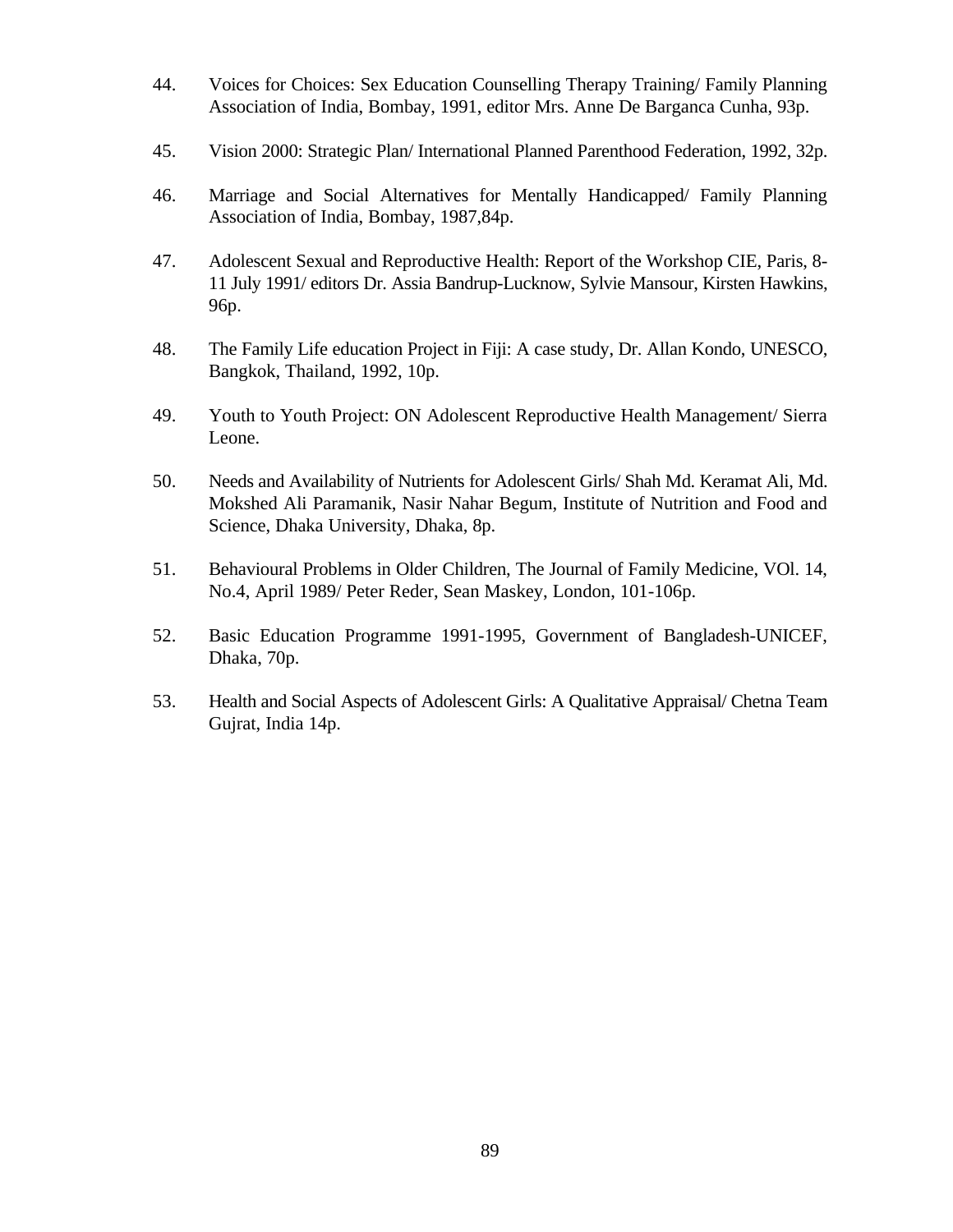#### **Appendix-4**

#### **LIST OF FORUM MEMBERS OF AFLE**

#### **Dhaka Division**

- 1. Ms. Gulshan Ara Chowdhury Organization for Mothers and Infants (OMI) 265 Sher-e-Bangla Road, Zafarabad Rayerbazar, Dhaka
- 2. Dr. A. M. Zakir Hossain Office of the Directorate of Primary Health Care Directorate of Heatlh Services Mohakhali, Dhaka
- 3. Lina P. Chowdury Visually Impaired Women's Forum C/O HKI, House No. 40A Road No. 14 A Dhanmondi, Dhaka
- 4. Mrs. Manju Samadder Baptist Sangha Schools for Blind Girls 77, Senapara, Parbata, Mirpur-10, Dhaka
- 5. Md. Kasimuddin Family Development Services and Research (FDSR) 216 Ashkona Jam-e-Masjid Road Uttara, Dhaka.
- 6. Md. Abdul Mannan Dustha Manab Sebha Sangstha Char Bhaga P. O. Dular Char, P. S. Vedargong Shariatpur
- 7. Mohammmad Mohbub Alam Family Planning Association of Bangladesh 2 Naya Paltan, Dhaka
- 8. Mahmuda Begum Assistance for Social Organization and Development 11-17 R-12 Block-Kha, Pisciculture H. Society Mohammadpur, Dhaka
- 9. Meher Dil Khan Center for Development Services 38/1 Ring Road, Shymoli, Mohammadpur, Dhaka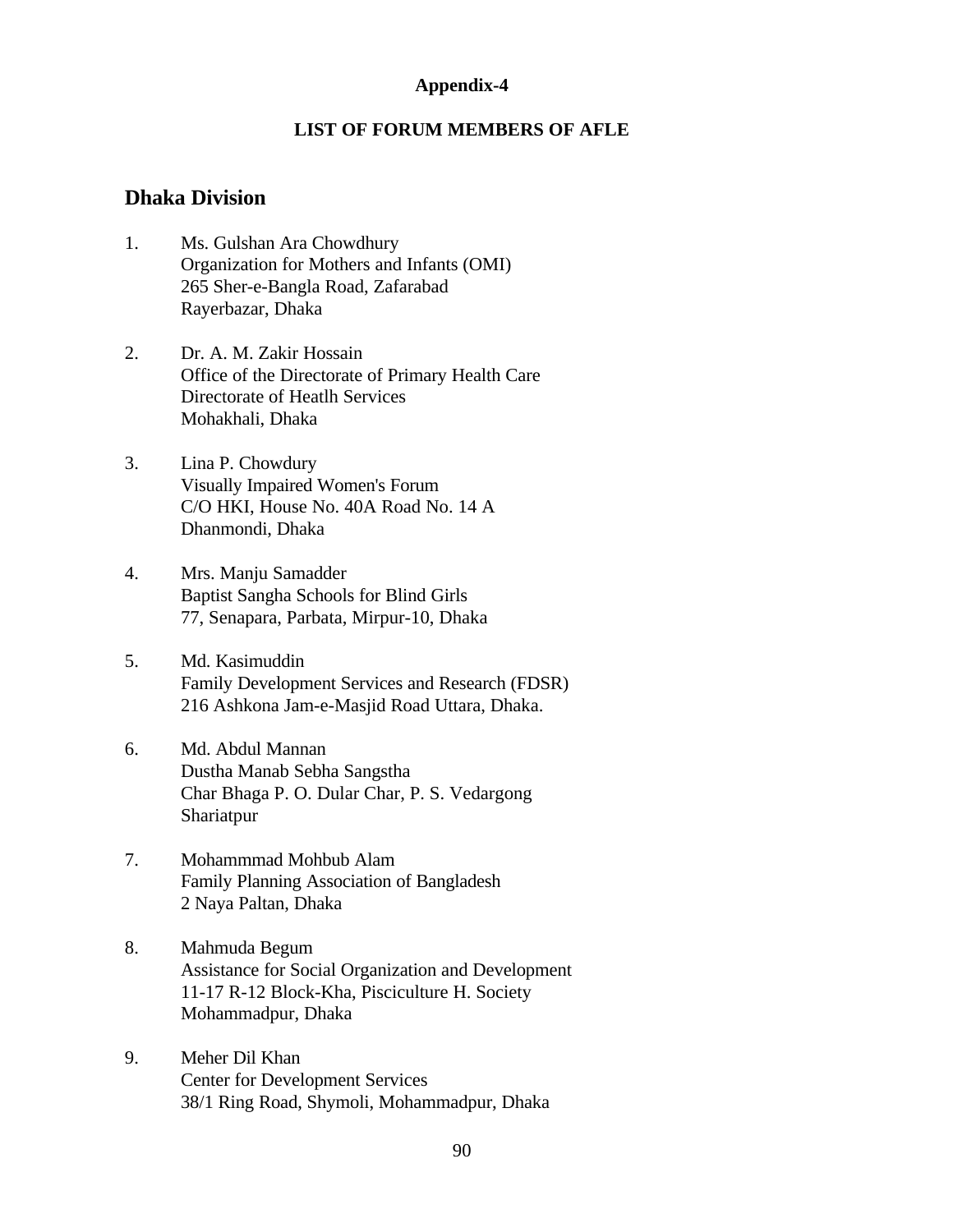- 10. Murshida Khanam Manikganj Janosankha Simitakaran Samity Manikganj Town, Manikganj
- 11. Safura Begum Chinishpur Deepshikha Mahila Shamity Chinishpur P.O. Norshindhi College Norshindi
- 12. Rokeya Sultana Concern Women for Family Planning 108 Kakrail Road, Dhaka
- 13. Elgin Saha Heed Bangladesh P.O. Box-5052, New Market, Dhaka-1205
- 14. Dr. Najmun Nahar Sadiq The Asia Foundation House No. 2 Road No. 128 Gulshan Model Town Dhaka-1212
- 15. Rina Das Gupta Assosiation for Integrated Development Bangladesh 28/1 Ganaktully Pilkhana, Dhaka-1205
- 16. Md. Uddin Ahmed Jatiya Tarun Sangha 21-23 Hazaribag Road, Dhaka-1209
- 17. A. K. M. Nurul Islam Terres des Homes- Switzerland 2/5 Humayan Road, Block-B, Mohammadpur Dhaka
- 18. Sharifa Begum Nari Maitree 345/2 Goran, Dhaka 1219
- 19. Rebaka Sun-yat Bangladesh Women's Health Coalition House No. 46A, Road No. 6A, Dhanmondi R/A, Dhaka-1209
- 20. Nuzhat Shehzadi Meena Communication Initiative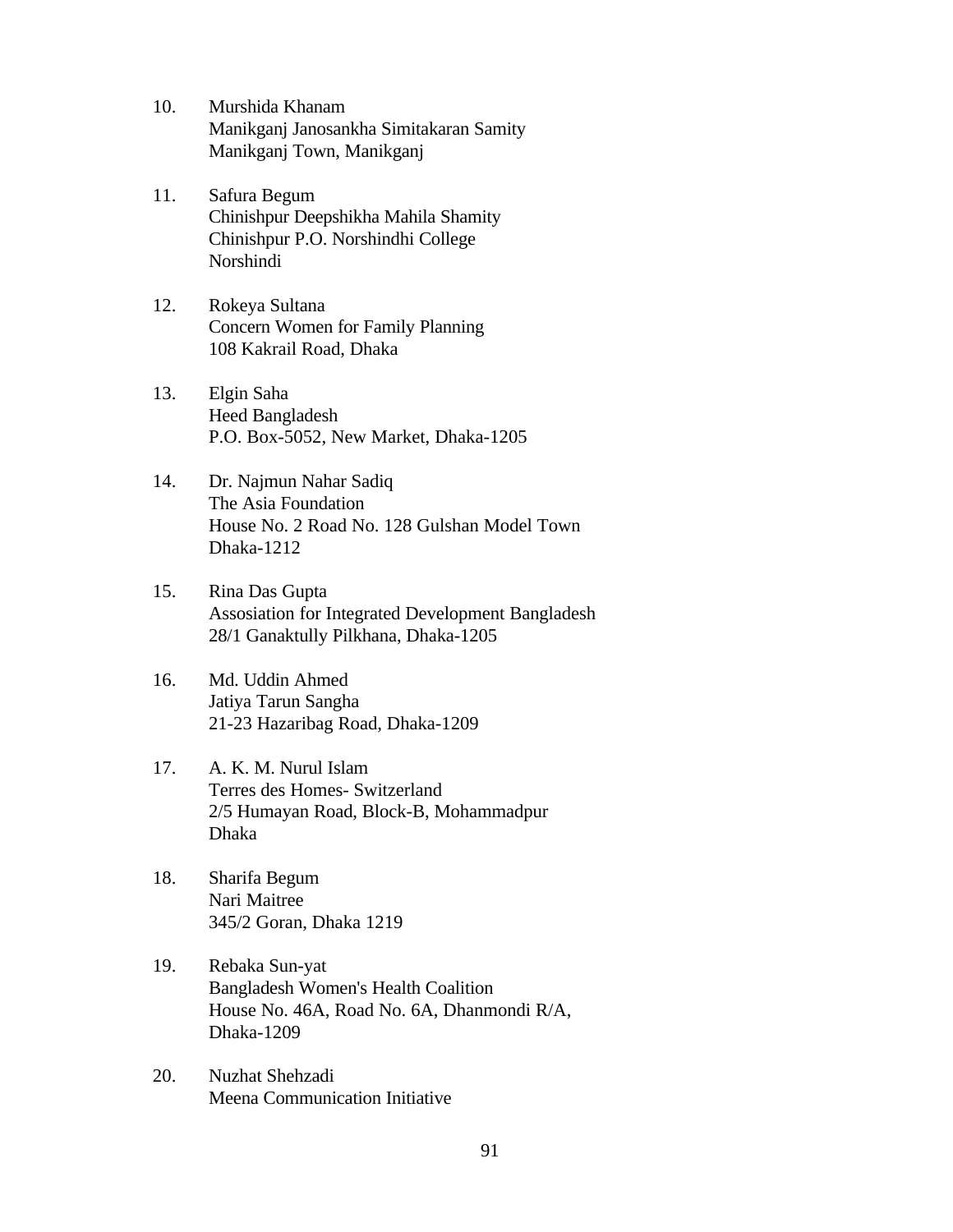53 Mohakhali C/A Dhaka-1212

- 21. Hasina Banu Center for Mass Education in Science 37/C Asad Avenue, Mohammadpur Dhaka
- 22. Dr. B. M. Rabiul Karim Aids Awareness Foundation House No. 293, Road No. 2 North Adabar Shymoli, Dhaka
- 23. Afroza parvin Nari Unnayan Shakti 253 Shipanibug, Khilgaon Dhaka
- 24. Sultan Muhammad Razzak Forum for Culture and Human Development 11/1 Kha Purana Palan Line Dhaka 1000
- 25. Shamima Yesmin Alo Prodipan 6/9 Lalmatia, Block-D, Dhaka-1207
- 26. Dr. Ladly K. Faiz Population Research and Development Associates House No. F-15, Road No. 4 Banani, Dhaka
- 27. Dr. Adina Azmiri Bangladesh Population and Health Consortium (BPHC) House No. 8, Road No. 12, Dhanmondi, Dhaka
- 28. Dr. Hasina Banu Unity Through Population Service House No. 15, Road No. 35, Sector-7 Uttara Model Town, Dhaka
- 29. Md. Ahmad Sikder Mosammat Hamida Begum Orphanage Vill. Charbaria, Nilphabaria Goplaganj
- 30. Begum Fahmida Jigar Jahan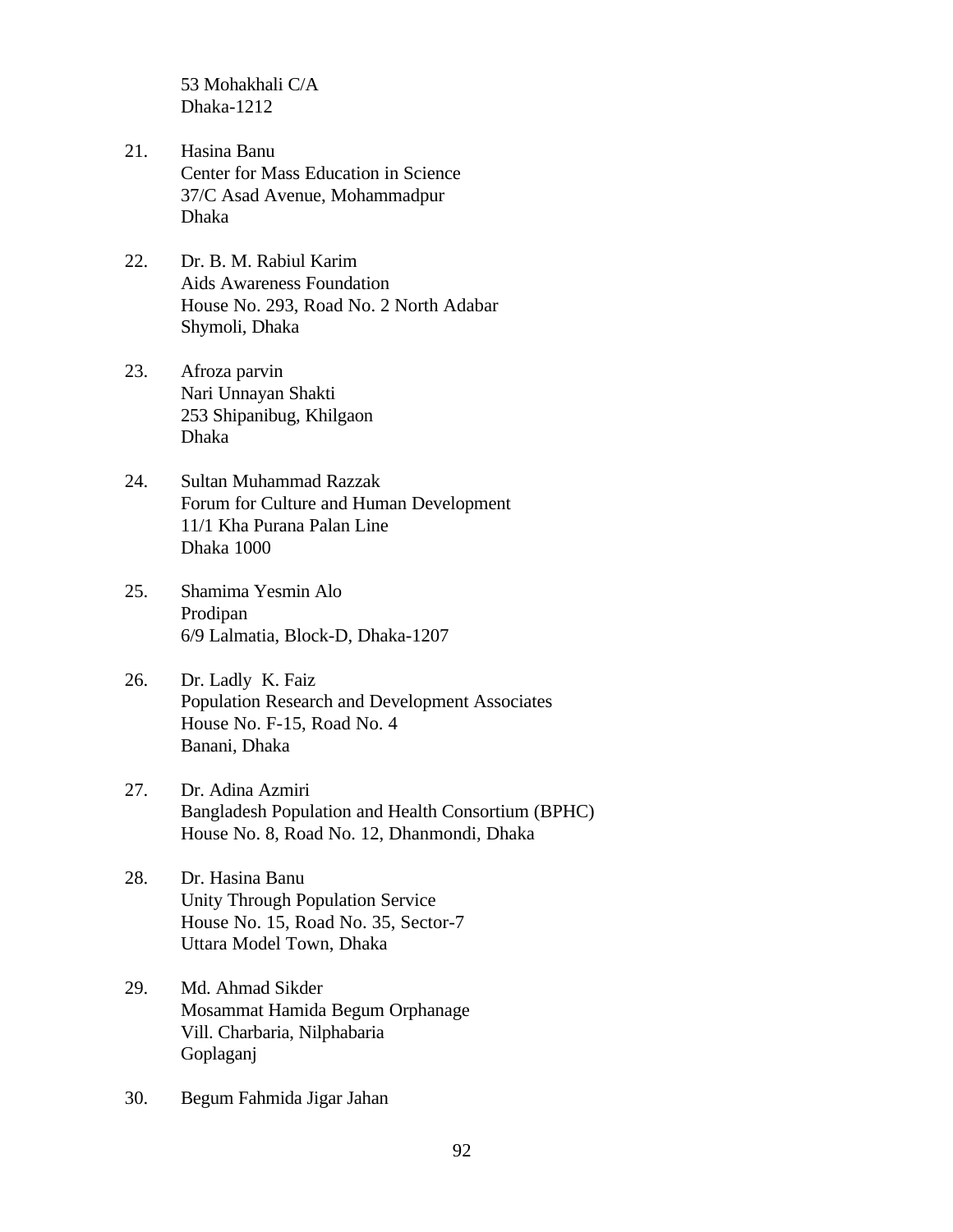Nari Uddug Kendra (NUK) 22/18 Khilji Road, Block-B, Mohammadpur Dhaka

- 31. Ms. Selina Shelly Rangpur Dinajpur Rural Service (RDRS) House No. 62, Road 7A, Dhanmondi R/A Dhaka-1209
- 32. Kamal Hossain Save The Children/ USA House No. 35A, Road No. 9A, Dhanmondi R/A Dhaka
- 33. Abdur Rouf Family Planning Services and Training Centre (FPSTC) 103, New Circular Road, Dhaka.

### **Khulna Division**

- 1. Md. Mahbubul Haque Village Integrated Development Association (VIDA) Post and Thana: Alamdanga Kustia
- 2. Mrs. Ayesha Siddique Banachaya Mahila Kalyan Samity 2, Boyra Cross Road, Sonadanga, Khulna
- 3. Mr. Mustafizur Rahman Jagorani Chakra 44, Mujib Sarak, Jessore
- 4. A. T. M. Zakir Hossain Jagarata Jubo Sangha Hafiz Sarak, Talimpur Rupsha East Khulna
- 5. Kaji Latifun Nesa (Tulip) Gana Unnayan Dhara 78 HSS Road, Jhenidah
- 6. Dr. Aminur Rahman Ad-din Welfare Centre 15 Jail Road, Jessore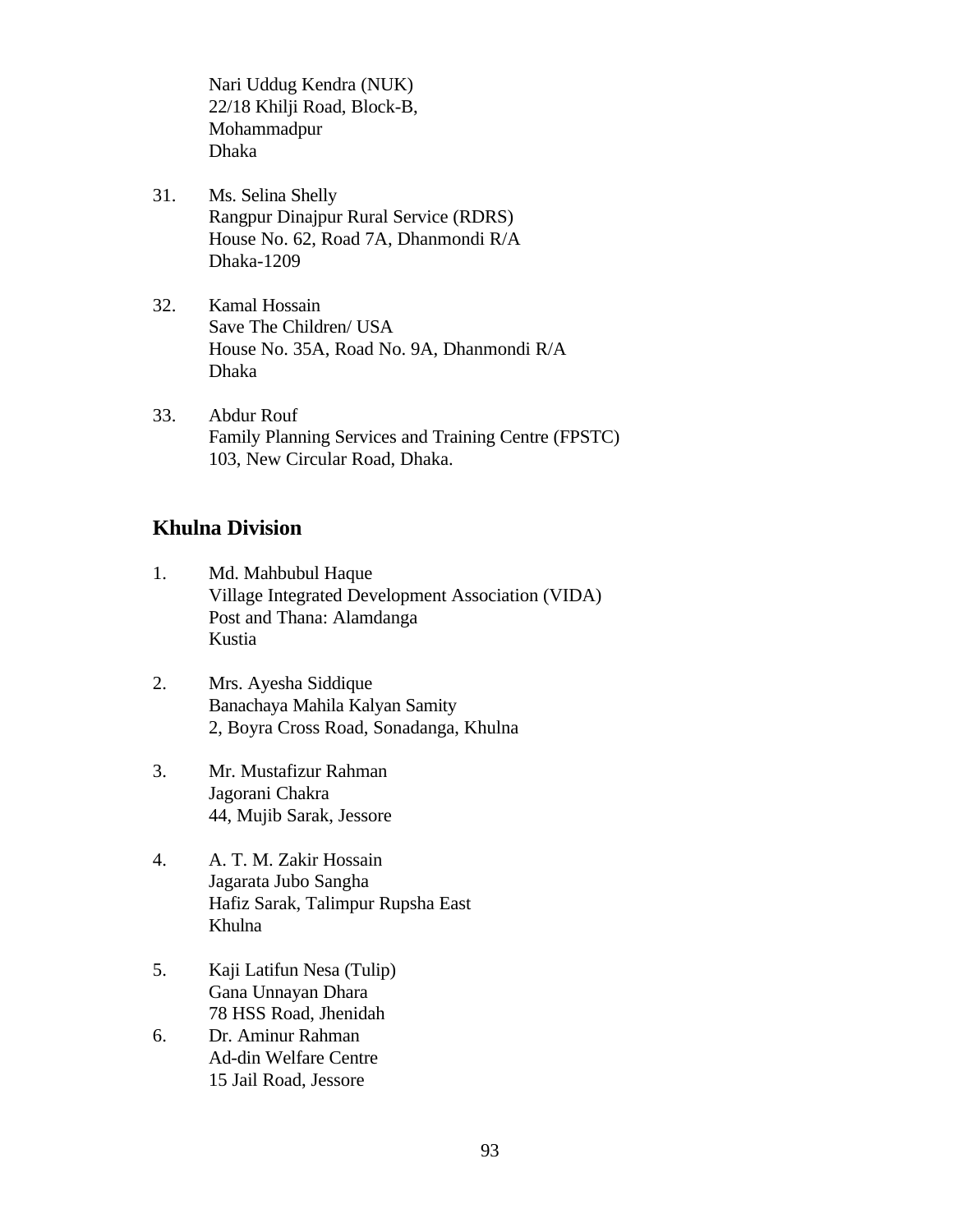- 7. Khandakar Nuruzzaman Samaj Nirman Sangstha Village P. O. Box Kulshi Basha P.S. Kumarkhali, Kustia
- 8. Lutfur Rahamn Manob Seba Sangstha Hospital Road, Keshabpur Jessore
- 9. A. T. M. Wahiduzzaman Socio-economical Development Association of Bangladesh Sher-e-Bangla Road, P.O. Box-9, Jhinediah 7300.
- 10. Mizanur Rahman AIESDUP Arrapur Jhenidah 7300.
- 11. Md. Shamsul Alam Gana Jagaran Samaj Kalyan Sangstha Shahaid Mashiur Rahman Sarak (Upa Shahar Para) Jhenidah 7300

### **Chittagong Division**

- 1. Alpana Barua Community Development Center House No. 122/B, Road No. 6 Chadgaon Residential Area P.O. Box 1067 **Chittagong**
- 2. Dr. Zobaida Hannan Family and Child Development Institute Kanai Kutir, Bhagichagaon, Station Road Comilla

### **Rajshahi Division**

1. Mojahidul Islam Baikali Sangho 12 Monibazar, Kazihata Rajshahi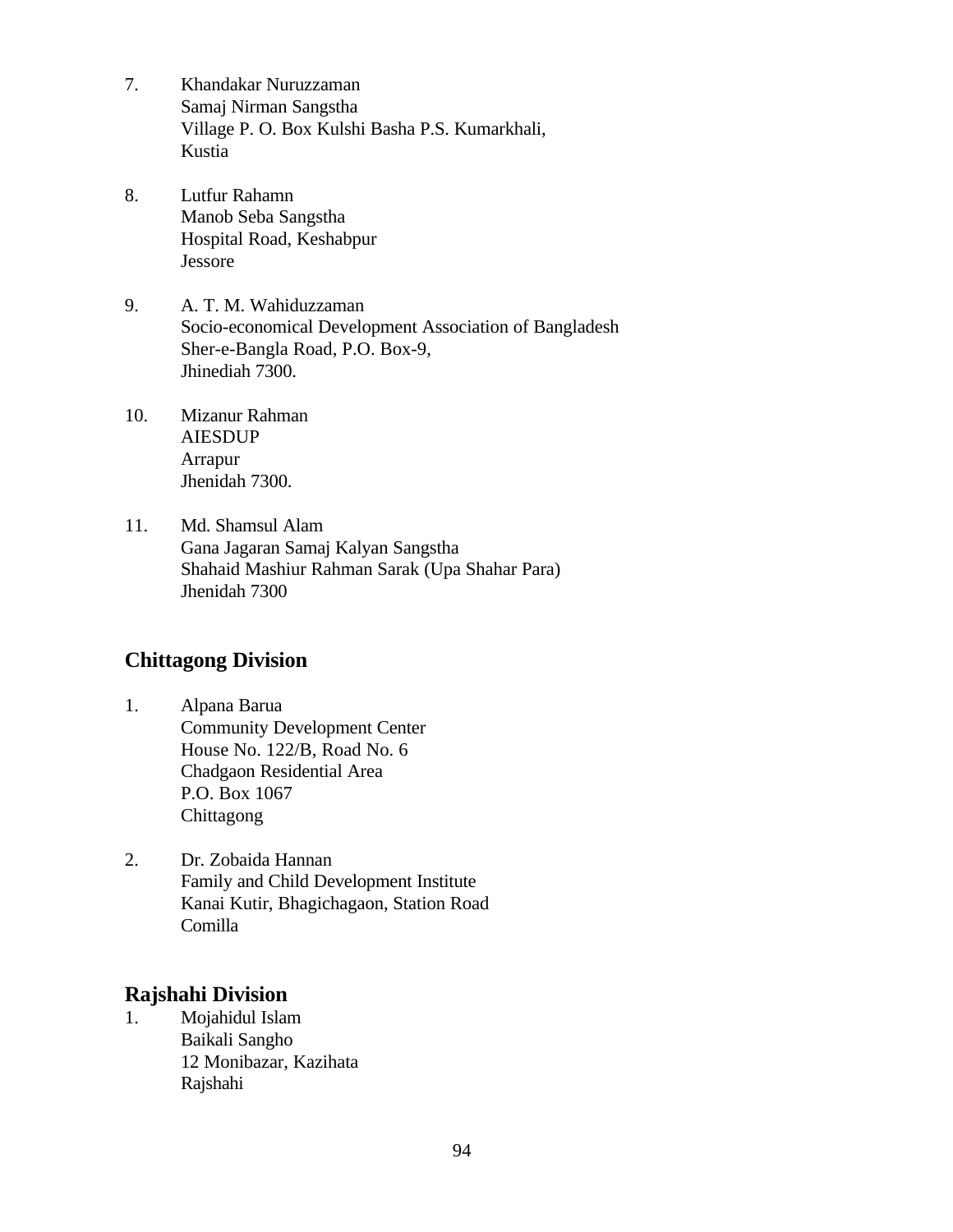- 2. M. Enamul Haque Banga Jananee Charkadahaa Dharabarisha Gurudashpur Natore
- 3. Murshida Morshed Tilottama Voluntay Women's Organization Rowshan Mahal, kazihutta Rajshahi
- 4. M. Ismail hossain Thengamara Mahila Sabuj Sangha (TMSS) Rangpur Road Gokul, Bogra
- 5. A.F.M. Akhteruddin Utara Development Programme Salandar Thakurgaon
- 6. Md. Mafizur Rahman Gono Unnayan Accademy Post: Hat Gurudaspur Thana: Gurudaspur Natore
- 7. Taiyeba Islam Concern Women for Family Plnning Rajshahi Talaimari (Shahid Minar) P.O. Kazla Rajshahi
- 8. Magfura Begum Secchasebi Bohimukhl Mahila Samaj Kalyan Somity House no. F-753, Maipara P.O. Gharpara Rajshahi
- 9. Khandakar Salim Jahangir Gono Kalyan Sangstha (GKS) Thana Road, Tarash Sirajganj
- 10. Md. Karim Baksha Bangladesh Progoti Sangstha (BPS)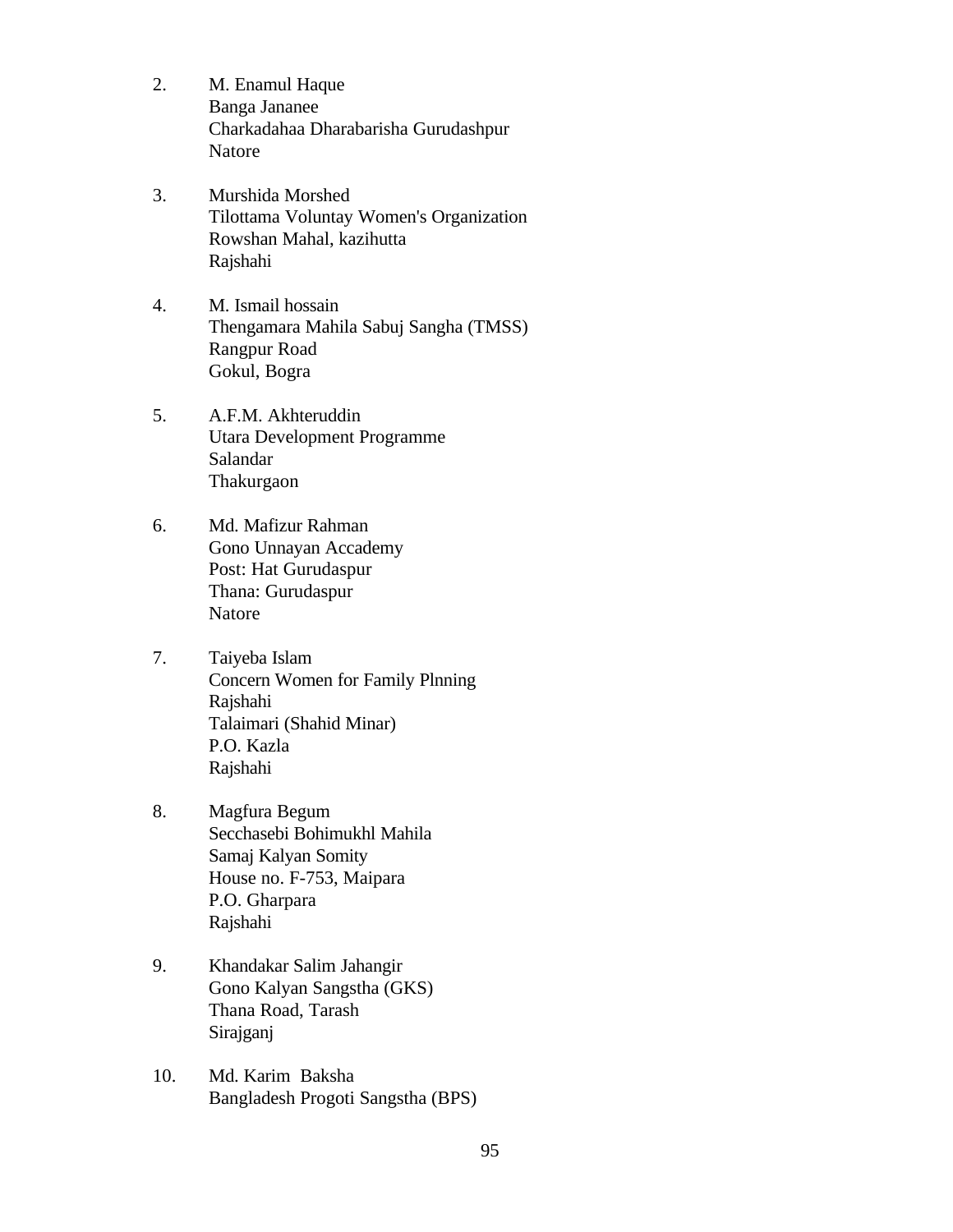Village and Post tarash Sirajgonj

11. Ms. Kamrun Nahar Shaw Unnayan Sepoypara Rajshahi 6000.

### **Barisal Division**

- 1. Abdul Matin Khan Polli Punargathon Club P.O. Bandaria Post Code: 8550 Pirojpur
- 2. A. K. M. Khaleque Rural Development Society P.O. Daspura P.S. Bauphal Potuakhali
- 3. Anjali Mali Development Association of Barisal (DAB) Monir Manjil, Norht Bogra Road, P. O. Box-19, Barisal